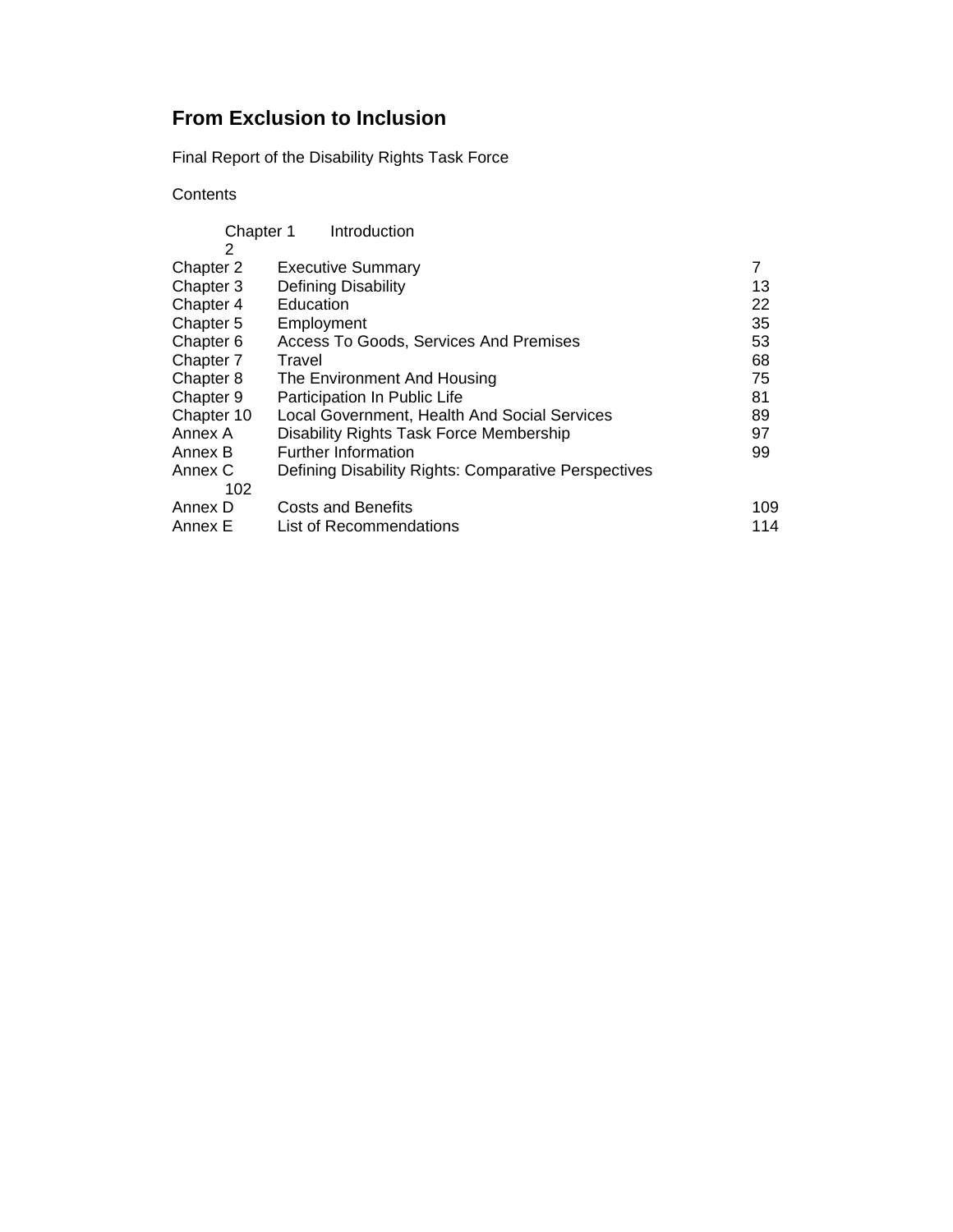#### **CHAPTER 1 INTRODUCTION**

 "The most beautiful and enriching trait of human life is diversity - a diversity that can never be used to justify inequality. Repressing diversity will impoverish the human race. We must facilitate and strengthen diversity in order to reach a more equitable world for us all. For equality to exist, we must avoid standards that define what a normal human life should be or the normal way of achieving success and happiness. The only normal quality that can exist among human beings is life itself." Dr Oscar Arias, President, Costa Rica

1. Attitudes to disabled people have changed significantly during this century. From seeing disabled people as the passive recipients of charity, society has come to recognise the legitimate demands for disabled people to have equal rights. However, traditional preconceptions and long held prejudices still prevail. Barriers that prevent full participation in society confront disabled people every day of their lives. Activities that the rest of society takes for granted are denied to many disabled people. The Disability Discrimination Act 1995 (DDA) marked an important step forward in disabled people's rights. But there are gaps and weaknesses in the Act which mean that disabled people continue to be denied comprehensive and enforceable civil rights. Whilst legislation in itself cannot force a change in attitudes, it can provide certain rights and lay down a framework that will encourage and hasten a change in culture.

2. In December 1997, the Government established the Disability Rights Task Force. A list of Task Force members is in Annex A. Our job was to look at the full range of issues that affect disabled people's lives and to advise the Government on what further action it should take to promote comprehensive and enforceable civil rights for disabled people. We welcome the Government's recognition of the weaknesses in the DDA and its manifesto commitment to comprehensive and enforceable civil rights for disabled people. Our report goes beyond just looking at rights in the narrow sense. We felt it was essential that attitudes towards disabled people were also changed if we were to make real progress. Changing attitudes should not be left to disability organisations or Government alone. It is a task that all in society must share - from teachers educating children about the value of diversity to businesses changing the attitudes of employees and customers. Our formal terms of reference were:

"To consider how best to secure comprehensive, enforceable civil rights for disabled people within the context of our wider society, and to make recommendations on the role and functions of a Disability Rights Commission. To provide the latter by March 1998 and to provide a full report of its recommendations on wider issues no later than July 1999.

The Task Force will take full account of the costs as well as the benefits of any proposals, so far as is quantifiable and practicable, and in particular ensure that its recommendations for a Disability Rights Commission achieve value for money for the taxpayer."

3. The Task Force carried out its work with enthusiasm and commitment, determined to make a difference. The extent of discrimination faced by disabled people has meant that no part of life could be ignored. The scope of our work has been enormous. We have used all the policy, legislative and guidance tools available to us and have endeavoured to produce a coherent set of recommendations. We believe these will provide a platform from which disabled people can obtain their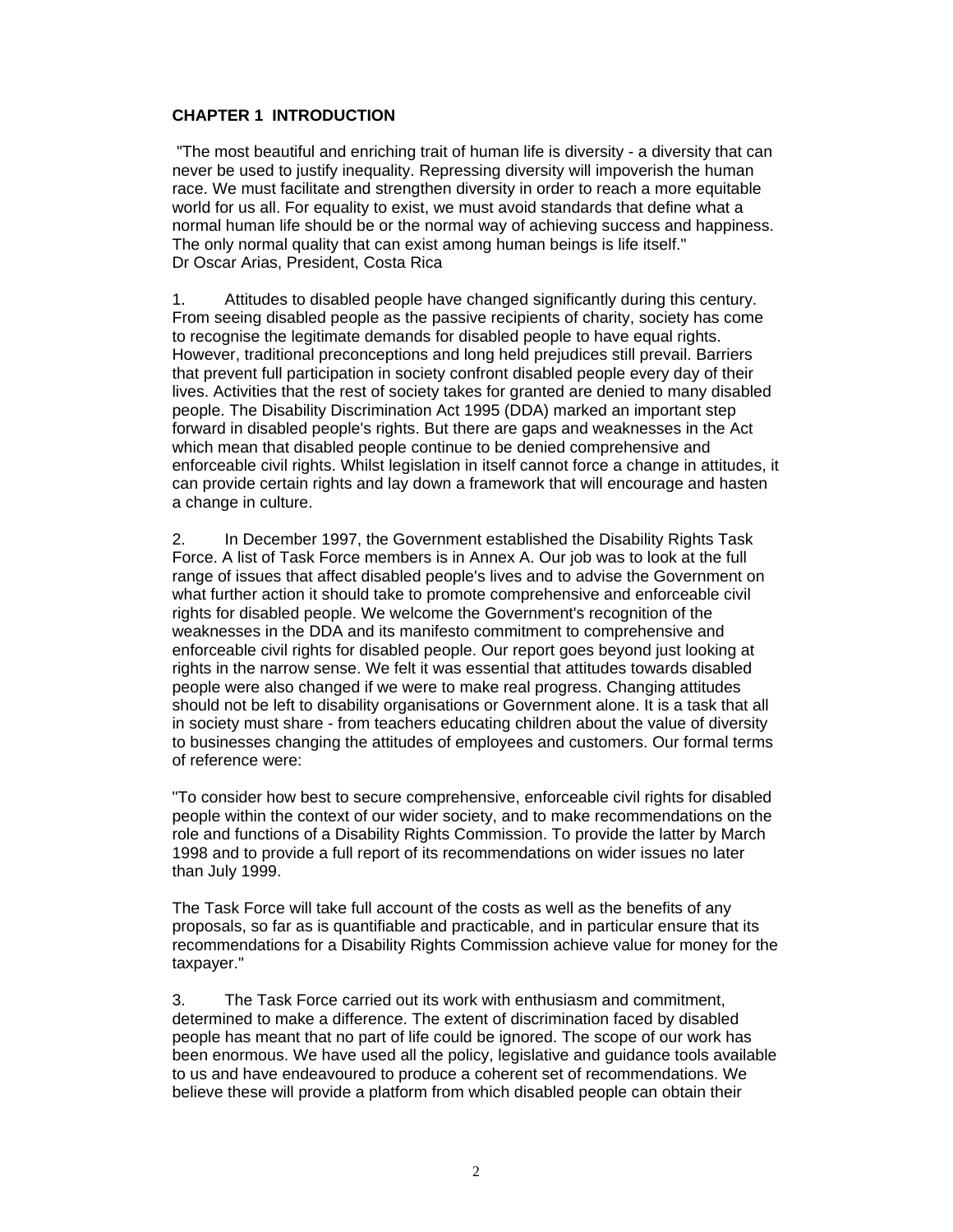rights and opportunities to full and equal citizenship and we hope to see their implementation.

# **Disability Rights Commission**

4. Our first task was to develop proposals to establish a Disability Rights Commission (DRC). The lack of an enforcement body, responsible for ensuring compliance with disability rights legislation was, perhaps, one of the greatest flaws in the DDA. We produced an interim report to Government, in April 1998, on the role and functions of a DRC. We were pleased with the speed the Government responded with its White Paper Promoting Disabled People's Rights: Creating a Disability Rights Commission fit for the 21st Century. We were heartened by the extensive consultation on the proposals and delighted that Parliamentary time was found for the Disability Rights Commission Bill. This received Royal Assent in July 1999 and the Commission will be established in April 2000.

5. The establishment of the DRC will provide disabled people with an effective mechanism to enforce their rights. It will also work with employers and service providers to ensure equal treatment for disabled people. Many of the barriers faced by disabled people come from society's misperceptions of their needs. Tackling those misperceptions will be central to the DRC's work. Bert Massie, a member of the Task Force, was announced as the Chair of the DRC on 12 October 1999.

### **Further Work of the Task Force**

6. Having assisted with the foundations of the Disability Rights Commission, we then turned our attention to the full range of issues that affect disabled people's lives: defining disability; education; employment; access to goods, services and premises; travel; the environment and housing; participation in public life; and local government, health and social services. The Government agreed to extend the life of the Task Force until November 1999 to enable us to give full consideration to these matters.

### **Disabled People in the UK Today**

7. There is a common misconception that disabled people are only those with mobility difficulties or sensory impairments, such as deafness or blindness. In reality, people with a very wide range of impairments and chronic or recurring health conditions can be disabled. For example, people with mental health problems, asthma, diabetes or epilepsy might be disabled. The failure to appreciate the diversity of disabled people means that not all of them benefit equally from new policies. It is not possible to state with precision the numbers of disabled people within the DDA definition of disability. It is likely, however, that at least 8.5 million people currently meet the DDA definition. In addition, around 1.5 million people have had a disability in the past and would also be protected by the DDA.

8. Disabled people may share experiences of barriers and discrimination. But individuals will face different problems. Physical barriers, such as steps to the entrance of a shop, or not making information available on tape are clear examples of the problems faced by wheelchair users and blind people. But in many cases, it is society's attitudes towards disabled people that are the real problems, for example, the woman with a speech impairment who is not allowed to finish her contribution to discussions. Individuals' assumptions also become part of organisations' policies and practices, resulting in institutional discrimination which also needs to be addressed. The discrimination faced by disabled people is clear: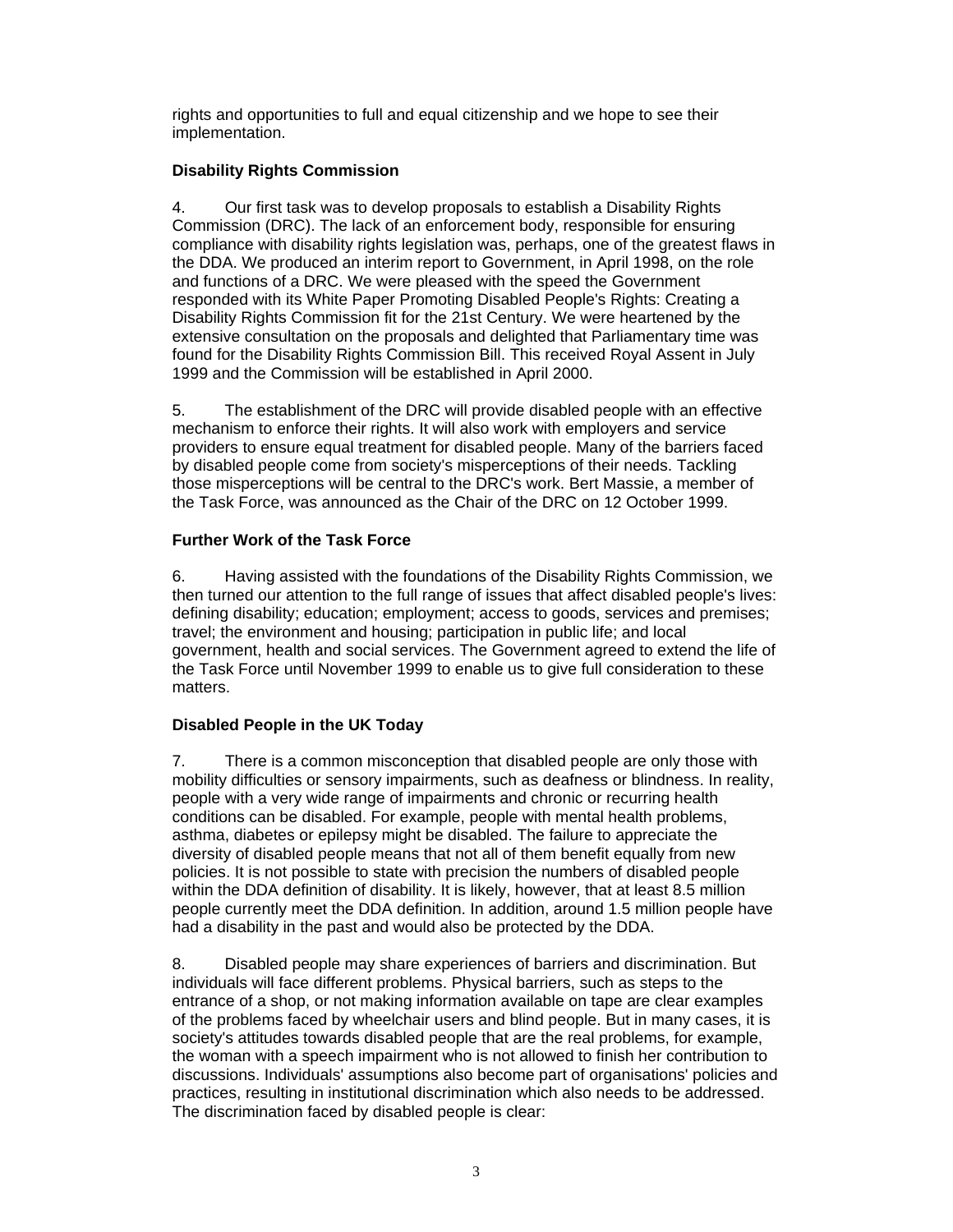- Disabled people are twice as likely as non-disabled people to be unemployed and have no formal qualifications<sup>1</sup>.
- $\bullet$  of disabled people experience difficulty in going shopping<sup>2</sup>.
- Over 75% of people in Great Britain believe there is prejudice against disabled people, with only 6% believing there is none<sup>3</sup>.

9. Although legislation can change attitudes over time, on its own it is a blunt tool. The Government and the DRC, working with disability organisations, must focus more directly on changing individuals' attitudes. Different stereotypes are applied to different disabled people: whilst people using wheelchairs may be patronised, those with schizophrenia are likely to be feared or demonised. For instance, it is commonly believed that violence by mentally ill people has risen dramatically since the advent of community care. In fact, the proportion of homicides committed by people with mental health disorders has fallen steadily over the last forty years<sup>4</sup>.

### **Disabled People's Rights**

10. We do not start with a blank sheet of paper. The DDA provides disabled people with significant rights but it is not comprehensive. We have looked at the DDA and recommended ways to fill some of the gaps and remedy weaknesses. We have raised concerns over the way in which the DDA frames some of the rights. But we took the view that it is too early to reach clear conclusions. In areas such as the definition of disability, we have recommended changes to the DDA as well as a review by the DRC.

11. We acknowledged that disabled people generally enjoy the same legal protections and rights as others in society. We also noted that the Human Rights Act, most of which is expected to come into force in October 2000, should provide disabled people with the right to life, the right not to receive degrading treatment and the right to education, without unfair discrimination. We strongly recommended that the DRC should be enabled to use all legislation that supports disabled people's rights, including the Human Rights Act.

# **Developments in Equal Opportunities in the UK**

12. During the life of the Task Force there were significant developments in equal opportunities. The Commission for Racial Equality (CRE) and Equal Opportunities Commission (EOC) proposals for changes to race and sex equality legislation<sup>5</sup> were published last year. The Better Regulation Task Force's Review of Anti-Discrimination Legislation was issued this year. In July 1999, the Government

l

- $^3$  British Social Attitudes Survey 1998
- <sup>4</sup> 'Homicides by People with Mental Illness', Taylor P and Gunn J, 1999 British Journal of Psychiatry 174
- $5$  'Reform of the Race Relations Act 1976', CRE and 'Equality in the 21<sup>st</sup> Century: A New Sex Equality Law for Britain', EOC (see Annex B)

<sup>1</sup> Labour Force Survey, Spring 1999

<sup>&</sup>lt;sup>2</sup> The DDA: 'Analysis of Data from an Omnibus Survey', Grahame Whitfield, July 1997 (see Annex B)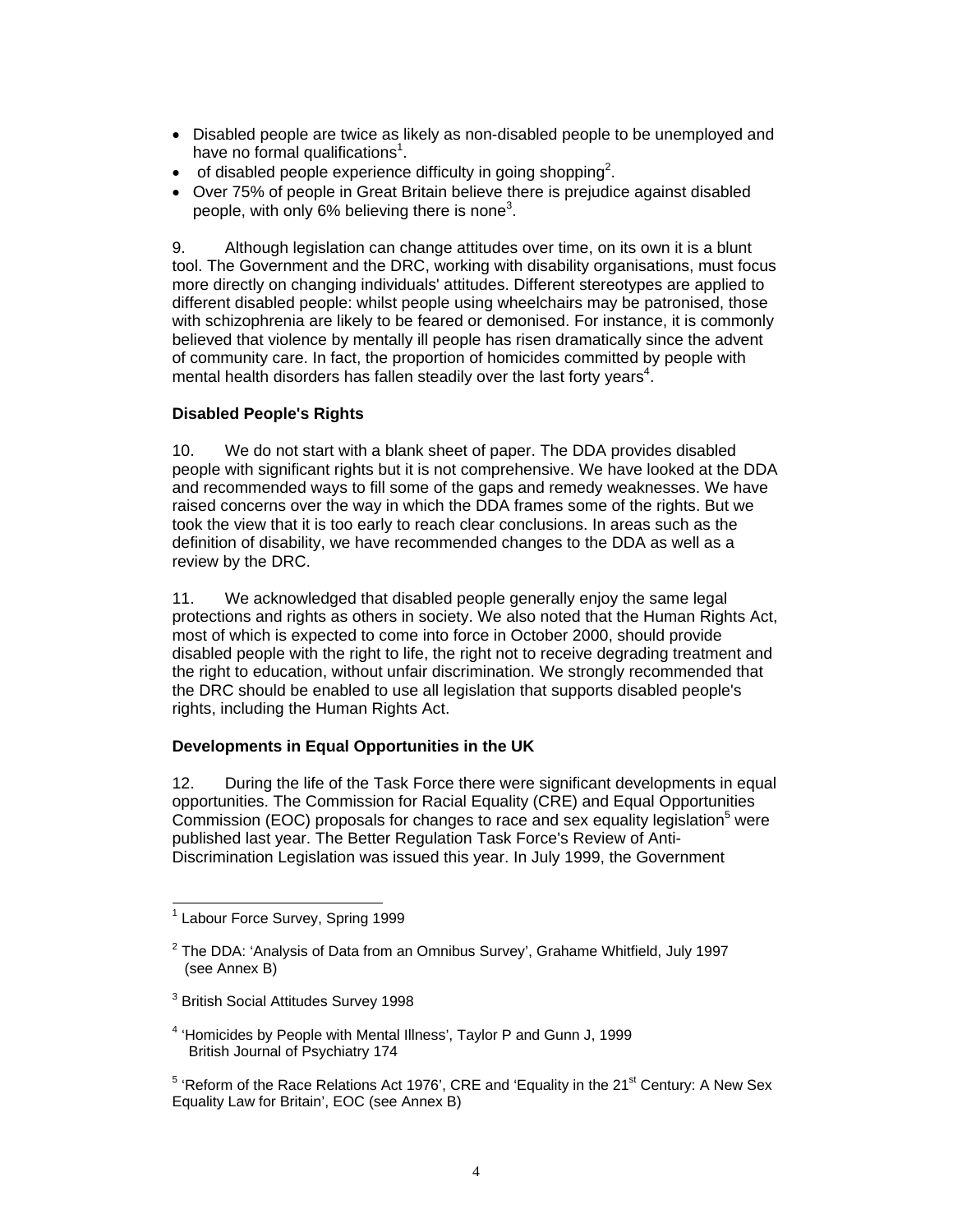responded to these three reports and we considered its responses in reaching our recommendations.

13. The publication of the Stephen Lawrence Inquiry report in February 1999 had wide implications across the range of equality issues. The report showed the damaging effects of institutional racism. We welcomed the Government's commitment to extending the Race Relations Act to cover all public services and we have made a number of recommendations to ensure that the public sector promotes equalising opportunities for disabled people. We also considered measures to combat institutional discrimination on the grounds of disability. The DRC should play an important role by promoting best practice policies and, where necessary, through conducting formal investigations. A new duty on the public sector should also encourage proactive measures to end institutional discrimination.

# **Principles**

14. A number of principles have guided our recommendations. We sought to improve the clarity of existing provisions and ensure as much consistency between disability and other anti-discrimination legislation. With employers and service providers beginning to understand their duties under the DDA towards disabled people, it would be counterproductive to recommend no continuity between the current Act and future legislation. However, there is a need for greater clarity in the DDA and consistency in coverage between anti-discrimination legislation.

15. Our recommendations represent a consensus amongst the broad range of interests represented on the Task Force. Achieving comprehensive civil rights for disabled people is a responsibility we all must share.

16. As well as addressing issues of principle, we have concentrated on the most effective and practical means of achieving our aims. Although it provides a framework for encouraging change, legislation on its own will not be effective in changing disabled people's lives. Better guidance, promotion of good practice, changing attitudes and training on disability issues are all practical mechanisms we have recommended to make advances in equalising opportunities for disabled people.

17. Finally, we also recognised that we can learn from the experience of other countries and that achieving comprehensive civil rights is a continuing process. In a number of areas in the report, in particular the definition of disability, we looked at how other countries had approached issues. Our deliberations were also influenced by the fact that it is too early to assess the full impact of the DDA on civil rights for disabled people. The DRC will need to monitor how the rights of disabled people are enhanced by our recommendations and keep any new legislation under review.

### **Ways of Working**

18. We felt that gaining the views of a wide range of disabled people and organisations representing them was very important in informing our work. We established Reference Groups for this purpose and we were particularly grateful to the Visual Impairment and Deafblind; the Deaf and Hard of Hearing; and the People First and Change Reference Groups for their active work. We were also very open in our deliberations with all of our papers available on the Internet.<sup>6</sup> This allowed a

e<br><sup>6</sup> www.disability.gov.uk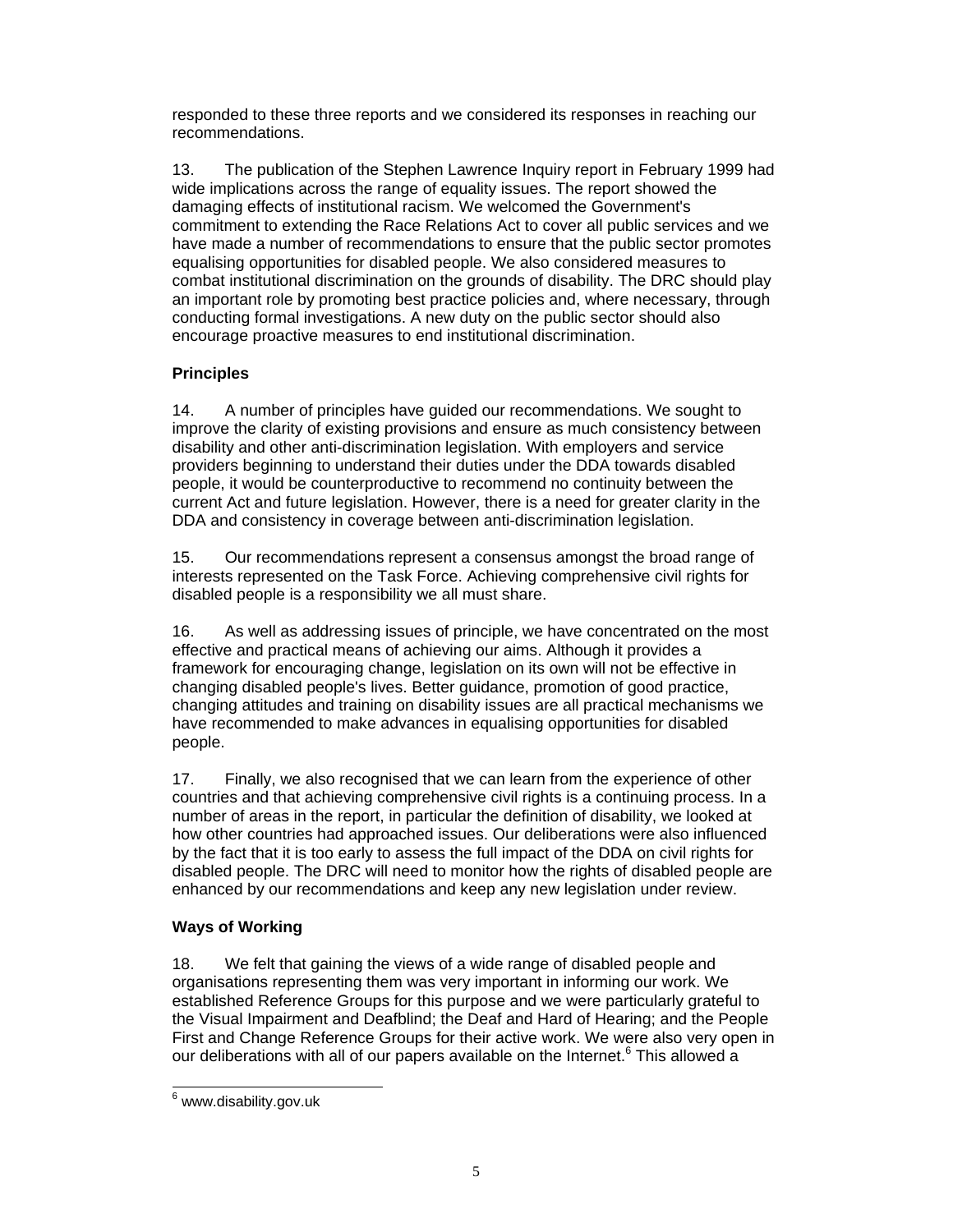wider range of people than are traditionally involved in advisory bodies access to the Task Force's work.

### **Wales, Scotland and Northern Ireland**

19. The Task Force included members from Wales, Scotland and Northern Ireland and our recommendations apply to the whole of the United Kingdom. During our considerations, certain powers were devolved to the National Assembly for Wales and the Scottish Parliament and the Northern Ireland Act 1998 was passed. Most of the recommendations we have made that require legislation<sup>7</sup> will be on matters reserved for the Westminster Parliament in respect of Wales and Scotland. However, where legislative power is not reserved or legislation is not required, for example on the environment, housing, local government and health and social services, the National Assembly for Wales and the Scottish Executive will be responsible for considering and taking forward recommendations. We recognised that Northern Ireland, in particular, has different administrative structures and a separate body of legislation and, in the event of devolution, that consideration and implementation of the recommendations will be a matter for the Northern Ireland Assembly. It is intended that the Equality Commission for Northern Ireland will be responsible for enforcing disability rights in Northern Ireland.

### **Costs and Benefits**

20. Our remit included the need to consider the costs and benefits of recommendations to Government. We have done this but the benefits of a tolerant, inclusive and diverse society cannot be easily expressed in pounds and pence. As well as the financial benefits, disabled people bring a richness and quality to the diversity of our society that must be recognised and celebrated. No society can enjoy full development without proper inclusion of all its members. The contribution of disabled people through their achievements, talents and experience is of immeasurable benefit to us all. In particular, improving the accessibility of transport will allow many disabled people a more active social life as well as access to the labour market. Enhancing the quality of education disabled people receive should lead to increased earnings potential. This will increase the independence of disabled people and help end the neglect of their talents, which will certainly reap financial and social benefits.

21. Where specific detailed recommendations have been made, we have estimated the costs involved. In many cases though, our recommendations set out a broad intention that can only sensibly be costed when Government comes forward with detailed proposals. We were reassured that these detailed proposals would be accompanied by thorough regulatory impact assessments. Costs and benefits are set out in Annex D.

### **Government Action**

22. We considered comprehensive civil rights for disabled people since our interim report on the DRC in April 1998. We were impressed and encouraged over this period by the number of Government Departments that did not wait until the publication of this report to take action on our recommendations. In a number of areas, the Government has accepted our recommendations and announced legislation, started reviews or begun consulting on how they should be implemented. Our deliberations showed the importance of inter-Departmental working and we hope

 $\overline{a}$  $7$  Or changes to statutory guidance associated with the legislation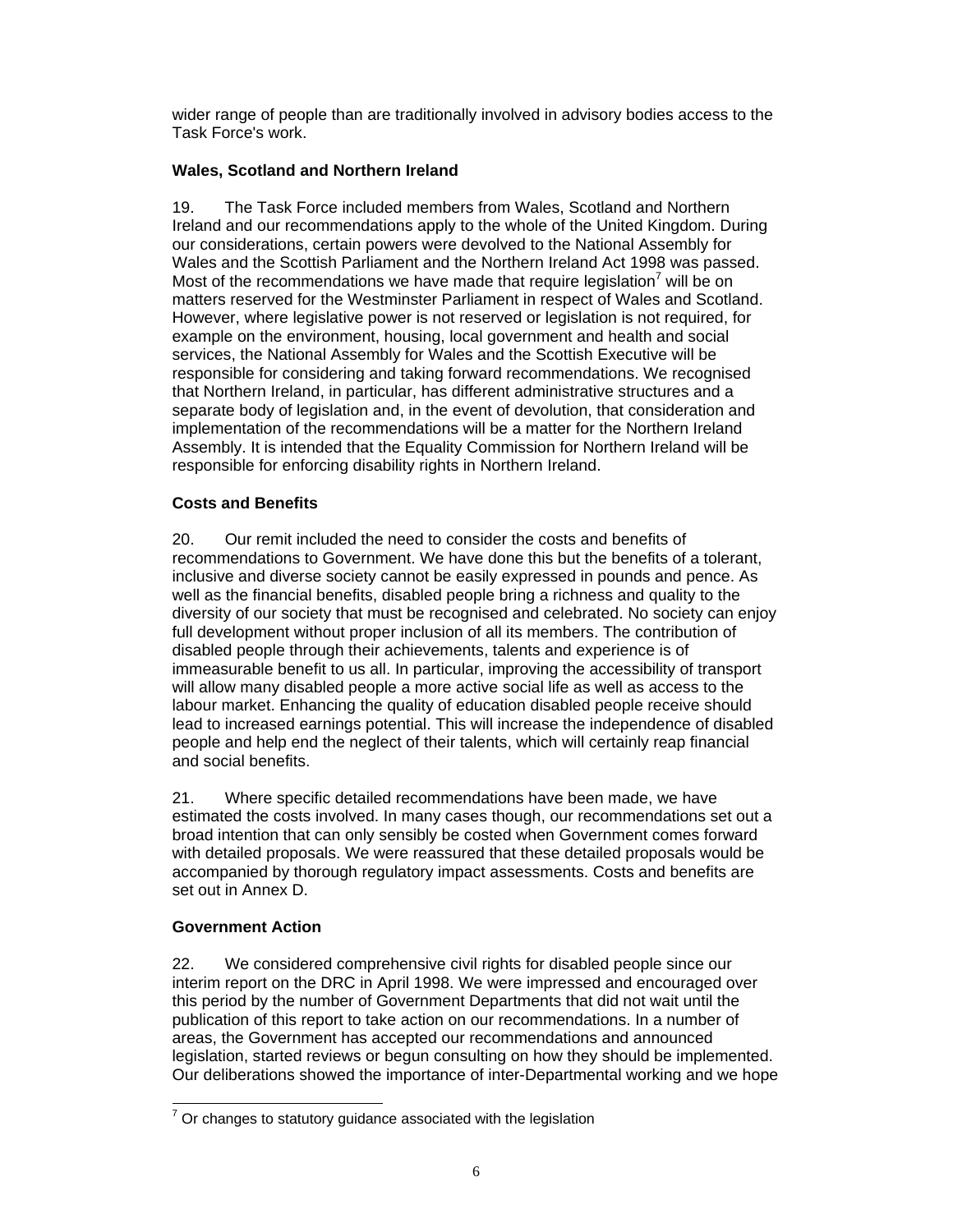the present mechanisms for this will be enhanced and the momentum on taking forward recommendations is sustained.

#### **Further Information**

23. Although every effort has been made to ensure the accuracy of the contents of this report, this cannot be guaranteed. In particular, authoritative interpretations of the law are a matter for the Courts.

24. The Disability Rights Task Force has completed its work. However, if you have comments or require the report in Welsh, on audio tape, in Braille or an easy to read version, further information is contained in Annex B. Details of where many of the publications mentioned in this report can be obtained are also in Annex B.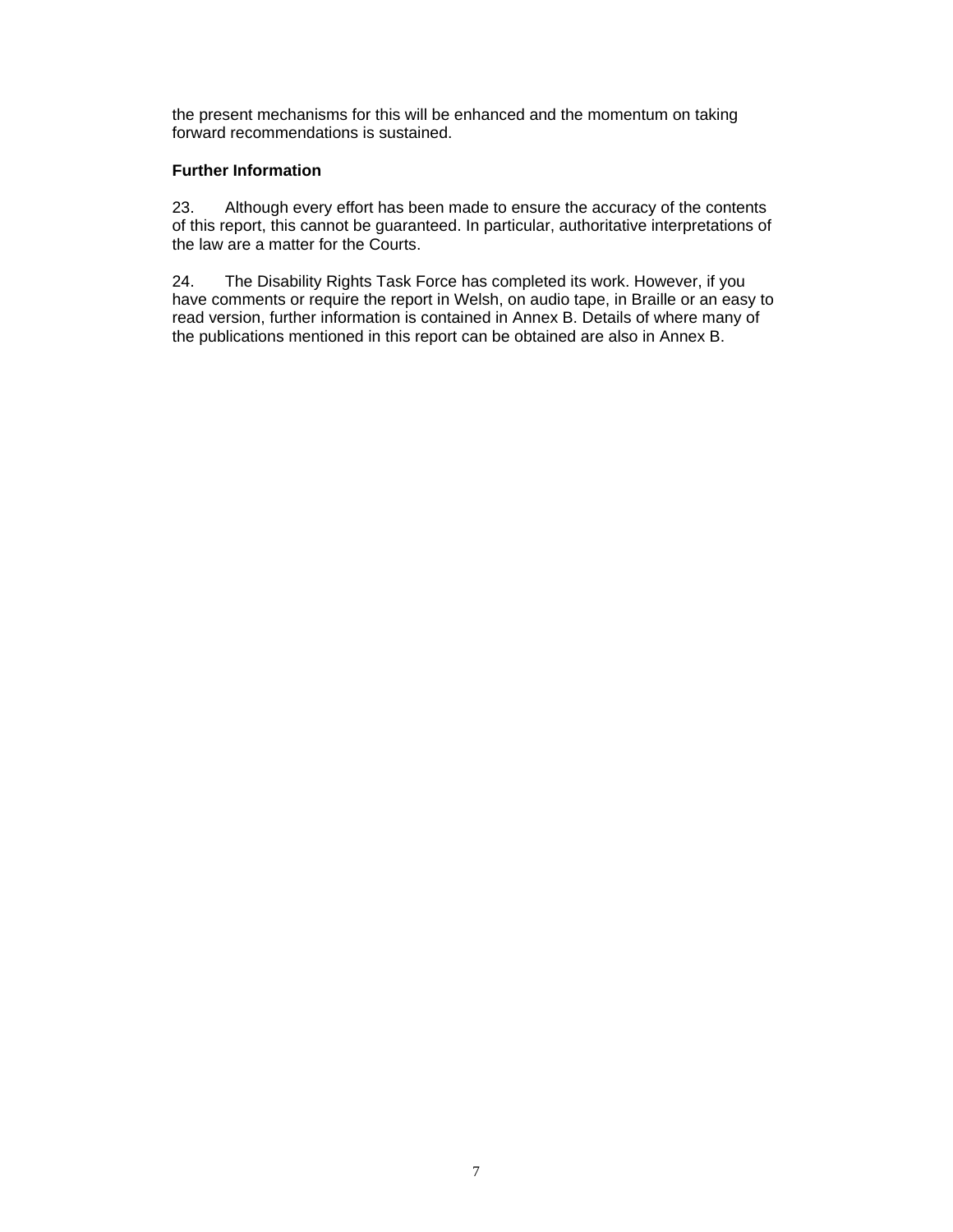# **CHAPTER 2 EXECUTIVE SUMMARY**

### **Introduction**

1. Disabled people are one of the most disadvantaged groups in society. The Disability Discrimination Act 1995 (DDA) offers significant rights but its gaps and weaknesses leave disabled people without comprehensive and enforceable civil rights. Our report considers the rights disabled people require to participate fully in society, free from unfair discrimination. But we strongly believe that additional rights are not enough. A sustained communication programme is needed to challenge negative attitudes and ignorance towards disabled people and to ensure that all in society understand why these rights are necessary and what they mean.

2. There is a perception that the needs of disabled people and those of business are in conflict - that additional rights for one must be at the expense of the other. Our work, over the past two years, shows that to be a myth. We represented a wide range of interests: disability organisations, business, trade unions, government and the health service, across the UK. We have proposed recommendations that will benefit both disabled employees and employers, disabled customers and service providers, disabled citizens and others in society. Reaching shared solutions to problems faced by disabled people must be the model for the future.

### **Recommendations**

3. We have drawn from our report the key recommendations and themes. A full list of recommendations is in Annex E. Our recommendations fall within five key categories:

- A) Major extensions to the coverage of the DDA
- B) Public sector leadership in promoting equal opportunities<br>C) Refinements to the detail of the DDA
- Refinements to the detail of the DDA
- D) Use of non-legislative measures
- E) Further work

# **A) Major Extensions to the Coverage of the Disability Discrimination Act**

4. The gaps in the DDA are well recognised. The exclusion of education from the DDA is unacceptable. The education that disabled people receive will determine their future opportunities in life and is essential to extending equality of opportunity. We have proposed recommendations to achieve civil rights, in a practical and affordable manner, for disabled people in school, further, higher and local education authority (LEA) secured adult education.

### **Schools**

- A strengthened right for parents of children with statements of special educational needs to a place at a mainstream school, unless they favour a special school and a mainstream school would not meet the needs of the child or the wishes of either the parent or the child.
- A new right for disabled pupils not to be discriminated against unfairly by schools and LEAs and to have reasonable adjustments made to policies, practices and procedures which place them at a substantial disadvantage to others.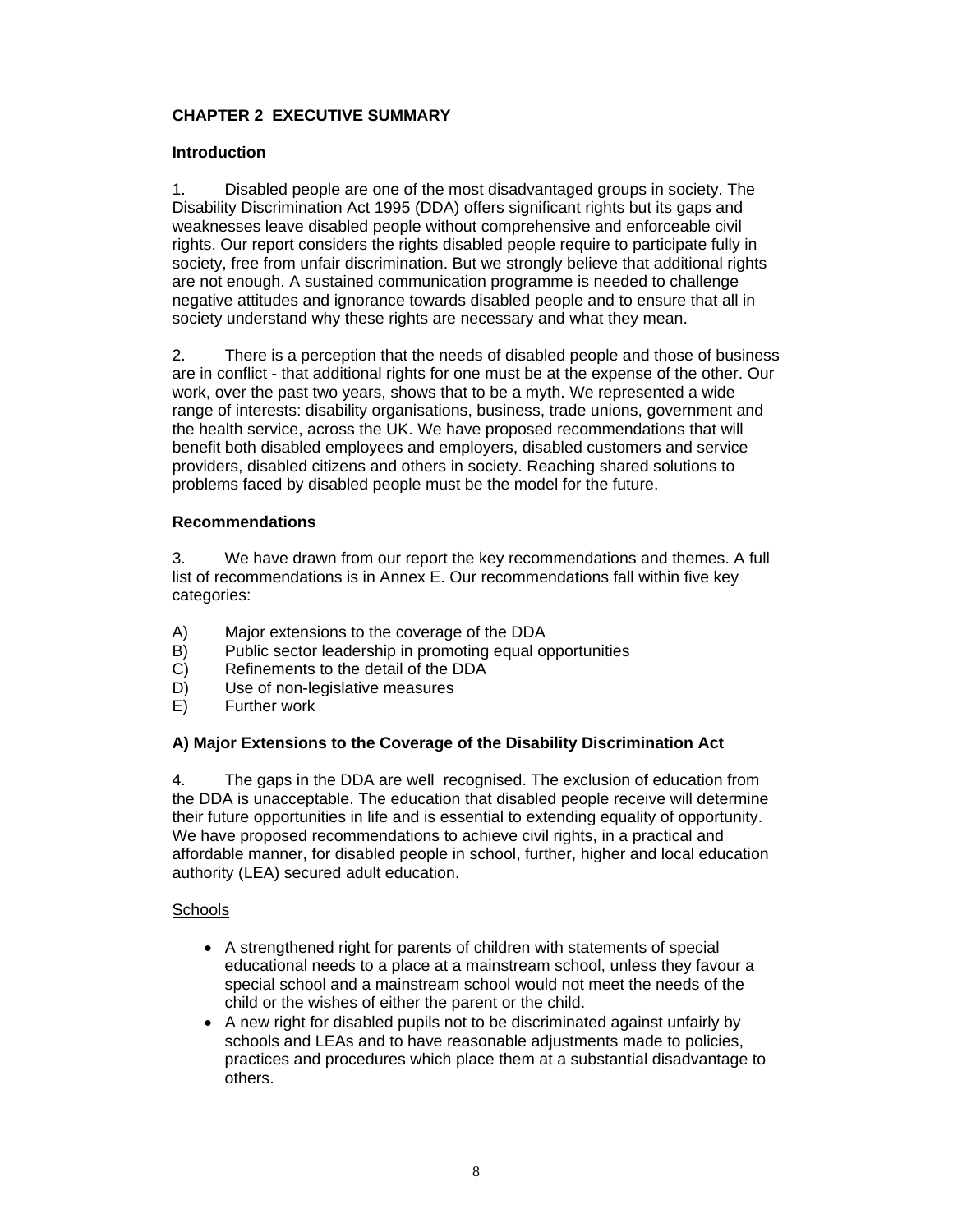• A new duty on schools and LEAs to plan strategically and make progress in increasing accessibility for disabled pupils to school premises and the curriculum.

# Further, Higher and LEA-Secured Adult Education

- A separate section on further, higher and LEA-secured adult education should be included in future civil rights legislation to secure comprehensive and enforceable rights for disabled people; similar rights should apply in relation to the Youth Service.
- The legislation should have an associated statutory Code of Practice, explaining the new rights.

5. Accessible transport is fundamental to delivering our aim of comprehensive civil rights. If disabled people are to access employment, education, leisure and other activities, it is vital that they can reach them. The partial exclusion of transport from the DDA provides accessible vehicles, but no duty on transport operators to allow disabled people to actually use them.

- The exemption for transport operators from the first and October 1999 phases of the DDA access to services duties should be removed in civil rights legislation.
- An 'end date' by which all passenger rail vehicles should comply with rail accessibility regulations should be introduced following consultation. Accessibility regulations should be developed to apply to refurbishment of existing rolling stock.

6. The DDA employment provisions need to be improved. The rights of disabled people in employment should not depend on the occupation they have chosen to follow. We also wanted to achieve greater consistency with the coverage provided by sex and race discrimination legislation.

- The employment provisions of civil rights legislation should extend to all employers<sup>1</sup>, irrespective of size.
- The exclusion or omission of the police, prison and fire services; the armed forces; partnerships; qualifying bodies and barristers and advocates from the DDA employment provisions should be ended, in civil rights legislation.

# **B) Public Sector Leadership in Promoting Equal Opportunities**

7. Public sector services have a major impact on all in society, especially the most disadvantaged. It is therefore right that the public sector takes a lead in promoting the equalisation of opportunities for disabled people. Public services need to be modern and meet the needs of our diverse society. They will only be achieved if those determining and delivering those services understand the society they serve. The barriers to the involvement of disabled people in public life should also be removed.

The Public Sector

 $\overline{a}$ 

 $<sup>1</sup>$  Save for private households</sup>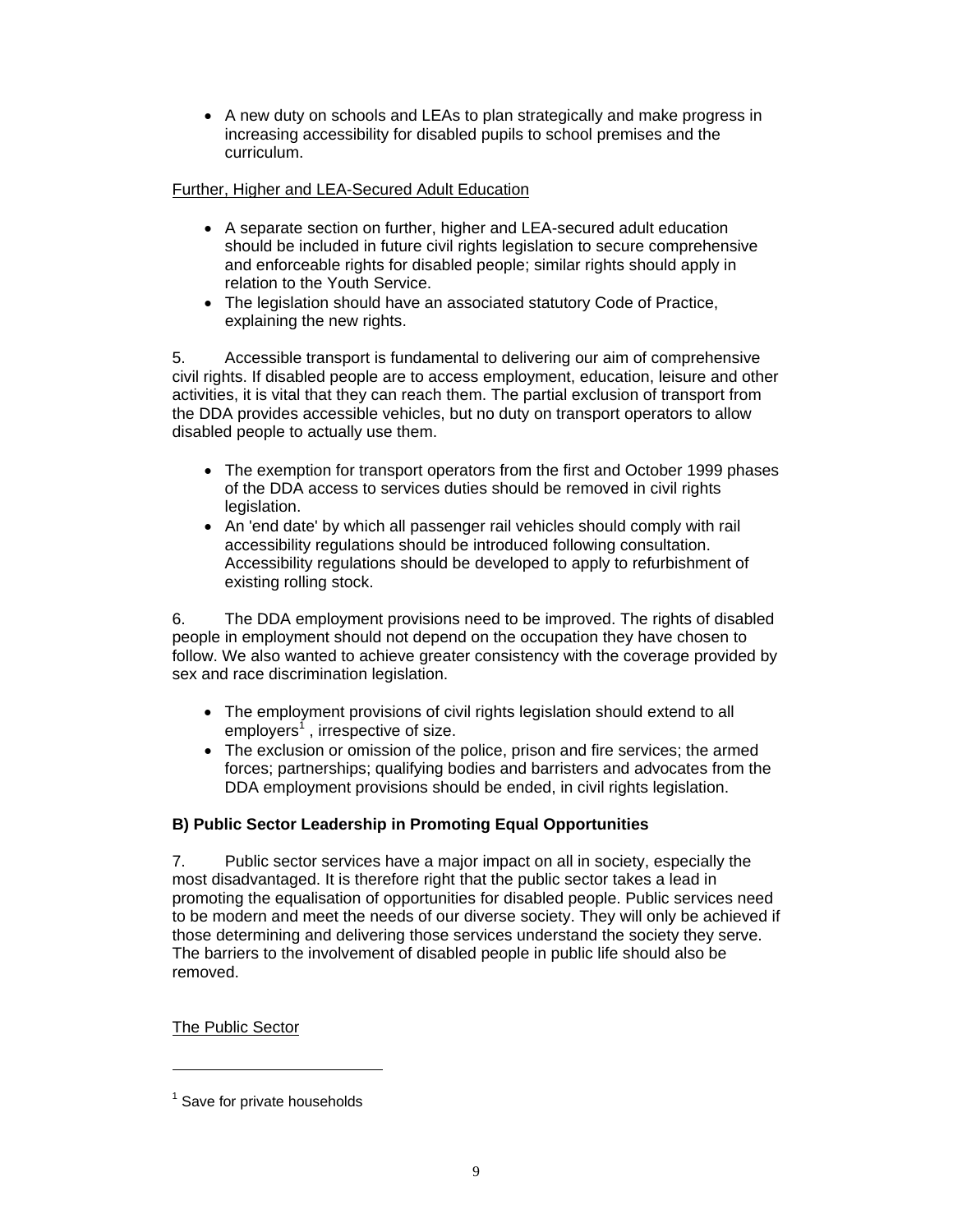- The public sector should have a duty to promote the equalisation of opportunities for disabled people. There should be further discussion on the details of this duty, recognising the diversity of public sector organisations. The production of action plans should form an element of this duty. The public sector's purchasing power should be used to promote compliance among contractors and suppliers to the public sector.
- The access to services provisions of civil rights legislation should extend to all functions of public authorities, with further consideration of the implications of the duty to make reasonable adjustments in respect of such an extension.
- Local authorities and registered social landlords should introduce performance indicators locally, including waiting times, for the housing adaptation service provided to disabled people.

#### Public Life

- We endorse the recommendations of the Home Office Working Party on Electoral Procedures on access to the electoral process for disabled people.
- We welcome the initiatives in the Speaking Up for Justice report and emphasise the need for appropriate training in disability issues for those involved in the legal process.
- We welcome the blind magistrates' pilot and the review of those disabled people requiring third party support to serve on juries. We recommend that, subject to the outcome of the reviews and with appropriate safeguards, these current restrictions should be lifted. The need for a specific statutory reference to physical disability as a reason for discharging a juror should be reviewed.

8. Local Government, health and social services provision are crucial to enable many disabled people to live a full and independent life. We wanted to ensure that these services were delivered without discriminating against disabled people.

- As part of 'Best Value', local government should be measured by a specific equality performance indicator in the area of disability.
- We endorse the Government's commitment to ensure that access to health and social services is on the basis of need alone, without discrimination on the basis of disability or other factors, such as age, sex, or race.
- The Department of Health should provide a lead in challenging attitudes towards disabled people in health and social services which lead to discrimination. It should consult with the DRC, disability organisations and the health professions on guidance to ensure decision-making in areas such as access to treatment is consistent, and not influenced by inappropriate judgements on a disabled person's 'quality of life'.
- The Department of Health should ensure that all aspects of its quality improvement agenda mainstream disability rights issues. It should consider adopting national minimum standards to ensure fairness for disabled people in the delivery of health and social services.
- Barriers to joint working in the provision of services and support for disabled people should be tackled. Particular attention should be given to points of transition such as when someone moves from education to employment.

### **C) Refinements to the Detail of the Disability Discrimination Act**

9. The DDA does provide disabled people with significant rights. With employers and service providers beginning to understand their duties under the DDA, it would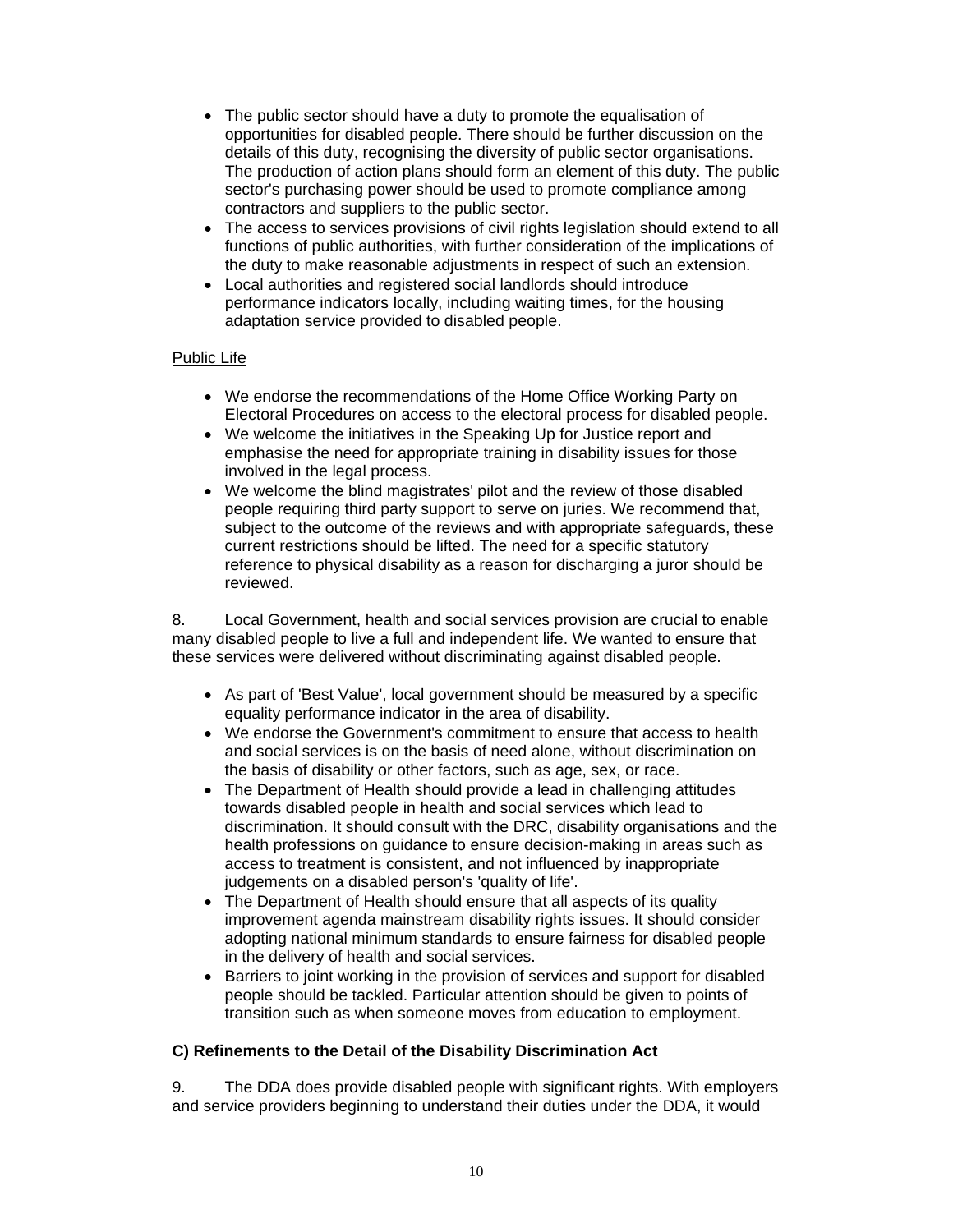be counterproductive to recommend no continuity between the Act and future legislation. We considered the DDA's provisions and have proposed their continuation in the areas below. We have also recommended minor changes to legislation and practice that will significantly improve the civil rights of disabled people.

- The DDA's general approach to the coverage of employment and trade organisations and the employer's duty to make reasonable adjustments should continue.
- Having taken account of their duty to make reasonable adjustments, employers should continue to be able to appoint the best person for the job.
- Part III of the DDA has yet to be tested greatly in the courts. Its provisions on access to goods and services should therefore continue in respect of: the categories of less favourable treatment and types of adjustments; service providers' duties to make reasonable adjustments; and the defences for less favourable treatment.

10. Living in suitable housing is as important to disabled people as everyone else in society.

• A landlord should not be allowed to withhold consent unreasonably from a disabled person seeking to make changes to the physical features of his or her premises, although the landlord should not have to meet the costs. Further consultation should take place on the correct balance between the rights of the landlord and the disabled person.

11. The DDA gives rights only to those meeting its definition of disability<sup>2</sup>. We felt that there was a strong case that the current definition should be extended in two limited areas.

- The DDA definition of disability should be extended to cover both people with HIV from diagnosis and cancer from when it has significant consequences on people's lives.
- The Government should improve and clarify the statutory guidance on the definition of disability.
- 12. We felt that improvements could be made to the selection process for jobs.
	- Disability or disability-related questions before a job is offered should only be permitted in limited circumstances, such as where it is necessary to establish the need for a reasonable adjustment to the interview or selection process or thereafter to do the job and for certain monitoring purposes. Further consideration should be given to other circumstances where such enquiries should be permitted, for instance in the case of the guaranteed interview scheme.
- 13. The DDA access to goods and services provisions could be made clearer.
	- The separate justification available to service providers for not making a reasonable adjustment should be removed and the factors to be taken into account in assessing reasonableness be expanded to reflect valid justifications.

 $\overline{a}$  $2$  Or people who have had a disability in the past (save in the case of victimisation).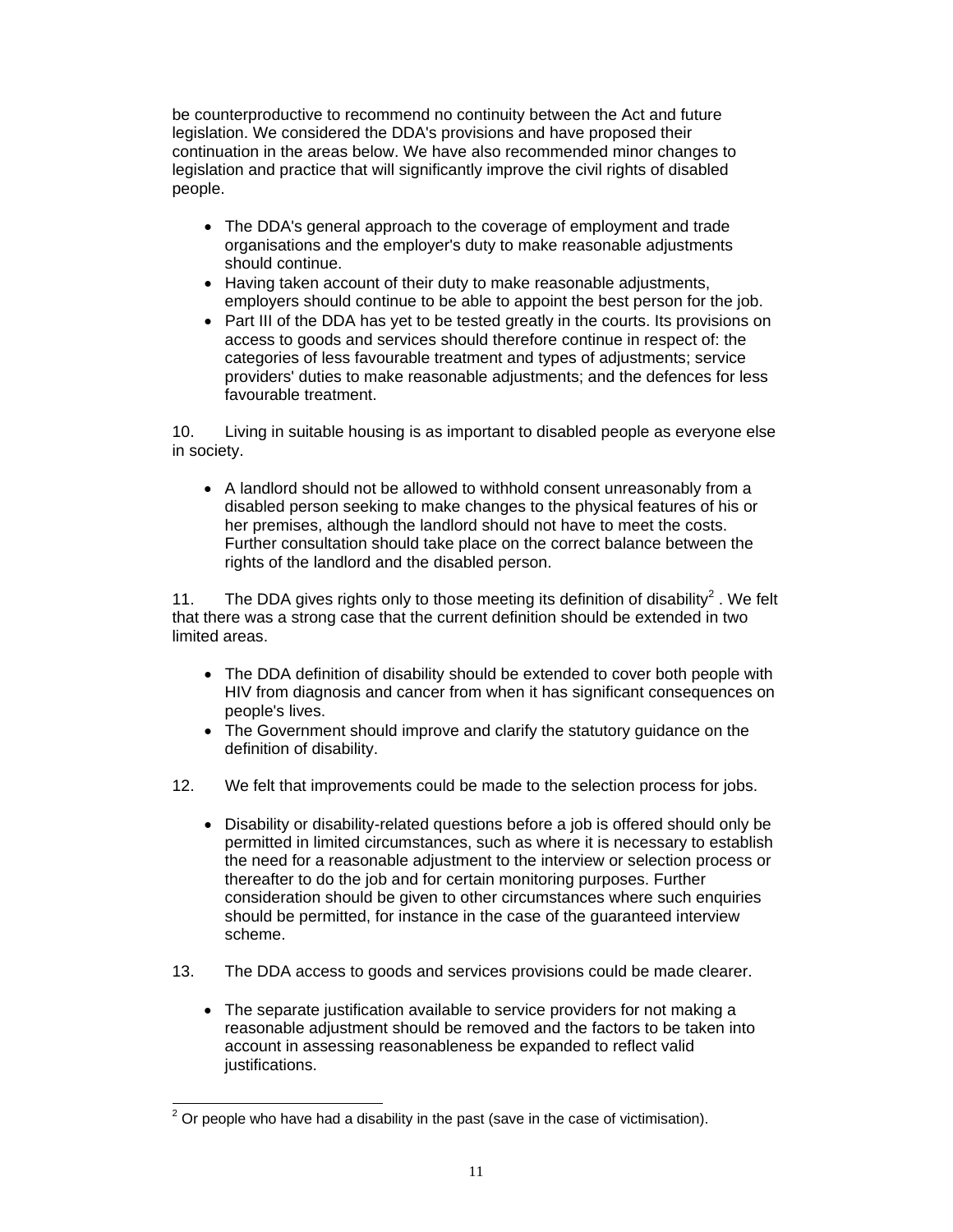### **D) Use of Non-legislative Measures**

14. We believe that many changes in the lives of disabled people can be secured without recourse to legislation. There are a range of other levers for change that should be considered first, with legislation only where necessary.

- Voluntary work should be covered by a Code of Good Practice and a power should be taken to bring volunteers into coverage of civil rights legislation if necessary.
- Further progress should be made in ensuring compliance with guidance on access for disabled people to shipping and a new Code of Practice on access for disabled people to air travel should be developed.
- The DRC should work with the Department of Trade and Industry, disability organisations and private sector advocates to promote the benefits of 'design for all' products and encourage manufacturers to supply information accompanying their goods in accessible formats. The Government should explore what, in addition to good practice approaches, could be achieved within the context of the DDA and European legislation to make products more accessible for disabled people, especially as regards the provision of information accompanying manufactured goods in accessible formats.

### **E) Further Work**

15. There are a number of areas in which we had concerns about the provisions in the DDA but felt it was too early to tell whether there would be problems in practice. The DRC and the Equality Commission for Northern Ireland should keep these provisions under review. In other areas, we felt that the provisions could be improved and further work was necessary.

### **Definitions**

- The Government should review and consult on aspects of the DDA definition of disability with a view to ensuring an appropriate and comprehensive coverage of mental health conditions.
- The Government should consider whether to extend coverage to those with severe conditions which are not long-term, as can sometimes be the case with some heart attacks, strokes or depression. The wider implications of this proposal would need to be explored to avoid covering temporary or readily curable conditions, such as broken legs, where the chances of recurrence were not significantly increased by them having happened once.
- The recommendations proposed for improving the DDA definition of disability are not a definitive solution. The DRC and the Equality Commission for Northern Ireland should monitor the definition and review it to see whether further improvements can be made.

### Goods and Services

• We recognised there was potential concern, under Part III of the DDA, with: the justifications service providers can use for less favourable treatment; the point at which service providers must consider making reasonable adjustments; and whether the DDA provisions need to go further to ensure services are provided in integrated settings. The DRC and the Equality Commission for Northern Ireland should keep these provisions under review. Any future changes should state rights and duties in a clear form.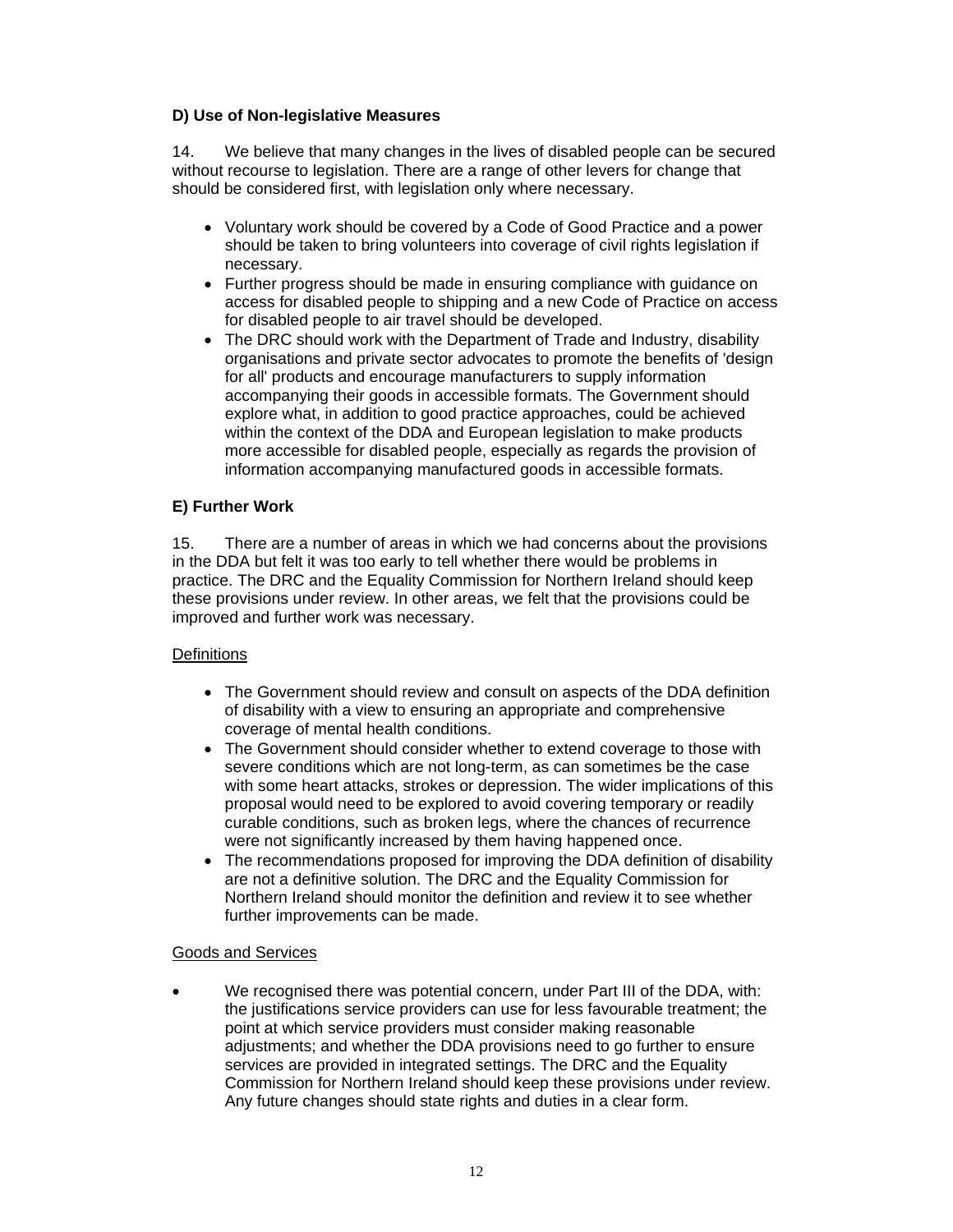16. There are a number of areas outside the DDA, which have a major impact on disabled people's rights, where we also felt further work was necessary.

- The DRC should work with the Disabled Persons Transport Advisory Committee to consider mechanisms for increasing the availability of accessible private hire vehicles, including the carrying of registered assistance dogs.
- Local Transport Plans should be placed on a statutory basis and their effectiveness in meeting disabled people's transport needs and improving the pedestrian environment for disabled people should be reviewed over time.
- The Department of the Environment, Transport and the Regions (DETR) should undertake further research into the current effectiveness and enforcement of Part M of the Buildings Regulations and undertake a broader review of Part M, including determining whether it is interpreted consistently and the scope for applying the Part to existing buildings.
- DETR should commission the preparation of a good practice guide on planning and access as part of its 2000/01 Planning Research Programme. The proposed document should look at good practice in relation to both the development plan policies and the planning and access aspects of different types of environment.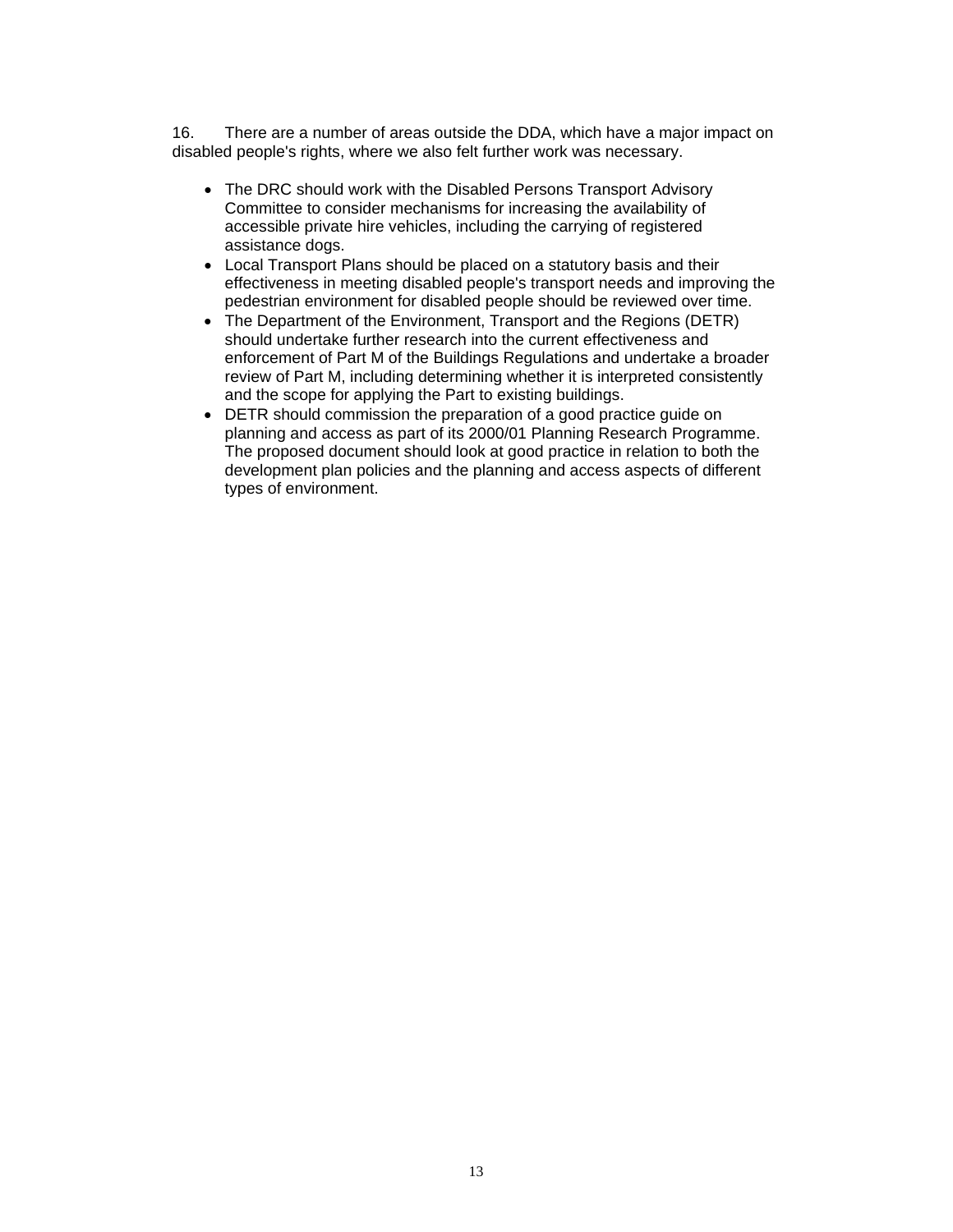### **CHAPTER 3: DEFINING DISABILITY**

"[The DDA] is without doubt an unusually complex piece of legislation which poses novel questions of interpretation. This ... should not ... be taken as a criticism of the Act or of its drafting ... The whole subject presents unique challenges to legislators and to tribunals and courts, as well as those responsible for the day to day operation of the Act in the workplace. Anyone who thinks there is an easy way of achieving a sensible, workable and fair balance between the different interests of disabled persons, of employers and of able bodied workers, in harmony with the wider public interests ... has probably not given much serious thought to the problem." Lord Justice Mummery<sup>3 1</sup>

### **Introduction**

1. The definition of disability was the most difficult issue that we considered. We would certainly agree with the Court of Appeal that defining disability presents real challenges. In particular, the definition must not only be legally workable but understood and accepted by wider society.

2. We considered this issue thoroughly and held a seminar to inform ourselves of definitions that other countries use in their legislation. There was discussion of whether we should retain protection for a defined group of disabled people or focus instead on discrimination on the basis of a person's impairment. We also discussed whether protection should be widened to cover people regarded as being disabled, even though they were not, and people who were friends with or carers of disabled people. A report on the definitions used in other countries' legislation is contained in Annex C. It is important to bear in mind that the definition of disability is only part of the picture - the main body of this report is focused on what civil rights disabled people should have.

3. We agreed that the current definition of disability in the DDA has significant flaws. However, we acknowledged that given the need to consult on our recommendations and the pressures on the Parliamentary timetable, full-scale changes to the definition may not be achieved in the immediate future. In consequence, we have proposed recommendations to amend the DDA definition and associated statutory guidance, which will achieve tangible progress for those disabled people who are currently not protected, or inadequately protected, and in order to remedy clearly established problems. We further acknowledged that the amendments proposed are not a definitive solution. In particular, as case law develops, further issues may emerge. In the light of this, we felt that it would be important for the definition to be monitored and reviewed by the Disability Rights Commission (DRC) and the Equality Commission for Northern Ireland to achieve further improvements, if necessary through further primary legislation. Although the report in Annex C is a start, the models adopted in other countries' legislation merit further comparative study, particularly in relation to their effectiveness in practice.

### **Key Recommendations**

 $\overline{a}$ 

• The DDA definition of disability should be extended to cover both people with HIV from diagnosis and cancer from when it has significant consequences on people's lives.

<sup>&</sup>lt;sup>1</sup> Clark -v- TDG Ltd (Trading as Novacold), Court of Appeal (Civil Division), 25 March 1999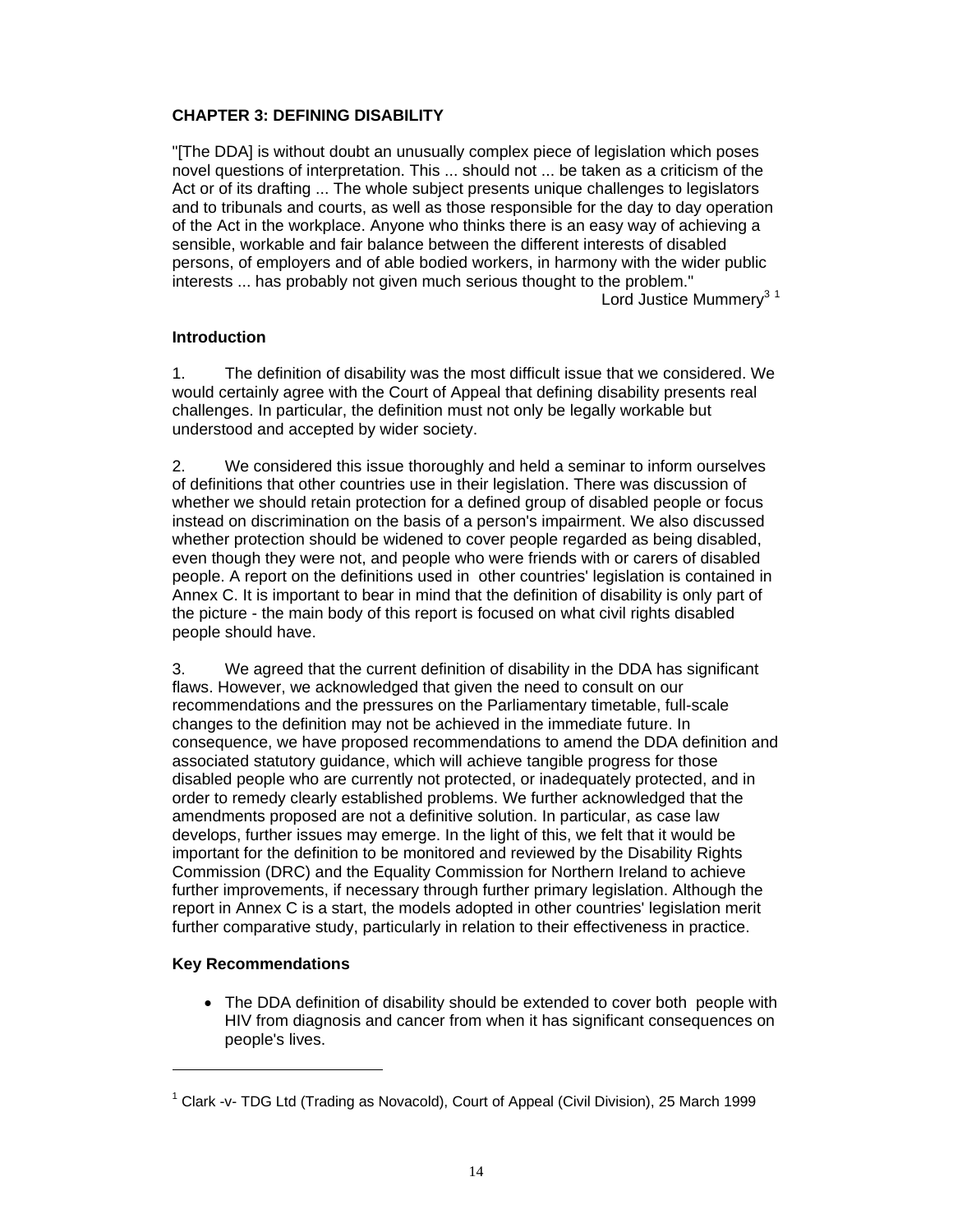- The Government should review and consult on aspects of the DDA definition of disability with a view to ensuring an appropriate and comprehensive coverage of mental health conditions.
- The Government should consider whether to extend coverage to those with severe conditions which are not long-term, as can sometimes be the case with some heart attacks, strokes or depression. The wider implications of this proposal would need to be explored to avoid covering temporary or readily curable conditions, such as broken legs, where the chances of recurrence were not significantly increased by them having happened once.
- The Government should improve and clarify the statutory guidance on the definition of disability.
- The recommendations proposed for improving the DDA definition of disability are not a definitive solution. The DRC and the Equality Commission for Northern Ireland should monitor the definition and review it to see whether further improvements can be made.

### **Current Position**

4. The DDA defines a disabled person as someone who "has a physical or mental impairment which has a substantial and long-term adverse effect on his ability to carry out normal day-to-day activities". The DDA then goes on to place a duty on employers and providers of goods and services to make reasonable adjustments for disabled people. This reflects a central purpose of the DDA - placing the onus on society to remove barriers faced by disabled people. Reasonable adjustments are considered in the chapters on employment, access to goods and services, education and travel. The DDA definitions are explained fully in the Guidance on Matters to be Taken into Account in Determining Questions Relating to the Definition of Disability<sup>2</sup> ('the Definitions Guidance').

# **Disabled People in the United Kingdom**

It is not possible to state with precision the numbers<sup>3</sup> of disabled people within the DDA definition of disability. It is likely, however, that at least 8.5 million people currently meet the DDA definition. In addition around 1.5 million people have had a disability in the past and would also be protected by the DDA.

There is a common misconception that disabled people are only those with mobility difficulties or sensory impairments. Disabled people can include those with a wide range of impairments: mental health problems, such as schizophrenia or depression; learning difficulties; diabetes; or severe facial disfigurements, are some examples.

Disability increases with age as the following chart shows how disability increases with age $^4\,$ 

 2 see Annex B

 $3$  Figures to the nearest 0.5m from Briefing by Analytical Services, DfEE

 $4$  Only shown for people of working age but continues to rise beyond statutory pension age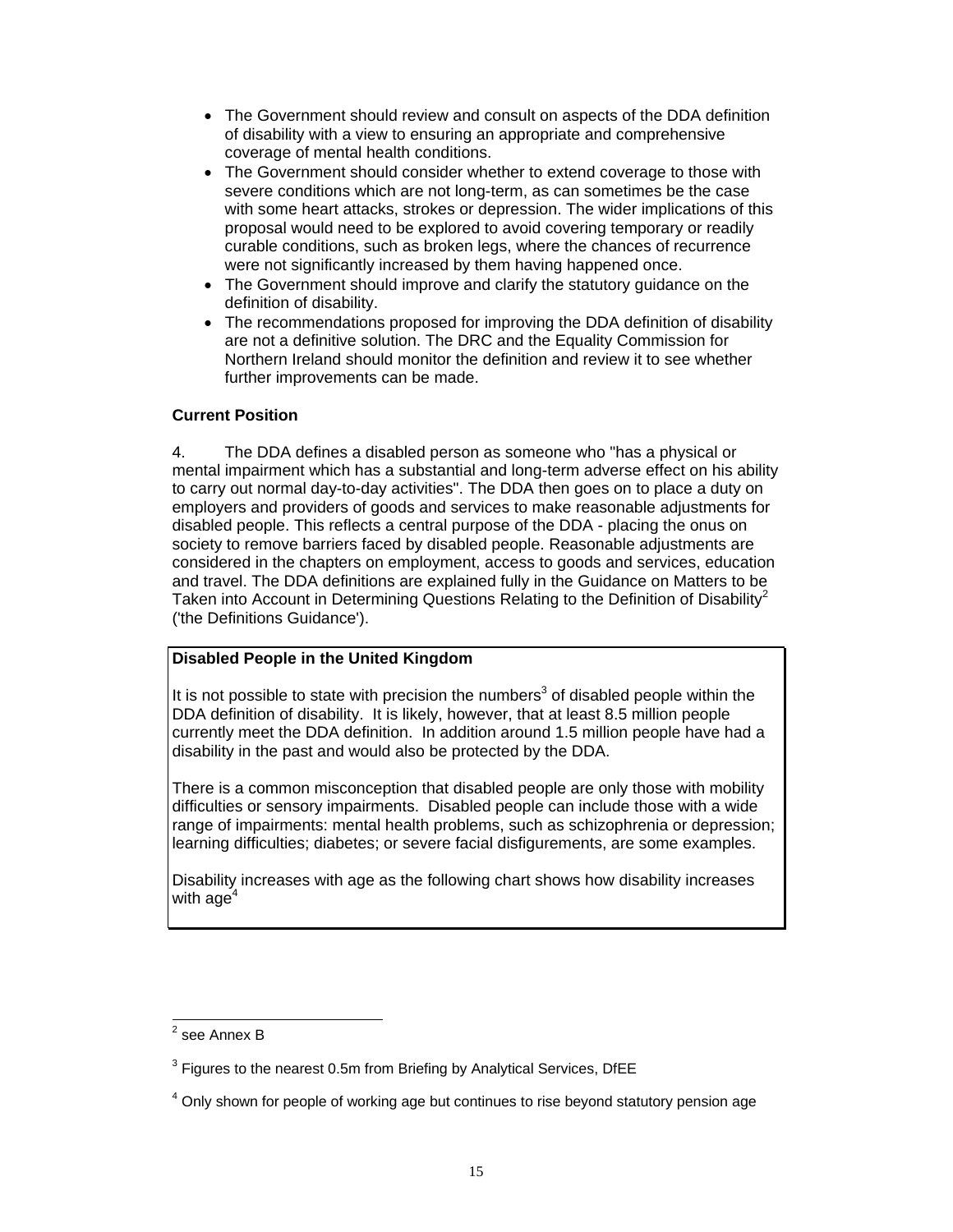

**Recommendation 3.1: The Government, the DRC and the Equality Commission for Northern Ireland should ensure that guidance and other communication on disability matters cover the wide range of disabled people, including all age groups and impairments** 

### **Our Approach**

5. We were aware that our role was not to specify the words that would be used in any future civil rights legislation to define disability: that is the role of Parliament. We focused on addressing real-life examples of disabled people who are inadequately or unclearly protected, or not protected at all, by the current DDA definition.

### Asymptomatic HIV

6. The DDA definition does not cover people with progressive conditions before they have symptoms ('asymptomatic').

# Case Study

A woman is HIV positive but has no symptoms. She is experiencing a range of discriminatory treatment. At the local shop she was asked not to select the produce herself. In another shop, she was repeatedly not served. She feels she is getting the cold shoulder at work.

# Source: Manchester Solicitors, Members of the Deaf Legal Access Group

7. People with the HIV infection sometimes attract fear and prejudice, which affects their lives from when their HIV status is known about, even if there are no symptoms and though there is no risk of transmission from normal contact. Estimates suggest that there are fewer than 20,000 people with asymptomatic HIV. Their coverage would represent an increase of just 0.2% in the numbers of people protected by the DDA.

8. We further considered whether people with asymptomatic HIV should be covered from the point at which significant treatment is likely or from the point of diagnosis. Given that people in this position, with the current state of medical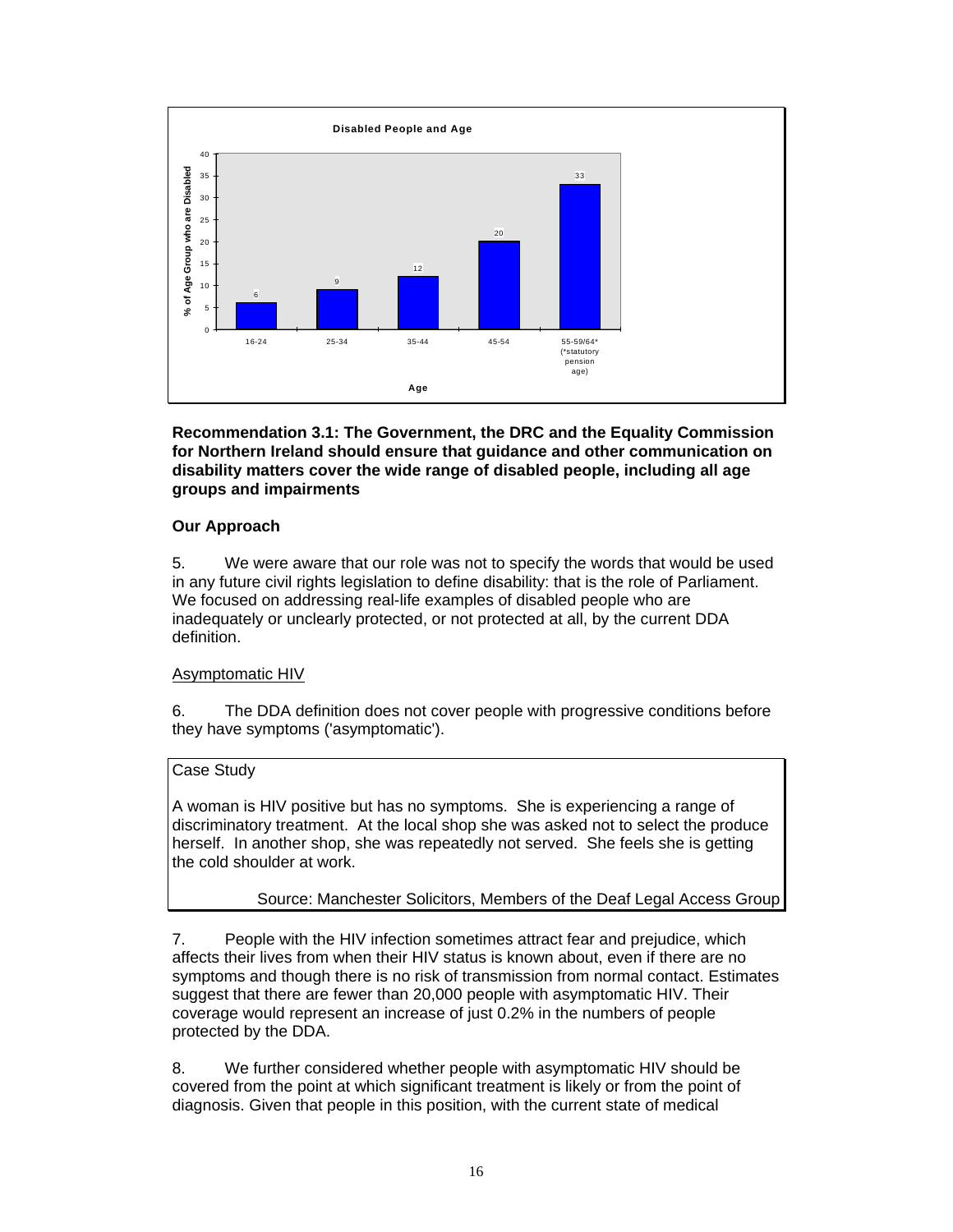knowledge, are likely to require significant treatment at some time in their lives, coverage should be from the point of diagnosis as this provides more certainty bout wahen protection begins.

### **Recommendation 3.2: HIV infection should be deemed a disability from the point at which it is diagnosed**

### **Cancer**

9. The DDA definition does not always cover people with asymptomatic cancer nor those where it is unclear if substantial effects are likely to recur or initial effects likely to worsen (eg. some cancers during or after treatment). People in both these positions - where significant treatment is likely to be required in future or who have had significant treatment - may encounter discriminatory treatment.

10. It seemed clear that some employers may discriminate against people diagnosed with cancer which required significant treatment, even though the condition had no effects at present, or was in remission, but some of these people would have no protection under the DDA definition.

11. We saw little evidence, however, that there was discrimination against those with, say, benign tumours requiring no treatment or some skin cancers which might require minor treatment. We therefore felt that deeming everyone with cancer, irrespective of whether significant treatment was required or not, as disabled would not be publicly acceptable.

**Recommendation 3.3: To extend coverage beyond those people with, or who have had, cancer already covered by the DDA definition, people with cancer should also be deemed to be disabled from the point at which it has significant consequences on their lives.** 

### Blind and Partially Sighted People

12. We were advised that all people certified as blind would be covered by the DDA definition, as would all, or almost all, those people who are certified partially sighted. The DDA definition will also cover most people who are blind or partially sighted but not certified as such. Some people with visual impairments may be failing to demonstrate to tribunals the difficulty they continue to experience despite the wearing of spectacles. We considered that it would assist blind people and those certified as partially sighted to be conclusively presumed as meeting the DDA definition. This provision should assist the applicant in discrimination cases, provide certainty to the respondent and allow the Tribunal to move to the substance of the case.

#### **Recommendation 3.4: People who are certified as blind or partially sighted should be conclusively presumed to meet the DDA definition of disability.**

### Disabled People with Mental Health Problems

13. The DDA definition requires an impairment to affect one or more of a list of particular capacities (see the Definitions Guidance). Just as some people have impairments of mobility, sight or hearing, others - those disabled by mental health problems - have impairments of thinking, feeling or social interaction. These are not specified capacities under the DDA definition. There was also some concern that people with dysphasia (a condition which can affect the generation and content of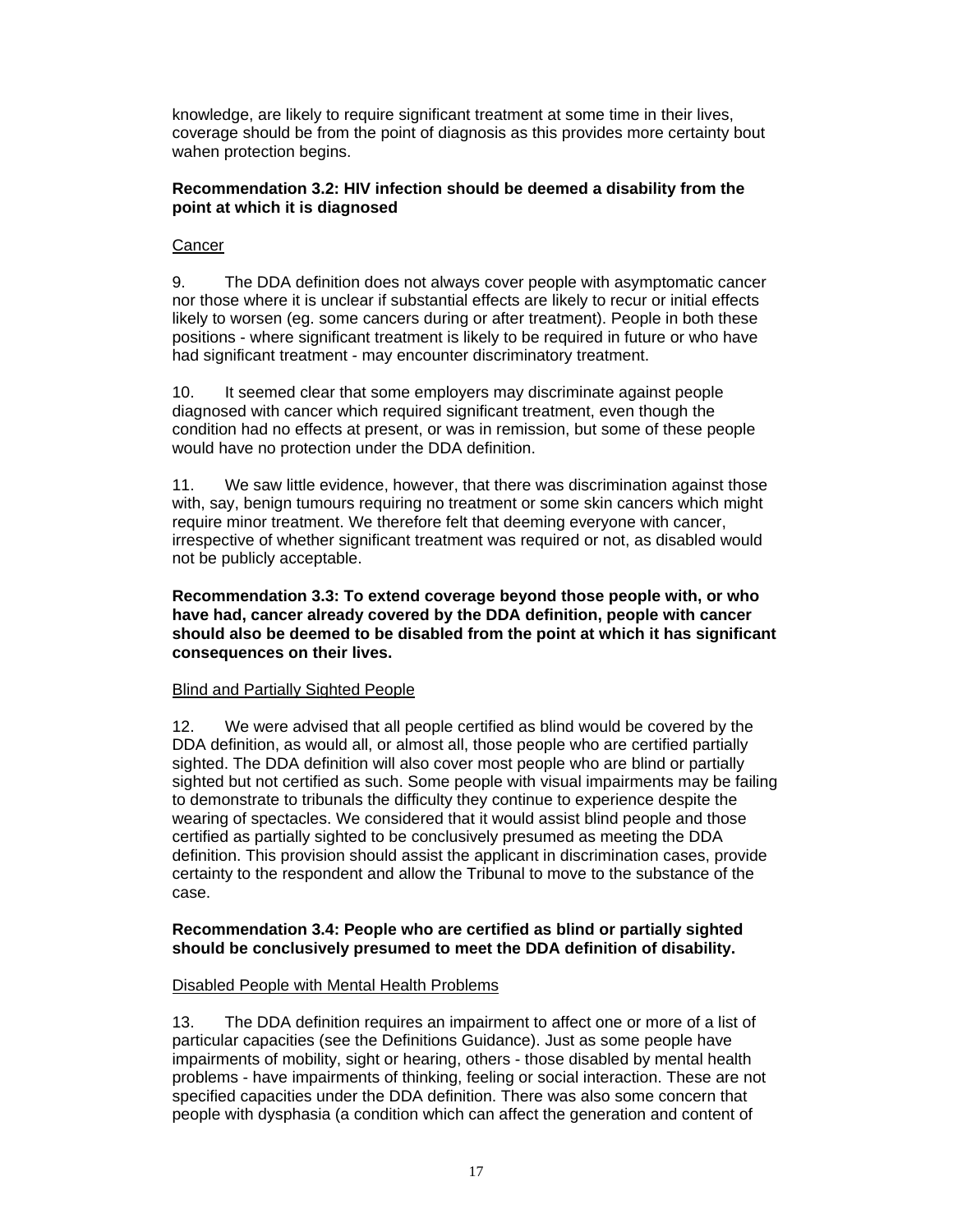speech and its understanding) may also find it difficult to show one of the listed capacities is affected. Although both "speech" and "ability to ... learn or understand" are listed capacities, the effects of dysphasia vary considerably.

### Example

A man with severe agoraphobia is terrified to enter any open space. His impairment is not one of mobility, it is a cognitive impairment.

14. It may be that there are appropriate changes to the list of capacities which make it easier for people with some mental health problems, whom we understand are already intended to be covered by the DDA definition, to actually demonstrate that they meet the definition.

15. Another difficulty is that in the DDA definition the term "mental impairment" does not cover mental illnesses if they are not clinically well-recognised. Where a person clearly has a serious mental condition, but there is clinical uncertainty as to the specific diagnosis, the disabled person may face difficulty in proving a clinically well-recognised mental illness due to disagreements between medical practitioners.

16. We appreciated the policy desire behind the inclusion of "clinically wellrecognised" - to prevent abuse through people claiming non-existent or unproven conditions - but we received no evidence that removal of the term would bring into coverage any such conditions. We felt that this issue needed further work to consider whether the benefits to those with serious mental conditions, where diagnosis was the subject of disagreement, warranted the risk of bringing into coverage potentially uncertain conditions.

**Recommendation 3.5: The list of capacities relating to normal day-to-day activities in the DDA definition should be reviewed and consulted on, with a view to extending it, if necessary, to ensure an appropriate comprehensive coverage of mental health conditions and dysphasia..** 

**Recommendation 3.6: The concept of covering only "clinically wellrecognised" mental illnesses in the DDA definition should be reviewed and consulted on to identify the advantages and disadvantages of removing the limitation.** 

#### Effects on Exceptional Activities, Particularly at Work

17. The DDA definition requires an impairment to have a substantial effect on normal day-to-day activities. These are activities that are carried out by most people on a fairly regular and frequent basis such as climbing stairs, sitting, understanding written or spoken instructions, or using a keyboard. Even if a disabled person does not happen to do these activities, his or her ability to carry them out may still be affected. However, the DDA definition does not cover those who have an impairment that only has a substantial effect on exceptional activities. In particular, the DDA does not consider any particular form of work, such as performing a highly skilled or physically demanding task, to be a normal day-to-day activity.

#### Example: Exceptional Activities

People who have to climb 100 rungs of a ladder to operate a tower crane or have the dexterity of a concert pianist.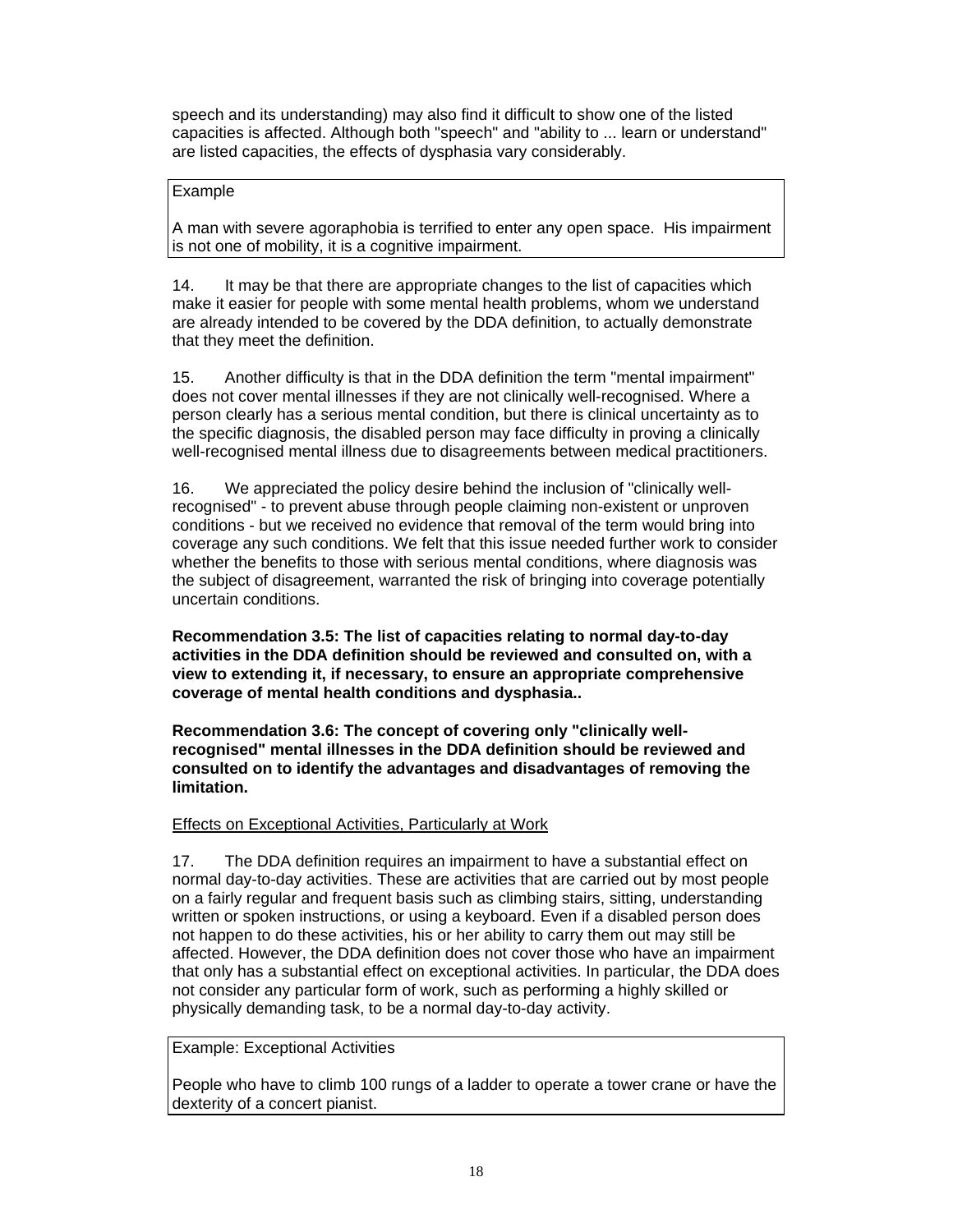18. We considered whether the reasons for not including work as a normal dayto-day activity had been clearly explained in statutory guidance and was understood by legal advisers and Employment Tribunals. The reasons were, firstly, that there was no single occupational role that is common for most people; and, secondly, many activities carried out as part of particular occupations, were exceptional and not normal.

19. We therefore felt the exclusion of exceptional activities was acceptable. However, many of the activities carried out in employment are not exceptional and would be quite normal outside the work place. For example, if a person with Repetitive Strain Injury cannot operate a keyboard in the workplace but does not use a keyboard outside work, this does not imply that he is not covered. Operating a keyboard outside the workplace is a normal day-to-day activity for very many people, even if it is not for him. He is likely to be covered by the DDA definition.

#### Case Study

A woman with tinnitus has found working in a noisy office environment too difficult to sustain but is not exposed to the same level of noise in her non-working life. She is seeking to be given a quiet office but her employer is unwilling to make the adjustment.

Source: RNID

20. We were advised that, in this case, simply because the person avoids noisy environments outside work does not mean she would not be covered by the DDA definition. The office environment (as opposed to some factory environments) is likely to be no louder than many out of work environments, such as a pub, a social gathering or a tube train. Being in these environments would constitute normal dayto-day activities for many people, even if she herself avoided them. She is likely to be covered by the DDA definition. We concluded that this issue required further explanation.

#### **Recommendation 3.7: The statutory guidance to tribunals and courts should be improved and clarified to help ensure that the legislation's intention for what constitutes normal day-to-day activities is met, particularly in relation to work.**

#### Coping Strategies

21. The statutory guidance on the DDA definition suggests that if a person can reasonably be expected to modify his behaviour to prevent or reduce the effects of an impairment to a minor level, then that person may not meet the definition. Disabled people, as with all people, will often avoid activities or situations that lead to difficulties. They may also employ coping strategies that they regard, after many years, as unexceptional.

### Case Study

A woman with cataracts worked for a greeting cards company. Her post required photocopying, which generally took her longer to complete since she had to hold the material closer to her eyes than others would. She was dismissed. The individual represented herself in her case under the DDA and significantly underplayed the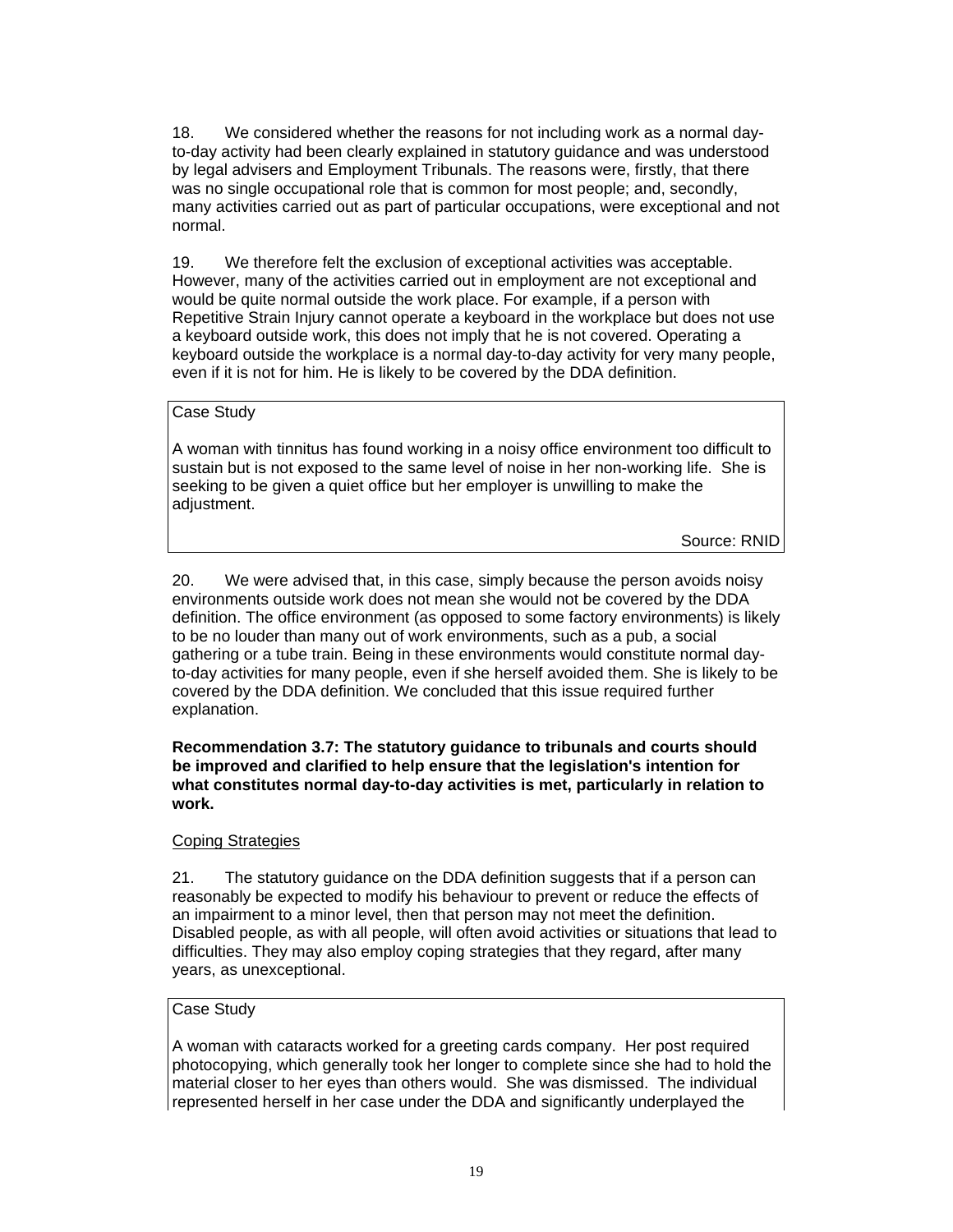impact of her visual impairment. The Employment Tribunal Chair said that she was not disabled for the purposes of the DDA.

### Source: Wright v Discount Cards and Stationery Limited

22. We felt that the statutory guidance might be giving the impression that all coping/avoidance strategies that an individual disabled person used and accepted should be considered as being reasonable by the Tribunal. In fact, unreasonable coping strategies should be disregarded, including those that significantly restrict the person's range of activities or ability to undertake them, even if the person accepts that level of restriction. The guidance should, in particular, consider people where substantial effects remain even with spectacles or contact lenses as well as others with visual impairments, who are covered by the DDA definition but may be assumed to be coping.

**Recommendation 3.8: The issue of disregarding disabled people's coping/avoidance strategies should be made clearer in statutory guidance to tribunals and courts so that the true effects of a disability are considered. The guidance should also seek to ensure that tribunals and courts probe further, where appropriate, into the issue of effects on normal day-to-day activities and not just accept that the person is coping within reasonable expectations.** 

### Long-term Conditions

23. The DDA definition does cover some conditions that have effects for fewer than 12 months if, for example, the effects are likely to recur. However, people with severe short-term conditions that are not likely to recur are not covered. For example, people who have had a severe heart attack or stroke or severe depression and have fully recovered within 12 months are unlikely to be covered.

### Case Study

After a robbery at work, a bank cashier experienced 8 months of severe post traumatic stress syndrome. She was claiming discrimination in lack of access to treatment under the occupational health service scheme. She was not covered by the DDA definition because she recovered within 12 months.

A man who had a heart attack took several weeks off as sick leave to recover. He was sacked on his return to work. The heart attack has no substantial long term effects.

#### Source: MIND

24. There is an argument for removing an arbitrary limit of 12 months but this could have significant implications. In particular, extending civil rights protection to anyone who has ever had a short-term illness would not meet our remit of civil rights legislation for "disabled people". However, discrimination against people with shortterm conditions may occur because of the severity of the condition and an assumption that the chances of the condition affecting the individual again are significantly heightened following the first occurrence. This may be true for people with severe heart attacks and strokes and certain mental conditions such as severe depression. We certainly did not wish to bring into coverage temporary or readily curable conditions or illnesses.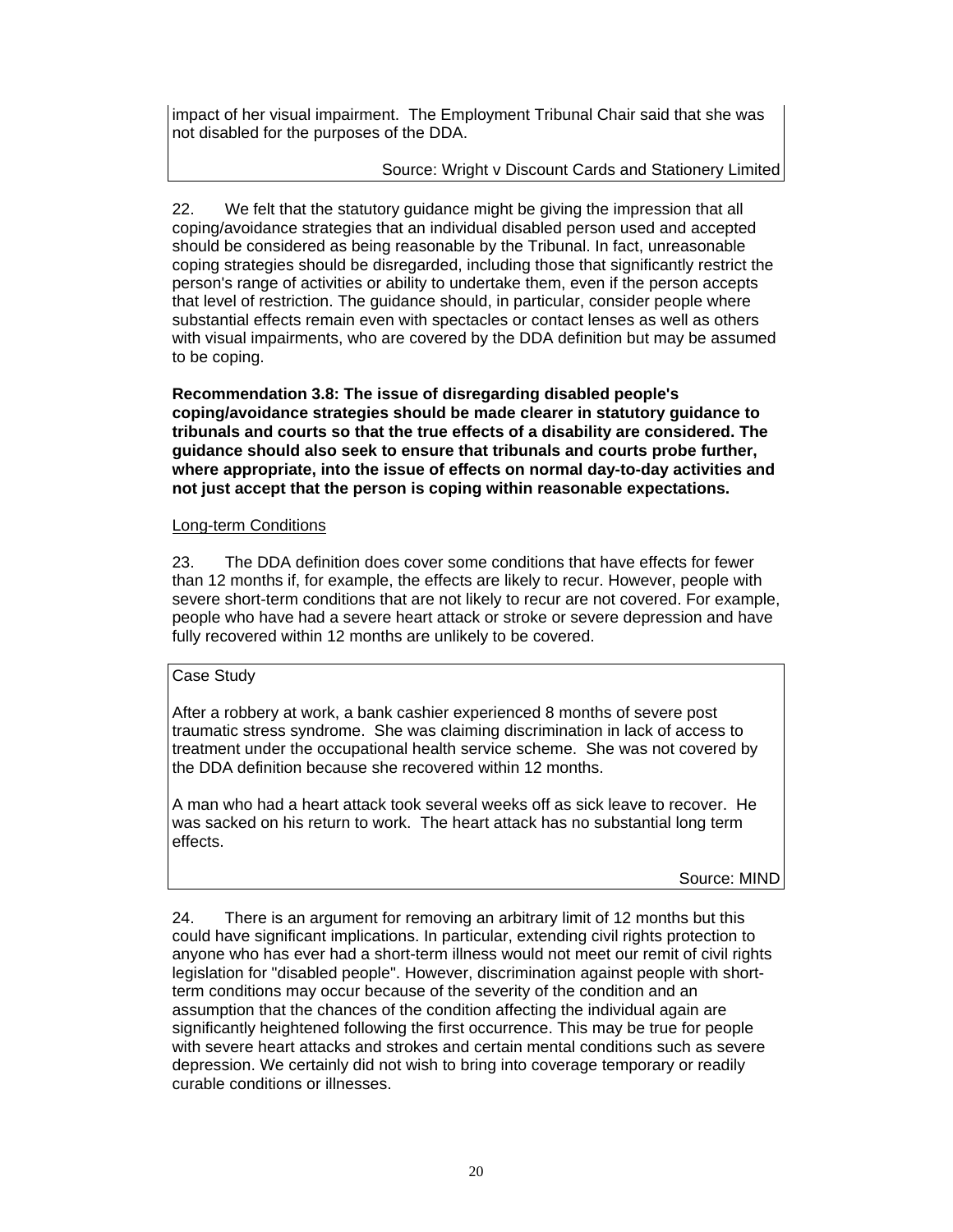**Recommendation 3.9: In order to bring into coverage severe but short-term conditions, such as some heart attacks, strokes or depression, consideration should be given to 'long-term' being removed from the definition with the concept of 'substantial' covering both duration and severity of adverse effects. We recognise that the wider implications of this proposal will need to be explored. In particular, regulations or guidance must make clear that such conditions should not be covered, unless the chance of recurrence is significantly increased by their having occurred once, to avoid including temporary or readily curable conditions, which may nevertheless have a severe short-term effect (such as broken legs generally do).** 

#### Genetic Pre-dispositions to Impairments

25. The DDA definition only covers people who actually have an impairment, not people who may one day, due to a genetic pre-disposition, become impaired. We noted the work of the Human Genetics Advisory Commission<sup>5</sup> (HGAC) on the protection of people with genetic pre-dispositions from discrimination in employment.

26. We were concerned that rapid advances in this field should not leave the Government taking reactive, rather than proactive, action to protect people's civil rights. This was an area that we considered the DRC and the Equality Commission for Northern Ireland should work closely with the Government Department or Agency taking forward monitoring of this issue. They should also consider whether civil rights legislation for disabled people, or specific legislation focused on genetic issues, would be the most appropriate way forward.

**Recommendation 3.10: At this time, genetic pre-dispositions to impairments should not be considered a disability under the DDA. The DRC and the Equality Commission for Northern Ireland should work closely with the Government Department or Agency assigned responsibility for following up the HGAC report and keep this issue under review.** 

### Conditions Specifically Excluded from the DDA Definition

27. Certain conditions, by regulation, do not count as impairments for the purposes of the DDA definition and we considered that these exclusions were all currently warranted (see the Definitions Guidance). However, the DRC and the Equality Commission for Northern Ireland should monitor any new evidence that emerges and advise on removing or adding exemptions, should this prove necessary.

#### **Recommendation 3.11: The current DDA position on limited exclusion of particular conditions from being disabilities should continue but the DRC and the Equality Commission for Northern Ireland should keep this under review.**

#### Monitoring Developments

28. Our recommendations are based on the current understanding of the definition of disability. However, as we have seen from experience with the Sex Discrimination and Race Relations Acts, case law can expose areas of the legislation which do not appear to be operating satisfactorily or as originally intended. The National Disability Council and the Department for Education and Employment have

l <sup>5</sup> 'The implications of Genetic Testing for Employment', HGAC (see Annex B)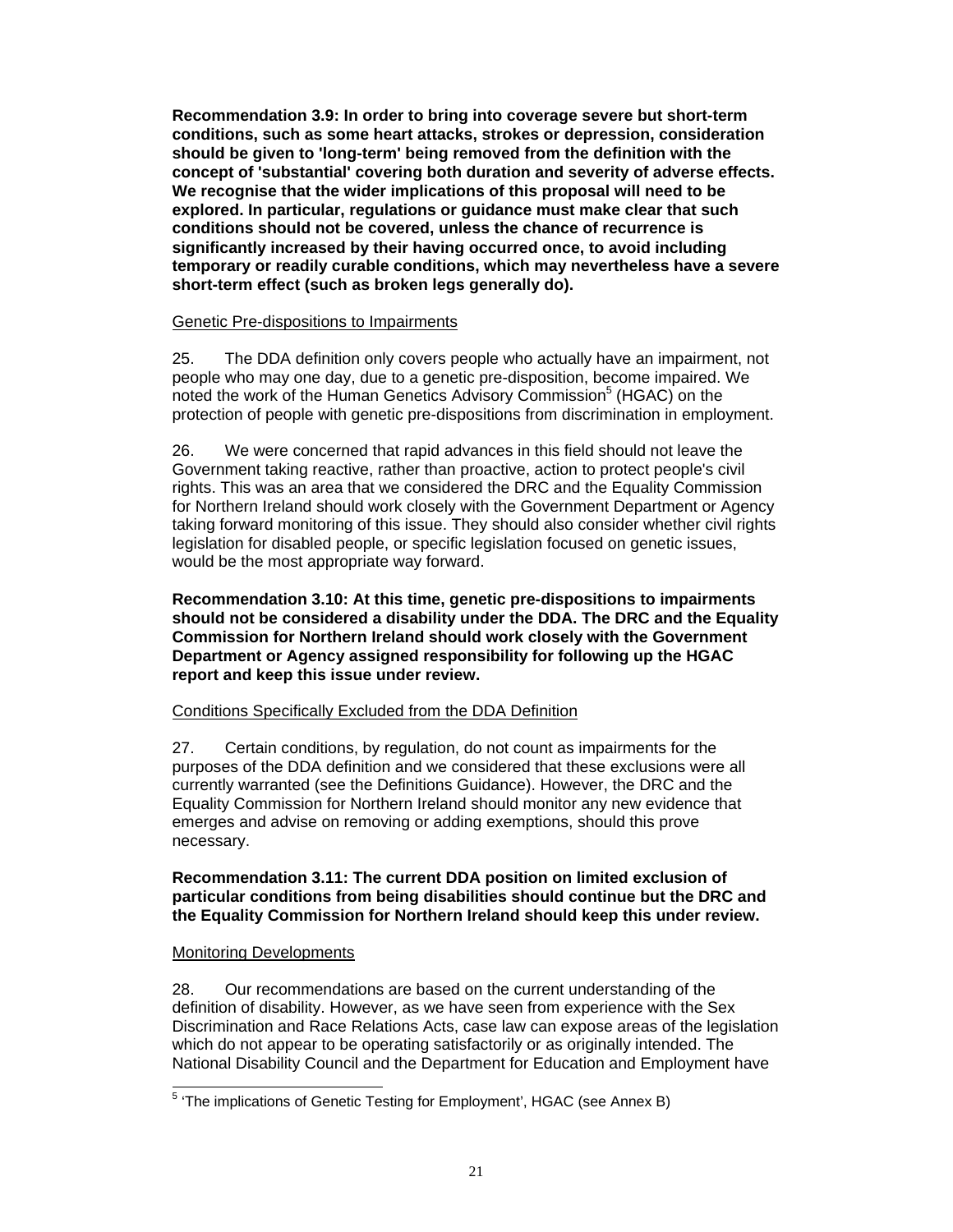commissioned research to monitor the results of tribunal and court cases under the DDA. We believe that this monitoring should continue and the DRC and the Equality Commission for Northern Ireland should keep the workings of the DDA under review in line with their duties. In particular, the issue of whether disabled people are facing difficulties in proving they meet the definition of disability should be closely monitored. If difficulties are identified in the operation of the DDA in practice, proposals should be made as appropriate to remedy them.

#### **Recommendation 3.12: The DRC and the Equality Commission for Northern Ireland should monitor the definition of disability and review it to see whether further improvements can be made.**

#### **Conclusion**

29. All definitions of disability will have strengths and weaknesses. The particular approach taken may be a product of a particular society's approach to issues of equality, their cultural and historical views of disability or their legal and political system, to name just a few factors. The definition of disability in the DDA, however, has particular weaknesses, which we have sought to remedy in the short term. But our recommendations are not a once and for all solution. The definition will need to be reviewed by the DRC and the Equality Commission for Northern Ireland and we hope that they will find our considerations, in particular the review of definitions of disability used internationally, useful.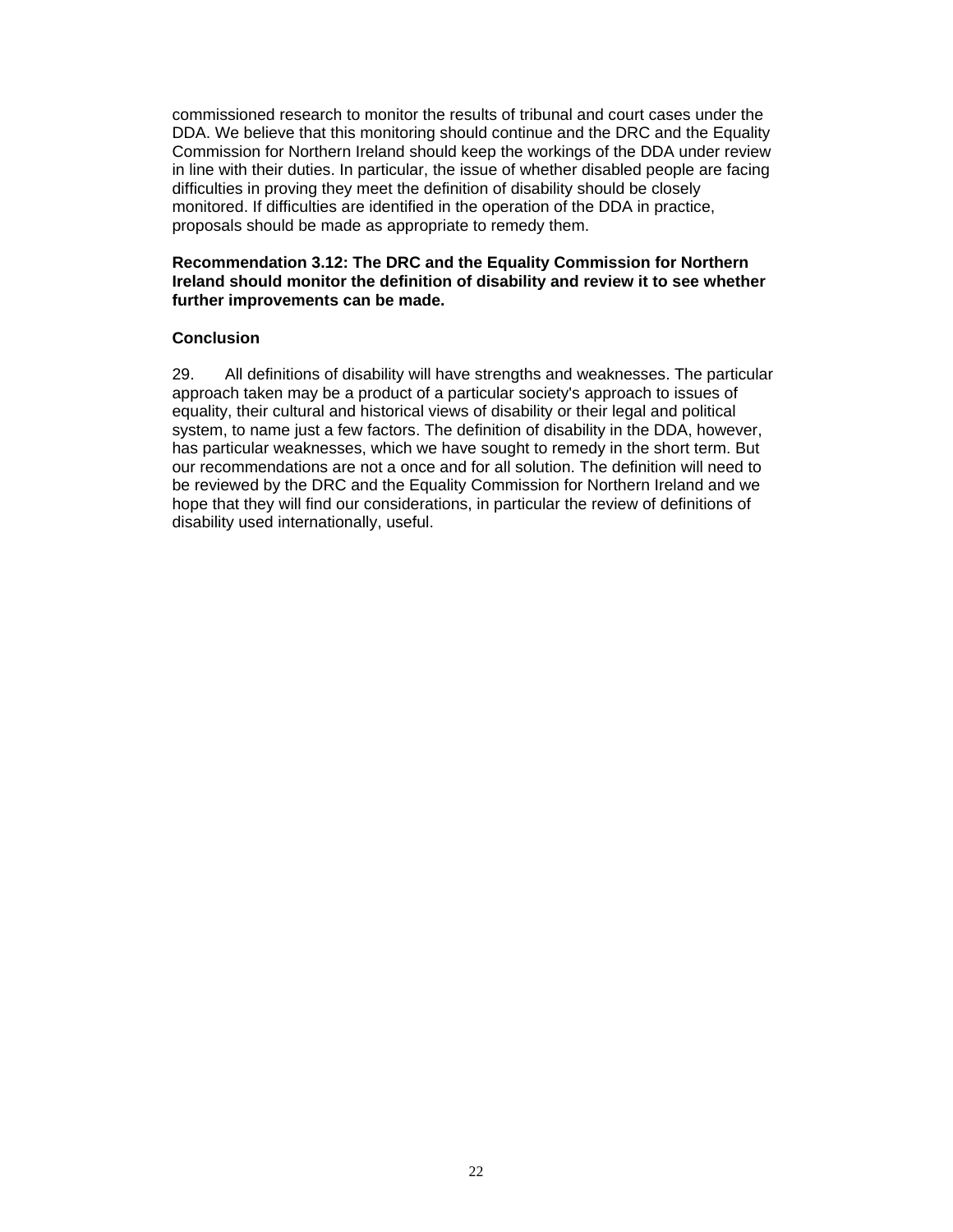### **CHAPTER 4: EDUCATION**

"[Education] is vital to the creation of a fully inclusive society, a society in which all members see themselves as valued for the contribution they make. We owe all children - whatever their particular needs and circumstances - the opportunity to develop to their full potential, to contribute economically, and to play a full part as active citizens."

David Blunkett, Secretary of State for Education and Employment<sup>1</sup>

### **Introduction**

1. The education of disabled people is an issue that creates much debate. And rightly so. The education that disabled people receive will determine their future opportunities in life. With all the challenges facing disabled people, a high quality education that meets their needs is essential. It will increase their chances of living independent and fulfilling lives; something which the rest of society regards as a right.

2. In the area of education, probably more than any other issue considered by the Task Force, the principle of inclusion underlined our considerations and recommendations. The right to education without unfair discrimination, which meets the needs of the disabled person, alongside his or her non-disabled peers, was our ultimate aim. 3.

3. The research findings<sup>2</sup> that 61% of under-35 year olds said that they had no contact with disabled people are a reminder of how far there is still to go in achieving acceptance of disabled people as equal members of society. Inclusion of disabled people throughout their school and college life is one of the most powerful levers in banishing stereotypes and negative attitudes towards disabled people amongst the next generation. When disabled and non-disabled people are educated together, this sends powerful messages to the whole community about the potential for a truly integrated and diverse society.

4. The right to inclusion is not sufficient in itself. Disabled people must have the right to pursue their education without unfair discrimination. What value do we place on education when a disabled person has rights against discrimination under the DDA when going to the cinema, but not whilst at school or college? We have recommended a range of new legal rights against unfair discrimination and duties on education institutions to make reasonable adjustments to allow access for disabled people.

5. However, we have been practical in proposing our recommendations. There are real constraints on achieving full inclusion and individual rights to full access to education. In proposing new legislative duties in school education, we recognised the existing extensive provisions in education legislation for children with special educational needs (SEN), built up over the past two decades. In promoting inclusion, there was no desire to curtail parental choice in favour of a special school for their child, taking account of the best interests of the child. In granting new rights, the issue of individual versus collective rights was also thoroughly debated. In some

l <sup>1</sup> 'Meeting Special Education Needs: A Programme of Action', DfEE (See Annex B)

 $2$  NOP Poll, 1999, commissioned by Leonard Cheshire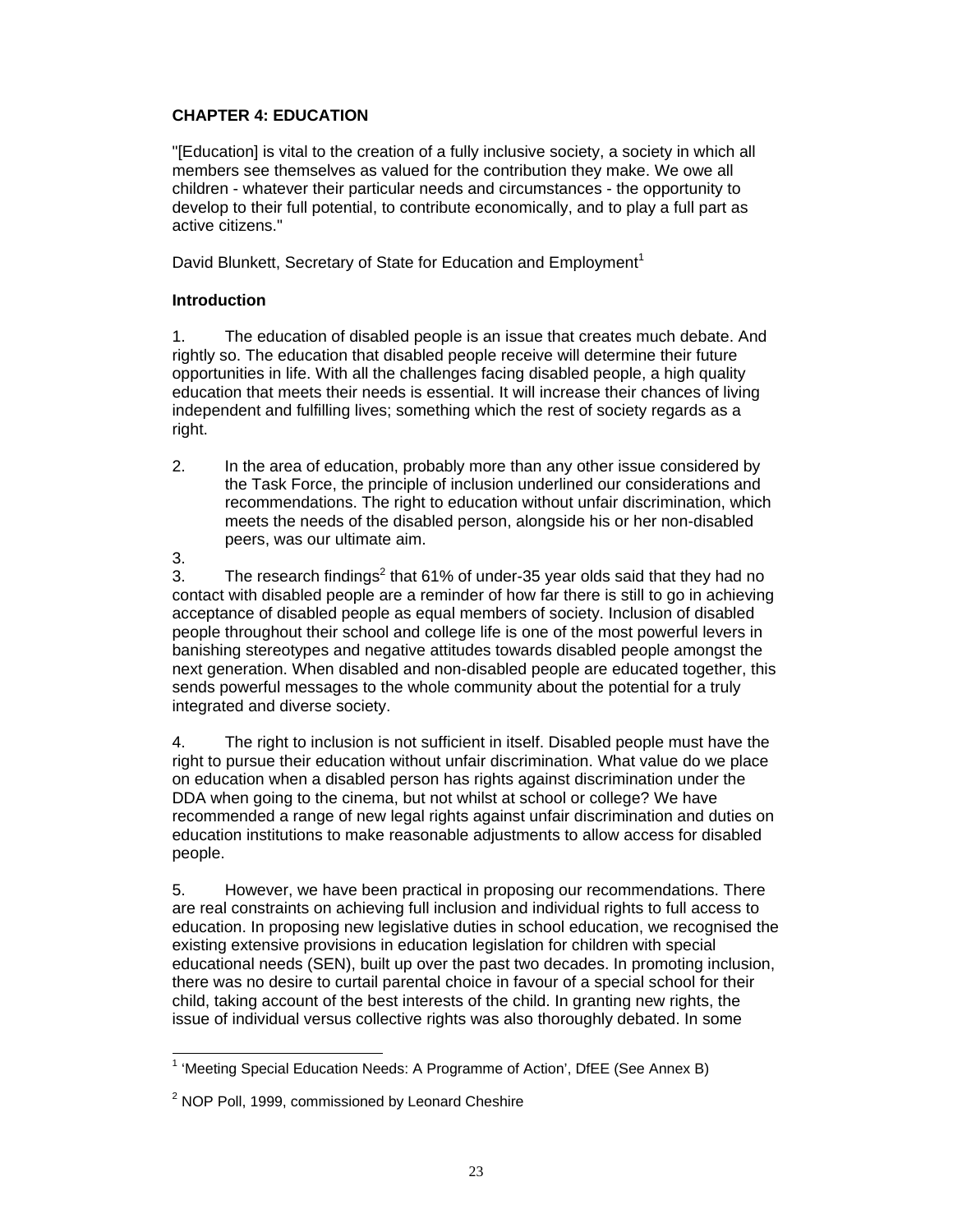instances, more can be achieved for disabled people in the long term by laying duties on education providers to make their facilities systematically accessible than by giving specific rights of access to particular individuals. Finally, the resources available to take forward the ambitious agenda we have set were considered.

6. We recognised that education legislation and practice in England and Wales differs from that in Scotland and Northern Ireland. The recommendations will need to be implemented to take account of the needs, legislative framework and local practice in different parts of the UK.

### 7.

# **Key Recommendations**

# **Schools**

- A strengthened right for parents of children with statements of special educational needs to a place at a mainstream school, unless they favour a special school and a mainstream school would not meet the needs of the child or the wishes of either the parent or the child.
- A new right for disabled pupils not to be discriminated against unfairly by schools and local education authorities (LEAs) and to have reasonable adjustments made to policies, practices and procedures which place them at a substantial disadvantage to others.
- A new duty on schools and LEAs to plan strategically and make progress in increasing accessibility for disabled pupils to school premises and the curriculum.

# Further, Higher and LEA-Secured Adult Education

- A separate section on further, higher and LEA-secured adult education should be included in civil rights legislation to secure comprehensive and enforceable rights for disabled people; similar rights should apply in relation to the Youth Service.
- The legislation should have an associated statutory Code of Practice, explaining the new rights.

# **School Education**

# Current Position

7. The provision of education at maintained and independent schools is excluded from the DDA access to services provisions, although non-educational activities at schools, such as an event organised by the Parent-Teacher Association are covered. Part IV of the DDA requires governing bodies of maintained mainstream schools to publish information annually about their admission arrangements for disabled pupils, the school's access arrangements for such pupils and what the school will do to ensure that disabled pupils are not treated less favourably than other pupils.

8. Education legislation<sup>3</sup>, together with the statutory Code of Practice on the Identification and Assessment of Special Educational Needs ('the SEN Code') sets

 3 Education Act 1996, England and Wales only. In Scotland, Education (Scotland) Act 1980, Scottish Office Circular 4/96 and appeals are to the Secretary of State. In Northern Ireland, Part II, Education (NI) Order 1996.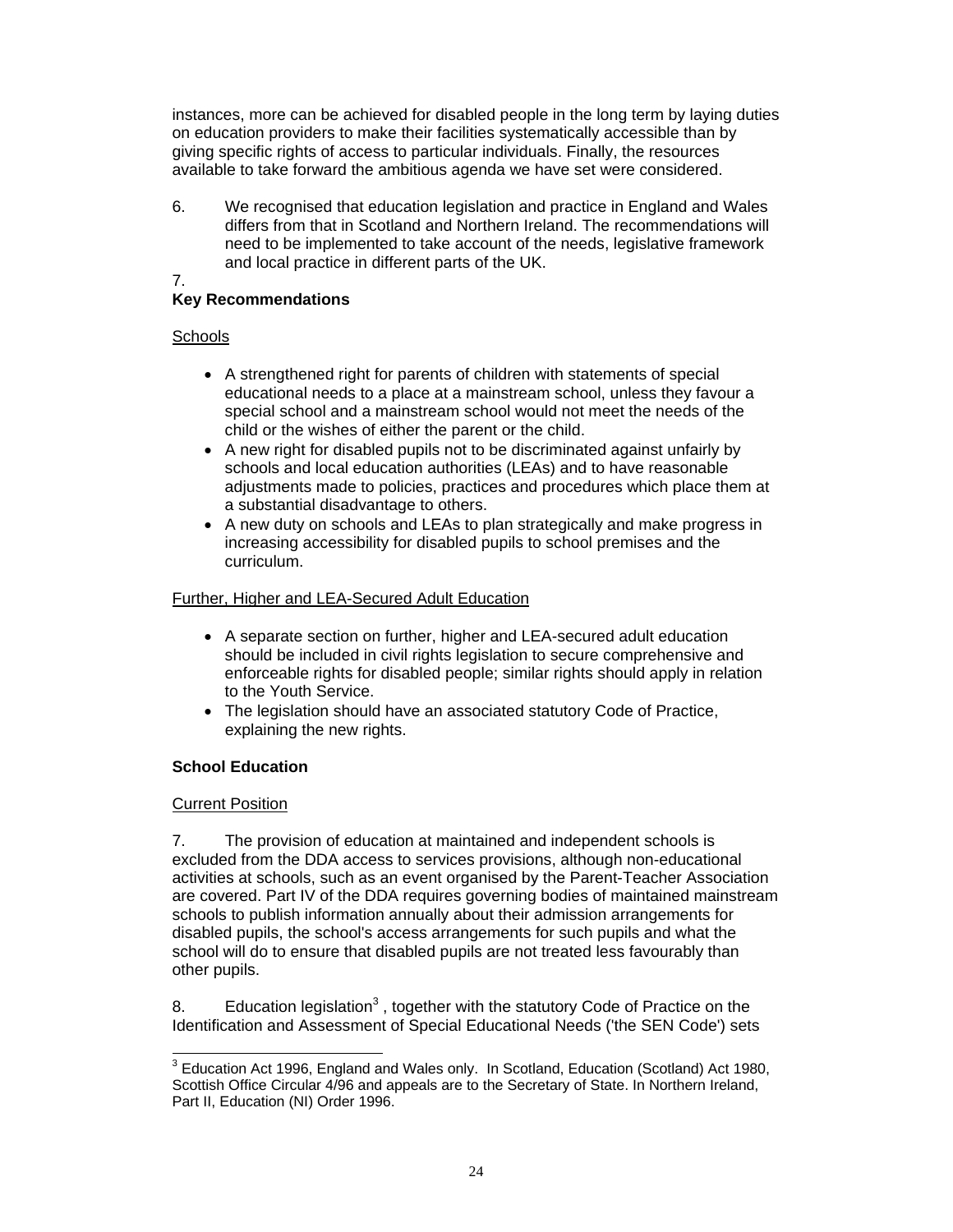out a five-stage framework for meeting the needs of children with SEN. The first three stages are school-based, with an individual education plan for the child at stage two and the school normally looking for outside support at stage three. Stage four brings together relevant local agencies to determine whether a child with SEN requires a statement. At the final stage, the LEA draws up a statement and arranges, monitors and reviews provision for the child. Where parents disagree with the decision of their LEA about their child's SEN, they have the right to appeal to the independent Special Educational Needs Tribunal (SENT).

| Children with Special Educational Needs (England)       |               |                       |  |  |  |
|---------------------------------------------------------|---------------|-----------------------|--|--|--|
| <b>Figures</b>                                          |               |                       |  |  |  |
| % of all school pupils with SEN<br>(Secondary)          | 21% (Primary) | 19%                   |  |  |  |
| % of all school pupils with statements                  |               | 3.0% (248,000 pupils) |  |  |  |
| Inclusion                                               |               |                       |  |  |  |
|                                                         | Maintained    | <b>All Special</b>    |  |  |  |
| Independent                                             | Mainstream    | and PRUs <sup>4</sup> |  |  |  |
| Placement of all school pupils<br>3%<br>with statements | 59%           | 39%                   |  |  |  |

### Government Action on Special Educational Needs

9. We welcomed the DfEE's publication, *Meeting Special Educational Needs: A Programme of Action* ('the SEN Action Programme') and the equivalent publication in Wales, *Shaping the Future for Special Education: An Action Programme for Wales*, which set out practical steps to support and promote advances in this area over the next few years. Key aspects of the Programmes are: an emphasis on a more inclusive education system; support for projects to raise the achievements of children with emotional and behavioural difficulties; and developing the knowledge and skills of all staff working with children with SEN. The commitment to strengthening the school-based stages of the SEN Code so as to reduce over-reliance on statements, over time, was supported. We welcomed the considerable funding in England - £55 million in this financial year - to implement the Programme.

### **Recommendation 4.1: The Government should continue to implement the SEN Action Programmes in England and Wales.**

### Inclusion

l

10. We considered the present legislative position relating to the inclusion of children with SEN in mainstream schools. Children with SEN who do not have statements are covered by the same admission arrangements for mainstream schools as children without SEN. The statutory Codes of Practice on School Admissions in England and Wales make clear that "children with SEN but without

<sup>&</sup>lt;sup>4</sup> Pupil Referral Units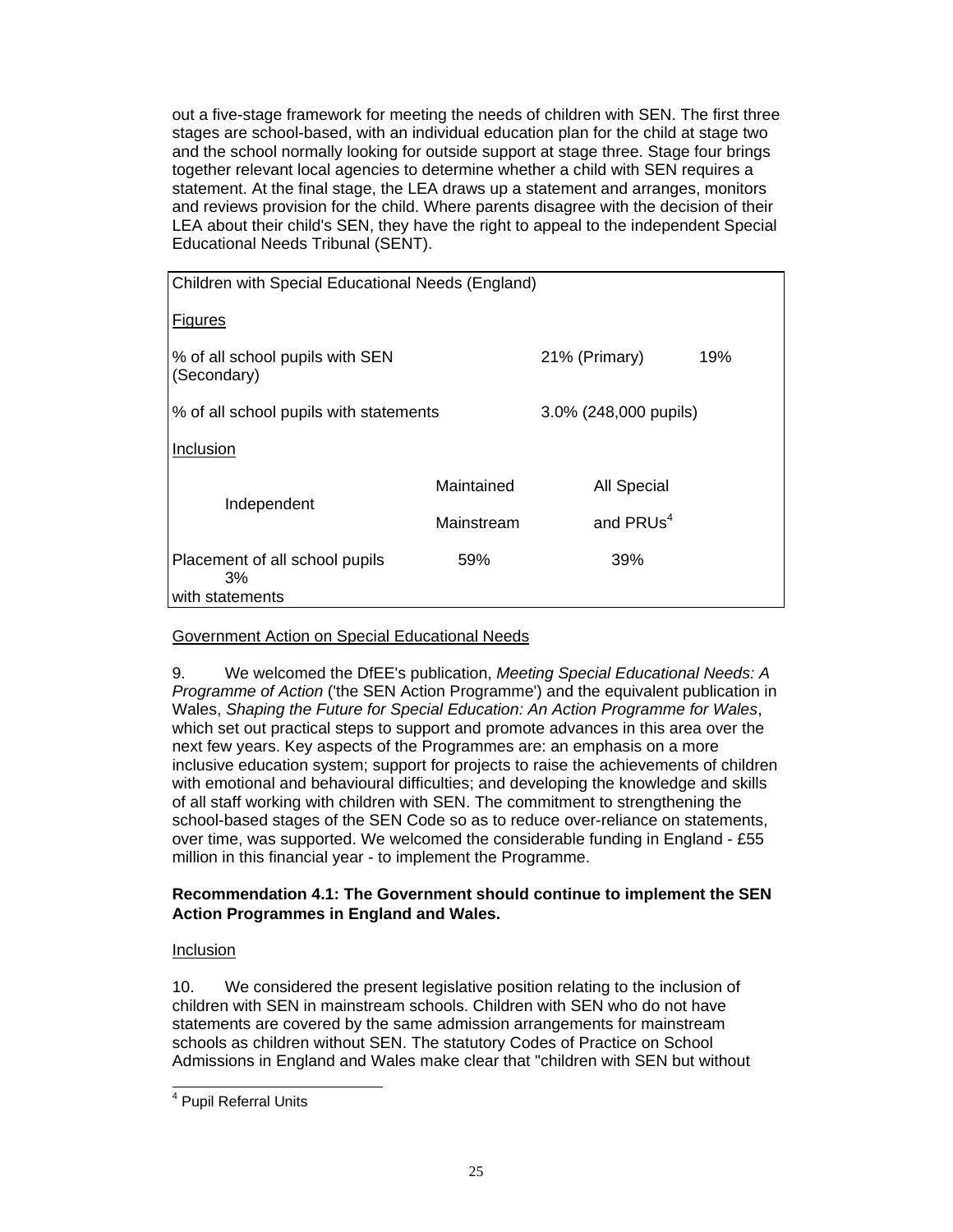statements must be treated as fairly as other applicants. Admission authorities may not refuse to admit a pupil because they consider themselves unable to cater for his or her special educational needs."

11. The position for children with statements of SEN is complex. In summary, they have a legal right to attend the school named in their statement. An LEA proposing to issue a statement must name the school, which can be mainstream or special, preferred by the child's parent, unless the school is unsuitable for the child; or the child's attendance would prevent the efficient education of other children at the school; or would be an inefficient use of resources. Where the parental preference for a particular named school cannot be met, the LEA is obliged to name a mainstream school if the child can receive a suitable education there; and, as before, other children's education is not disrupted and it would not be an inefficient use of resources.

12. We considered that these legal duties could be clearer and welcomed the Government's review of this statutory framework for inclusion. We were committed to the principle of the inclusion of children with SEN in mainstream schools. It brings clear benefits for both children with SEN and their peers and will help build an inclusive and tolerant society. However, we recognised that in some cases parents will want their child to attend a special school. We saw no case for reducing the rights of parents of children with SEN to determine the type of school and education that their child should receive. We also recognised that it would be impractical to expect that all children, irrespective of degree of learning difficulty, can be educated in a mainstream setting. Nevertheless, improving the accessibility of schools and the curriculum should boost the levels of inclusion. Recommendations in these areas are made later.

#### **Recommendation 4.2: In reviewing the statutory framework for inclusion, the Government should strengthen the rights of parents of children with statements of SEN to a mainstream placement, unless they want a special school and a mainstream school would not meet the needs of the child or the wishes of either the parent or child.**

13. Inclusion is not only about attendance at a mainstream school. An inclusive curriculum is also essential. There is a wide range of ability amongst children without SEN. The same is true for children with SEN and disabilities. All children deserve to have their achievements and progression recognised and the curriculum should reflect the different levels of attainment likely to be achieved. The National Curriculum applies to both mainstream and special schools.<sup>5</sup> We welcome its inclusive nature, and that of the Early Learning Goals, in recognising the needs of children with SEN. It is important that all children learn the benefits of a tolerant, inclusive society, with respect for others' rights. The Government's plans for a framework for Citizenship and Personal, Social and Health Education in schools should help to promote respect for others and provide a number of opportunities for raising awareness of disability issues.

**Recommendation 4.3: Both the National Curriculum and the Early Learning Goals should continue to reflect the needs of children with SEN. The new opportunities for raising awareness of disability issues in schools within Citizenship and Personal, Social and Health Education should be used to the full.** 

 5 Unless disapplied for a child with SEN by his or her statement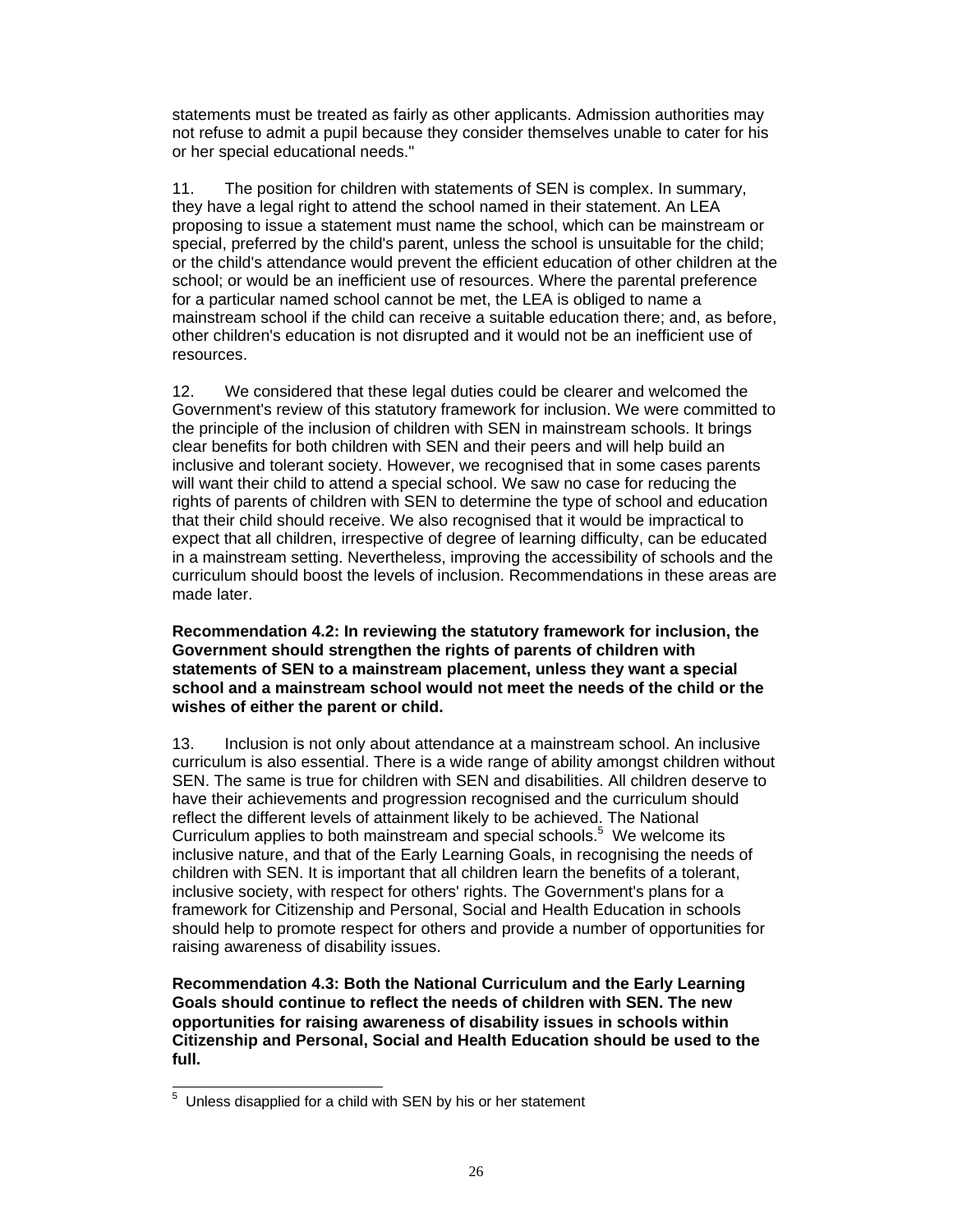### Comprehensive Civil Rights for Disabled Children in School Education

14. The DDA access to services provisions specifically exclude certain educational services, leaving disabled children in schools without legal protection from unfair discrimination. This lack of protection is unacceptable. If disabled children deserve protection in accessing all other services, the case for coverage when receiving education is unarguable. We welcomed the Government's recognition that the failure of legislation to afford disabled children protection from unfair discrimination in education needed remedying.

15. We considered simply removing the school education exclusion from the DDA. However, this was not felt to be the best way forward. There are extensive provisions relating to children with SEN in education legislation already and overlaying these with duties in separate legislation (in relation to access to education services provided by schools) would create a complex legal framework in this area. We favoured more clarity, not less. In addition, the language used in the DDA is framed for one-off services, and not for universal services such as education.

16. Whereas the proposals in recommendations 4.1 and 4.2 above relate to children with SEN, the new comprehensive civil rights are for disabled children in schools. Whether a child has special educational needs can be transitory. Some children may have short-term special educational needs which can be addressed by a particular intervention or support service. It was important that we were consistent in determining who should be covered by civil rights legislation on disability and so the new rights proposed below are for disabled children.

17. We were also more concerned that we secured comprehensive, enforceable civil rights for disabled children in school education than the legislative vehicle through which this was achieved. The Government should use appropriate legislation that allowed the lack of civil rights for disabled children in education to be remedied as soon as possible.

18. We considered three new rights for disabled children in relation to school education and all aspects of school life. The first was the right not to be unfairly discriminated against for a reason relating to their disability, including in relation to admissions. It was intended that this right mirror that available under the access to goods and services provisions of the DDA. This should send a clear signal that disabled children in schools have the same rights to education free from discrimination as disabled people have when accessing other services.

19. It was recognised though that there may be circumstances in which different treatment of a disabled child, for a reason relating to his or her disability, can reasonably occur. For instance, some disabled children may need individual differentiation in their access to the National Curriculum, for example in practical work related to design and technology. Other disabled children, for example those with severe behavioural problems, may require a specific learning environment or withdrawal from wider classroom activities for individual programmes to develop communication or other skills.

20. We considered the merits of a specific set of reasons for less favourable treatment as against a more generic reason. We decided that given the relationship between a school and its pupils, stretching over a long period, and the large variety of circumstances in which disabled pupils may have to be treated differently, a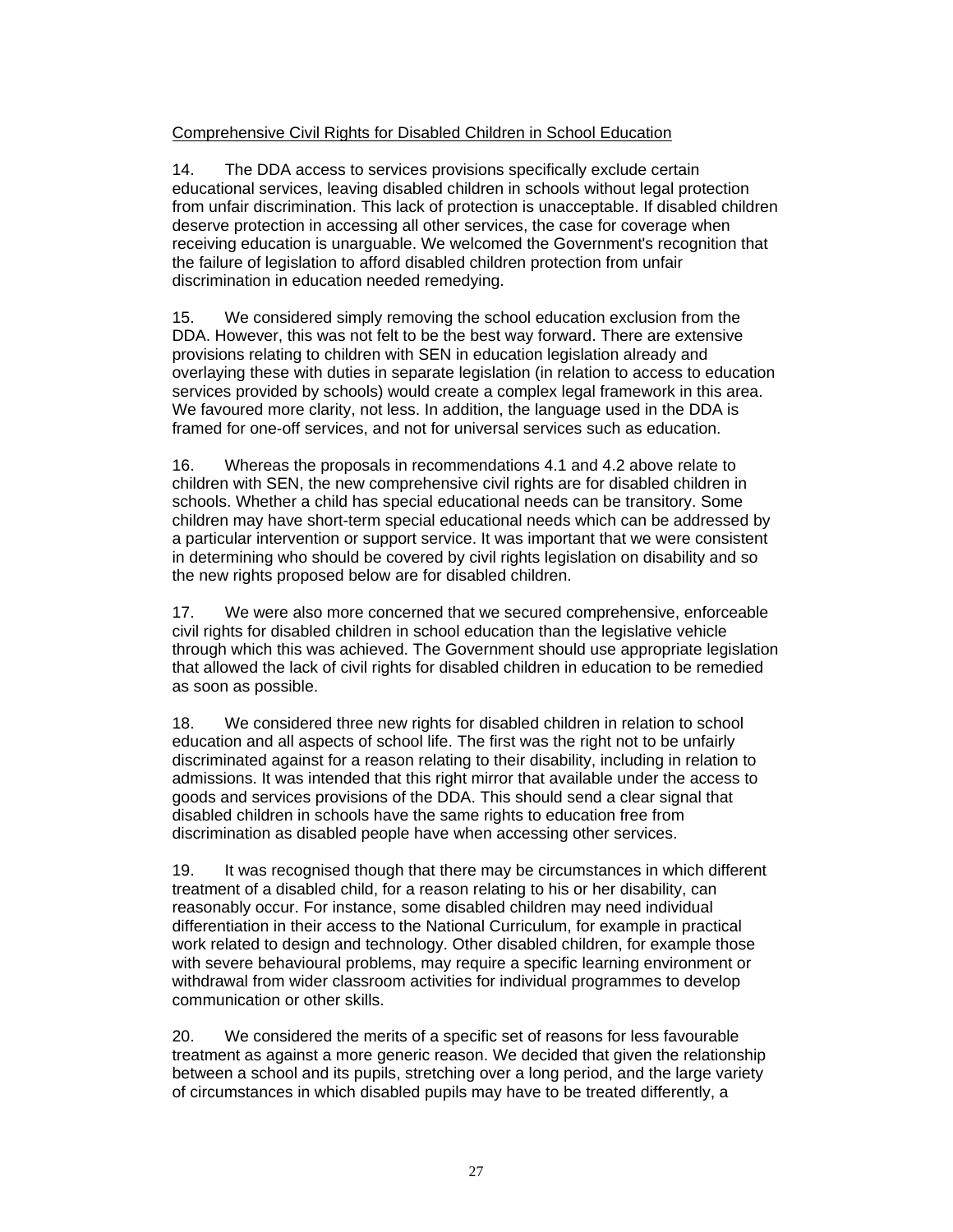generic defence, similar to that used under Part II of the DDA, would be the most appropriate.

Recommendation 4.4: Providers6 of school education should be placed under a statutory duty not to discriminate unfairly against a disabled pupil, for a reason relating to his or her disability, in the provision of education. There should be a defence for acceptable less favourable treatment. The pupil's parents should have a right of redress

#### Policies, Practices and Procedures

21. The education world tends to have written policies and procedures and acceptable practices covering the range of activities that take place in schools. Government, OfSTED and Estyn in Wales are keen that schools' activities are planned, targets set and progress monitored and evaluated. At the local level, LEAs and schools will have policies on a range of activities, from conducting teacher appraisals to bullying in school. It is important that policies are not discriminatory or applied in a manner that affects disabled pupils unfairly.

#### Example

A school places a bar on disabled children taking part in school trips without taking reasonable steps to make the trip inclusive.

22. We felt that it would be appropriate for LEAs and schools to be placed under a duty to look at their policies, practices and procedures, checking to see whether any may be discriminatory against disabled people and making reasonable adjustments to them. However, we recognised that it is often impossible to anticipate whether a particular policy will be discriminatory. It may take an individual case to draw attention to the unfair operation of the policy. In this circumstance, the LEA or school should make a reasonable adjustment to stop the policy having the discriminatory effect.

**Recommendation 4.5: Providers<sup>6</sup> of school education should be placed under a statutory duty to review their policies, practices and procedures and make reasonable adjustments to any that discriminate against disabled pupils for a reason relating to their disability.** 

**Recommendation 4.6: Where a policy, practice or procedure places an individual disabled pupil at a substantial disadvantage in comparison with pupils who are not disabled, the provider of school education should be under a statutory duty to make a reasonable adjustment so that it no longer has that effect. The pupil's parents should have a right of redress.** 

Overcoming Physical Barriers: Adjusting the Provision of Education.

23. Thousands of physically disabled children are educated in mainstream schools everyday. Schools find practical ways to ensure that physical barriers do not hinder the education that disabled children receive. These methods do not always involve costly physical adaptations to buildings but instead common sense solutions

e<br>
EEA's, maintained schools, non-maintained special schools, independent schools and pupil referral units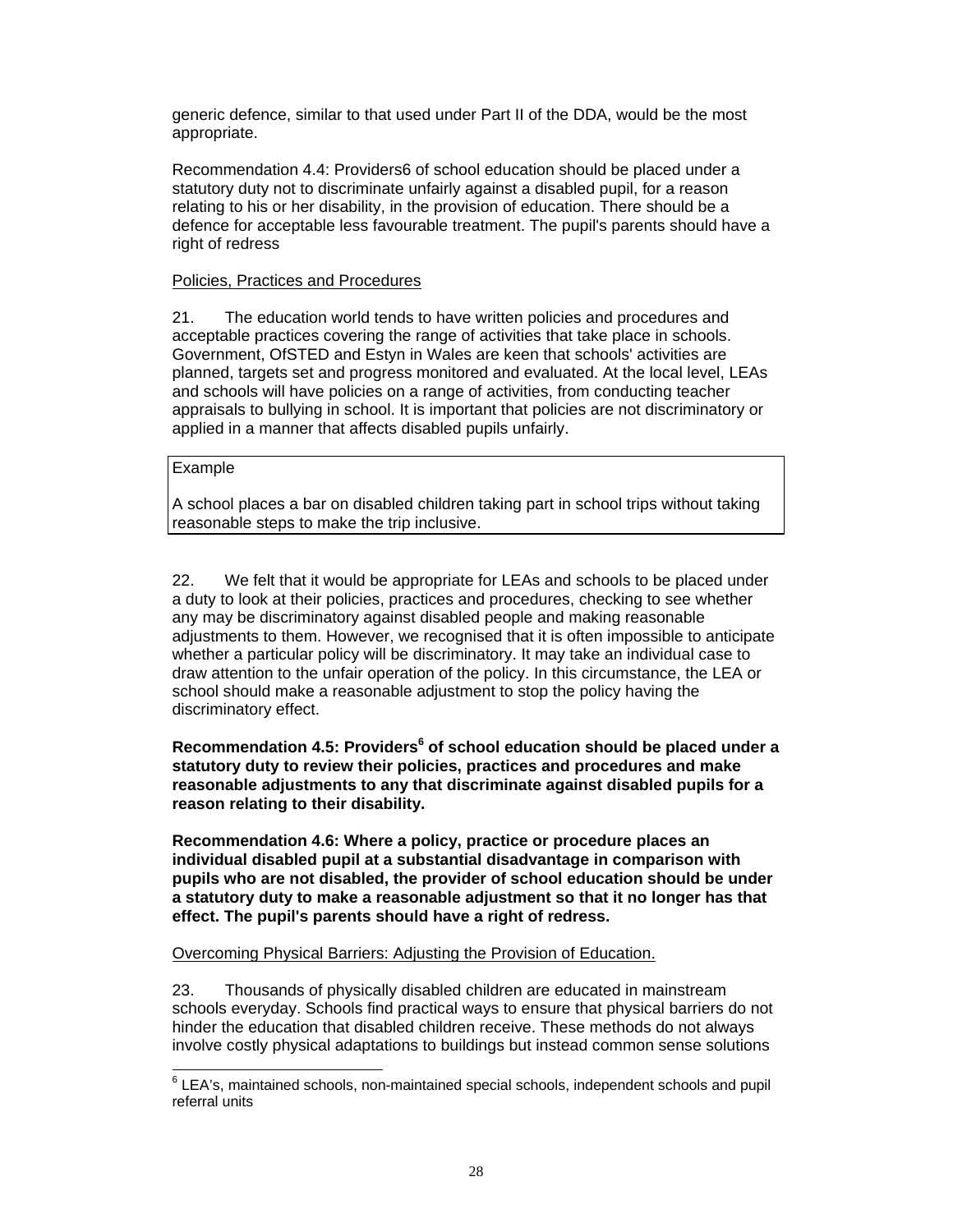are found to avoid disadvantaging the disabled pupil. For example, when timetables are set at the beginning of an academic year, a secondary school can schedule the classes attended by a particular disabled pupil who uses a wheelchair in ground floor classrooms. Similarly, if a computer room is situated on the first floor, a few computers can be brought to the ground floor for the disabled student and some of his classmates to work on. These measures will not involve schools having to make physical adaptations to their premises.

**Recommendation 4.7: Where a physical feature places an individual disabled pupil at a substantial disadvantage in comparison with pupils who are not disabled, the provider of school education should be under a statutory duty to take reasonable steps to provide education using an alternative method, so that the disabled person is no longer at a substantial disadvantage. The pupil's parents should have a right of redress.** 

#### What Constitutes Education?

24. The exclusion of education from disability legislation is not only wrong in principle it has created difficulties in the application of Part III of the DDA. It is unclear which activities by schools constitute educational services and which are non-educational and therefore covered by the DDA, for instance in relation to services for disabled parents (who should be covered clearly in future). We supported the Commission for Racial Equality recommendation in relation to the Race Relations Act that the distinction between education and training should be clarified and hoped that in framing new disability legislation, the Government would ensure that as much clarity as possible was achieved on defining what constituted the provision of education. However, we certainly did not wish to withdraw the protection provided by Part III of the DDA to any services that it currently covers which are closely related to education. The 'provision of education' in the new rights proposed should include assessment and examination arrangements. The increasing provision of childcare together with education for under 5's is also problematic. Childcare is already covered by Part lll of the DDA and we did not wish to see some providers subject to two different pieces of disability legislation whilst providing complementary activities. We recognised that work needed to be done to determine where the dividing line should be so that providers were left in no doubt to which legislation they were working.

25.

#### Implementing the New Civil Rights

25. To ensure that the new civil rights recommended are fully understood and providers of school education address the barriers that disabled pupils face, a Code of Practice will be essential. This should explain the new rights, the factors to be taken into account in assessing whether an adjustment or steps to provide education by alternative means are reasonable, and examples of when less favourable treatment of a disabled child may be unavoidable. The Code should also be used to promote our aim of inclusive education. Given the importance of education, and the fact that the new duties proposed do not simply replicate those in the DDA, there are strong grounds for a separate Code of Practice in this area. There should be a public consultation on the draft Code.

#### **Recommendation 4.8: A separate Code of Practice should be produced on school education in relation to the proposed new rights.**

Provision of Auxiliary Aids and Services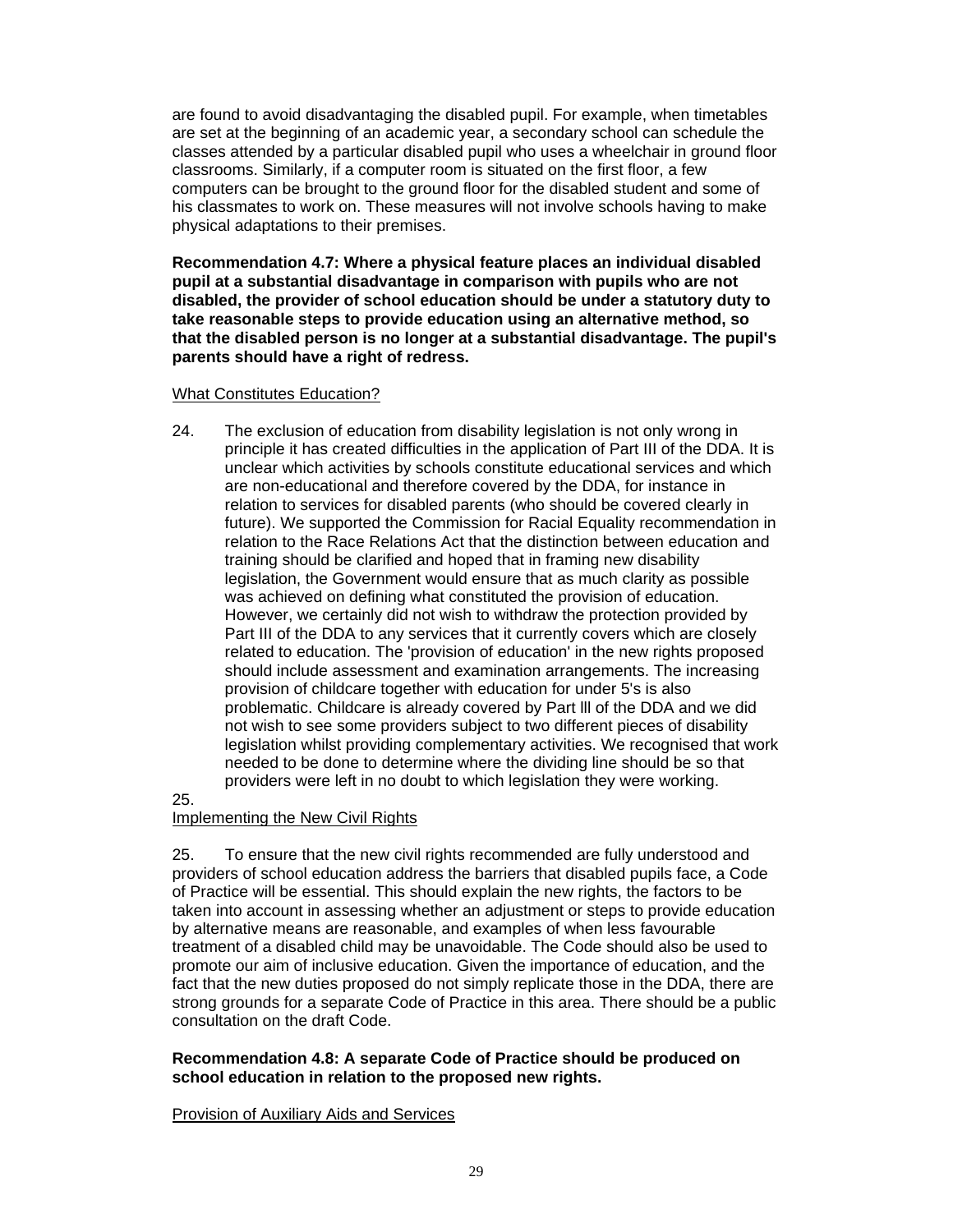26. The provision of auxiliary aids and services to enable a disabled person to access school education without being placed at a substantial disadvantage to their non-disabled peers was discussed in depth. The DDA access to services provisions do give disabled people a right to reasonable auxiliary aids and services. Our aim of comprehensive civil rights for disabled people and our desire to maintain the existing rights of children to have their special educational needs identified and met through education legislation conflicted on this issue.

27. The SEN Code sets out guidance for schools and LEAs. At the earlier stages of the five stage framework in the SEN Code, a child may receive specialist equipment or additional teaching or non-teaching support in the classroom. The school can also look to outside support, for example, from educational psychologists or the LEA learning support staff. If parents believe the school cannot provide all the assistance their child needs, they have the right to request a statutory assessment, with the right to appeal to the SEN Tribunal if that request is refused. For children with statements of SEN, the statement gives details of the child's SEN and specifies the special educational provision to be made to meet those needs. Unless the parent makes suitable arrangements, the LEA is required to arrange the special educational provision.

28. The SEN Action Programme will improve these arrangements by publishing new guidance to schools and LEAs. The Government intends to amend secondary legislation to require LEAs to set out their detailed arrangements for what schools might normally provide from their own budgets and the LEA's plans for providing SEN support to schools.

29. A new additional right to undefined auxiliary aids and services for disabled pupils, alongside the current provisions in education legislation for children with SEN, would create major difficulties. Parents of children with statements whose demands for certain auxiliary services had not been met through appeal to the SEN Tribunal could embark on another case, for the same auxiliary service, under any such new rights for disabled pupils. Given the undefined nature of what constitutes an auxiliary aid or service, parents could demand a range of costly assistance for their child, without the proper needs assessment that the SEN Code of Practice requires. Also, it would be unreasonable to expect the provider of education to be legally responsible for all auxiliary aids and services, when many such aids and services relate to a child's health or care needs and may be the responsibility of the National Health Service or Social Services.

30. Many disabled children will receive the protection they need through the SEN legislation. Children with statements of SEN, which would include many disabled children, have an enforceable right to the provision specified in their statement which may include auxiliary aids and services. Children with SEN but without a statement will not have an enforceable right but can expect to receive support from the school, and if necessary from external support services, to meet their needs. Their parents do have the legal right, however, to request a statutory assessment if they consider their child's needs are not being adequately met at the earlier stages of the SEN Code of Practice. If a parent is not satisfied with the outcome of such an assessment, or the request for an assessment is rejected, they can appeal to the SEN tribunal. We fully support comprehensive rights in this area but could not justify creating confusion by the introduction of a new legal duty for those children who are disabled. We welcomed assurances that the SEN Action Programme, if implemented correctly, should address the needs of all children with SEN/disability without requiring new legal rights. However, there will be a need to monitor the impact of the Programme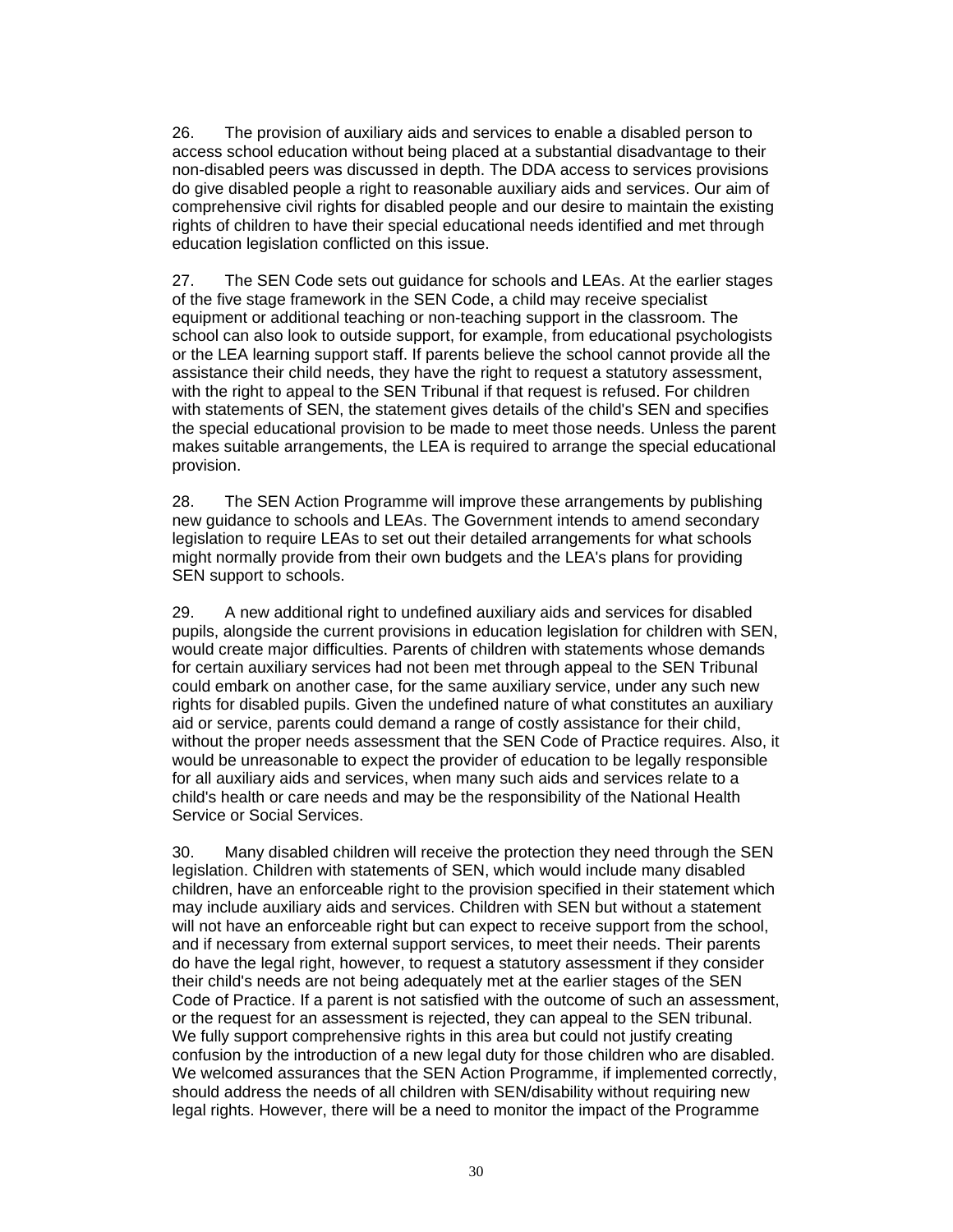and review whether it is working satisfactorily. We supported a review of how, once the measures in the SEN Action Programme were implemented, the needs of children with SEN/disabilities were being met in practice, including their access to auxiliary aids and services.

**Recommendation 4.9: The rights conferred by education legislation for pupils to have their special educational needs identified and met, and in England and Wales, the right to appeal to the Special Educational Needs Tribunal, should be maintained. There should be a review of the measures in the SEN Action Programme to assess their effectiveness in meeting the needs of children with SEN/disability, including access to auxiliary aids and services.** 

#### Physical Adjustments to Premises and Access to the Curriculum

31. We considered the duties to make physical adjustments in the DDA in relation to securing greater accessibility to school education. However, we felt that requiring every school to make reasonable physical adjustments was not the most effective method for increasing accessibility for disabled pupils. We favoured a more strategic arrangement with local education authorities working in partnership with schools to increase accessibility in their area. We felt that local plans, agreed with interested parties, would ensure the most effective use of resources, leading to the greatest improvement in accessibility. This approach of granting collective rights, as opposed to individual ones, would produce the greatest benefits for all disabled children in an area. However, we considered that schools should continue to use their own delegated budgets to make minor physical adjustments to respond to the needs of individual disabled pupils.

32. We were keen not to place excessive new burdens on LEAs and schools in relation to a new duty to plan for increasing physical accessibility and access to the curriculum. There is a number of existing plans which are required, such as Education Development Plans, Asset Management Plans and School Organisation Plans and these may form suitable vehicles for this new duty. It is important that implementation of this new duty is monitored through the mechanisms for approving local plans, the DfEE's schools' access survey in England and through OfSTED and Estyn inspections of LEAs and even schools.

**Recommendation 4.10: Providers of school education should be placed under a statutory duty to plan to increase accessibility for disabled children to schools. This duty should cover both adjustments for physical access, including those for children with sensory impairments, and for access to the curriculum.**

### Rights of Redress

33. We were impressed by the work of the SENT in hearing SEN appeals from parents. We considered that the less formal nature of the process, compared to that of county courts, was to be commended. Allowing cases in relation to the new individual rights in recommendations 4.4, 4.6 and 4.7, to be brought to a reconstituted SENT was favoured. It would reduce the need for parents to pay for formal legal representation. The DRC's duties and powers should also extend to education and education providers. Admissions appeals on grounds of disability discrimination should mirror those for sex and race discrimination.

34. The SEN Action Programme recognises the importance of encouraging active participation wherever possible by children and young people with SEN/disabilities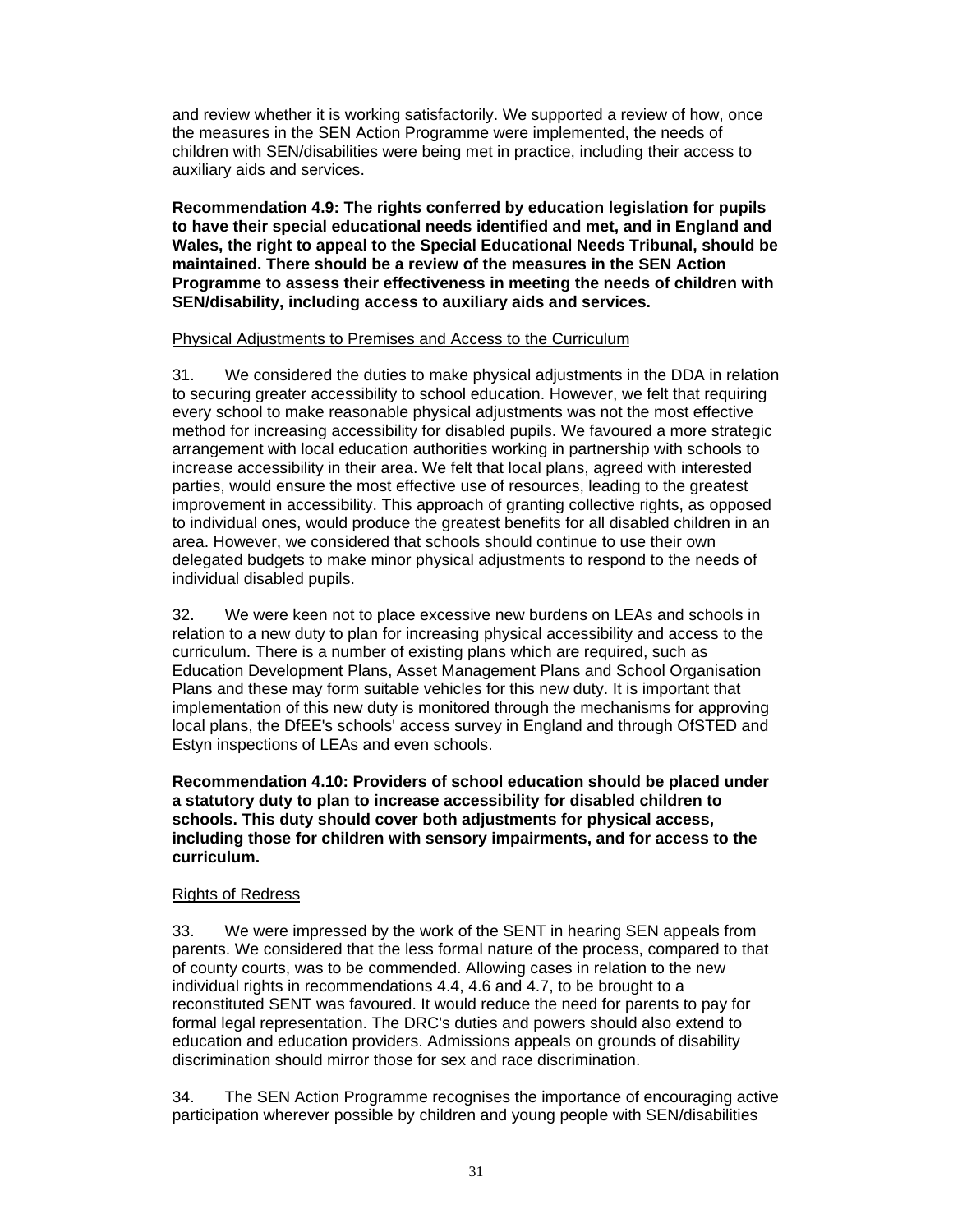within assessment and other arrangements made to meet their special needs. It proposes to strengthen guidance in the revised SEN Code of Practice to encourage schools and LEAs to actively seek and take account of the views of children and young people throughout the SEN process. We welcomed the measures in the Programme to clarify the right of children to attend Tribunal hearings and to place the Tribunal under an explicit duty to have regard to the ascertainable views of the child. We understood that further work would be required on the rights of children to bring cases in their own name and the implications of this for education legislation.

#### **Recommendation 4.11: The jurisdiction of the SEN Tribunal should be extended to hear cases brought in relation to the new rights in recommendations 4.4, 4.6 and 4.7**

#### **Consultation**

35. The new duties we have proposed should help to increase the life choices of disabled children. We hoped that the right to reasonable inclusion and to be educated free from unfair discrimination would be seen as non-contentious as we approach the next century. We welcomed the Government's SEN Action Programme and heavy commitment of resources in this area through the School Access Initiative and the SEN Standards Fund and comparable arrangements in Wales. Although the new rights to unfair discrimination are fundamental, it is important to consult on the way that future legislation is implemented to ensure the rights operate in a nonbureaucratic and effective manner.

Recommendation 4.12: There should be a public consultation, with all those with an interest, on the practical implementation of the new rights proposed.>>

### **Further, Higher and LEA-Secured Adult Education**

### Current Position

36. Further, higher and LEA-secured adult education is generally excluded from the DDA access to services provisions, although non-educational activities at further or higher education institutions and places where adult education is provided are covered. Part IV of the DDA requires further and higher education sector institutions<sup>7</sup> , as a condition of receiving public funding, to produce disability statements setting out their facilities for disabled students. LEAs are also required to produce disability statements on their provision of adult education for disabled people.

37. Further and higher education sector institutions (ie. colleges and universities) are funded by the further education funding councils and higher education funding councils respectively $8$ . LEA-secured adult education is funded by local authorities.

38. The principal duty on the Further Education Funding Council (FEFC) is to secure sufficient and adequate facilities for further education (in England). For students aged 16-18 studying full time, the duty of sufficiency applies to courses of any kind (eg. A levels, GCSEs, vocational courses). For such students who are parttime, and all who are 19 or over, adequate provision must be made, but only in respect of courses which are designated in schedule 2 to the Further and Higher

l  $7$  In England and Wales and for Higher Education Institutions in Scotland

<sup>&</sup>lt;sup>8</sup> Except in Northern Ireland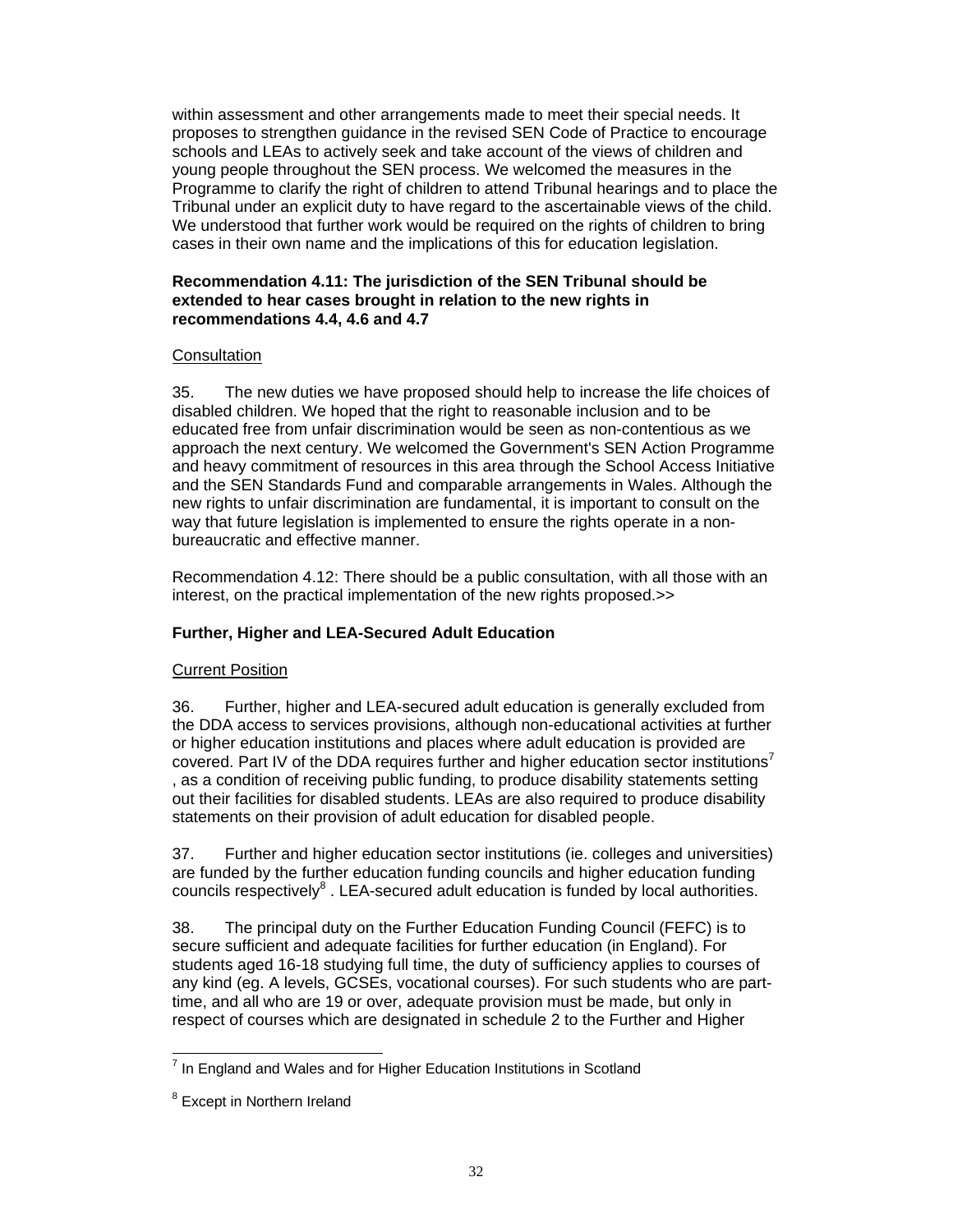Education Act 1992. The FEFC must have regard to the needs of students with learning difficulties when securing adequate and sufficient further education. The FEFC has a specific duty to people with learning difficulties who are over compulsory school age but under 25 and for whom facilities are inadequate in the further education sector. It must fund a placement in a specialist independent institution including, where necessary, boarding accommodation. The FEFC allows sector colleges to claim ring-fenced additional funding for meeting the needs of disabled students. Colleges can claim additional funding for teaching and support staff, assessments, maintenance of equipment, adaptation of learning materials into accessible formats and internal college transport.

39. In the LEA-secured adult education sector, LEAs have a duty for their areas to secure the provision of adequate facilities for further education - primarily this duty extends to courses which are not funded by the FEFC such as leisure type courses that do not lead to formal qualifications. In exercising their duty to secure adequate facilities for adult education, LEAs have a specific duty to have regard to the requirements of persons over compulsory school age who have learning difficulties.

40. In the higher education sector, the funding councils have a specific duty to have regard to the needs of disabled students in carrying out their functions. Disabled Students' Allowances, funded by local education authorities, provide support for many disabled students in higher education for specialist equipment, a non-medical personal assistant and other course related expenses arising from a student's disability.

Comprehensive Civil Rights for Disabled Students in Further, Higher and LEAsecured Adult Education

41. We welcomed the Government's recognition that the omission of civil rights for disabled students in further, higher and LEA-secured adult education is unacceptable. Whereas in school education there is a legislative basis for ensuring that the special educational needs of children are met, there is no such provision here. We were dismayed by examples of apparent discrimination in further and higher education institutions against disabled students.

#### Case Studies

- In one institution, a deaf student who uses a radio aid was denied access to lectures simply because the lecturer refused to clip on the microphone.
- In another, a student with a mental health problem was being insulted and picked on by tutors and other staff who called him 'mad' and 'schizo'.
- A visually impaired student was turned down for a fine arts course because the tutor assumed he had no sight.

Source: Information Service provided by Skill (the National Bureau for Students with Disabilities)

42. These cases illustrate the problem that exists in some institutions and why rights are needed in practice.

43. The DDA access to services provisions focus on rights in relation to the terms and standard of service. These may be wholly applicable to one-off transactions but we thought that they did not accurately reflect the provision of educational 'services'.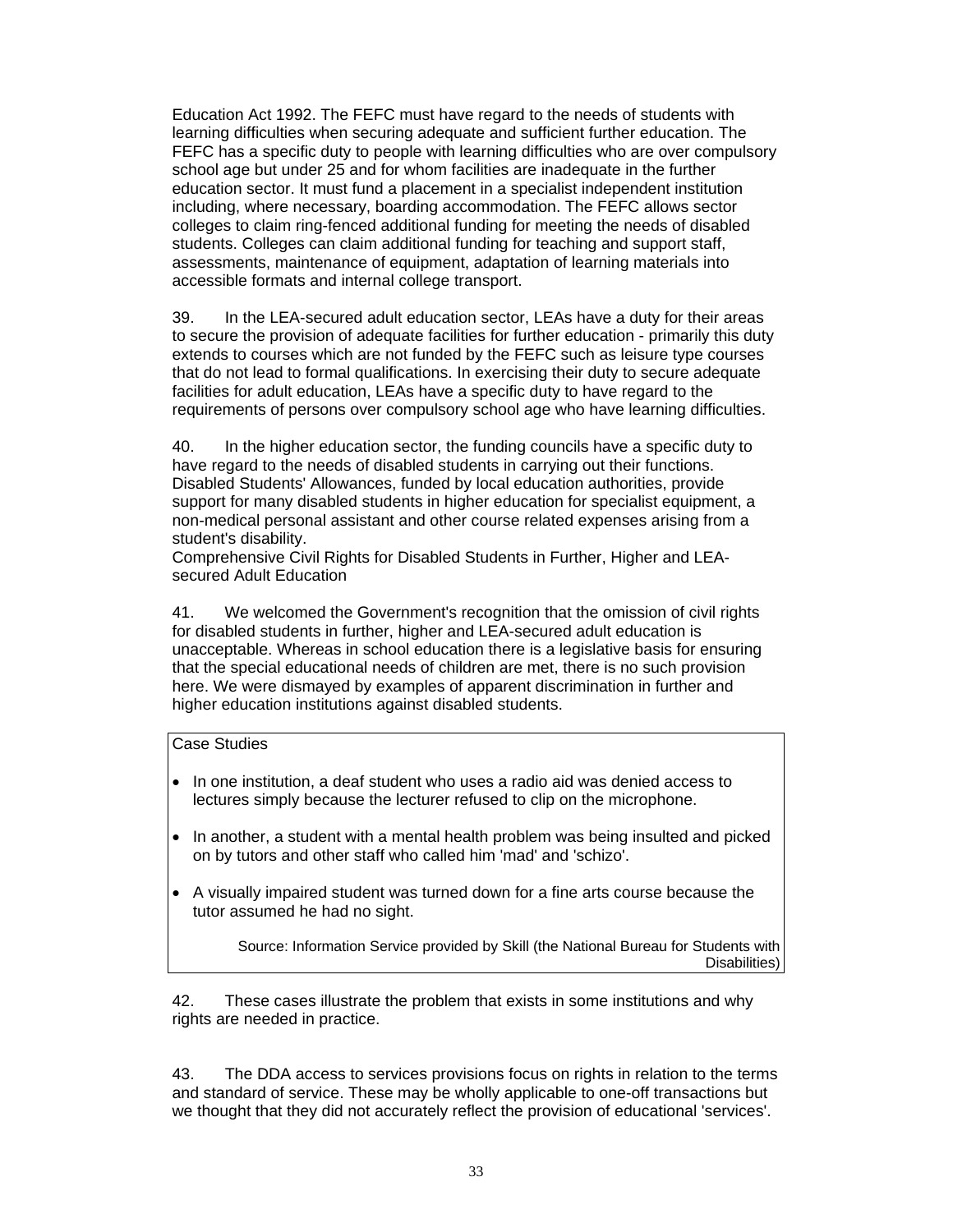The separate treatment of education from the main access to services provisions in both sex and race equality legislation confirmed our view that there should be specific provisions on further, higher and LEA-secured adult education. The rights should, however, largely mirror those in the DDA: a right not to receive unfair less favourable treatment; where the disabled student would otherwise be substantially disadvantaged compared to his peers, a right to reasonable additional services required to access education; and a right to reasonable adjustments to the arrangements made for education, including the premises. In order to promote a proactive approach we also believed that providers should be placed under a statutory duty to review the arrangements they make for the provision of education, including premises, and produce plans for making reasonable adjustments to any arrangements that discriminate against disabled students.

44. We recognised that further work would be needed to define what constituted reasonable adjustments and reasonable additional services. For instance, it may be reasonable for a further education college to provide additional classes to a disabled student alongside his main course. However, if the disabled student requires an access course that the college does not provide, it may be unreasonable to expect the college to establish one. There is also considerable additional funding available for disabled students in further and higher education to meet their needs. It would be unreasonable for an institution to have to provide additional equipment from its own resources where, say, a Disabled Students' Allowance was available for this purpose. Factors such as the effect of the adjustment on other students, the need to retain the quality and standards of courses and qualifications and the financial resources available to the institutions would also be important. These matters would best be addressed in a separate Code of Practice on further, higher and LEAsecured adult education. We felt that work on the Code of Practice should begin as soon as possible, given the need to consult widely, in advance of any identified date for legislation. This could form the basis for a statutory Code following civil rights legislation.

45. As in school education, we wanted to see an emphasis on inclusion and the benefits to students from exchanging ideas and experiences with one another. New technologies offer wonderful opportunities for increased distance and remote learning for all students. However, disabled students seeking full or part-time courses must not simply be offered distance learning courses instead. Institutions need to address the barriers to accessing full and part time courses, although it may be appropriate for some aspects of the course to be delivered using alternative methods.

**Recommendation 4.13: A separate section on further, higher and LEA-secured adult education should be included in civil rights legislation to secure comprehensive and enforceable rights for disabled people.** 

**Recommendation 4.14: The legislation should have an associated statutory Code of Practice, explaining the new rights.** 

#### Rights of Redress

46. We considered the rights of redress for disabled students in relation to the proposed new duties. Although ultimately cases should be taken to tribunals or courts, it was felt that this could be avoided in most instances if there were adequate conciliation arrangements. Further education sector institutions are required to have complaint procedures and higher education sector institutions also have, often elaborate, redress mechanisms. There is scope for the relevant sectors to simplify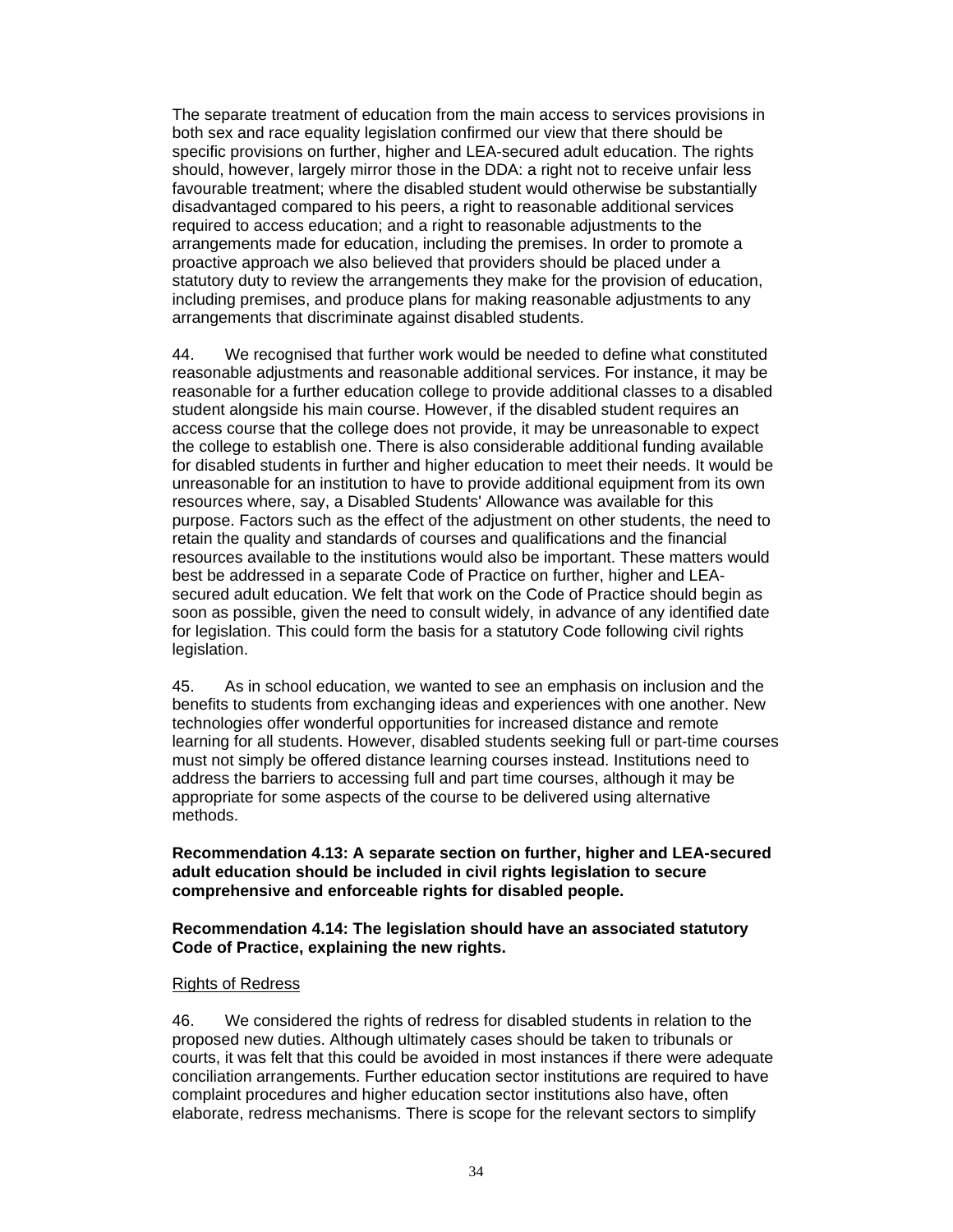and develop these further to avoid students having to take drawn-out cases through courts, which could result in them missing a year of education.

#### **Recommendation 4.15: The Department for Education and Employment should consult with interested parties on improved rights of redress for disabled students in relation to complaints of discrimination, although ultimately the new rights proposed should be exerciseable through the courts or tribunals.**

#### Non-legislative Measures

47. We noted the initiatives that the further and higher education funding councils were undertaking, and the resources devoted to these, to increase participation in education by disabled students. We particularly welcomed measures to improve the awareness of teaching and other staff of disability issues and believed that the new statutory duties proposed would enhance this area of activity by institutions.

Recommendation 4.16: Non-legislative measures to improve the rights of disabled people to further and higher education should continue to be developed and implemented to underpin civil rights legislation.>>

#### **Other Education Matters**

#### Youth Service

48. The Youth Service, in both the statutory<sup>9</sup> (local authority) and voluntary <sup>10</sup> sectors, as with other educational provision, is currently exempt from the provisions of the DDA. Given the Youth Service's role in serving the needs of young disadvantaged people, we suspected its provision for disabled people would be in accordance with the DDA. However, we were concerned, in principle, at the exemption because of the Youth Service's central role in preventing social exclusion and enabling young disabled people to engage in a range of community activities. We felt that this exemption should be removed along the lines of our recommendations for other educational provision.

#### **Recommendation 4.17: The new rights recommended in further, higher and LEA-secured adult education should be applied to the Youth Service.**

#### Voluntary Sector Provision of Education and Similar Activities

49. The DDA access to services provisions also exclude education which is funded or arranged by any voluntary organisation. Given our proposals to end the exclusion of education in general, there was no case for leaving voluntary organisations providing education exempt from disability legislation. In addition to the DDA's exclusion of education funded by voluntary organisations, regulations<sup>11</sup> also exclude the provision by a voluntary organisation of social, cultural and recreational

 9 Provided by local authorities under s2 and s508 Education Act 1996. Although it may be within the education exclusion from the DDA, the exclusion is make certain under Paragraph 9(1)(a) Disability Discrimination (Services and Premises) Regulations 1996.

 $10$  Excluded from Part III of the DDA under Paragraph  $9(1)(b)$ , Disability Discrimination (Services and Premises) Regulations 1996

<sup>&</sup>lt;sup>11</sup> Paragraph  $9(1)(b)$ , Disability Discrimination (Services and Premises) Regulations 1996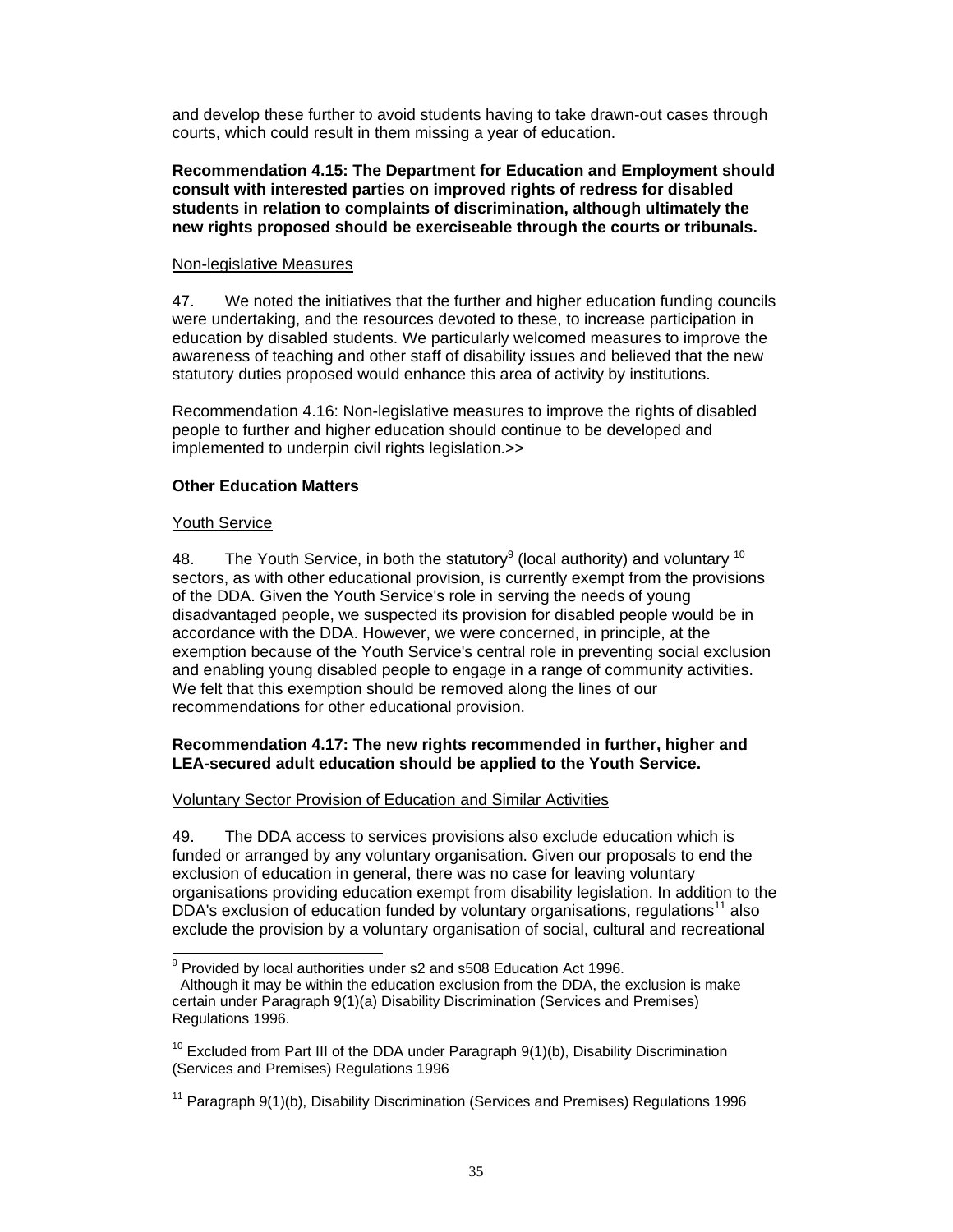activities and facilities for physical education and training, where such activities are designed to promote the personal or educational development of persons taking part in them.

50. This broad exemption is unjustified. It covers the activities of many voluntary recreational and social clubs, which in many areas form a focus for the local community. Disabled people should have the same right to participate in their activities, without unfair discrimination, as other members of the community.

#### **Recommendation 4.18: The exclusion from the DDA access to services provisions of voluntary organisations providing education, social, cultural and recreational activities and facilities for physical education and training should be ended.**

#### **Conclusion**

51. The 1978 Warnock Report<sup>12</sup> laid the ground for a transformation in the education of children with special education needs. Although, we would not claim that the recommendations we have made will lead to a similar transformation two decades later, they offer a real opportunity for increasing the rights of disabled people to a quality education, free from unfair discrimination and segregation. However, Government legislation and new resources on their own will not be effective. As important is a real change in the attitude of all those engaged in all stages of education. The Warnock Report recognised that:

"...those who work with children with special educational needs should regard themselves as having a crucial and developing role in a society now committed, not merely to tending and caring for its handicapped members, as a matter of charity, but to educating them, as a matter of right and to develop their potential to the full."

This statement is as relevant today as it was two decades ago. It is applicable to all stages of education and is a reminder to educators of their duties to all in society who seek equal access to education

 $\overline{a}$  $12$  Special Educational Needs Report of the Committee of Enquiry into the Education of Handicapped Children and Young People, May 1978 (See Annex B)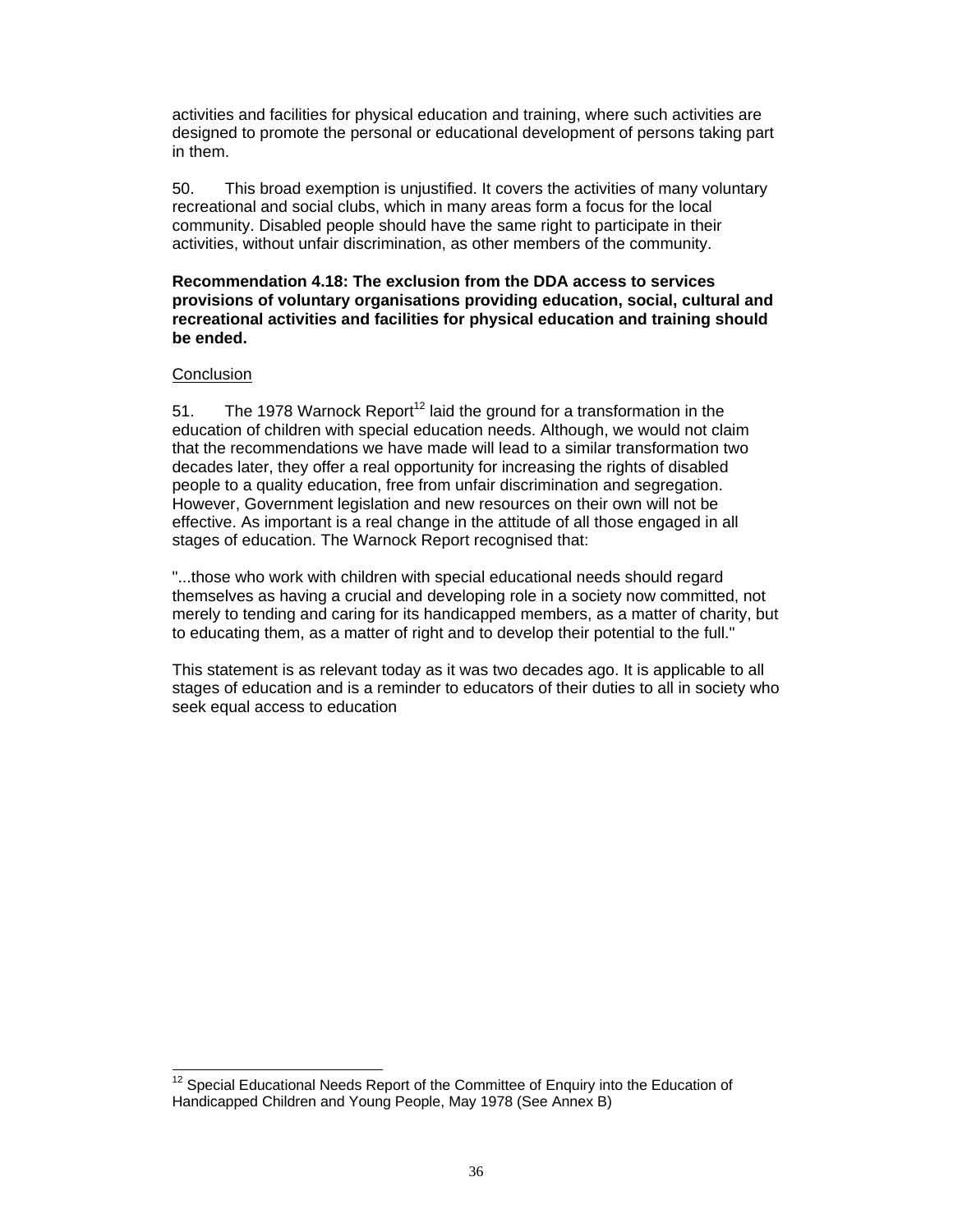## **CHAPTER 5: EMPLOYMENT**

"We examined the ... activities of ... disabled people ... who were out of work and actively looking for it. Findings ... included ... strong attachment to the labour market among unemployed disabled people as well as a positive outlook to finding work: 93% stated that getting a job was very important to them and 98% stated a determination to continue looking for work."<sup>1</sup>

### **Introduction**

1. It is a myth that most disabled people are unable or reluctant to work. 11% of all people in employment are disabled. Some will face little or no difficulty in finding positions and succeeding in their chosen fields. Others, with reasonable adjustments to work arrangements or premises, will work at least as effectively as their colleagues. Indeed, evidence<sup>2</sup> from employers suggests that disabled people take less sick absence and have a lower staff turnover than non-disabled people. It is important that these messages are communicated effectively to employers. Disabled people are individuals, each with different qualities, skills and abilities, and employers must recruit on the basis of individual qualities, not on a stereotypical or prejudiced view of disabled people. Research findings<sup>3</sup> show that over 85% of the British public think there is prejudice against disabled people when it comes to getting a job. This illustrates the importance of changing attitudes towards disabled people as well as securing civil rights.

2. We cannot, however, ignore the fact that disabled people are only half as likely as non-disabled people to be in employment. For some, health reasons will make it difficult to take paid employment and we as a society must guarantee as a secure, dignified and independent life as possible. But for many disabled people, past experiences of looking for work or length of time out of the labour market may act as a deterrent to seeking employment. Indeed, the employment rates for disabled people vary tremendously depending on the individual's impairment or the problems perceived by some employers. For example, people with mental illness and people with learning disabilities have particularly low employment rates but there is no group of disabled people with an employment rate as high as for non-disabled people.

3. Most disabled people are able to make very effective use of mainstream employment and training programmes. However, some people who are unemployed find that their disability represents an additional hurdle in their search for work. This is why there are also specialist programmes to help them find, keep and train for work.

4. The Employment Service plans to spend £189m in 1999-2000 on specialist programmes for disabled people. This includes Supported Employment (£155m plus an additional £5m for each of the next 3 years), Access to Work (£22m), Job Introduction Scheme (£1.5m), and Work Preparation (£10m). The total cost over the three years 1999-2000, 2000-01 and 2001-02 is £570m.

 1 'Disabled People in the Labour Market: Findings from the DfEE Baseline Disability Survey', Hibbert and Meager (see Annex B)

<sup>&</sup>lt;sup>2</sup> 'Intergrating Disabled Employees', DfEE (see Annex B)

 $^3$  British Social Attitudes Survey 1998. Predjudice against disabled people (employment): 'A lot' 37%; 'A little' 49%; 'Hardly any' 8%; 'None' 3%; 'Don't know' 4%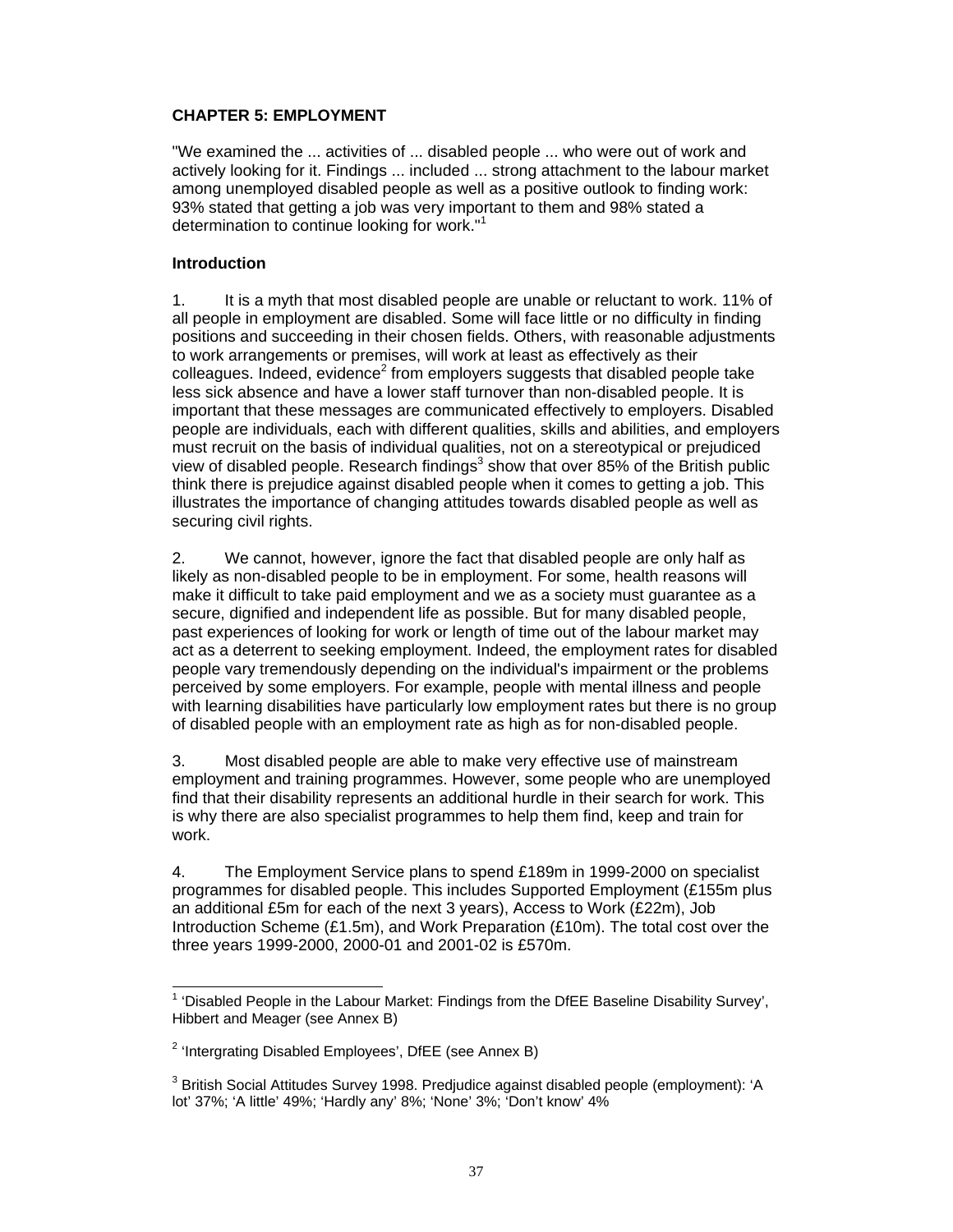5. The Government is also piloting a range of initiatives through the New Deal for Disabled People (NDDP) to improve employment opportunities for disabled people on incapacity benefits. The Chancellor set aside £195 million over the lifetime of this Parliament to do this. The NDDP is a joint initiative between the Department for Education and Employment and the Department of Social Security. The Personal Adviser Service, offering a client-centred and work-focused service is being piloted in 12 areas. This covers nearly a quarter of a million people on incapacity benefits. There are 22 Innovative Schemes, exploring how best to help people on these benefits move into or stay in work.

Case Study: New Deal for Disabled People

A client with a spinal disc degenerative condition, who had been on Incapacity Benefit for three years, is now in employment. Through the guidance, support and encouragement of his Personal Adviser he found a job as a part-time security officer. The Personal Adviser's discretionary fund was used to help cover the costs of clothing and equipment for his job. His employer has taken into account the back problems of the client and adjusted his working pattern accordingly.

6. We were generally content with the DDA approach to the coverage of employment. There have been 5841 cases taken<sup>4</sup> under the DDA employment provisions of which 1484 have been settled or withdrawn before reaching the tribunal, 94 where the applicant won the case and 390 where the applicant was unsuccessful. The remaining cases are awaiting hearing or settlement.

# Case Study

A loss prevention manager for a company involved in the oil-exploration business worked part-time while receiving chemotherapy for his throat cancer and eventually was able to return to work full-time. About six month's after his return he was dismissed for poor performance. However, an employment tribunal decided that the true reason for dismissal was prejudice against him owing to his disability. He was awarded nearly £80,000 as compensation for disability discrimination by his employer.

# Source: McLauchlan v Stolt Comex Seaway Ltd

7. However there are gaps in the DDA employment provisions. We have made recommendations to ensure coverage of all employers and of excluded occupations. We have also sought consistency with the Sex Discrimination Act (SDA) and Race Relations Act (RRA) where appropriate. Improvements to the statutory Employment Code of Practice have been suggested together with recommendations on new good practice guidance to cover volunteers. We have also recognised the need to encourage employers to take proactive measures to equalise opportunities for disabled people in their workforce. We considered that the public sector had a key role to play here, both in its own employment practices and by using its purchasing power, where appropriate, to prompt equality.

# **Key Recommendations**

l <sup>4</sup> Up to the end of October 1999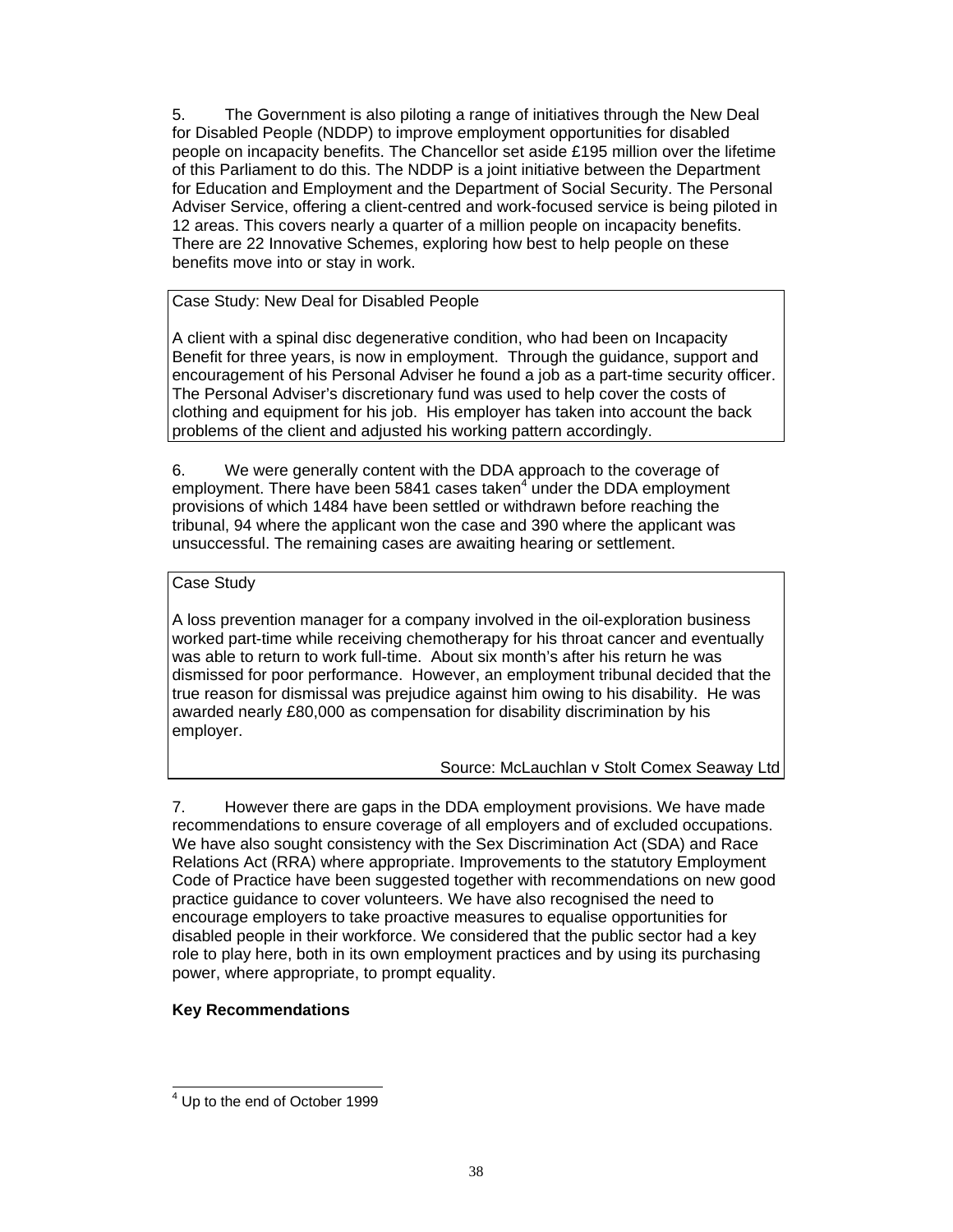- The DDA's general approach to the coverage of employment and trade organisations and the employer's duty to make reasonable adjustments should continue.
- Having taken account of their duty to make reasonable adjustments, employers should continue to be able to appoint the best person for the job.
- The employment provisions of civil rights legislation should extend to all employers<sup>5</sup>, irrespective of size.
- The exclusion or omission of the police, prison and fire services; the armed forces; partnerships; qualifying bodies and barristers and advocates from the DDA employment provisions should be ended, in civil rights legislation.
- The public sector should have a duty to promote the equalisation of opportunities for disabled people in employment. The private sector should be encouraged to adopt a proactive approach in this area.
- Voluntary work should be covered by a Code of Good Practice and a power should be taken to bring volunteers into coverage of civil rights legislation if necessary.
- Disability or disability-related questions before a job is offered should only be permitted in limited circumstances, such as where it is necessary to establish the need for a reasonable adjustment to the interview or selection process or thereafter to do the job and for certain monitoring purposes. Further consideration should be given to other circumstances when such enquiries should be permitted, for instance in the case of the guaranteed interview scheme.

# **Discrimination**

8. There are two main strands to defining discrimination in employment in the DDA. In the first, an employer discriminates against a disabled person if, for a reason relating to the disabled person's disability, he treats him less favourably than others to whom that reason does not apply; and the employer cannot show that the treatment is justified. An employer can justify the less favourable treatment if the reason for it is both material to the circumstances of the particular case and substantial.

9. Recent Court rulings<sup>6</sup> will, in practice, result in far more emphasis being placed on employers justifying their less favourable treatment of disabled employees or job applicants, rather than arguing that less favourable treatment never took place. We found no evidence that the justification test was not sufficiently objective or sufficiently demanding to balance the interests of disabled employees and employers. Tribunals are considering: the reason for the treatment; whether it was substantial and material; and whether, on the evidence, it was sufficient.

10. We rejected using an approach similar to that in the Americans with Disabilities Act of Genuine Occupational Requirements (GORs) - the essential requirements of a particular post - to provide employers with a defence for less favourable treatment. Given the wide scope of work activities and employee benefits, it was felt impracticable to require employers to specify GORs for every post in their organisation, for every training and development opportunity and for every benefit offered. Such an approach would limit employers' ability to be flexible in assigning duties and generate unacceptable bureaucratic burdens.

 5 Save for private households (see recommendation 5.9)

 $6$  Clark v TDG Ltd (trading as Novacold)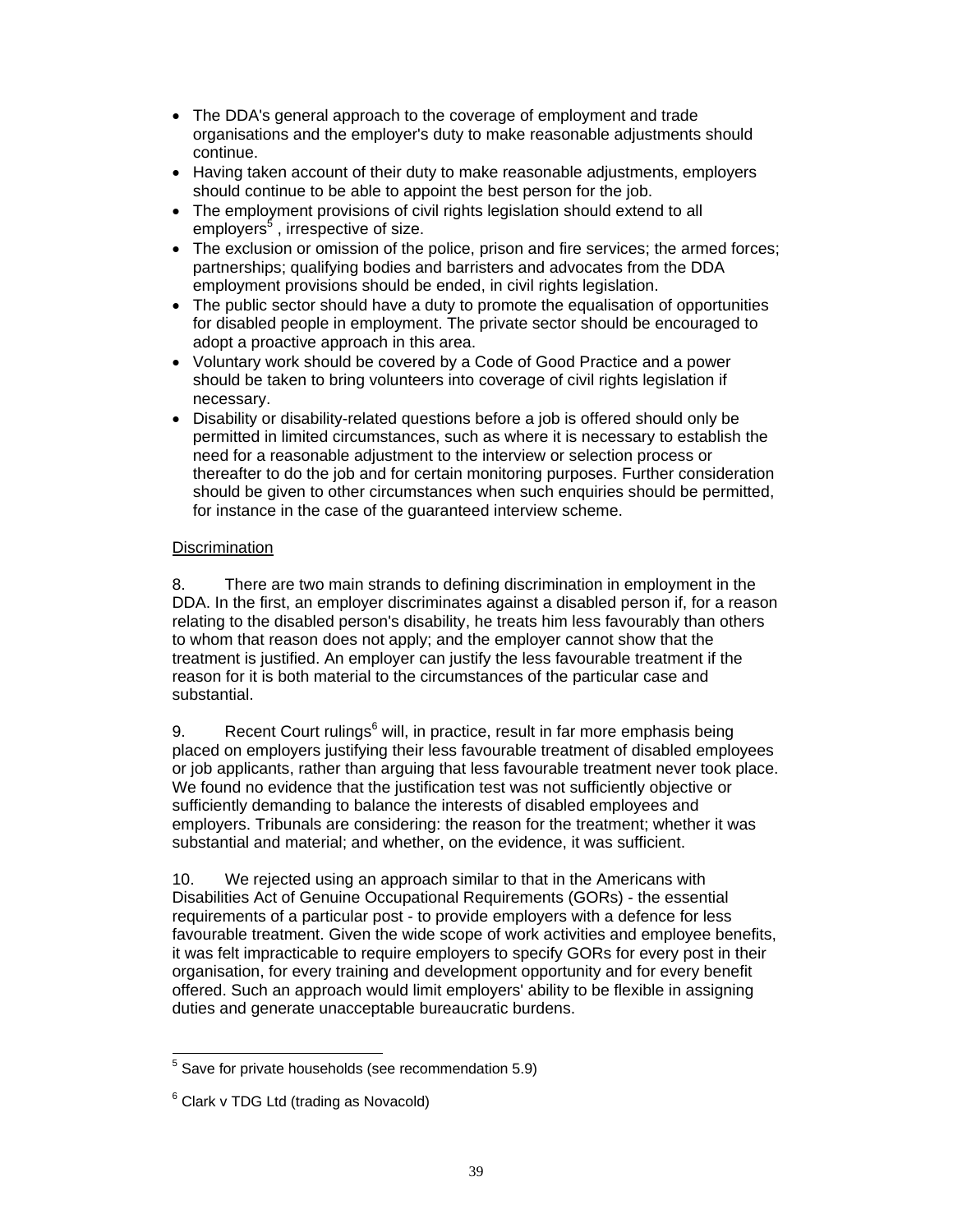11. We considered though that the justification test for less favourable treatment should be monitored and we noted that regulation making powers in the DDA would enable the Government to make regulations as to the circumstances in which treatment is to be taken to be justified or not justified.

**Recommendation 5.1: The DDA's approach to employer defences for less favourable treatment should continue at present. It should be monitored and, if there is evidence that the justification test is not operating fairly, then the Government should consider the issue and consult on appropriate proposals to remedy any problems.** 

12. The second strand to defining discrimination in employment concerns failure to make reasonable adjustments. An employer discriminates against a disabled person if he fails to make reasonable adjustment and he cannot show that his failure to comply with that duty is justified.

13. The Code of Practice for the Elimination of Discrimination in the Field of Employment Against Disabled Persons or Persons who have had a Disability ('the Employment Code of Practice') gives examples of when a failure to make a reasonable adjustment may be justified. We felt in all of these examples, the employer could argue that the adjustment was not reasonable, in all the circumstances, without needing to rely on a separate justification. Allowing employers to argue at Tribunals: firstly, that an adjustment was not reasonable; and then, if that argument fails, that they were justified in not making a reasonable adjustment, is unacceptable. Employers should focus on what adjustments were needed and whether they were reasonable. They should not be given the opportunity to construct justifications after a failure to make a reasonable adjustment.

Recommendation 5.2: The DDA employment provisions' justification for failure to make a reasonable adjustment should be removed. The Employment Code of Practice should be revised to include examples of when it may be reasonable not to make an adjustment and the factors to be taken into account in assessing reasonableness should be expanded to reflect valid justifications.

# Best person for the job

14. One of the purposes of anti-discrimination legislation is to ensure that assumptions and stereotypes do not prejudice the selection of candidates. The DDA definitions of discrimination allow employers to recruit the best person for the job, once they have made any reasonable adjustments. This must be the correct approach. In most cases, disabled people want barriers that disadvantage them from competing fairly for positions removed and reasonable account taken of their need for different working arrangements, not to get posts in preference to better qualified candidates. We welcomed the increasing understanding amongst employers of the benefits that a diverse workforce can bring.

## **Recommendation 5.3: The DDA's approach to allowing employers to appoint the best person for a job, once they have made any reasonable adjustment, should continue in civil rights legislation.**

# Coverage of Employment

15. We noted the broad approach taken to the coverage of employment and trade organisations in the DDA and how this matched the provisions of the SDA and RRA. The Employment Code of Practice sets out the employment provisions of the DDA in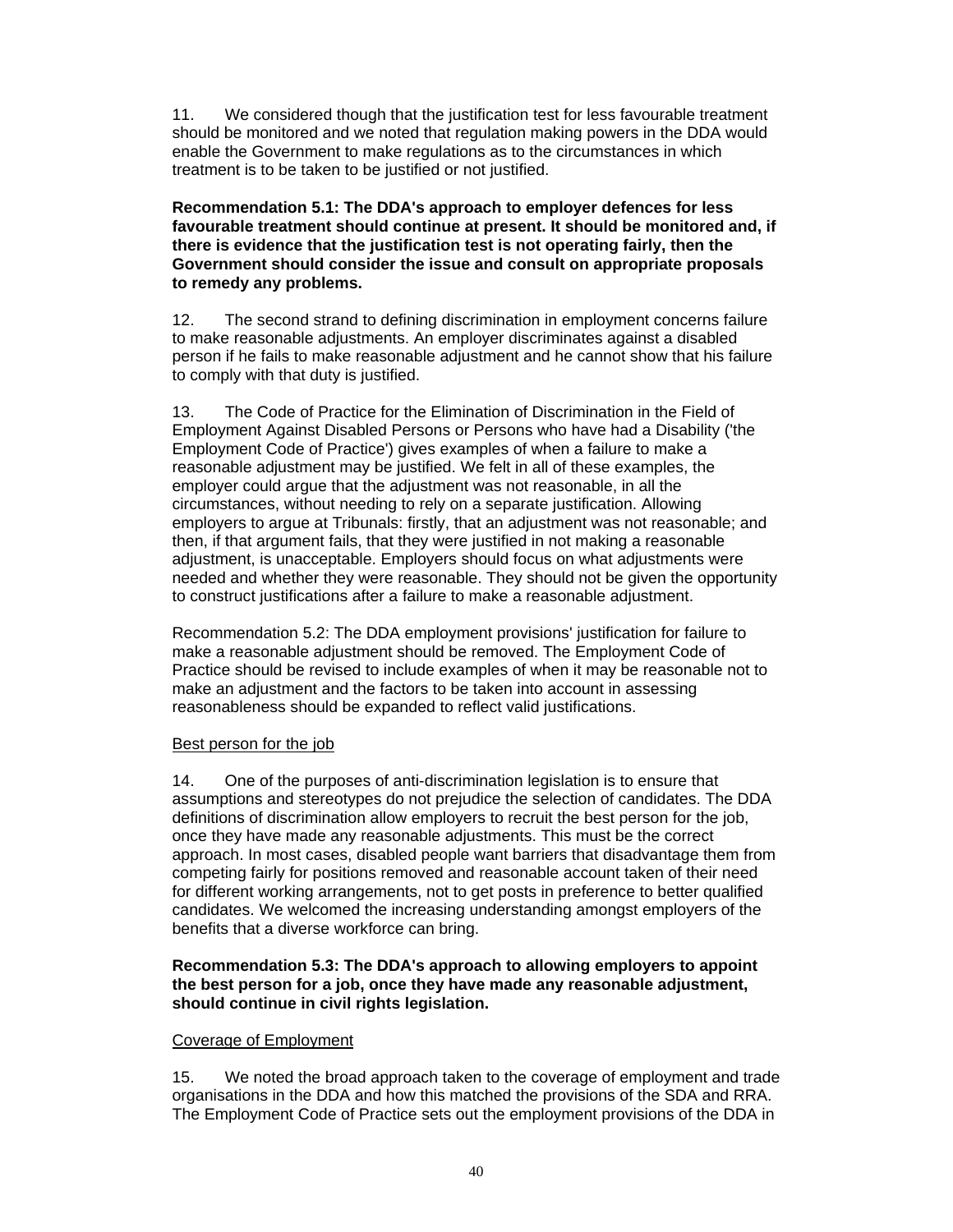more detail. We were content with the approach taken. The SDA and RRA also make explicit reference to employment agencies but we thought that the DDA approach to coverage of these was adequate. The DDA covers employment agencies as: employers of staff themselves; employers' agents; a supplier of disabled contract workers; and a service provider to disabled members of the public seeking employment advice or registration. The exclusion of small firms and certain occupations are covered in recommendations 5.8 and 5.15 to 5.18.

Recommendation 5.4: The DDA's approach to the coverage of employment, trade organisations and employment agencies should continue in civil rights legislation.

#### Reasonable Adjustments

16. The DDA sets out factors to consider when assessing whether an adjustment is reasonable for an employer to have to make. It also lists examples of steps which employers may have to take in making reasonable adjustments. Two examples are: allocating some of a disabled employee's duties to another person; and providing a reader or interpreter. We agreed that providing a complete list of steps for employers, rather than examples, would create inflexibility and could prevent disabled employees receiving adjustments tailored to their individual circumstances and those of their employer. However, there may be uncertainty as to whether two particular steps are reasonable and we have recommended that they should be listed as additional examples.

**Recommendation 5.5: The DDA's approach to an employer's duty to make reasonable adjustments and factors to be considered in assessing reasonableness should continue in civil rights legislation.** 

**Recommendation 5.6: The DDA's approach to listing examples of steps to consider in making reasonable adjustments should continue with the addition of two more examples: training for other persons in disability issues or in the use of equipment; and providing external support or access to external support.** 

#### Employers' Knowledge of Disability and Confidentiality

17. An employer does not have to make adjustments if he does not know, or could not reasonably be expected to know, that an individual has a disability. This provides a sensible safeguard for employers without removing the need to act fairly towards disabled employees where it is clear that adjustments may be required. However, lack of knowledge of the law cannot be used as an excuse.

18. Where an agent of the employer knows of the disability, the employer is also taken to know. Where the individual may have given information in confidence to the occupational health adviser, it appears that the Society of Occupational Medicine guidance<sup>7</sup> on the DDA is adequate to offer protection to the health adviser and employer. The guidance suggests that the health adviser should inform the employer about fitness for work and reasonable adjustments for the individual but should not disclose the medical information given in confidence.

 7 'The DDA: A Guidance for Occupational Physicians', Society of Occupational Medicine (see Annex B)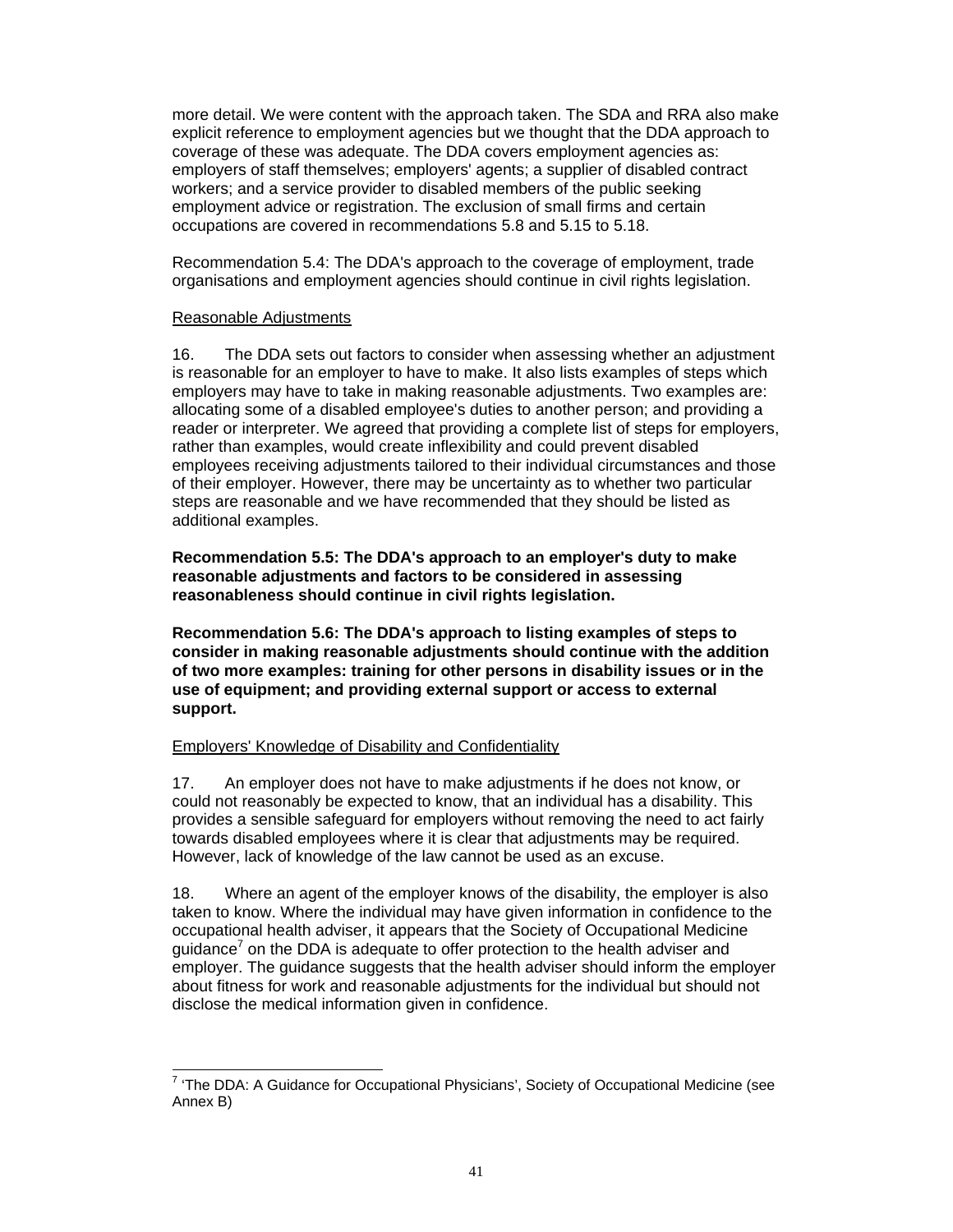# **Recommendation 5.7: The DDA's approach to an employer's knowledge of disability and confidentiality of medical information should continue.**

# **Comprehensive Civil Rights for Disabled People in Work**

19. The DDA employment provisions are not comprehensive. They do not confer on disabled people the same range of rights conferred by the SDA and RRA.

## Employment-related Organisations Not Covered

## Small Employers

20. Employers with fewer than 15 employees are excluded from the DDA employment provisions. The Disability Rights Commission Act 1999 provides that the Secretary of State must consult the DRC before making a proposal to lower the small employer threshold of 15. An anomaly with the threshold is that it can only be lowered to 2 employees. So lowering the threshold will not cover employers with just one employee or businesses seeking to recruit their first employee.

21. We noted that the Government lowered the threshold from 20 to 15 employees from 1 December 1998, bringing 45,000 employers and around 70,000 disabled employees into coverage of the DDA. We felt there was some merit in the view that small employers needed to be brought along and persuaded of any further lowering of the threshold. However, we concluded that this was not a sufficient reason to deny around 310,000 disabled employees civil rights in relation to employment. A staged reduction of the threshold was seen as a second best option to moving the threshold to 2 (the lowest allowed) in one step.

**Recommendation 5.8: All disabled employees should have civil rights in relation to employment, irrespective of the size of the business. The threshold should be lowered from 15 to two employees** 

**Recommendation 5.9: Future civil rights legislation should allow coverage of both businesses with one employee and businesses seeking to recruit their first employee** 

#### Private Households

22. A consequence of recommendation 5.8 is that private households which employ staff, including self-employed people undertaking personal work, will be brought into coverage. The RRA specifically exempts employment in private households in recognition of an individual's and a family's right to privacy. There is also the practical concern of ensuring that private households understand the law and what constitutes a reasonable adjustment to their home.

# **Recommendation 5.10: Employment in private households should be exempt from future civil rights legislation**

#### Associated Employers

23. In calculating the number of employees a company has, the DDA is silent on the treatment of associated employers. The SDA states that two employers are associated if one is a company of which the other has control. Employers should not establish associated companies with the aim of keeping each below the 15 employee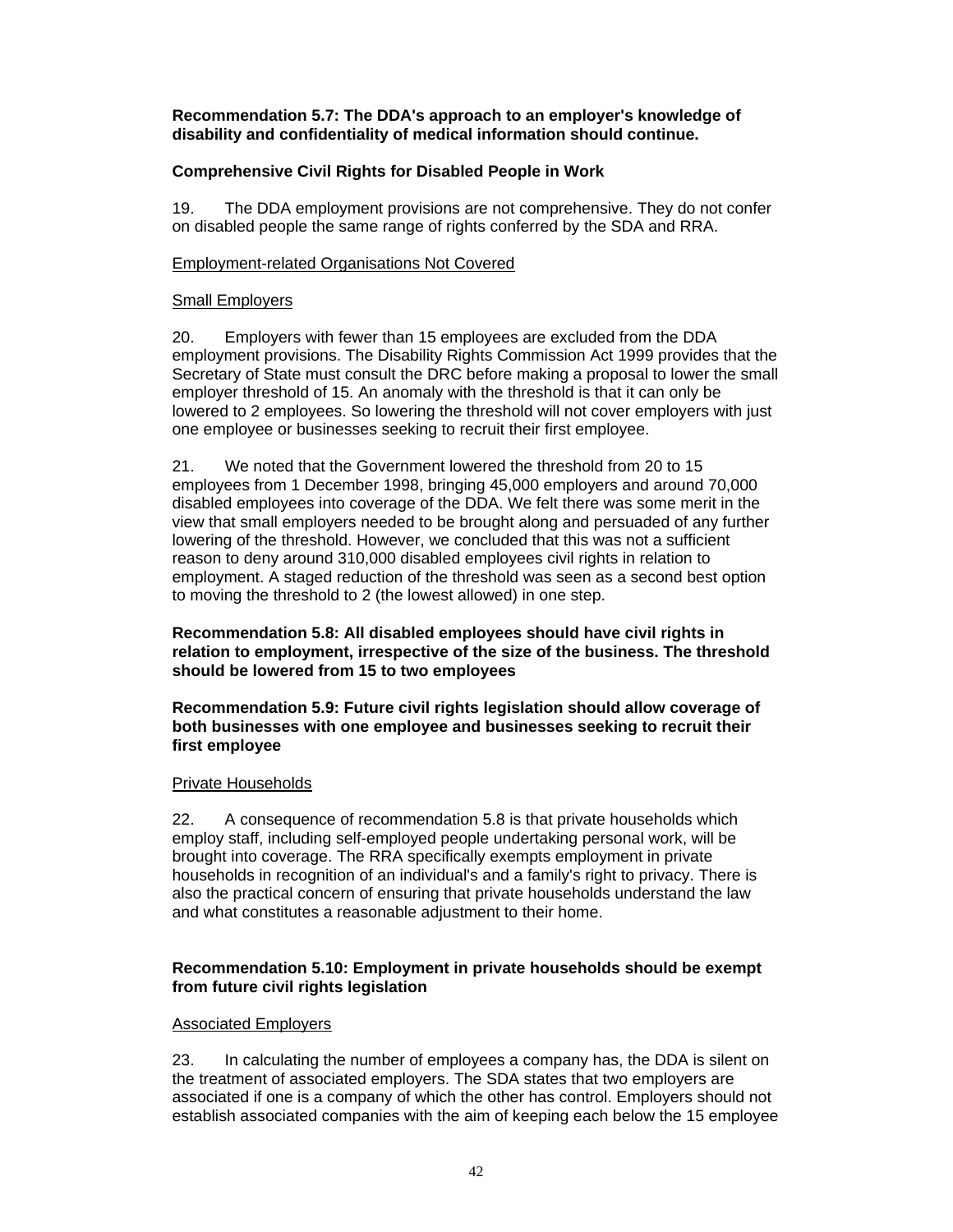threshold and hence avoiding coverage by disability legislation. This recommendation will only be needed if a small employer threshold is maintained.

Recommendation 5.11: In calculating the number of employees, the SDA approach to associated companies should be adopted.

## **Partnerships**

24. In partnerships, the partners themselves are not classed as employees and therefore not covered by the DDA employment provisions. The SDA and RRA specifically cover discrimination in employment against partners, with the RRA excluding small partnerships with fewer than 6 partners. Given the personal relationship between partners in small partnerships, each being liable for the others' debts, we considered whether we needed special arrangements for coverage of these by civil rights legislation. 95% of partnerships have fewer than 6 partners. We agreed that there was no case for excluding small partnerships from protection from less favourable treatment but the question of where the duty to make reasonable adjustments should fall would need further consideration since current partnership agreements are unlikely to specify this. Where disabled partners are limited in their ability to participate fully in the partnership special provisions may also be required, as in New Zealand legislation.

## **Recommendation 5.12: Business partners should be covered in civil rights legislation on employment, but with small partnerships not initially having a duty to make reasonable adjustments. Further consideration should be given as to how the reasonable adjustment duty should operate.**

## Qualifying Bodies

25. There are no specific provisions in the DDA for qualifying bodies (ie. bodies which confer authorisation or qualifications required to undertake particular professions, vocations, occupations or trades). We agreed that, like the SDA and RRA, qualifying bodies should be included in civil rights legislation on employment. While such bodies should be under a duty to make reasonable adjustments, we would not wish to see a situation where adjustments could be sought which changed the fundamental nature of the qualification. Careful consideration would need to be given as to how this might be addressed, for instance, by relying on reasonableness, proving guidance in the legislation and specifically excluding some adjustments.

**Recommendation 5.13: Qualifying bodies should be covered in civil rights legislation on employment with careful consideration being given as to what adjustments they might be expected to make (for example, they should not be expected to make adjustments that altered requirements essential to the qualification).** 

#### Workers Not Covered

# Statutory Office Holders

26. There is a number of offices set up under statute, for instance commissioners of statutory commissions, some members of the judiciary and police officers. Even though many are difficult to distinguish from employees in the way they are recruited, appointed and their duties, they are not classed as employees. The DDA does provide some limited protection for statutory office holders appointed by a Government Minister or Department, but only in relation to appointment and with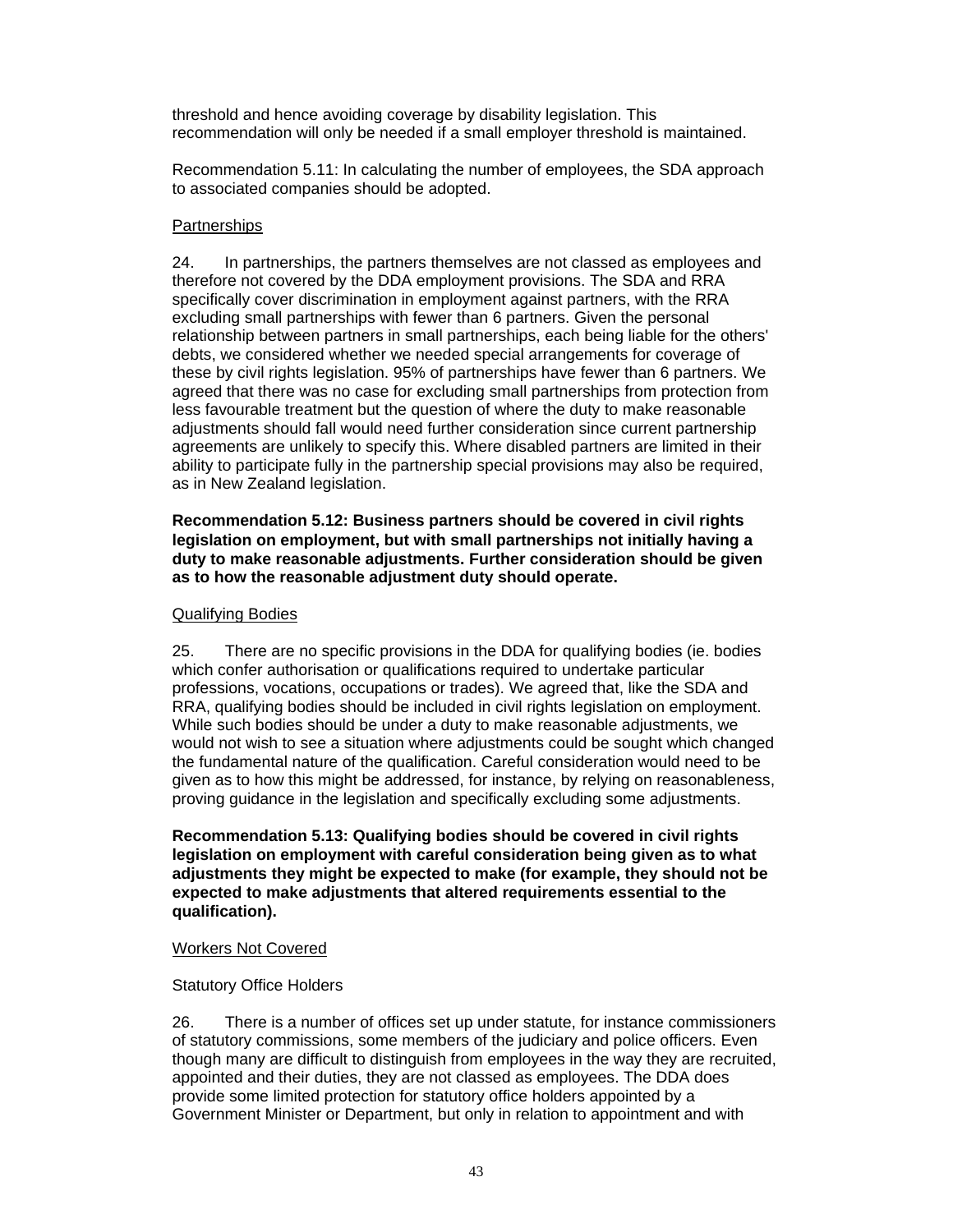remedy only by way of judicial review. In any case there are some office holders not appointed in this way.

27. We noted the recommendations of the Equal Opportunities Commission (EOC) and the Commission for Racial Equality (CRE) to cover statutory office holders fully under the SDA and RRA employment provisions, and that the Government is considering this. We were conscious that assigning responsibility for reasonable adjustments for office holders would create difficulties. Many office holders have a high degree of autonomy over their working arrangements and some would be statutorily independent of the person who appointed them.

# **Recommendation 5.14: Statutory office holders<sup>8</sup> should be covered by civil rights legislation on employment with further consideration as to where responsibility for reasonable adjustments should rest.**

## Occupations not at Present Covered by the Employment Provisions

28. Police officers are not covered by the DDA employment provisions and prison officers, firefighters, the armed forces and some specialist police forces are specifically excluded.

# Police and Prison Officers and Firefighters

29. We welcomed the Home Office's agreement with the Task Force that the exclusion of police and prison officers and firefighters from the employment provisions of disability legislation should be ended over time, and also the similar agreement of the Ministry of Defence (MOD) on the MOD Fire Service and MOD Police. This would not lead to the recruitment of disabled people who are unable to meet, with reasonable adjustments, the particularly physically demanding requirements of these posts. It would, however, ensure protection from disability discrimination on spurious grounds. We understood the desire of the Home Office and MOD to ensure that the services have sufficient training of personnel on the implication of coverage and robust procedures in place to ensure compliance with the legislation in this area. This should minimise instances of discrimination.

Recommendation 5.15: The employment provisions of civil rights legislation should cover police and prison officers and firefighters.

# Armed Forces

30. The Ministry of Defence wishes to ensure that the Armed Forces remain operationally effective. It pointed out that all service personnel, not just those in frontline roles, can be called on to fight even if only in self-defence. For example, clerks, cooks or stewards have to undertake guarding duties in peacetime and have to be able to fight to defend themselves or their unit during conflicts. The MOD argues that disability, or a history of disability, is not compatible with the need for a combat effective fighting force, able to undertake military operations anywhere in the world at any time.

31. We recognised the special nature of the Armed Forces and that they make significant efforts to retain individuals who become medically unfit. However, given the wide range of businesses covered by the DDA, we saw no case for a major

l  $8$  See recommendations 5.15 in relation to police officers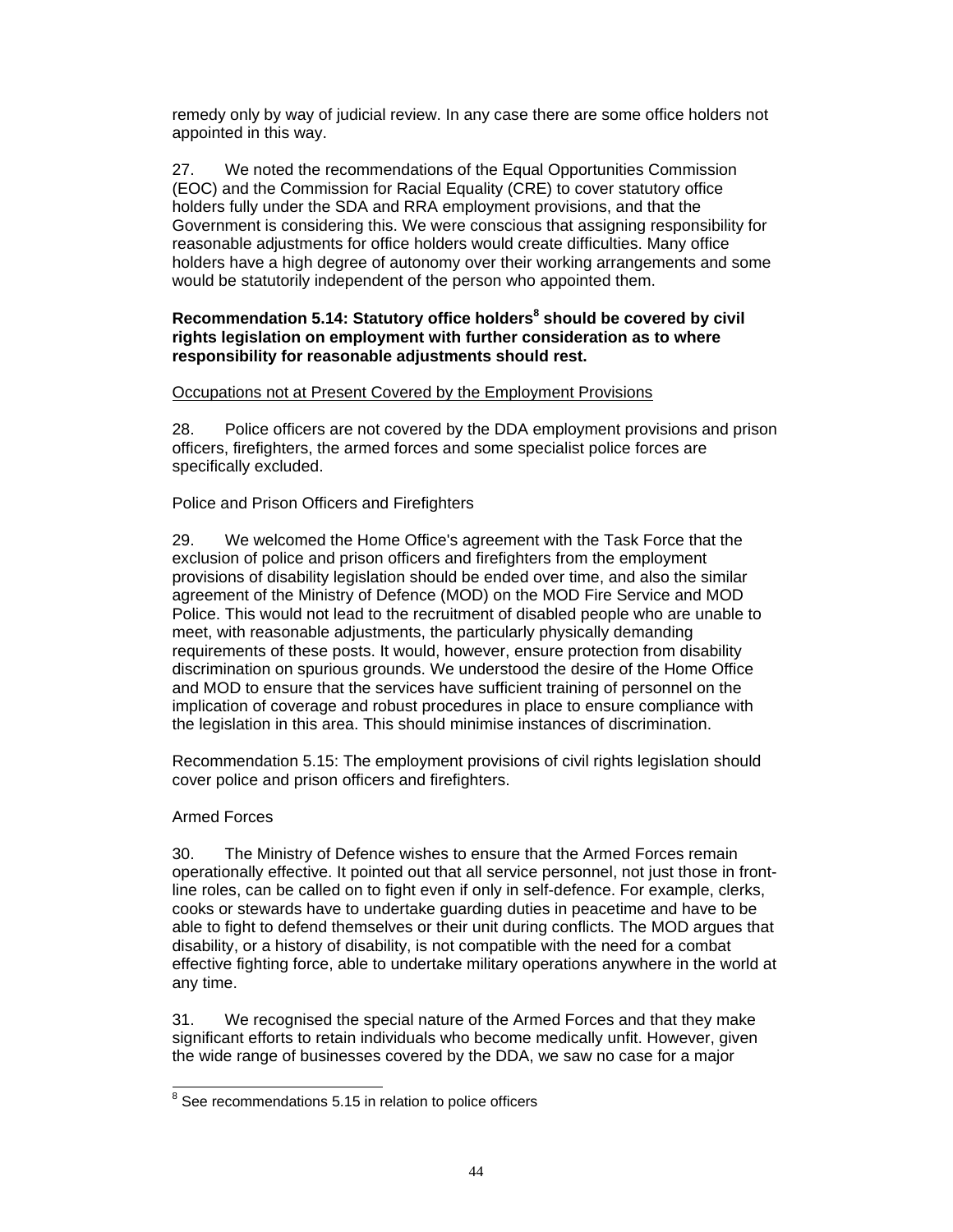public sector employer to be excluded simply because they have particular needs. Disabled people in the Armed Forces should not be denied rights against unfair discrimination in employment.

32. We did not wish to see the Armed Forces having to accept as combat effective people who are not. We understood that adequate safeguards must be provided to ensure that operational effectiveness can be maintained. Of course, disabled people themselves would act in a common sense way and not apply for occupations they clearly could not do. In any event, under the DDA, employers are not required to act unreasonably. If someone simply cannot do a job, after any reasonable adjustment necessary to help them, then an employer can justify not employing, or dismissing, them.

## **Recommendation 5.16: The employment provisions of civil rights legislation should cover the Armed Forces whilst recognising the need for adequate safeguards to maintain operational effectiveness.**

## Barristers and Advocates

33. Barristers and advocates are not employees and are therefore not covered by the DDA employment provisions. We noted that the SDA and RRA specifically cover discrimination by a barrister or barrister's clerk when offering a pupillage or tenancy in chambers (or in any terms afforded to a pupil or tenant). We considered that barristers and advocates should be covered, with a duty of reasonable adjustment placed on the chambers. We noted that cases under the SDA and RRA in relation to barristers and advocates are taken to county and sheriff courts. In discussion with representatives of the Bar Council we felt that this position was anomalous and disability discrimination cases should, like all other employment cases, be taken to employment tribunals. We welcomed the Bar Council's positive endorsement of these proposals.

Recommendation 5.17: The employment provisions of civil rights legislation should cover barristers and advocates with enforcement through Employment Tribunals.

Politicians: Councillors, Assembly Members and Members of Parliament

34. Local councillors, Assembly Members and Members of Parliament are not employees and therefore they are not covered by the DDA employment provisions. Although they have no employer and a high degree of autonomy over their positions, we were concerned about the absence of a duty to provide, particularly local councillors, with reasonable adjustments to enable them to carry out their role effectively. With Assembly Members and Members of Parliament, we felt that the internal procedures of the Assemblies or Parliaments should be used to secure reasonable adjustments.

**Recommendation 5.18: Local councils should be placed under a duty not to discriminate against disabled councillors, including a duty to make reasonable adjustment.** 

# Territorial Coverage

35. The RRA and SDA employment provisions have a wider geographical coverage than the DDA. Certain types of employment are specifically covered by the RRA which are not covered by the DDA, for example employment on a ship, aircraft or hovercraft in certain circumstances. Although the number of disabled people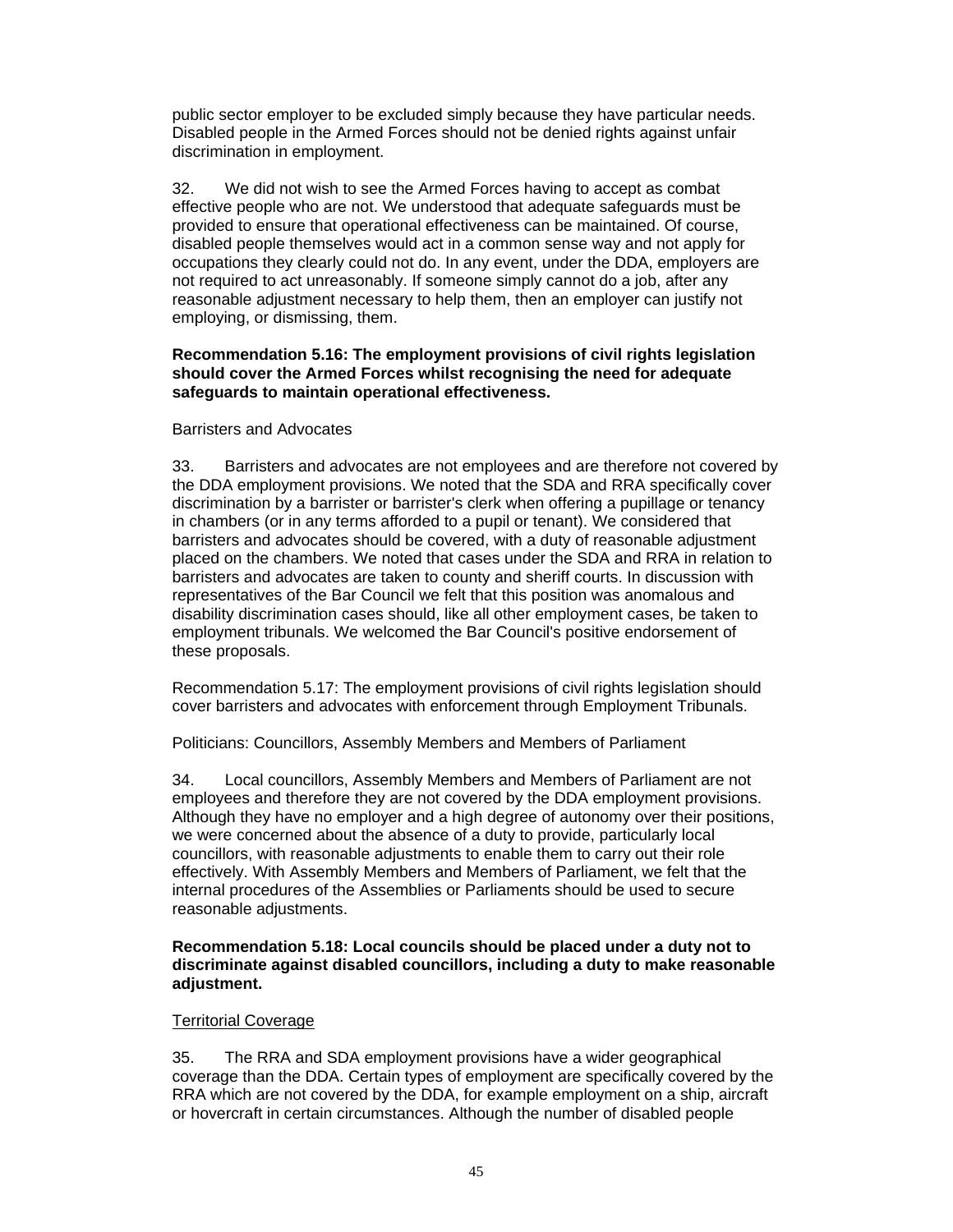affected by the limited territorial coverage of the DDA is small, for consistency we recommended matching the coverage of the RRA. Implementation of the EU Posted Workers Directive will involve extending the employment provisions of all three Acts to EC nationals posted to work here for a limited period. As a matter of policy, the Foreign Office complies with UK law in other countries where this is possible.

# **Recommendation 5.19: The territorial coverage of civil rights legislation on employment should match that of the RRA.**

## Former Employees

36. The Court of Appeal has held that a woman summarily dismissed was not protected by the RRA employment provisions for her internal appeal hearing because she was, at that stage, a former employee. However, the European Court of Justice has held in sex discrimination cases that a former employee is protected from victimisation if her employer provides an unjustified negative reference on the basis that she has previously brought a claim under the SDA. The DDA should protect exemployees in a similar manner.

## **Recommendation 5.20: The DDA's approach to former employees should follow whatever changes are made to the SDA.**

## **Volunteers**

37. Most volunteers are not employees and are therefore not covered by the DDA employment provisions. The Government is encouraging volunteering and it has a particular relevance to many disabled people as a means of active participation in society and as a route into employment.

#### Case Study: Volunteer Scheme

The Greater Manchester Coalition of Disabled People (GMCDP) aims to promote the independence of disabled people and their integration into society. It recruits only disabled people as paid staff or volunteers. There are currently 10 active volunteers.

38. We noted that the EOC and CRE recommended that volunteers are covered by anti-discrimination legislation and that the Government is considering this. We felt that it would be desirable to extend protection into this area eventually. However, we were aware of the diversity of organisations that engage volunteers, from small local community groups with few resources to large national charities. Volunteers also undertake a wide range of activities from one-off charity collections for a few hours to regular part-time work. We recognised that organisations may have concerns about being held legally responsible for discrimination by one volunteer towards a disabled volunteer, especially given the lack of control over who is engaged as a volunteer and to some extent what they do and the absence of available sanctions. Similarly organisations may feel that the burden of having to understand the law in this area and make reasonable adjustments, for a volunteer working just a few hours, is too onerous.

39. We therefore favoured a good practice approach initially (ie. promoting good practice in employing volunteers by issuing guidance on it). We also wanted to involve organisations that engage volunteers in considering how a legislative duty in this area would operate in practice.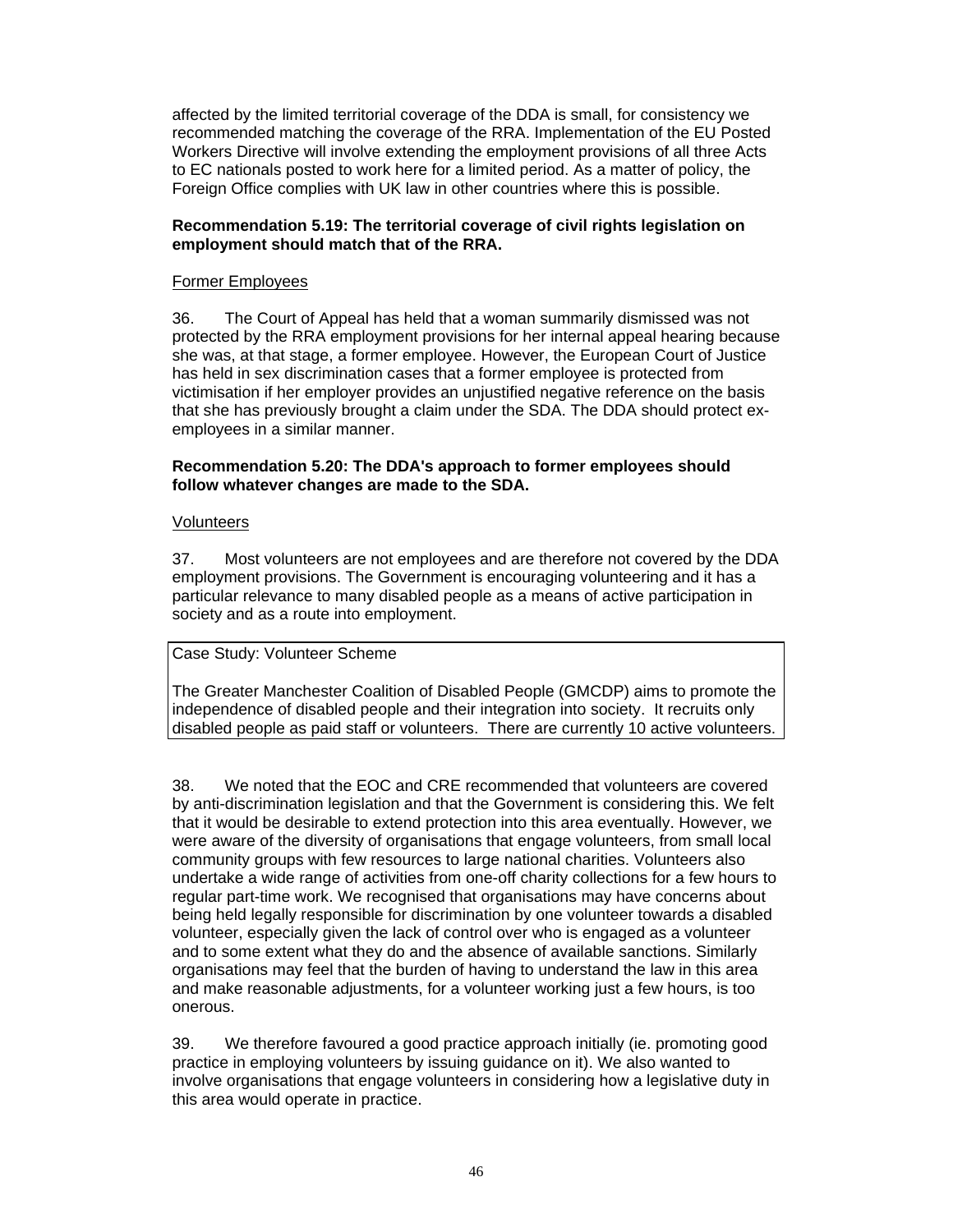**Recommendation 5.21: In principle, voluntary workers should be covered by civil rights legislation. However, in recognition of the diversity of voluntary workers and organisations that engage them, a good practice approach should be adopted. Organisations engaging volunteers should be consulted on the preparation of guidance and a power taken in civil rights legislation to bring volunteers into coverage through regulations.** 

# **Trustees**

40. We considered the position of trustees of voluntary organisations and charities and concluded that, given their position as unpaid volunteers, they should be covered by recommendation 5.21. There is also a range of other types of trustees, such as those with responsibilities for a person's private affairs. We felt that the choice of trustees in these circumstances was a private and personal matter for individuals and it would be inappropriate to bring them into coverage of civil rights legislation.

**Recommendation 5.22: Trustees of voluntary organisations and charities should be included in the good practice approach to volunteers in recommendation 5.21.** 

# Promotion of Equality of Opportunity for Disabled People in Employment

41. Anti-discrimination legislation is a powerful weapon in creating a climate where discrimination, whether on the grounds of disability, sex or race, is seen as unacceptable. It empowers traditionally disadvantaged groups to assert their rights to equal treatment and signals that society will not tolerate unfair discrimination. However, the experience of two decades of sex and race discrimination legislation has shown that a duty not to discriminate unfairly is insufficient to eliminate inequality.

42. The gross under-representation of women and ethnic minorities in many areas of employment signifies the continuing problem. Of particular concern must be the failure to achieve equality in employment in the public sector. We thought that a proactive approach to the employment of disabled people would help move responsibility from individuals having to challenge policies and practices in order to achieve change. We considered a range of options, all of which might have a place in promoting equality of opportunity in employment. These included: adoption of equal opportunities plans; voluntary workforce monitoring; the setting of targets; and using purchasing power to promote compliance with legislation among contractors and suppliers.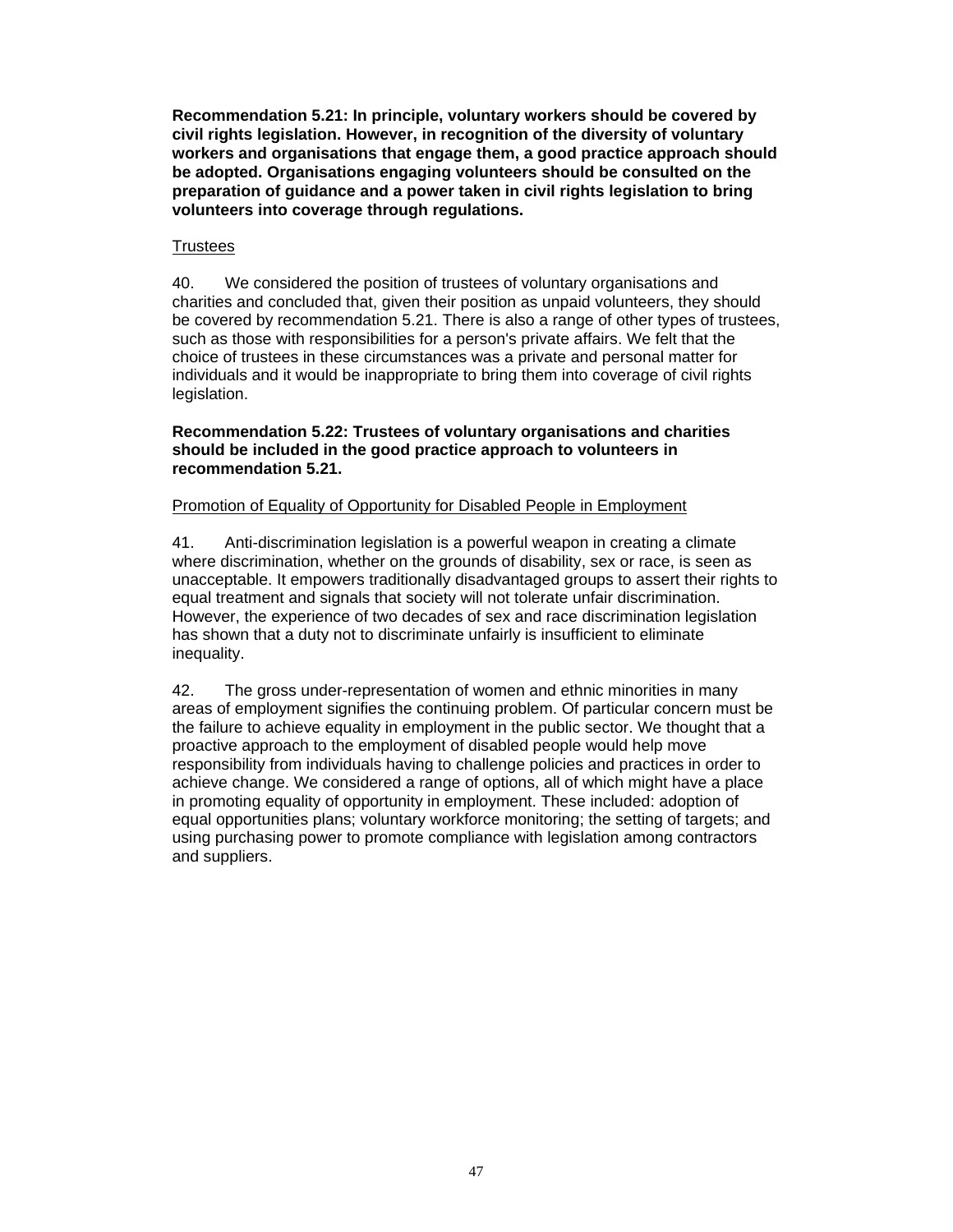

43. Public sector services have a major impact on the lives of everyone in society. Whether it is the education children receive, the medical treatment for an elderly person, the way the police deal with a crime victim, or the care that social services provide, all in society have the right to expect a high quality service, responsive to their needs. Public services will only meet the needs of our diverse society if those determining and delivering the services understand the society they serve.

44. The Modernising Government White Paper says that the public service must be a part of, and not apart from, the society it serves. We fully endorsed this and welcomed the targets Government had set for reducing the under-representation of disabled people in the senior civil service. It is important that the Government continues to be proactive in seeking suitable disabled people for appointment to all public bodies, not just those dealing with disability issues.

45. We agreed with the Better Regulation Task Force (BRTF) recommendation that the public sector should promote equal opportunities. In employment, this could take the form of targets, as for the senior civil service. But we did not want to be prescriptive given the wide range of public sector bodies from small rural primary schools with two teachers to the Employment Service with over 30,000 employees. In addition, initiatives such as workforce monitoring that are applicable to sex and race equality issues may not be for disability issues due to the need to safeguard confidentiality, especially in small organisations. We thought that there should be further public debate on the best mechanism for improving the recruitment, promotion and retention of disabled people in the public sector.

Case Study: 'User Employment Programme' run by South West London and St. George's Mental Health Services NHS Trust.

This programme provides support to people with mental health problems to help them gain and maintain employment in existing clinical and non-clinical posts within the Trust. In the first four years of its operation, 39 people with long-term mental health problems - schizophrenia, manic depression, severe depression - have been successfully supported in employment. With this support, their sickness absences (3.9%) have been lower than those of the Trust's direct care work force in general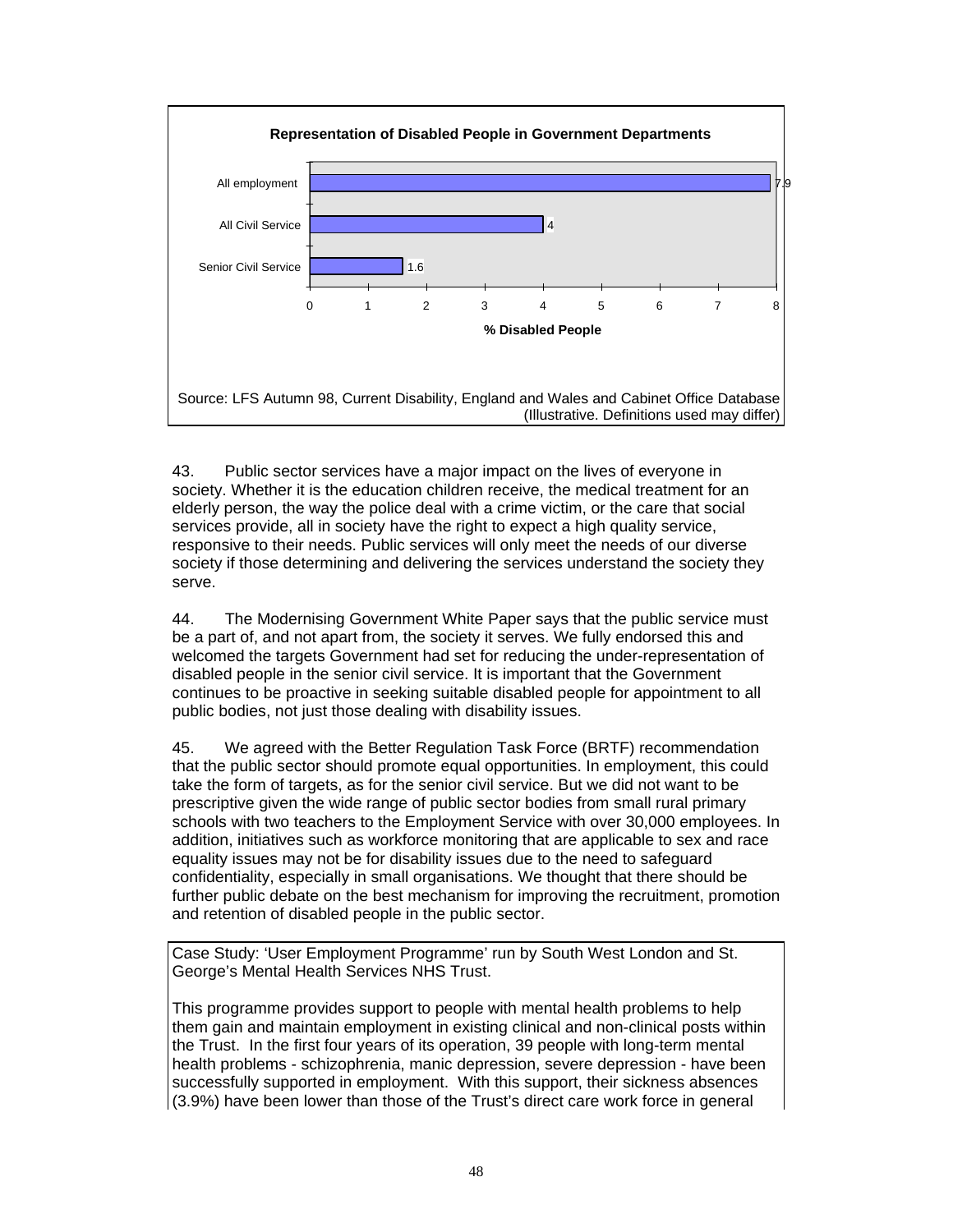(5.8%). As well as the clinical and social benefits that have resulted from employment, the programme makes good economic sense. The amount saved in benefits no longer paid, and gained in taxes, as a result of employment exceed the cost of providing support by some £1900 per person per year.

In addition, the Trust has adopted a Charter to decrease employment discrimination against people who have experienced mental health problems throughout the Trust. This has ensured that some 15% of those recruited by the Trust have personal experience of mental health difficulties.

The project has provided much needed employment opportunities for people who have experienced mental health problems, and has enhanced the quality of the service provided. Users of the Trust's services can now benefit from the wealth of experience and expertise of living with mental health problems that those with personal experience bring.

46. We considered that the Government should use its purchasing power to promote compliance with equality legislation, among contractors and suppliers, particularly with regard to employment. We also agreed with the BRTF that implementation of such a policy should avoid small and medium sized enterprises from being denied access to public sector contracts because the requirements were too burdensome or bureaucratic.

**Recommendation 5.23: The public sector should have a duty to promote the equalisation of opportunities for disabled people in employment. There should be further discussion on the details of this duty, recognising the diversity of public sector organisations. The public sector's purchasing power should be used to promote compliance among contractors and suppliers to the public sector.** 

47. The BRTF report noted that "our analysis clearly suggests that imposing additional statutory burdens on business would be counterproductive at this stage. There is a lack of awareness and understanding of current regimes even as they stand and businesses are already struggling to cope with a range of new workforce regulations. However, we are convinced that action needs to be taken to reduce discrimination among private sector employers."

48. We agreed with this analysis and thought that private sector employers need to be encouraged to adopt a proactive approach to employment equality for disabled people. The DRC and the Equality Commission for Northern Ireland have a key role to play in both ensuring increased compliance with disability legislation and in developing best practice in this area for employers. The BRTF's recommendation that private sector employers should promote compliance throughout their supply chains was also endorsed.

**Recommendation 5.24: The private sector should be encouraged to adopt a proactive approach to the equalisation of employment opportunities for disabled people. The DRC and the Equality Commission for Northern Ireland should play the central role in developing best practice in this area.** 

#### Local Government

49. Local government should be covered by recommendation 5.23 on the public sector. However, there is a specific issue of local government employment of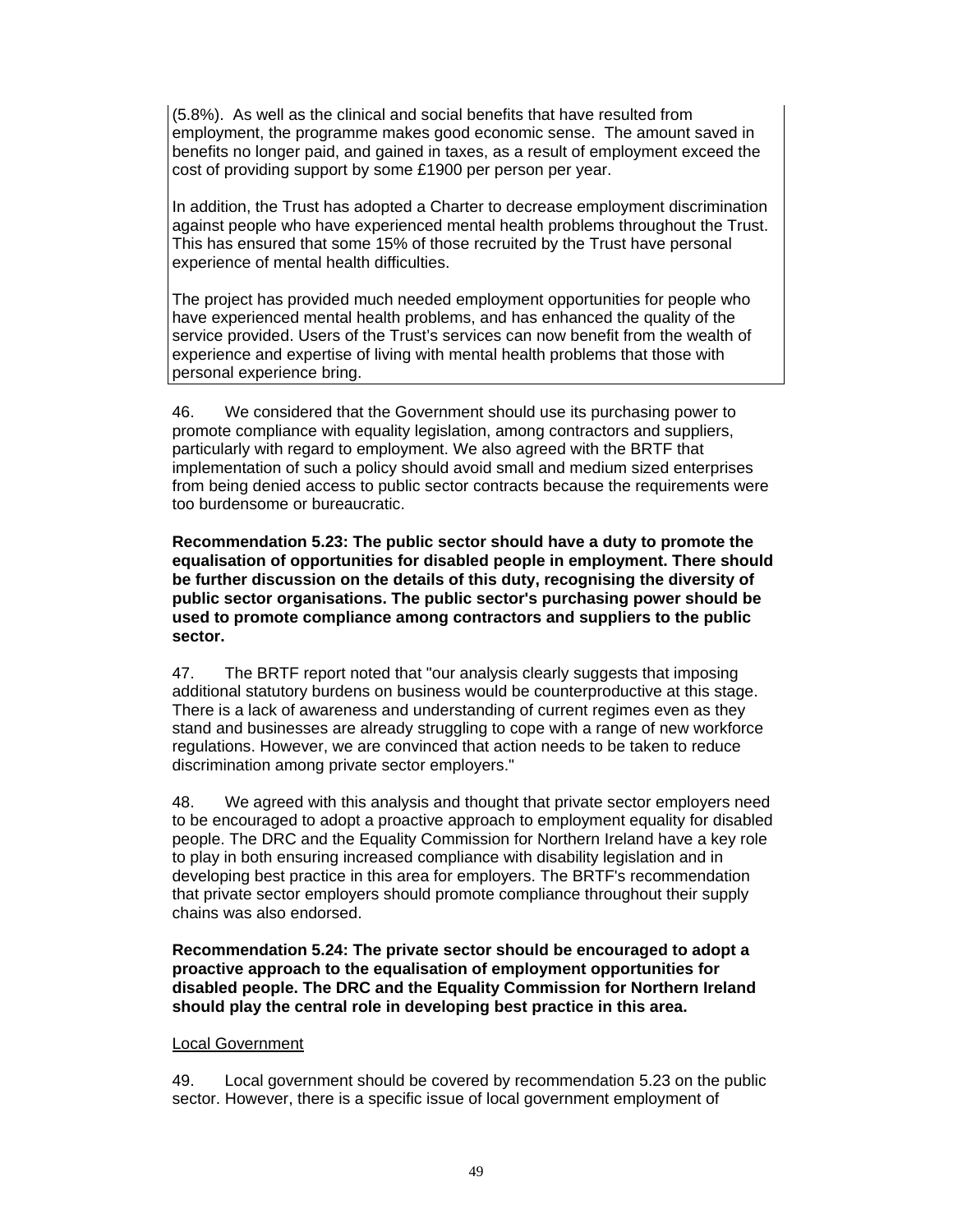disabled people. Registered $9$  disabled people were exempted from the requirement on local government to appoint solely on merit. With the end of the registration system, the DDA removed this exception which may have led to some positive action employment practice for disabled people being withdrawn by local authorities. There are no restrictions on private sector employers having positive action schemes for disabled people.

## **Recommendation 5.25: The scope of local government legislation should be broadened, as necessary, to allow more positive action schemes for disabled people by local authority employers.**

## **Enforcement**

50. The DDA employment provisions are enforced by individuals in a similar way to those under the SDA and RRA. We considered the EOC and CRE recommendations for changes to the enforcement procedures and the Government response to these.

## Re-instatement and Re-engagement

51. In unfair dismissal cases, employment tribunals can order re-instatement or re-engagement, whereas in discrimination cases they can only recommend this. Such recommendations are rarely made but allowing the tribunal to make an order may slightly increase the chances of disabled people returning to employment rather than only receiving compensation.

### **Recommendation 5.26: Employment tribunals should be able to order reinstatement or re-engagement in cases brought under the DDA and future civil rights legislation.**

# Questions Procedure and Time Limits

52. The questions procedure is explained in detail in the DDA Employment Provisions: The Questions Procedure. It can assist a person in formulating and presenting a case effectively to a tribunal. We supported the EOC recommendations that the procedure becomes a more formal part of the tribunal process; inferences should<sup>10</sup> be drawn from an employer's failure to complete the questionnaire; and time limits are set. We noted the CRE recommendation that the time limit for lodging complaints to tribunals should be extended from three to six months. However, rather than propose a similar extension, we thought that tribunals, in considering whether to exercise their discretion<sup>11</sup> to extend the three month limit, should take account of the particular problems disabled people may face in asserting their rights.

## **Recommendation 5.27: The time limit for issuing a questionnaire once a complaint has been made to a tribunal should be extended to 4 weeks. Respondents should be required to reply to a questionnaire within 8 weeks of its date of issue. Where they do not, the tribunal should be required to draw an**

 9 Under Disabled Persons (Employment) Act 1944 (repealed)

 $10$  Employment Tribunals already have the power, but not the duty, to draw inferences

 $11$  Employment Tribunals can extend the three month limit where they consider it just and equitable to do so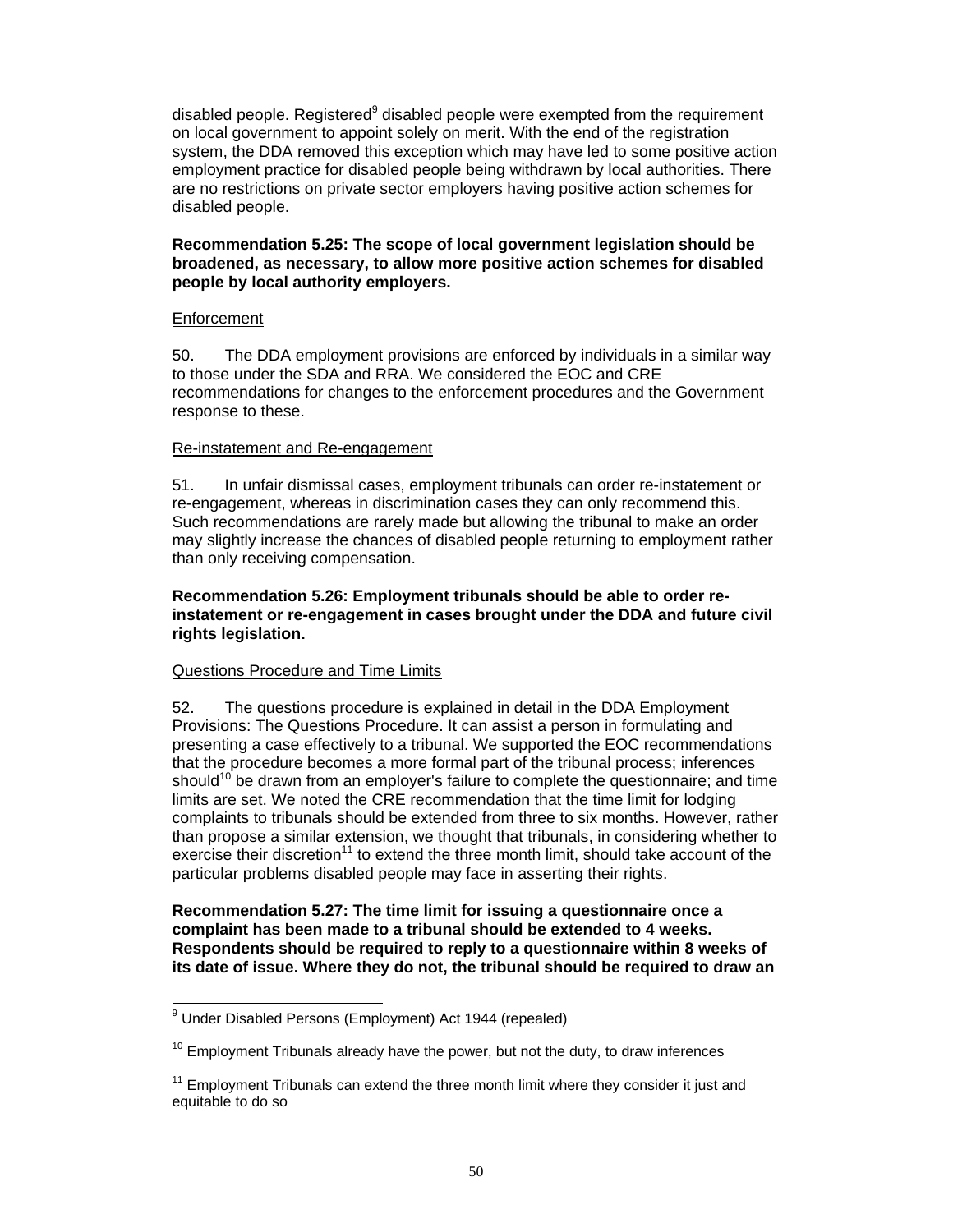## **inference that the respondents are refusing to reply, or any other inference which the tribunal believes to be appropriate.**

## Membership of Tribunals

53. For cases under the RRA employment provisions, employment tribunals try to ensure wherever possible that the panel considering the case includes at least one person with race relations expertise. Given the specialised nature of the issues and the complexity of the law involved, a similar policy should apply to disability discrimination cases in employment.

## **Recommendation 5.28: Policy and practice in employment tribunals should ensure that, wherever possible, cases of disability discrimination should be heard by a panel including at least one person with disability expertise.**

# Future Conduct of the Respondent

54. At the moment, a tribunal could make a "recommendation" about the future conduct of a respondent in order to try to address discriminatory practices and procedures which might affect an employer's workforce rather than just an individual complainant. However, this is not a statutory power to recommend<sup>12</sup>. There is no redress if the employer fails to comply so it is more like a suggestion by the tribunal. Tribunals should have a statutory power and the DRC should have a role in enforcing such recommendations.

Recommendation 5.29: Employment tribunals should have a power to make recommendations regarding the future conduct of the respondent and a mechanism for the DRC to enforce this should be developed.

# **Other Issues**

#### Harassment

55. The DDA already covers harassment in employment and we felt that no specific statutory reference to it was needed. However, there was clearly merit in strengthening the current references to harassment in the Employment Code of Practice. Harassment of disabled people in wider society is also an issue that we considered. We felt that the Protection from Harassment Act 1997 provided victims of harassment with adequate legal remedies.

## **Recommendation 5.30: The DDA's approach to protection from harassment in employment should continue. Any revised Employment Code of Practice should include stronger references to this issue with clear examples.**

#### Disability Leave

56. We similarly considered the case for specific reference to 'disability leave' in legislation. This is intended to be a period of special leave to enable someone who becomes disabled in the course of their working life to undertake action, such as rehabilitation, treatment or retraining, so that they can continue working for their employer. We concluded that the examples of adjustments in the DDA - altering an

 $\overline{a}$  $12$  Compared with the tribunal's power under s8 of the DDA to recommend action relating to the effects on the complainant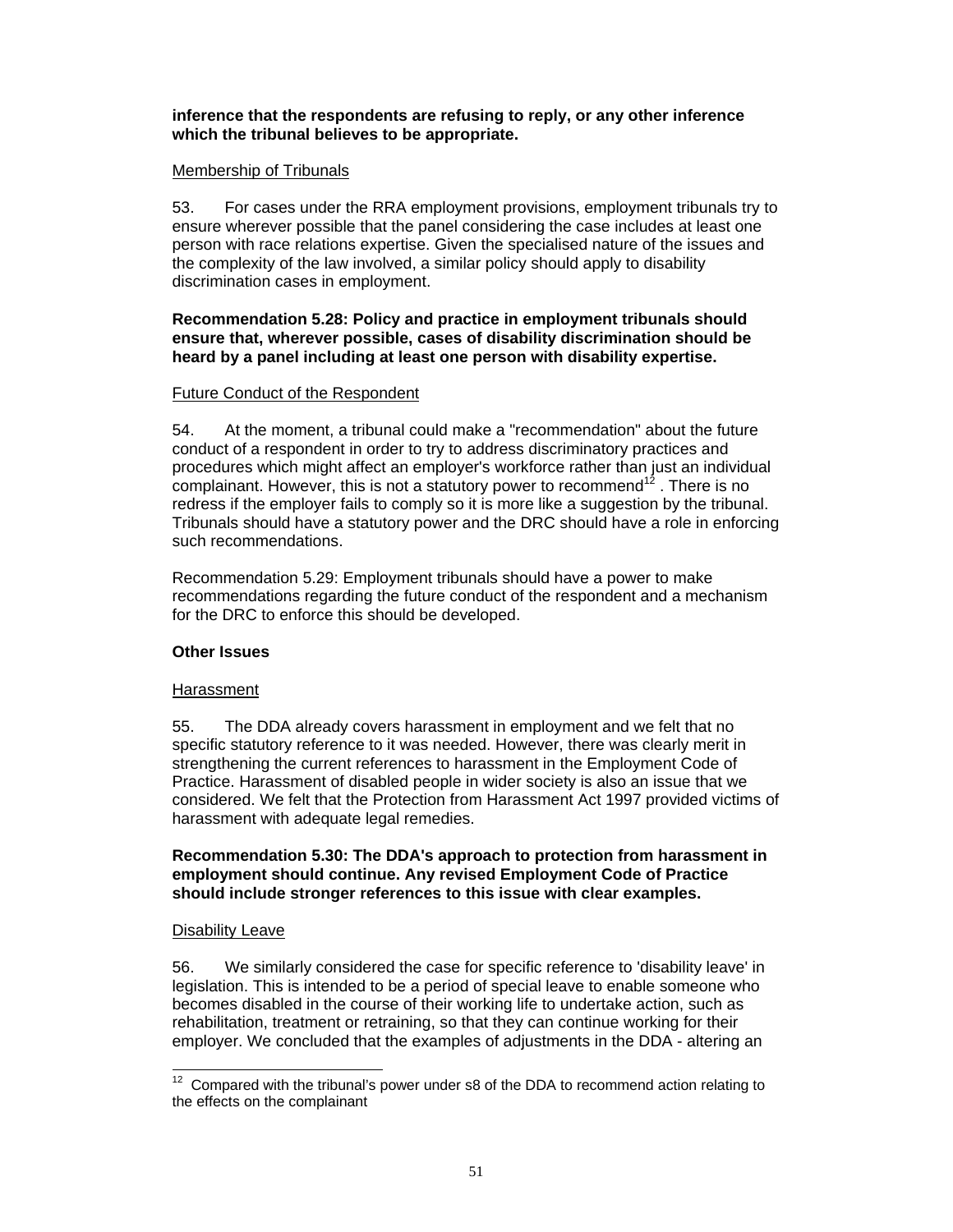employee's working hours and allowing the employee to be absent during working hours for rehabilitation, assessment or treatment - were adequate to cover the concept of disability leave. We also felt that a period of leave that one employer may find reasonable could be completely unreasonable and impractical for another. We welcomed the Government's aim to improve retention and rehabilitation for disabled employees.

## **Recommendation 5.31: The examples of adjustments in the DDA are adequate to meet the purposes of 'disability leave'. There should, however, be more emphasis on this issue in guidance, informed by the Government's work on improving retention and rehabilitation.**

## Employer Inquiries about Applicants' Disability and Medical Examinations

57. We were concerned about employers rejecting job applicants who disclosed their disability at the application stage and before they had the chance to demonstrate their suitability for jobs at the interview stage. The DDA allows inquiries and medical examinations of applicants before a job is offered but this might be discriminatory if not applied equally to all applicants. Following a job offer, the DDA allows medical examinations and inquiries in relation to a particular job, if these can be justified.

58. We rejected making all inquiries about disability before a job was offered unlawful. It would be unfair to the applicant who may require a reasonable adjustment at the application or interview stage and unfair to the employer who may find that, once a job is offered, there are no reasonable adjustments that can be made to enable the disabled applicant to do the job. We therefore decided on the following improvement to the present position.

**Recommendation 5.32: Disability or disability-related enquiries before a job is offered should be permitted only in limited circumstances:** 

- **when inviting someone for interview or to take a selection test, employers could ask if someone had a disability that may require reasonable adjustments to the selection process; and**
- **when interviewing, employers would be allowed to ask job related questions, including if someone had a disability which might mean a reasonable adjustment would be required.**

**Further consideration should be given to other circumstances where such enquiries should be permitted, for instance, for monitoring purposes, with rules on confidentiality of information obtained, and in the particular case of the guaranteed interview scheme.** 

59. This recommendation would still leave job applicants who required reasonable adjustments to the application form in the position of having to disclose their disability. However, there was no easy solution to this and the recommendation does allow a disabled applicant the choice of deciding whether to disclose their disability.

60. We considered that it was reasonable for employers to make job offers conditional on passing a medical or other test, if this was justified. It may be clear at interview that a disabled person will require reasonable adjustments and, if justified, the employer should be able to request a medical test or ask about job-related needs, even if he does not require this of every person offered a job.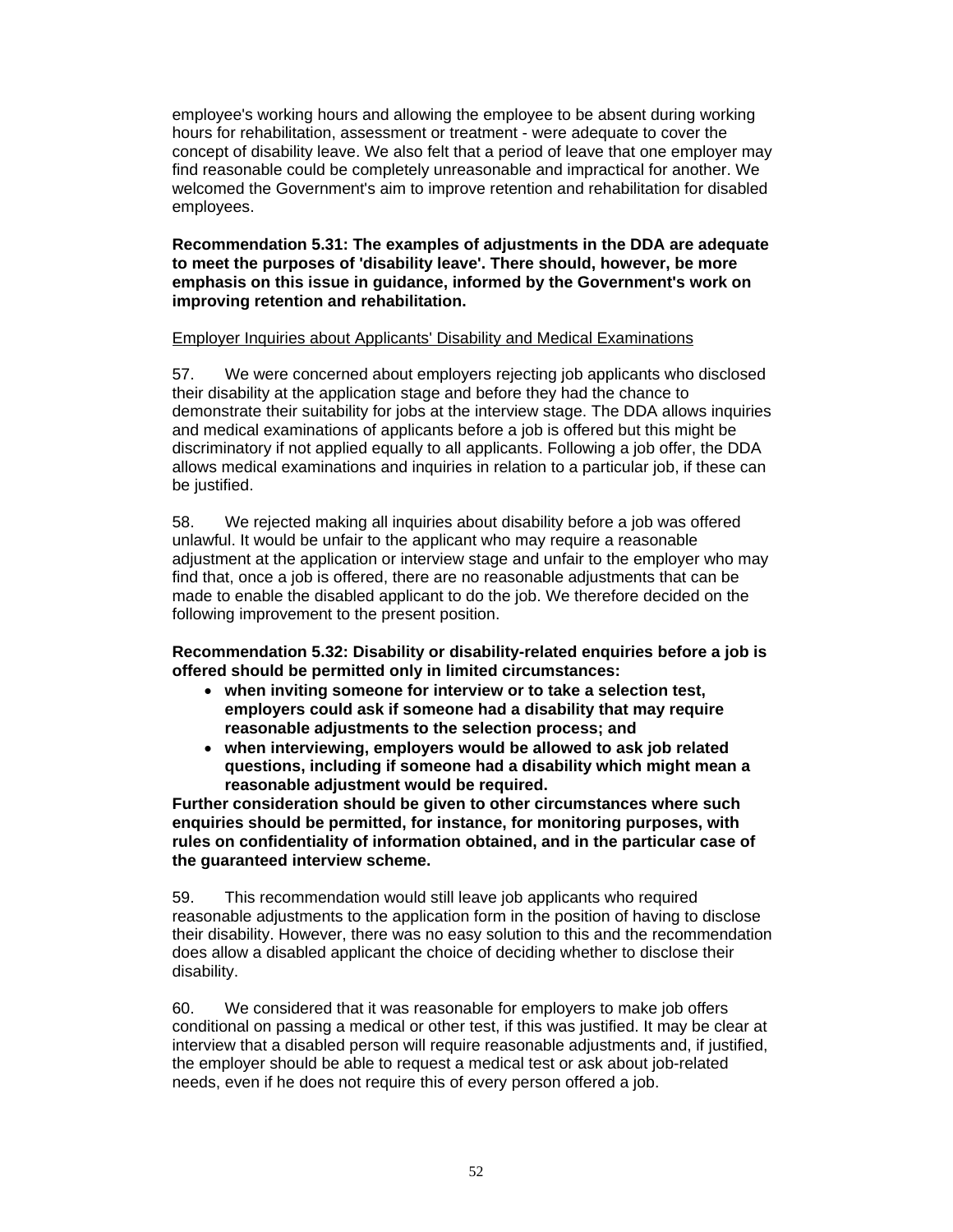**Recommendation 5.33: Except for the circumstances in recommendation 5.32, disability or disability related inquiries should only take place, where justified, when a job offer, conditional on passing a medical or other test, has been made.** 

## Occupational Pensions

61. DDA regulations allow that, in certain circumstances, disabled people's access to certain occupational pension scheme benefits can be denied or restricted; and, disabled people can be required to pay full contributions whether or not they have access to the full rate of benefits. Our consideration of this issue was helped by independent research commissioned on our behalf.<sup>13</sup>

62. We agreed that there should be equal access to membership of occupational pension schemes for all disabled people when they start employment. However, we recognised that where disabled people chose to join a scheme late, there might be concerns about 'adverse selection' (ie. knowingly joining a scheme because of a high chance of benefiting from it early). We therefore agreed that restricted access should continue to be permitted for 'late joiners' (or re-joiners), though this should be more strictly limited.

Recommendation 5.34: Occupational pension schemes should be required to offer equal access to scheme membership for disabled people when starting their employment. Restricted access to certain benefits should be permitted for disabled people choosing to join a scheme later in their employment or re-joining a scheme, but only if: restricted access to benefits is strictly limited to a specific pre-existing impairment or condition; such restrictions can be justified, eg. based on relevant and reliable information such as up-to-date actuarial or statistical data; and schemes regularly review any restrictions or impose time limits on them.

**Recommendation 5.34: Occupational pension schemes should be required to offer equal access to scheme membership for disabled people when starting their employment. Restricted access to certain benefits should be permitted for disabled people choosing to join a scheme later in their employment or rejoining a scheme, but only if: restricted access to benefits is strictly limited to a specific pre-existing impairment or condition; such restrictions can be justified, eg. based on relevant and reliable information such as up-to-date actuarial or statistical data; and schemes regularly review any restrictions or impose time limits on them.** 

**Recommendation 5.35: Occupational pension schemes should have to make 'reasonable adjustments' to their documentation and information.** 

**Recommendation 5.36: Coverage of insured benefits provided by an occupational pension scheme by section 17 of the DDA should be clarified in future guidance to prevent confusion with the provision of group insurance under section 18 of the DDA.** 

**Recommendation 5.37: In principle, in line with arrangements for Equal Pay cases, complaints of disability discrimination against trustees and managers of occupational pension schemes should be heard by employment tribunals.** 

 $\overline{a}$ <sup>13</sup> 'Occupational Pensions and Disabled People', Institute of Employment Studies (see Annex B)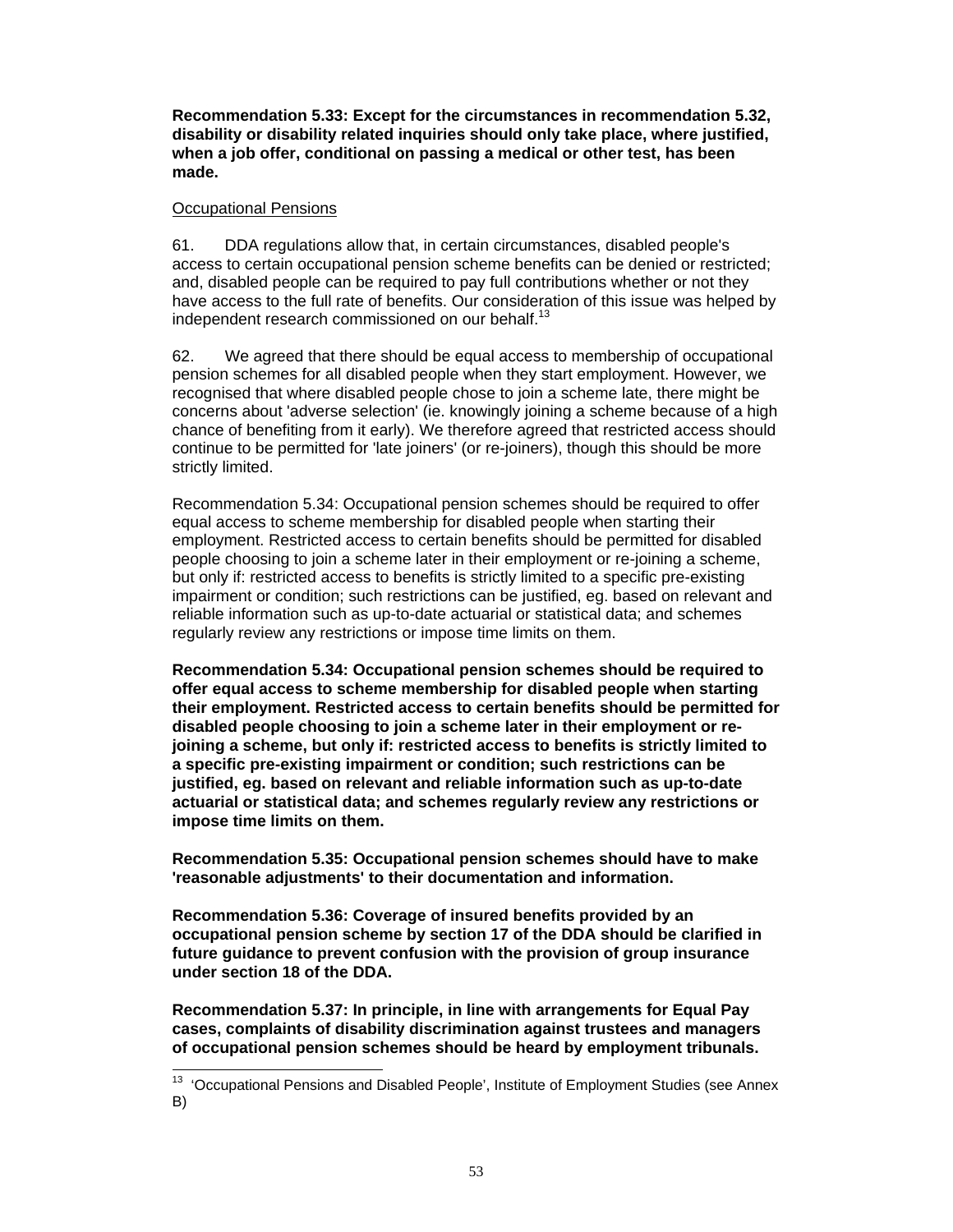### Group Insurance

63. The DDA protects disabled people where an employer has entered into an arrangement with a provider of group insurance services to provide such insurance for employees. Regulations which define group insurance help ensure that insurance organisations are not made liable for the discriminatory acts of employers, for example where such acts were committed by the employer as an agent of the insurer. We were aware that these regulations were seen by some groups as rather limited because, as there is no power in the DDA to make regulations allocating liability between an employer and an insurance company, the regulations have been drafted so as to ensure that insurance companies are only responsible for their own acts of discrimination.

**Recommendation 5.38: Changes should be made to legislation to ensure that an insurer offering group insurance will only be liable for his own acts of discrimination and not those performed by an employer as his agent. (The employer's responsibilities would remain the same.)**

## Leases, Building Regulations and Statutory Consent

64. There are some circumstances where making a reasonable adjustment to an employer's premises might be less than straightforward. These are: where the building has been built in accordance with Part M of the building regulations (or Scottish or Northern Ireland equivalents); where it is occupied under a lease; or where statutory consent might be needed. The DDA includes provisions covering each of these circumstances and we agreed that these should continue. Where the premises are occupied under a lease the DDA provides that a landlord should not withhold consent for adjustments unreasonably. We agreed that this should be widened to cover not only adjustments for actual employees but also access improvements which an employer might choose to make generally.

### **Recommendation 5.39: The DDA's approach to leases, building regulations and requirement for statutory consent for employers making reasonable adjustments to premises should continue. Access improvements which an employer chooses to make should not be unreasonably refused by a landlord.**

#### Health and Safety

65. Employers have important legal responsibilities to assess the risks to the health and safety of their workforce, including to disabled employees, and to put into place measures to protect them. We recognised that some employers have concerns about the health and safety implications of employing disabled people. While the number of occasions where health and safety problems represent an insuperable obstacle to employing a disabled person is very small, instances have been reported where health and safety issues have been cited as a reason for, say, not employing a disabled person. This could be because of an employer's unwarranted fears or lack of knowledge of particular disabilities.

**Recommendation 5.40: We recognise that some employers have concerns about the health and safety implications of employing disabled people. We recommend that examples which illustrate these concerns should be investigated and that consideration should be given as to how the concerns might best be addressed (without risking employers becoming more concerned as a result).**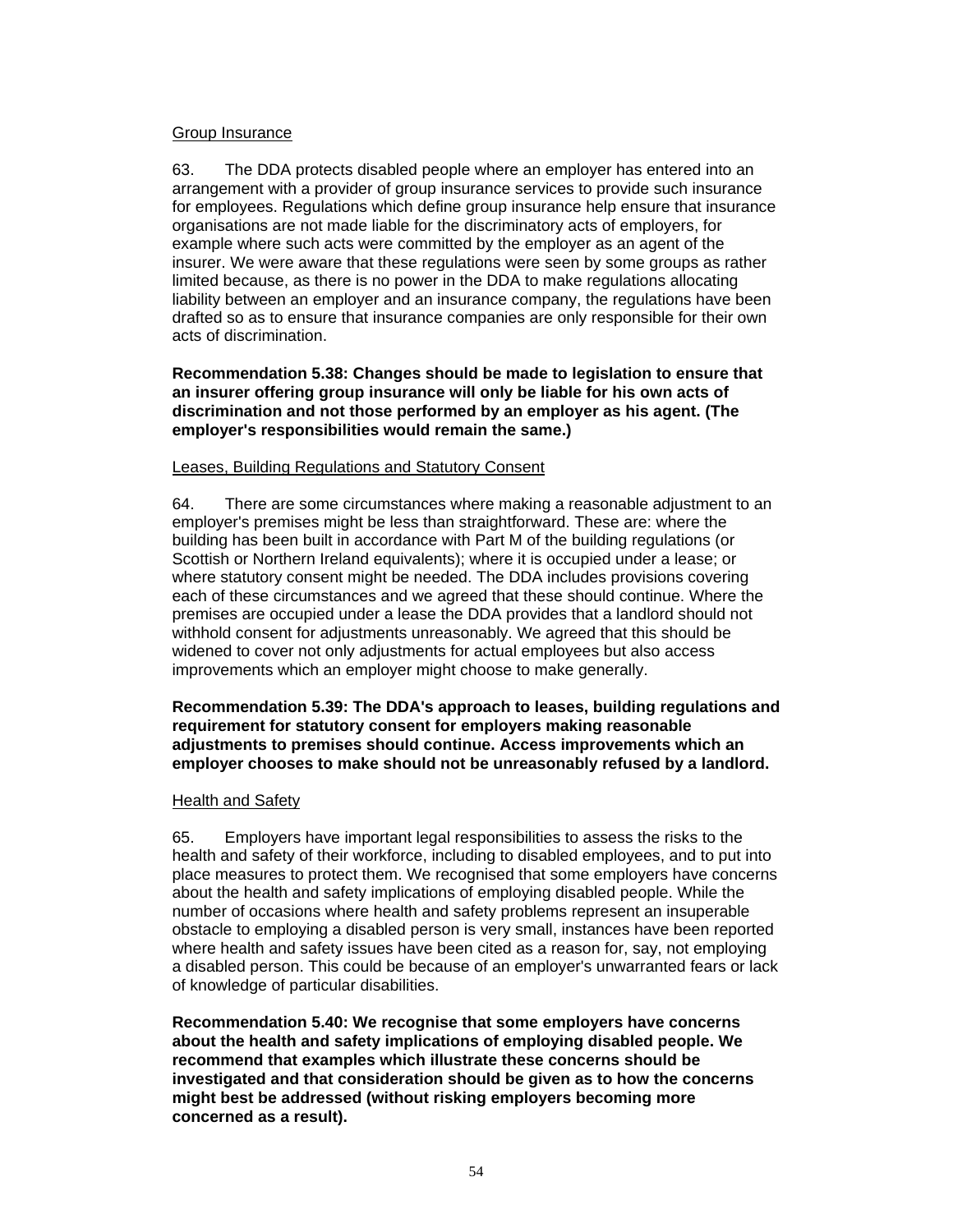# Duty to Anticipate Reasonable Adjustments

66. We recognised that the SDA and RRA approach to indirect discrimination could provide a route to effecting changes for groups of people, whereas the employment provisions of the DDA focus solely on the individual. However, we agreed that the approach of those Acts to indirect discrimination was not appropriate for disability discrimination but wished to see exploratory work taken forward on the issue of employers anticipating reasonable adjustments. Though an anticipatory duty might not be straightforward - or even possible - to develop, ways should be explored of moving the point at which adjustments are initiated away from employers' contact with individual employees and job applicants. This work should include the promotion of good practice in this area.

## **Recommendation 5.41: Work is taken forward to explore ways of employers having to anticipate the need for adjustments rather than awaiting contact with individual employees and job applicants before considering and making adjustments.**

## Instructions to Discriminate and Pressure to Discriminate

- 67. Both the SDA and RRA make it unlawful for:
	- someone who has authority over, or influence with, another person to instruct that person to do an act of unlawful discrimination, or to procure or attempt to procure the doing of such an act by that person; and
	- someone to bring pressure to bear on another person to do an act of unlawful discrimination.

## **Recommendation 5.42: For consistency with the SDA and RRA, the provisions relating to instructions to discriminate and pressure to discriminate should be included in civil rights legislation.**

# **Conclusion**

68. The DDA employment provisions provide disabled people with significant rights in relation to employment. We have recommended retaining most of the provisions and suggested improvements in some areas. However the gaps in the DDA, with some employers and occupations not covered, cannot be justified and we have recommended, where appropriate, that they be ended. These will ensure that the provisions are comprehensive and remedy one of the major weaknesses in the Act.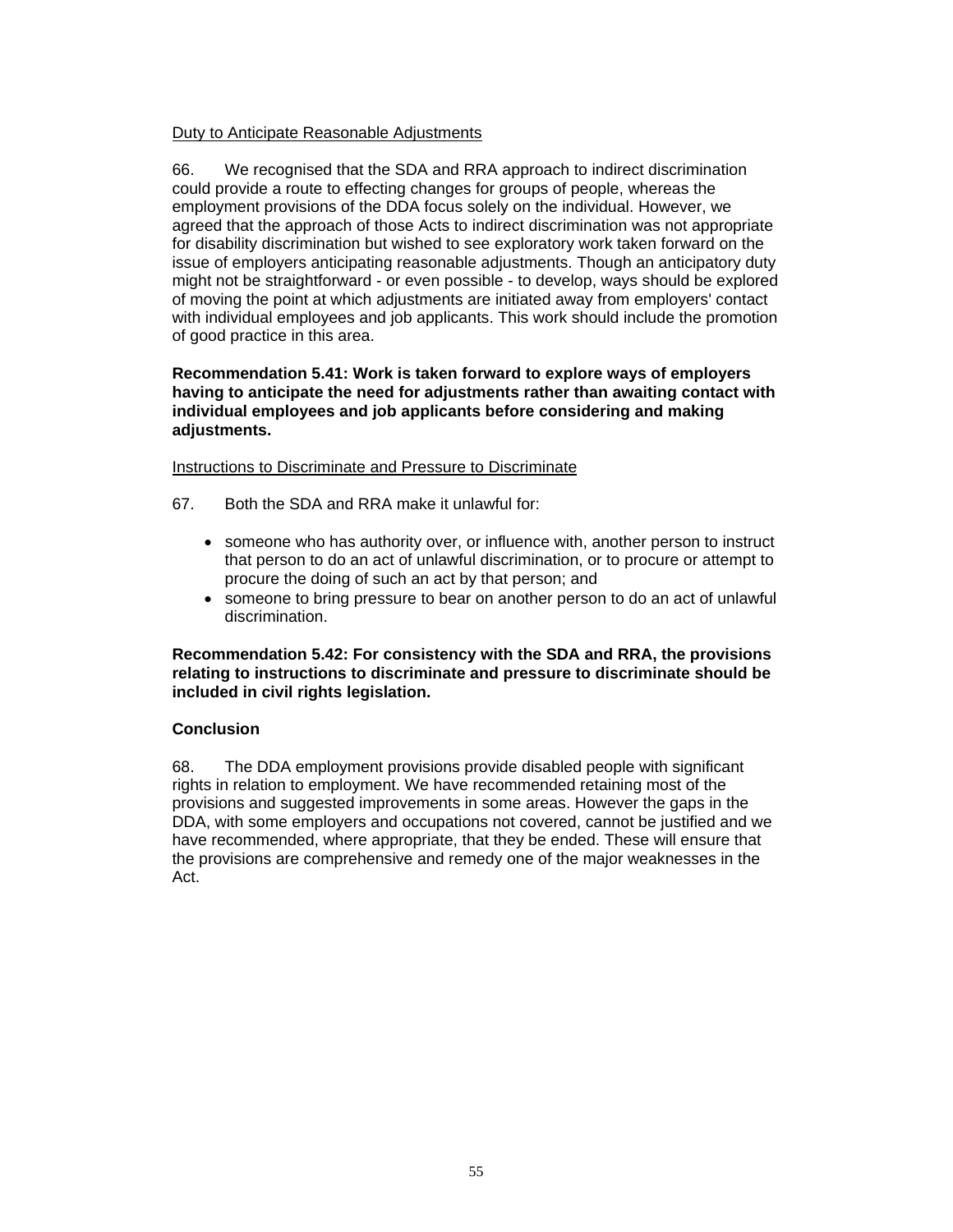# **CHAPTER 6 ACCESS TO GOODS, SERVICES AND PREMISES**

"Each one of our customers is an individual with diverse and particular requirements. We recognise this and our Board of Directors is fully committed to the principles of equality and diversity. This long term commitment helps inform our business strategy: meeting each of our customers' requirements simply makes good business sense." Dino Adriano, Group Chief Executive, J Sainsbury Plc

### **Introduction**

1. The use of services such as shops, cinemas, restaurants and libraries is something most people enjoy without a second thought. Many disabled people cannot take access to such services for granted. If we are to achieve an inclusive society where the contribution of disabled people is allowed to flourish and is valued, and where everyone can enjoy the facilities and services on offer - independently and more conveniently - we must strive for comprehensive rights of access.

2. Moreover, society and the economy as a whole will also benefit from comprehensive rights for disabled people. There are estimated to be around 8.5 million disabled people in the UK. This represents a potentially huge pool of customers. Thus, if services are more accessible to a wider range of disabled people, businesses are likely to generate considerable extra revenue. The 1993 Touche Ross report Profiting from Opportunities - A New Market for Tourism identified the potential scale of this. It suggested that the potential new market for disabled tourists across Europe, if facilities were made accessible, was worth around £17 billion. As well as increased sales from disabled customers and their families, businesses with accessible services are likely to have a better public image which should improve business opportunities.

3. Part III of the DDA contains some important rights for disabled people in terms of access to goods, facilities, services and premises. However, we believe that these provisions could be improved in a number of ways.

# **Key Recommendations**

- Part III of the DDA has yet to be tested greatly in the courts. Its provisions on access to goods and services should therefore continue in respect of the categories of: less favourable treatment and types of adjustments; service providers' duties to make reasonable adjustments; and the defences for less favourable treatment.
- We recognised there was potential concern, under Part III of the DDA, with: the justifications service providers can use for less favourable treatment; the point at which service providers must consider making reasonable adjustments; and whether the DDA provisions need to go further to ensure services are provided in integrated settings. The DRC and Equality Commission for Northern Ireland should keep these provisions under review. Any future changes should state rights and duties in a clear form. The separate justification available to service providers for not making a reasonable adjustment should be removed and the factors to be taken into account in assessing reasonableness should be expanded to reflect valid justifications.
- The access to services provisions of civil rights legislation should extend to all functions of public authorities, with further consideration of the implications of the duty to make reasonable adjustments in respect of such an extension. There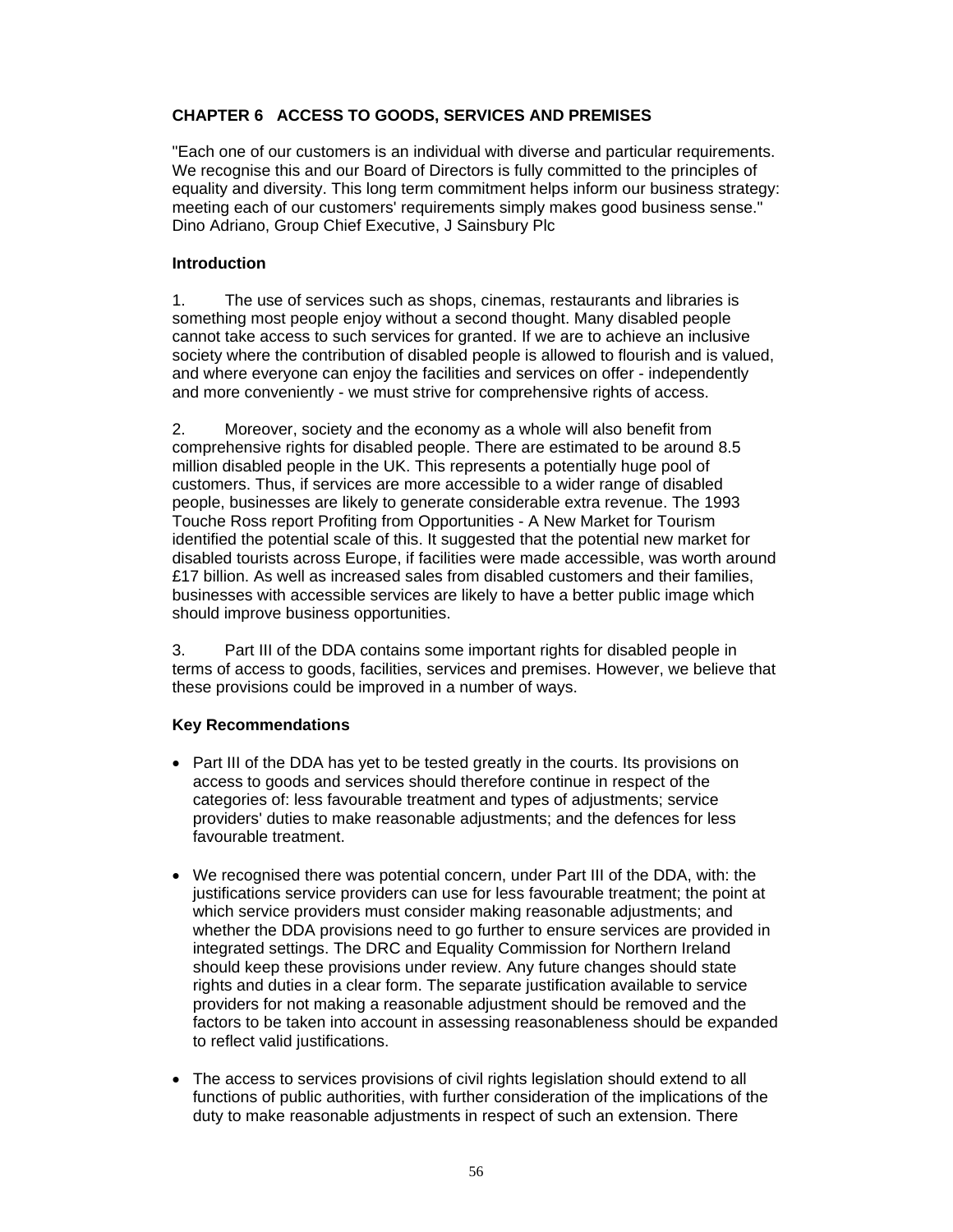should be a duty on the public sector to promote the equalisation of opportunities for disabled people, with further discussion of the most effective mechanisms for achieving this.

- The DRC should work with the Department of Trade and Industry, disability organisations and private sector advocates to promote the benefits of 'design for all' products and encourage manufacturers to supply information accompanying their goods in accessible formats. The Government should explore what, in addition to good practice approaches, could be achieved within the context of the DDA and European legislation to make products more accessible for disabled people, especially as regards the provision of information accompanying manufactured goods in accessible formats.
- A landlord should not be allowed to withhold consent unreasonably from a disabled person seeking to make changes to the physical features of his or her premises, although the landlord should not have to meet the costs. Further consultation should take place on the correct balance between the rights of the landlord and the disabled person.

# **Current Position**

4. The DDA provisions on access to goods, facilities and services (Part III of the DDA), apply to all those providing services to the public (with some exceptions, such as, certain educational services and the use of any means of transport). The Part III provisions are set out in detail in the Code of Practice on Rights of Access to Goods, Facilities, Services and Premises ('the Code of Practice'), but the key duties can be summarised as follows. A service provider discriminates against a disabled person if he treats him less favourably than he treats others and cannot show this treatment is justified. It is unlawful for a service provider to discriminate against a disabled person in: refusing to serve him or her; providing the service to a lower standard; or offering the service on worse terms. A service provider also discriminates against a disabled person if he fails to comply with the duty to make a reasonable adjustment for a disabled person and cannot show the failure was justified. A service provider should take reasonable steps to:

- change a practice, policy or procedure which makes it impossible or unreasonably difficult for disabled people to use a service (eg. a restaurant would have to waive a "no dogs" policy for blind customers accompanied by their guide dogs);
- provide an auxiliary aid or service which would enable disabled people to use a service (eg. a bank may have to provide an induction loop for customers with a hearing impairment); and
- overcome physical barriers which make it impossible or unreasonably difficult for disabled people to use a service by removing or altering them (eg. replacing steps with a ramp); providing a reasonable means of avoiding them (eg. using an alternative entrance); or by providing the service by a reasonable alternative method (eg. visiting disabled customers at home).

5. We considered this range of categories of adjustment and areas in which discrimination is unlawful and were confident that they covered the unacceptable infringements of disabled people's civil rights in accessing services.

### **Recommendation 6.1: In defining discrimination in access to goods and services, the DDA categories of less favourable treatment and adjustments should continue.**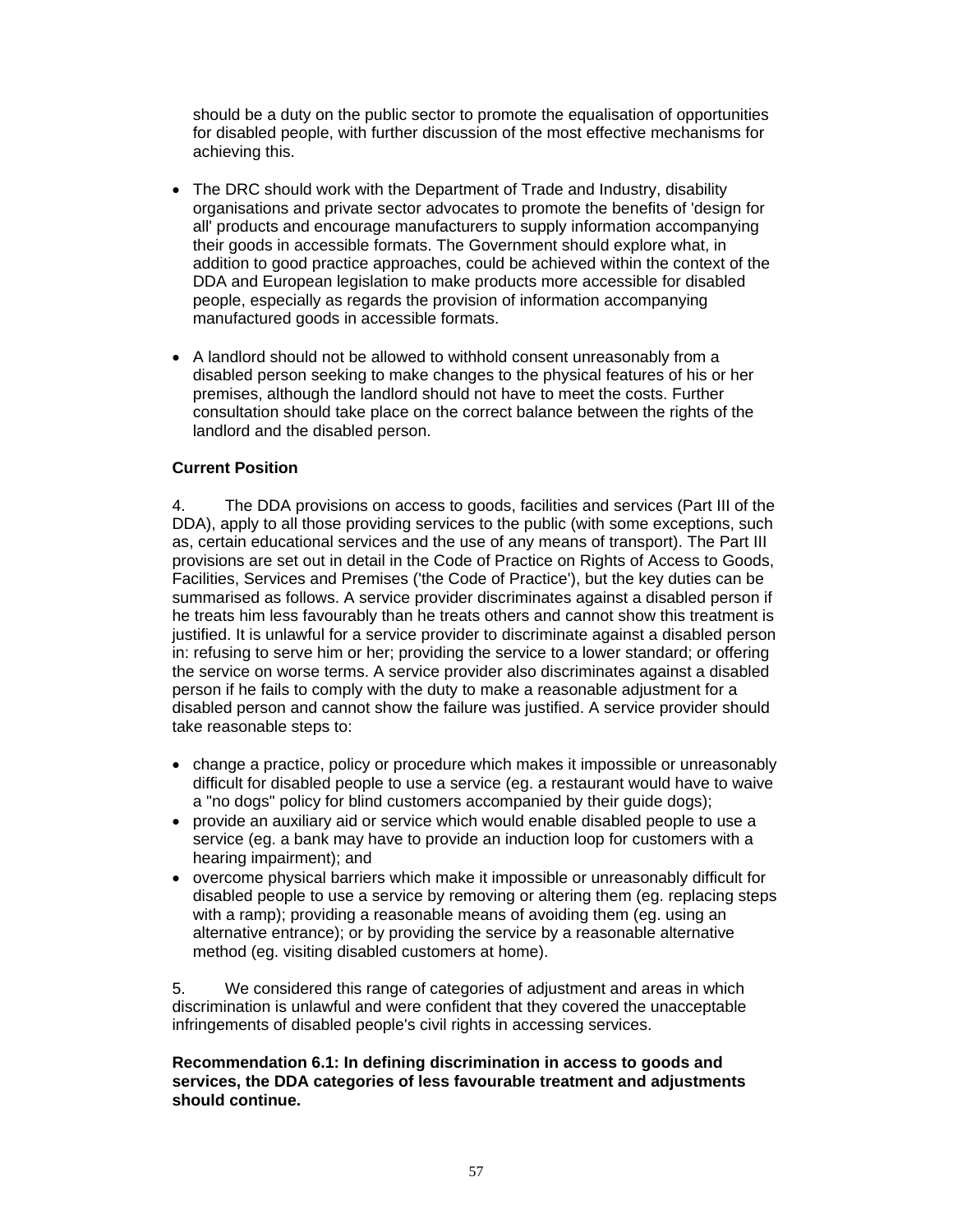6. The Part III provisions use the concept of what it is 'reasonable' for a service provider to do to make his service accessible. 'Reasonable' is not defined in the legislation. However, a number of factors which may be taken into account when considering what is reasonable are identified in the Code of Practice. Although there are ways other than 'reasonable' to express what service providers must do (eg. a service provider should make adjustments unless to do so would cause 'undue hardship'), we preferred the concept of 'reasonable'. It provides service providers with continuity from their current duties, it is flexible and is a term commonly used in legislation and understood by the courts.

7. We were content with the factors<sup>1</sup> to consider when assessing reasonableness but thought they should be set out in legislation rather than in a Code of Practice. The difference may not appear significant in practice but it would add clarity to legislation. Also, we consider that courts will place more importance on factors set out in legislation.

**Recommendation 6.2: The DDA's approach to a service provider's duty to make reasonable adjustments and the factors to be considered in assessing reasonableness should continue in civil rights legislation. However, the factors contained in the Code of Practice should be placed in legislation.>>** 

# **Overcoming Physical Barriers to Access: Accessibility Standards**

8. Under Part III, service providers have to take reasonable steps to make adjustments to the physical fabric of their premises to overcome the barriers a disabled person may face. These duties will come into force in 2004 ('the 2004 duties'). The DDA does not set specific standards to be achieved in making these adjustments. We considered using a standards-based approach in future legislation (ie. if premises meet set technical standards, the service provider is regarded as meeting his duties). This approach has advantages. Standards would provide more certainty for service providers and disabled people alike. Service providers would be clearer about what was expected of them in terms of building access which would help them to plan changes. Also, disabled people would know what to expect in terms of access. Against this, imposing standards would introduce rigidity. The approach in the DDA is flexible (based on 'reasonableness' and the circumstances of each case), allowing service providers to tailor solutions to disabled people's needs. Some standards could become out of date, whereas the concept of 'reasonableness' evolves over time and responds to changes in technology and society.

9. We concluded that the best approach for both disabled people and service providers lay somewhere between the extremes of prescriptive standards and total uncertainty as to what was a 'reasonable' adjustment. We noted that under the DDA employment provisions there are elements of a standards-based approach whilst still retaining reasonable adjustments to meet the needs of individual disabled people.

A Standards Based Approach in the DDA Employment Provisions

A building or extension to a building may have been constructed in accordance with Part M of the building regulations (or the Scottish parallel, Part T of the Technical Standards) which is concerned with access and facilities for disabled people.

l

 $<sup>1</sup>$  See paragraph 4.11, Code of Practice</sup>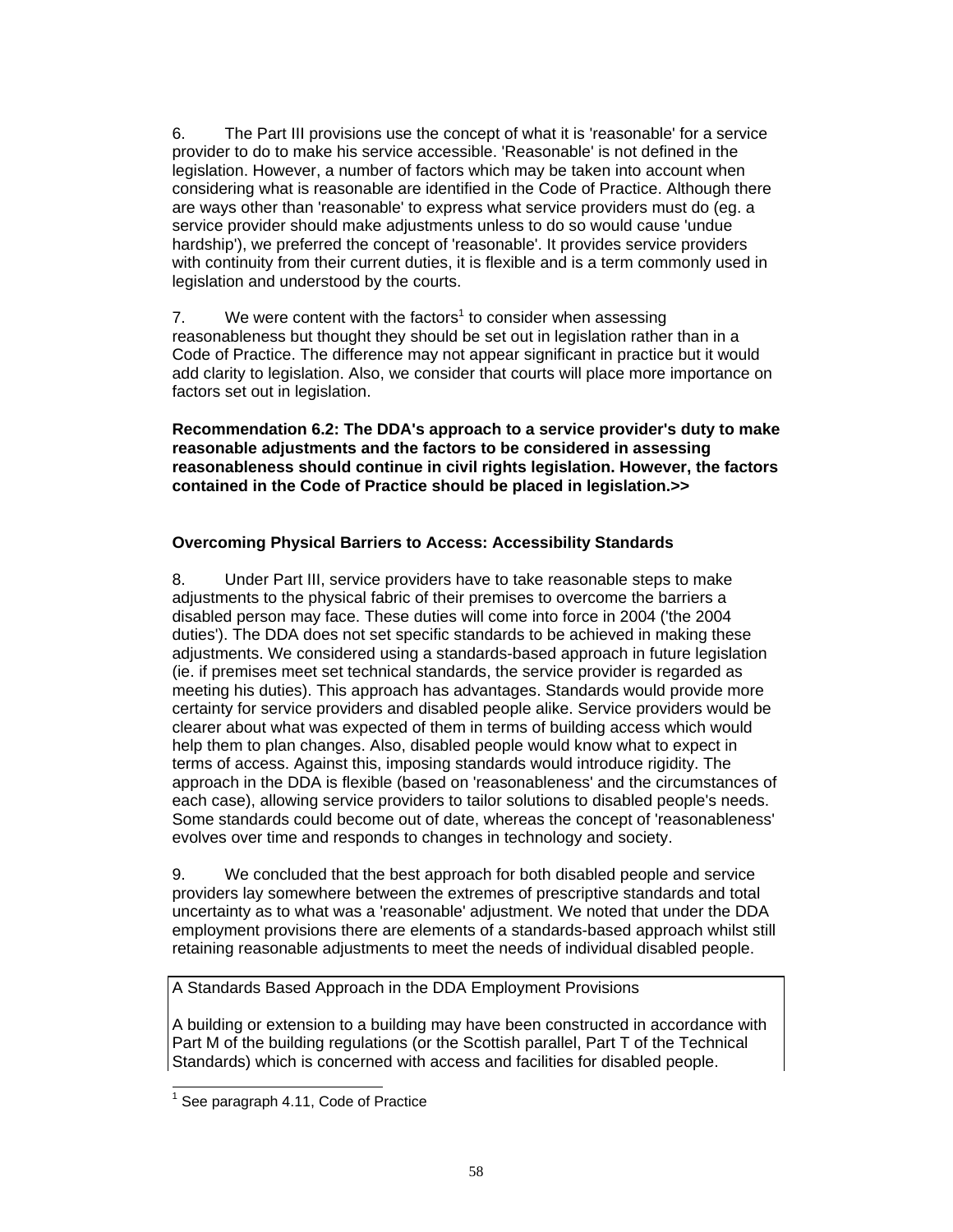Regulations provide in these circumstances that the employer does not have to alter any physical characteristic of the building or extension which still substantially complies with the building regulations in force at the time the building works were carried out.

Where the building regulations in force at the time of a building's construction required that a door should be a particular width, the employer would not have to alter the width of the door later. However, he might have to alter other aspects of the door (eg. the type of handle).

Source: The Employment Code of Practice

10. We felt that there were clear advantages in giving service providers a level of certainty that the physical adjustments they were making would meet their duties under the DDA. We understand that the National Disability Council is considering whether the Code of Practice for the 2004 duties might include elements of a standards-based approach. Such an access standard could be based on the work of the British Standards Institution (see Chapter 8). The DRC should consider its role in assisting service providers, who may be making large investments in meeting access standards, to ensure that they are compliant.

## **Recommendation 6.3: Consideration should be given to the Code of Practice on the 2004 duties including access standards, which would give a level of certainty to service providers on meeting their legal obligations**

# **The Duty to Make Reasonable Adjustments**

11. The Code of Practice<sup>2</sup> sets out service providers' duty to make reasonable adjustments in more detail. We considered the key elements of the duty to be that: it is a duty to disabled people at large; it has an anticipatory element; it is a continuing and evolving duty; and it is dependent for its enforcement on individual disabled people making claims against service providers.

12. We agreed that these principles should continue in civil rights legislation for disabled people accessing services to the public. We considered that the anticipatory and evolving nature of the duty is essential to ensure that barriers to access are removed. However, we were concerned with the unclear and complex drafting of Part III of the DDA, for instance the duty on service providers to consider making adjustments in advance of disabled customers attempting to use their service could be clearer.

**Recommendation 6.4: The key principles in the DDA duty to make reasonable adjustments should continue in civil rights legislation: it is a duty to disabled people at large; it is an anticipatory duty; it is continuous and evolving over time; and it is enforceable when an individual has been discriminated against. In future civil rights legislation, these rights and duties should be expressed in clearer terms** 

# **When a Reasonable Adjustment has to be Made: the Trigger**

13. Under DDA Part III, a service provider has a duty to make reasonable adjustments, say, to a physical feature, when it can be seen that the feature would

l

 $2$  See paragraph 4.4 to 4.9, Code of Practice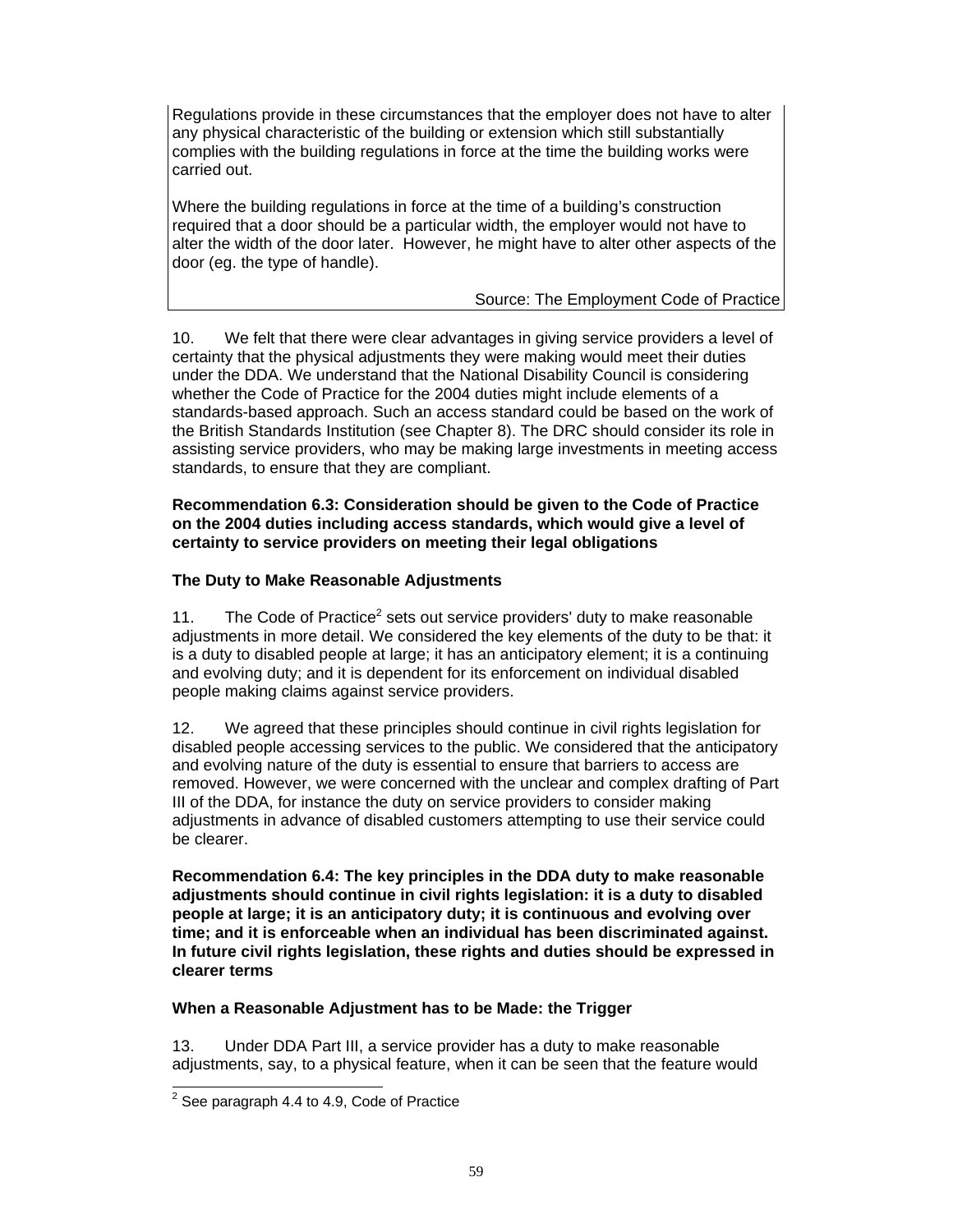make it "impossible or unreasonably difficult" for disabled people to make use of the service. "Impossible or unreasonably difficult" is the 'trigger point' for the duty. We considered whether the trigger is set at a fair level, especially since it differs from the "substantial disadvantage" trigger in the DDA employment provisions. However, as there is no case law to help interpret the level, we considered the trigger point in general terms.

14. We rejected having a very low trigger, ie. service providers having to make adjustments whenever a disabled person finds any difficulty in accessing the service. Such a trigger would mean services providers having to make adjustments in more circumstances and for more people. This would be a waste, as resources earmarked for adjustments for those with the most severe difficulties would be diverted to those who faced minor problems. We considered a high trigger, for example service providers having to make adjustments only for disabled people facing extreme difficulty in accessing their service. Such a trigger would focus resources on those facing the most difficulties. However, it would also mean that service providers would not have a duty to make adjustments for the large number of disabled people who have anything less than great difficulty. We favoured a central trigger that still focused resources on meeting the needs of disabled people who faced real difficulties in accessing services whilst ensuring that services generally became increasingly accessible. We considered that there may be an advantage in having consistency between the triggers in Part II and Part III of the DDA. For that reason, depending on the development of case law, the test of "substantial disadvantage" should be considered as a possible central trigger in any future review.

## **Recommendation 6.5: The trigger for the duty on service providers to make reasonable adjustments has not been tested in the courts. The courts' interpretation of the level of the trigger should be monitored by the DRC and the Equality Commission for Northern Ireland and, if it is interpreted as high, it should be lowered to a more central level**

15. The next three recommendations cover a complex area of the DDA access to services provisions: the defences available to service providers for treating disabled people less favourably and failing to make a reasonable adjustment. We have considered whether they are fair to both disabled people and service providers and sought to simplify them.

# **Service Providers' Defences**

16. A service provider can justify less favourable treatment of a disabled person or failure to make reasonable adjustments. The justification must fall within one of five specific categories<sup>3</sup>, which include that the treatment is necessary to protect health and safety or the disabled person is incapable of giving informed consent.

17. The DDA employment provisions use a broad justification rather than specific ones. We felt that, given the short term and standard pattern of most service relationships, allowing service providers a wide variety of reasons for less favourable treatment would be undesirable. We were generally content with the specific justifications in DDA Part III, but thought that, in some cases, they could be explained more clearly to service providers. However, cases might arise where a service provider may have a legitimate reason for treating a disabled person less favourably but that reason is not listed. Conversely there may be circumstances in which the

l  $3$  For details of the five categories, see Paragraphs 6.10 to 6.26, Code of Practice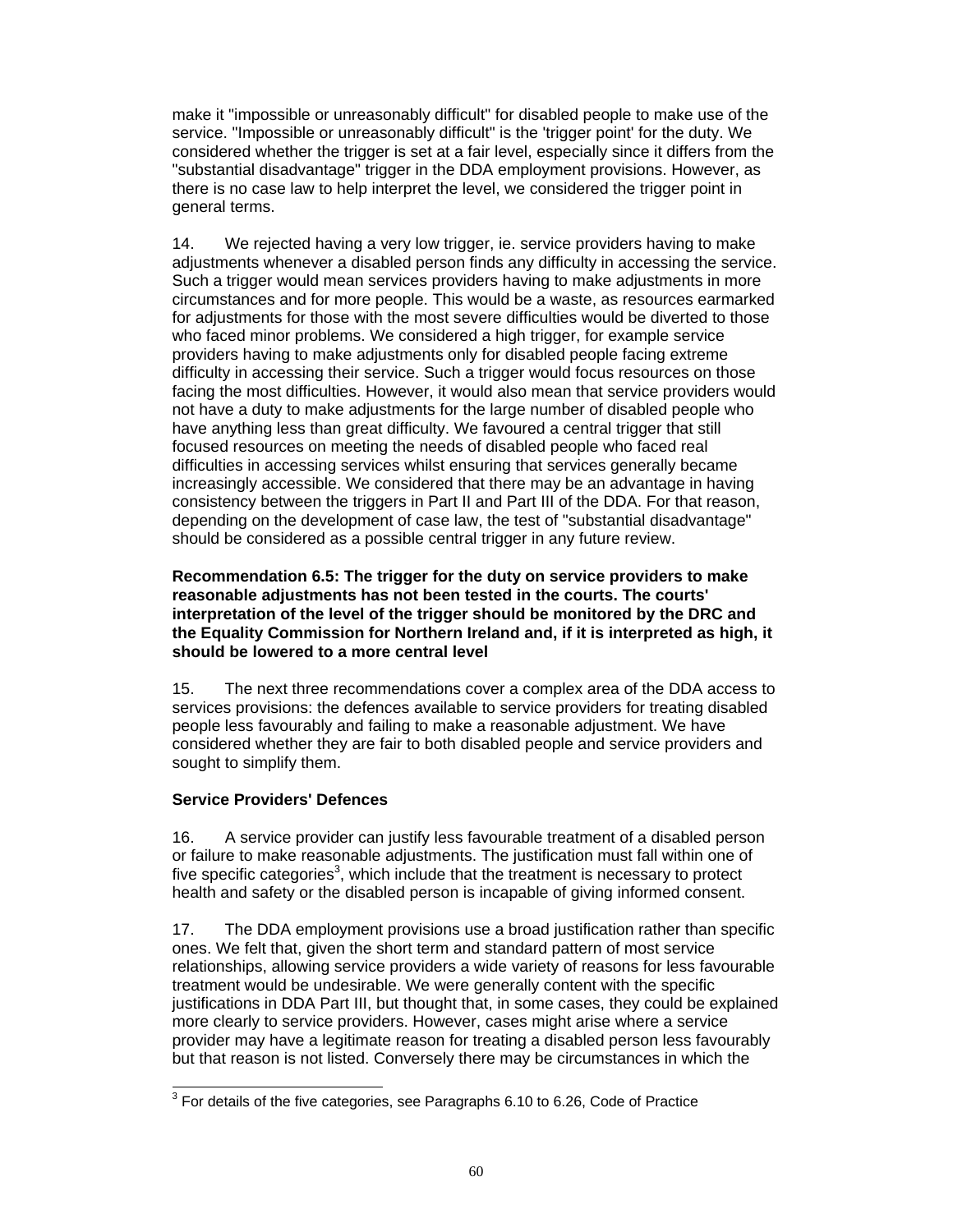defences appear to operate unfairly towards disabled people. The DRC should, therefore, monitor case law to see if the justifications give service providers sufficient defences and, if not, Government should use regulation-making powers to amend the list.

**Recommendation 6.6: The limited, specific justifications for less favourable treatment in the DDA access to services provisions should continue. There should be better guidance to service providers on the appropriate use of the 'health and safety' and 'greater expense' justifications. The DRC and the Equality Commission for Northern Ireland should monitor that the justifications are operating fairly for both disabled people and service providers and, if not, the Government should use regulation making powers to amend the list** 

18. In recommendation 5.2, we concluded that employers should not have a separate justification for failing to make a reasonable adjustment. We believe the same for service providers, ie. the only defence a service provider could have for not making an adjustment would be that it was not reasonable to do so. In other words, possible justifications on, for example, grounds of health and safety should be considered as part of the general question of whether or not it is reasonable to have to make the adjustment. Further consideration should be given to the circumstances in which the lack of informed consent (another of the specific justifications) makes it reasonable not to make an adjustment.

**Recommendation 6.7: Justifications for failure to make reasonable adjustments should be removed and the factors to be taken into account in assessing reasonableness should be expanded to reflect valid justifications** 

#### **The Justification Test**

19. We were concerned with the wording of the DDA Part III test as to when a service provider would be justified in treating a disabled person less favourably. In summary, taking the health and safety justification, a service provider can justify treating a disabled person less favourably if, in his opinion, the treatment is necessary for safety reasons and it is reasonable, in all the circumstances, for him to hold that opinion. We considered whether this test was too subjective and placed too much emphasis on the service provider's opinion. We felt that legislation should not endorse stereotypes and prejudice. We concluded that there needed to be a defence for service providers acting 'in good faith' and therefore their opinion should be considered, but not given undue weight. The test should be only as subjective as necessary to achieve these aims. However, given the lack of case law, it would be premature to recommend changes at this stage.

**Recommendation 6.8: As the test for service providers seeking to justify less favourable treatment has not been tested greatly in the courts, the DRC and the Equality Commission for Northern Ireland should keep case law under review and make recommendations if there is evidence that the test is not operating fairly for disabled people or service providers. Any recommendations should balance the interests of service providers and disabled people and protect service providers acting in good faith but without giving undue weight to their opinion.** 

#### **Inclusive Services**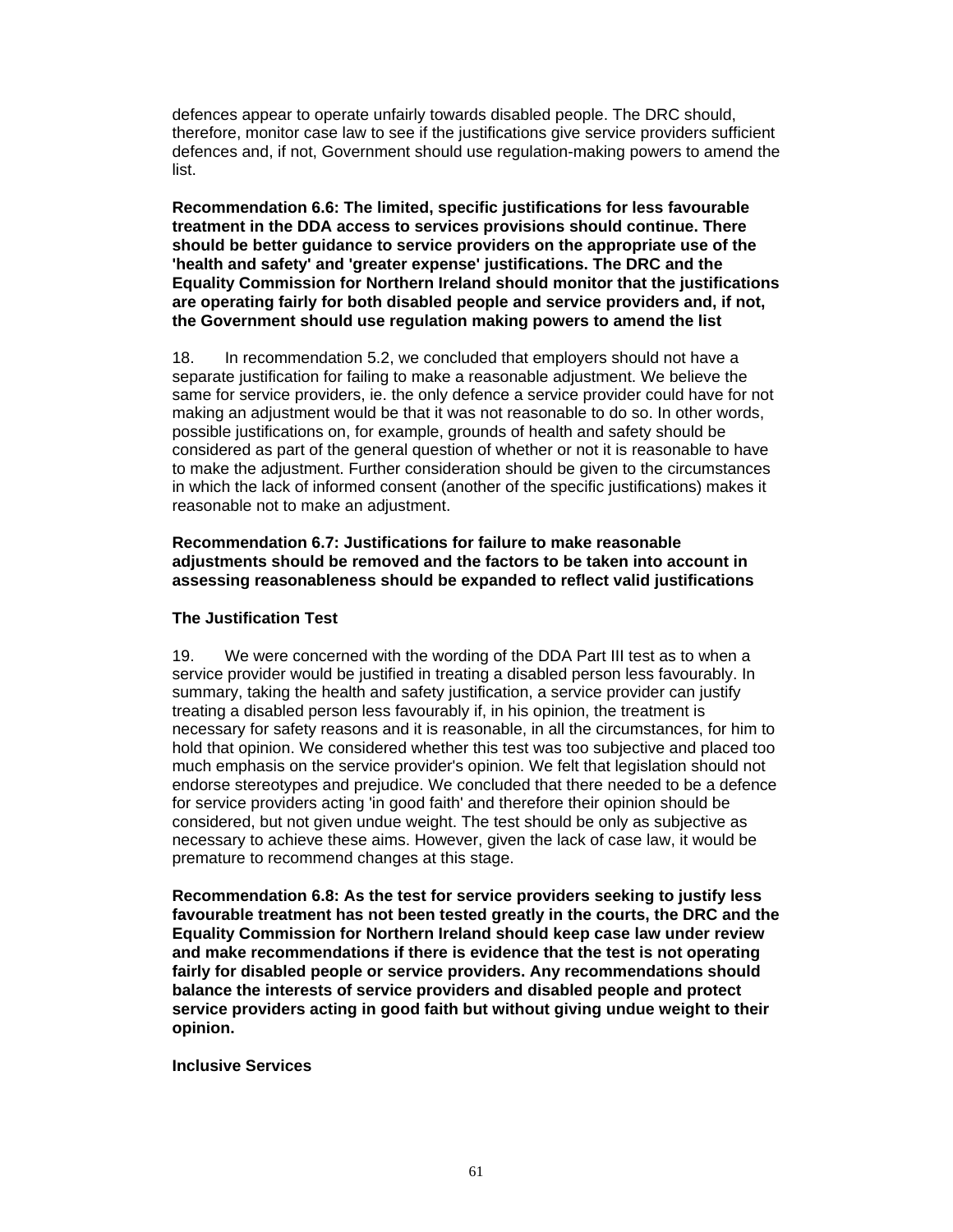20. Service providers have a significant role to play in ending the marginalisation of disabled people in society. For example, the increase in services that are accessible through the Internet and over the telephone has obvious benefits for disabled people with mobility or sensory difficulties. However, unless disabled people have the choice of accessing services in the same environment as non-disabled people, we shall never achieve a truly inclusive society. Whether it is a disabled person sharing a meal with work colleagues in a restaurant, or helping a friend choose clothes, or taking their children to an amusement park, the need for integrated services is clear. Disabled people should not have to be segregated from their family and friends in accessing services.

21. Under Part III of the DDA, when a service provider considers, for example, taking steps to overcome a physical barrier to accessing their service, they can look, at the same time, at ways to avoid, remove or alter the barrier or provide the service by alternative means, ie. there is no hierarchy of approach. We believe this freedom for service providers is warranted to enable resources to be used to best effect in improving access. A more prescriptive approach could result in fewer disabled people being able to access the service. However, it is right that the benefits of integrated services for customers and service providers alike should be promoted. We considered that an important mechanism for such promotion could be the forthcoming Code of Practice on the 2004 duties. Whether such a non-legislative approach to promoting inclusive services is effective will need to be monitored following the introduction of the new duties.

**Recommendation 6.9: Achieving the most integrated approach to the provision of services as is reasonably possible should be society's aim. We welcome the Government's request to the National Disability Council to promote the benefits of inclusive services in its preparation of the Code of ractice on the 2004 duties. The DRC should review the effectiveness of this good practice approach and consider whether legislation is necessary.** 

#### **Coverage of Services**

22. The exclusion of education and transport from DDA Part III are considered in Chapters 4 and 7. Some other services are also not covered by the DDA. We considered the future coverage of private clubs, services to shareholders and all functions of public authorities.

# **Private Clubs**

23. Services not available to the public, such as those provided by private clubs to their members, are not covered by Part III. However, where a club does provide services to the public then the DDA applies to those services. The Race Relations Act (RRA) does cover both the private and public functions of some private clubs. We considered that there were no good reasons for not covering membership of clubs and the services they offered to members in civil rights legislation. However, we recognised that people should have a right to privacy and to associate with whomever they choose. We would not want to cover private social arrangements and there should be a suitable exemption for these.

**Recommendation 6.10: Private clubs should be covered by civil rights legislation but the definition of a club should not extend to private social arrangements.** 

#### **Services to Shareholders**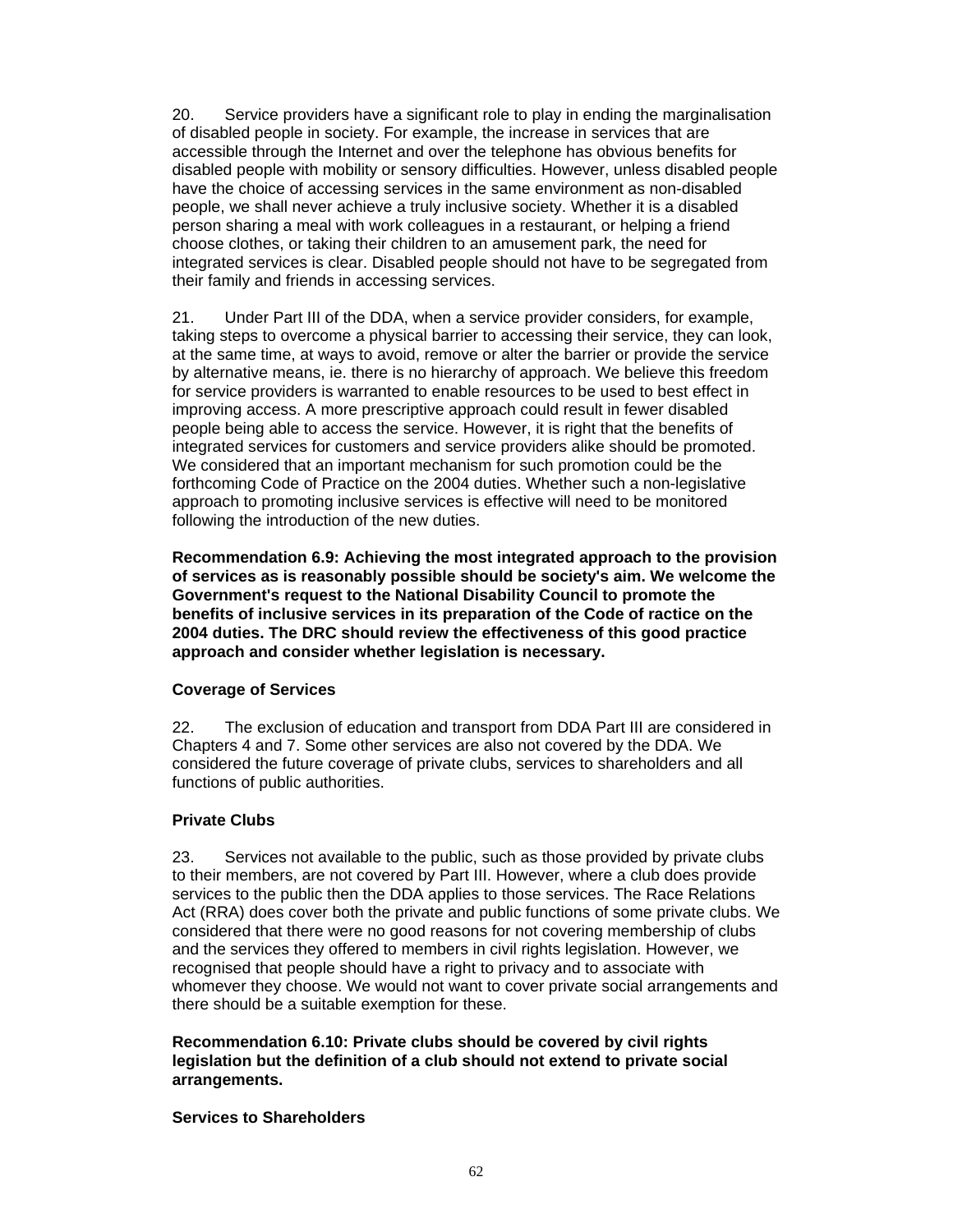24. We were concerned that companies should not discriminate against their disabled shareholders by, for example, unreasonably failing to provide information in accessible formats, or by holding meetings at inaccessible venues. We noted that the Department of Trade and Industry is conducting a fundamental review of Company Law and felt that this issue should be considered as part of that wider review of services to shareholders.

**Recommendation 6.11: The Company Law Review should consider whether there is, as part of its review, scope for introducing measures that improve communications between companies and disabled shareholders.** 

**Recommendation 6.12: In principle, civil rights legislation should extend to all functions of public authorities but the Government needs to give careful thought to what the implications of a duty to make reasonable adjustments would mean in practice.** 

## **Functions of Public Authorities**

25. There are some 'service' functions carried out by public authorities that may not be covered by DDA Part III, for example, services which can only be carried out by public authorities and which are not similar in kind to the services which can be performed by private persons (such as the carrying out of law enforcement functions). We welcomed the Home Office's agreement, in response to the Stephen Lawrence Inquiry report and the Commission for Racial Equality (CRE) review, to extend the RRA to cover all the activities of public authorities. We believed that a similar extension to disability legislation to cover the functions of public authorities is required to ensure that disabled people are not treated in a discriminatory manner. The implications of extending the duty to make reasonable adjustments to these functions need to be considered further.

## **Promotion of Equality of Opportunity for Disabled People in the Provision of Services**

26. In Chapter 5 we considered the duty of the public sector to promote the equalisation of opportunity for disabled people in employment. A similar duty on the public sector in relation to service provision is also required.

27. There is one feature of such a duty towards disabled people that differs from parallel recommendations in the Equal Opportunities Commission (EOC) and CRE reviews. As explained above, the key elements of a service provider's duty to make adjustments are that it is anticipatory and is owed to disabled people at large. In order to help this duty to be met meaningfully in the public sector, plans need to be produced regarding the action that the public sector will take. These action plans will demonstrate the public sector's commitment to making their services accessible and allow monitoring and bench-marking between different organisations. Innovative access solutions and best practice can be spread between public sector organisations through publication of the plans. In addition, the public sector should assist businesses in meeting their obligations, not raise unnecessary administrative and financial barriers. For similar reasons as in Chapter 5, we considered that the private sector should be encouraged to produce action plans rather than introduce a new legislative duty to cover them.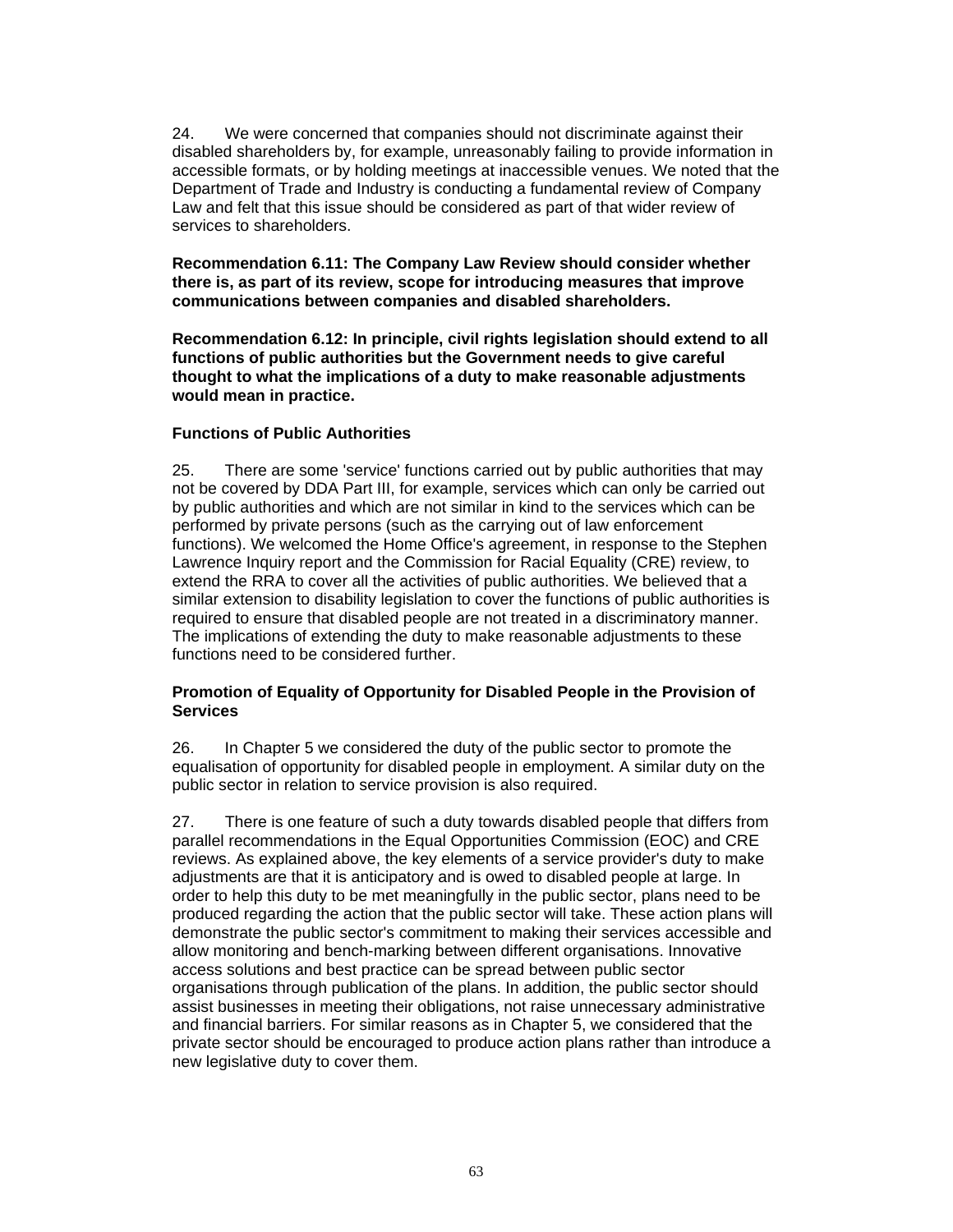**Recommendation 6.13: The public sector should be under a duty to promote the equalisation of opportunities for disabled people in the provision of services. Any duties on the public sector in civil rights legislation on disability should parallel those in sex and race legislation. The production of action plans should form an element of the public sector duty and should be encouraged in the private sector. There should be further public discussion on the most effective mechanisms for achieving equalisation of opportunities for disabled people, recognising the diversity of public sector organisations.** 

# **Voluntary Sector**

28. We decided that there was no case for treating the voluntary sector differently to the private sector even though the expectations on them to promote equality for disabled people may be higher. However, the DRC should consider raising awareness amongst this sector of their duties under disability legislation and best practice.

**Recommendation 6.14: Voluntary sector service providers should continue to be treated in the same way as those in the private sector. The DRC and the Equality Commission for Northern Ireland should raise awareness amongst voluntary sector service providers of their duties under disability legislation.** 

# **Manufacturing**

29. The manufacture or design of products is not covered by DDA Part III as it does not involve the provision of services direct to the public. Thus, manufacturers are not required to make changes to their products, packaging or instructions. However, if they do provide services direct to the public, they may have duties under Part III like any other service provider. We considered what action could be taken to improve the supply of manufactured goods which were designed to be usable by all people, including disabled people ('design for all') and to increase the number of goods accompanied by information in accessible formats (eg. instruction manuals for electrical appliances).

30. We recognised that it could be difficult to impose unilateral legal obligations on UK manufacturers to design their products to be accessible. UK manufacturers operating within the Single European Market might be placed at a competitive disadvantage and the UK would still have to accept goods not meeting accessibility standards from other EU states. Similar considerations would also apply to the provision of information accompanying manufactured products in accessible formats. There are thus strong arguments for saying that effective action can only be taken at European level. However, we considered that there were also arguments the other way, especially on health and safety grounds, for instance where operating instructions for electrical equipment were inaccessible to persons with sensory or learning disabilities. We concluded that a proactive approach to promoting the benefits of 'design for all' products and accessible information accompanying manufactured products should be adopted by the DRC, together with an analysis by Government of the scope for pressing for effective action at a European level, as well as for the use of the DDA within the single market rules. An example of initiatives that could be taken by the DRC is to develop a 'kitemark' to acknowledge best practice amongst manufacturers in this area.

Case Study: The Big Button Telephone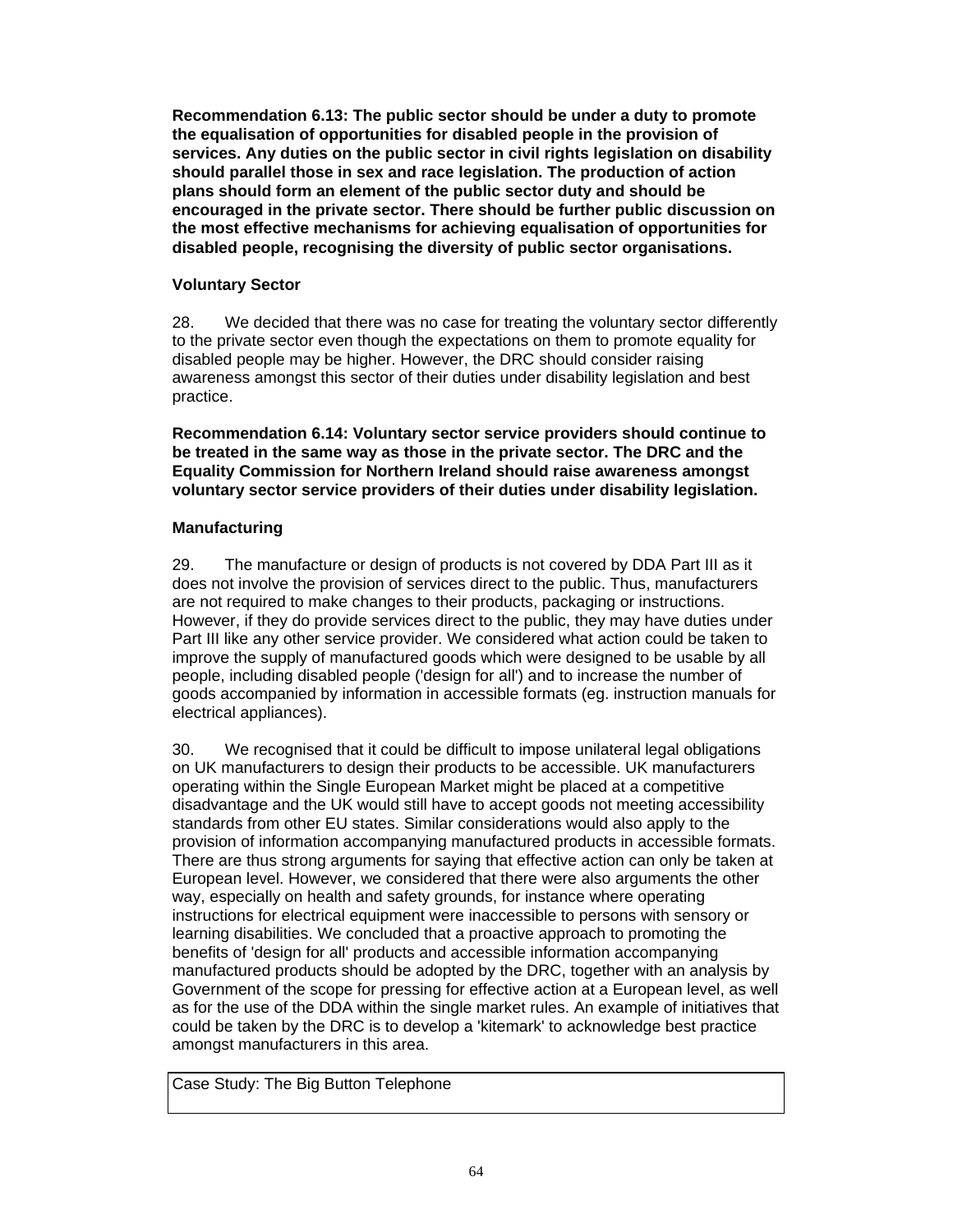The Big Button telephone was designed by BT following lobbying by age and disability groups. The phone, which met the 'Design for All' principle, has many features which benefit disabled customers such as large buttons and large numbers, amplification and flashing light ringing indicator. These features were coupled with a 'funky' design that appeals to a wider audience. The phone has been a commercial success with sales and rentals nearing 50,000 this year.

Source: OfTEL/BT

**Recommendation 6.15: Disability organisations and private sector advocates of 'design for all' look for opportunities to make use of the Department of Trade and Industry's close contact with the manufacturing sector in communicating the benefits of design for all.** 

**Recommendation 6.16: The DRC, working with the Department of Trade and Industry, retailers and manufacturers, should promote best practice in relation to the provision of information in accessible formats accompanying manufactured goods.** 

**Recommendation 6.17: The Government should gather a comprehensive picture of what is happening at a European level on accessibility standards for products and accompanying information and should examine the opportunities for using European legislation and the DDA in this area, especially as regards the provision of information accompanying manufactured goods in accessible formats.** 

31. However, for the principle of 'design for all' and accessible information to become firmly embedded amongst the design community, it needs to be included in design courses. We welcomed the Design Council's research project to provide designers, and those commissioning design, with information to design products which enhance independence at home and improve access to work for disabled people. The Government's Millennium Products project, which celebrates British excellence in design and innovation, has already identified 47 world class products addressing disability issues. We welcomed the establishment of a database 'Sharing Information' which will spread good practice in innovation and design, in particular its role in strengthening the teaching on design and technology in the National Curriculum.

**Recommendation 6.18: The Department of Trade and Industry (DTI) should assist disability organisations in making contact with those in the design community with a strong interest in this area, such as the Royal College of Art, the Design Council and Central Saint Martins College of Art and Design. DTI should facilitate contacts between disability organisations and the Design Council to discuss possible joint avenues for promotion and celebration of Millennium Products.** 

#### **Other Issues**

#### **Insurance**

32. There are special rules in the DDA affecting the provision of insurance. Less favourable treatment in the provision of insurance is justified if it is based on actuarial or other statistical data on which it is reasonable to rely. These regulations recognise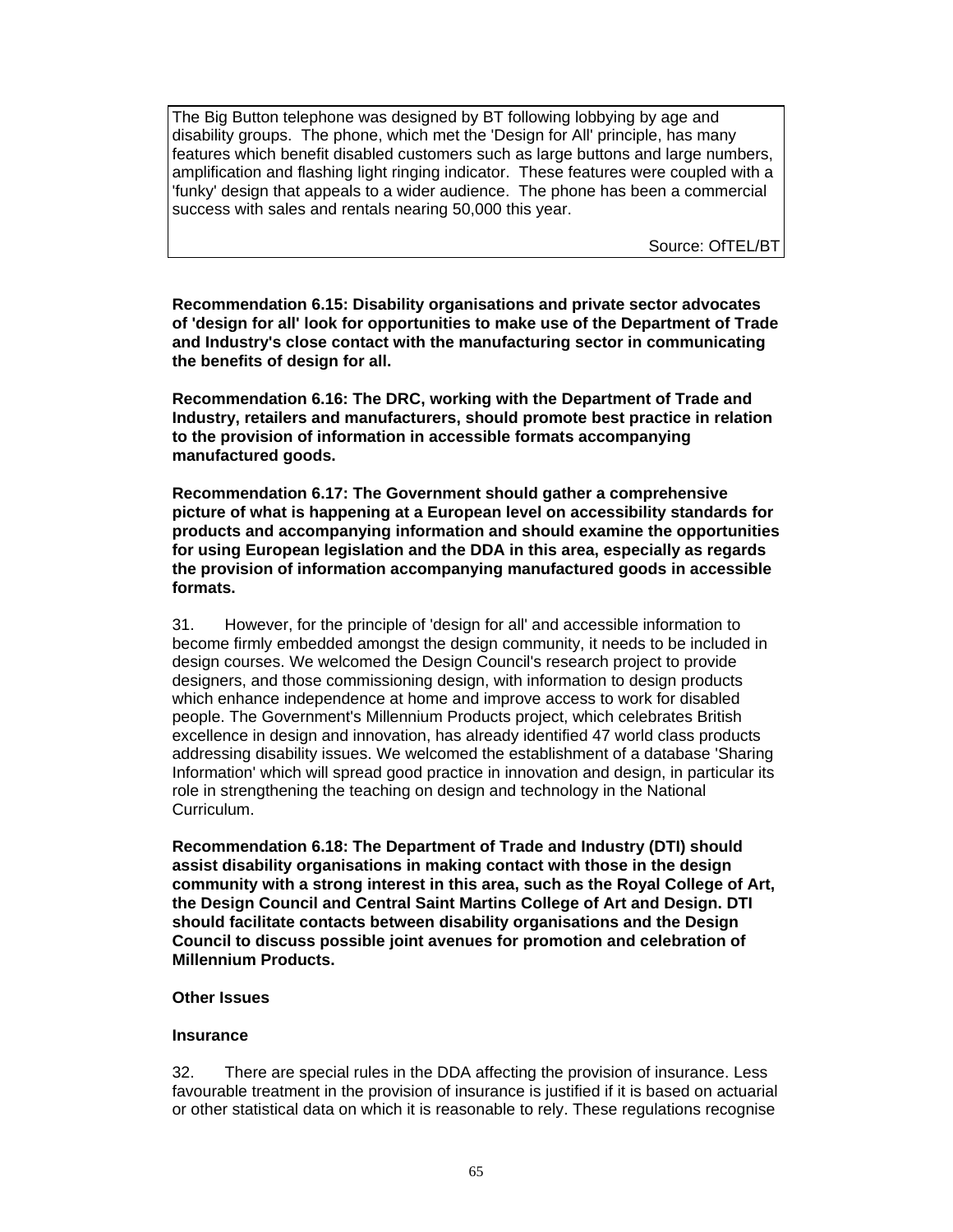the particular nature of insurance whereby insurers need to be able to distinguish between individuals on the basis of the risks against which they seek to insure<sup>4</sup>. We were reassured that, in a case of disability discrimination, the onus would be on the insurer to defend less favourable treatment by producing and justifying actuarial data that was used.

33. We held a seminar on genetics and insurance to assist our consideration of these issues. We were concerned by insurers' assumptions about genetic predispositions to conditions and the use of information from genetic tests. We noted that in response to the Human Genetic Advisory Commission report<sup>5</sup> on genetic testing in the insurance industry, the Government had established an independent committee to evaluate the reliability of genetic tests. We welcomed the insurance industry's agreement to voluntarily abide by the Genetic and Insurance Committee's decisions on the use of tests. However, we believed that given the advances in genetic testing, the DRC should take an active interest in this area to safeguard the interests of people with genetic pre-dispositions to conditions who are likely to become disabled.

**Recommendation 6.19: Insurance services should continue to have special provisions in civil rights legislation. These provisions should be in secondary legislation to allow them to be amended in response to changing circumstances. The DRC and the Equality Commission for Northern Ireland should monitor the special treatment of insurance and work with the Human Genetics Commission and the Genetic and Insurance Committee in this area to safeguard the interests of people with genetic pre-dispositions to conditions who are likely to become disabled.** 

## **Copyright**

34. Those seeking permission from copyright owners to convert documents into alternative formats, such as Braille or large print, can often experience delays or a lack of response. The European Union is considering a Directive on the harmonisation of copyright and related rights in the information society that would allow exceptions to the need to obtain permission from copyright owners for conversions of text into accessible formats. The Department of Trade and Industry will lead on implementing the final EU Directive through UK law and will consult disability organisations in order to assess the possible range of exceptions. A balance must be struck between the needs of disabled people and the rights of copyright owners to exploit the commercial market for their work in alternative formats, such as large print books. We agreed that this issue was best addressed in copyright legislation.

**Recommendation 6.20: We welcome the readiness, in principle, of the Department of Trade and Industry to include in future copyright legislation an exception for visually impaired people. In implementing the final EU Directive through UK law, disability organisations and organisations for copyright owners should be consulted to ensure the right balance between their interests.** 

## **Leased Premises**

 4 See Code of Practice paragraphs 7.2 to 7.8 for further details

<sup>&</sup>lt;sup>5</sup> Implications of Genetics Testing for Insurance, HGAC (see Annex B)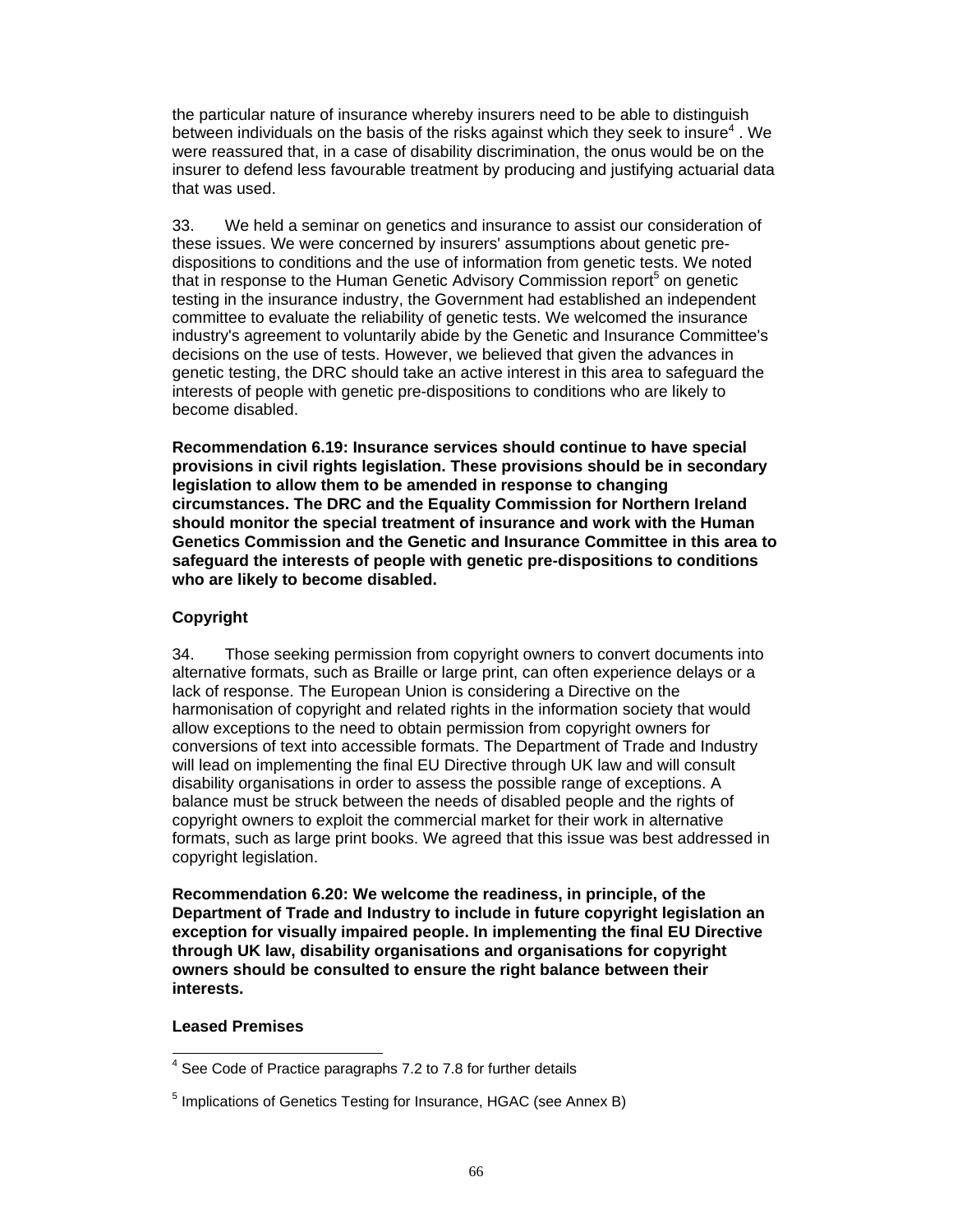35. In Chapter 5 we considered the position of employers in leased premises making adjustments and agreed the current provisions under the DDA should continue. We also agreed that landlords should not unreasonably withholding consent to employers seeking to make their leased premises accessible for disabled employees and more generally. We believed that similar provisions should apply to service providers, including in relation to the landlord requiring re-instatement of any alterations made.<sup>6</sup>

**Recommendation 6.21: The DDA's approach to re-instatement of alterations made to leased premises should continue. Landlords should not unreasonably withhold consent to service providers seeking to make their leased premises more accessible to disabled people.** 

## **Interpretation of Part III of the DDA**

36. In preparing the Code of Practice a number of technical issues were raised on the interpretation of Part III of the DDA, for instance what would count as the provision of a service and the identity of a service provider in particular circumstances. The National Disability Council passed these issues to the Chair of the Task Force.<sup>7</sup> We considered that some of the issues would require the judgement of the Courts to clarify and, in others, the Sex Discrimination Act (SDA) and RRA take similar approaches to the DDA without apparent difficulty. However, it is important that legislation is as clear as possible for disabled people and service providers.

**Recommendation 6.22: The DRC, in carrying out its duty to keep disability legislation and case law under review, should make recommendations to Government if the operation of the provisions identified by the National Disability Council cause difficulties.** 

# **Enforcement**

37. Part III of the DDA is enforced through county and sheriff courts. There was some suggestion that the provisions should instead be enforced through employment tribunals because they had more expertise in disability and other anti-discrimination issues than county courts that would rarely hear such cases. We noted, however, that the Government has rejected similar suggestions on cases under the SDA but we felt this issue merited further consideration.

# **Sale, Letting and Management of Premises**

# **Current Position**

38. Part III of the DDA also contains provisions affecting the sale and letting of premises. Like the goods and services provisions, a person discriminates in relation to premises if he treats a disabled person less favourably and cannot show that the treatment is justified. Discrimination is unlawful in the disposal of premises, the

 $\frac{1}{6}$  See paragraphs 48-50, DRTF Paper 13/99, for further details. Available at: www.disability.gov.uk

 $7$  'Issues Raised in the Consultation on the 1999 Code of Practice', Brian Doyle (see Annex B)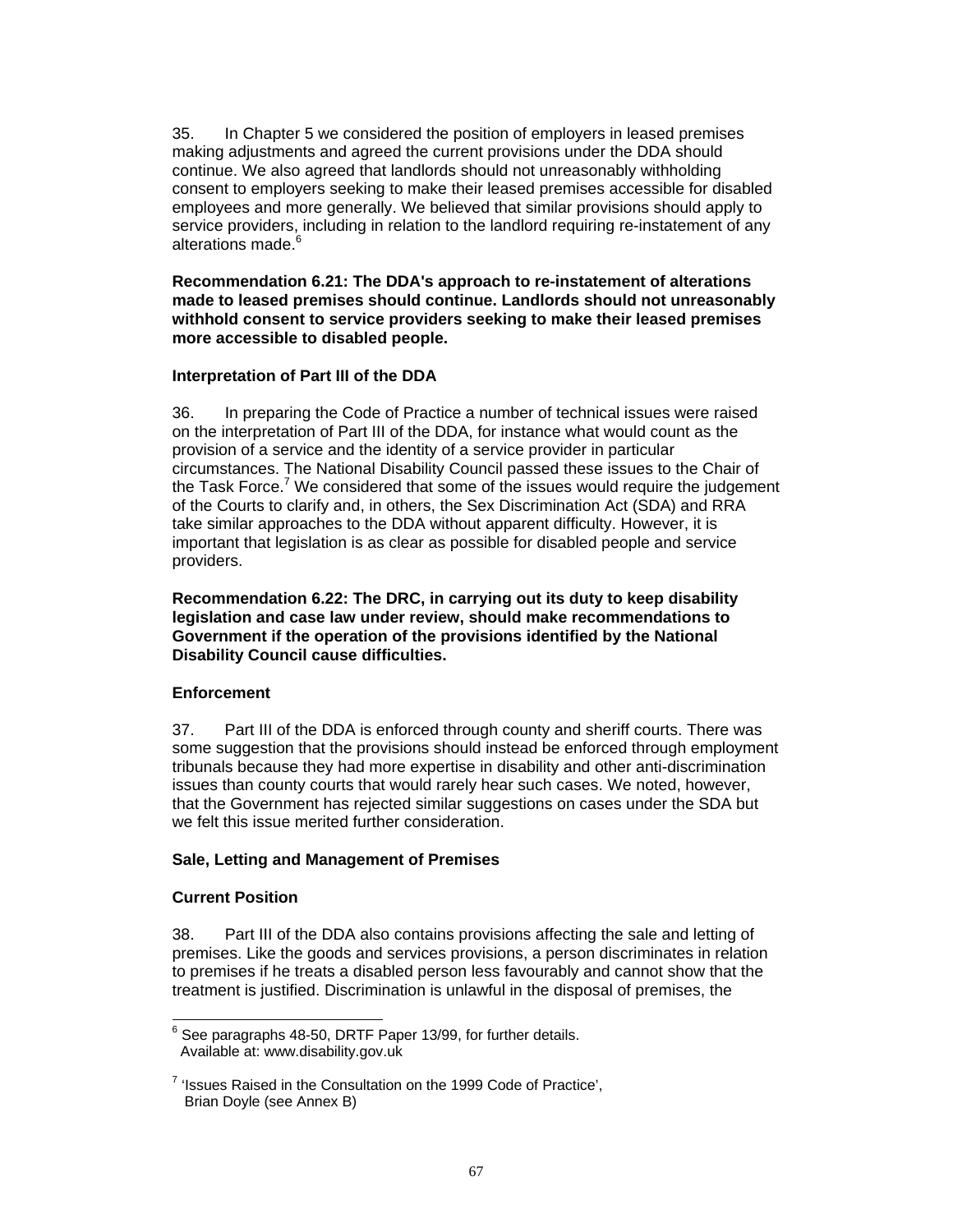management of premises and by withholding consent to dispose of premises. There is an exemption for private sale or lettings and for small dwellings. The Code of Practice provides more details about these provisions.

## **Private Disposal of Premises**

39. The DDA premises provisions do not apply to owner-occupiers selling or letting their premises privately. We felt there were no grounds for interfering in such private transactions.

# **Recommendation 6.23: The DDA exemption for the private disposal of premises should continue in civil rights legislation.**

## **Small Dwellings**

40. In common with the SDA and the RRA, the DDA provisions do not apply to certain small dwellings, and the EOC and CRE reviews made no recommendations for changes to these. The definition of small dwellings includes premises where the owner and his family reside and share accommodation on the premises with people not part of his household and let out accommodation to no more than two other households. The definition also includes premises where the owner and his family reside and share accommodation with people not part of their household and where there is accommodation for up to six other people. We felt the limit of six people could be unnecessarily high to protect the privacy of landlords and their families and should be kept under review.

**Recommendation 6.24: The small dwellings exemption should continue in civil rights legislation with a reserve power to lower the limit of "six persons" as necessary.** 

# **Reasonable Adjustments**

41. Unlike the DDA Part III provisions on goods and services, there is no legal duty to make reasonable adjustments in relation to premises which are sold, let or managed. We felt that this omission should be remedied and this is considered below.

#### **Policies, Practices and Procedures**

42. There is no reason why those covered by the DDA premises provisions should not have to make reasonable adjustments to their policies, practices or procedures. An example could be a managing agent that refuses to allow animals in rented accommodation. He may have to adjust that policy to allow a blind tenant to keep his or her guide dog.

**Recommendation 6.25: In civil rights legislation, those covered by the DDA premises provisions should be under a duty to make reasonable adjustments to their policies, practices and procedures, in the same way as service providers.** 

**Auxiliary Aids and Services in the Selling or Letting Process**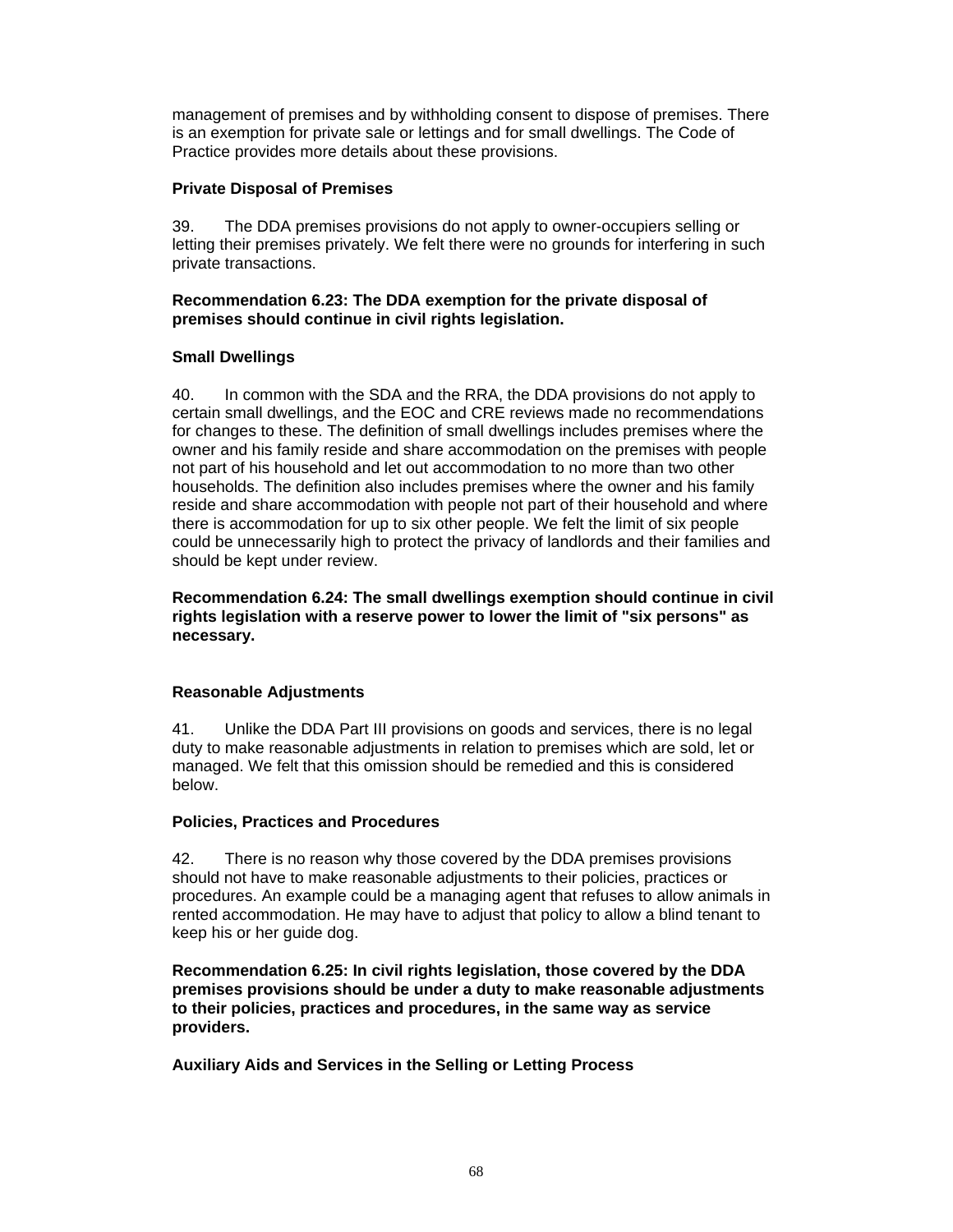43. Although the DDA premises provisions do not require reasonable adjustments in the selling or letting process, we were advised that the DDA access to service provisions would apply. For example, estate and managing agents will be under a duty to take reasonable steps to provide auxiliary aids and services for disabled people if they offer premises to the public. Thus, an estate agent should assist a visually impaired prospective buyer by reading out sales particulars or take longer when showing a prospective tenant with mobility difficulties around premises.

44. We were concerned that the duty to provide auxiliary aids and services should not end once the premises had been leased and, for example, the managing agent is no longer providing services to the public. Communications between the two parties should still be subject to a duty to provide auxiliary aids and services. As an example, a managing agent renting premises to a blind tenant should telephone the tenant and not rely on written letters. We did not envisage a continuing obligation once premises had been sold outright.

**Recommendation 6.26: In civil rights legislation, those disposing of premises to the public should continue to be covered by the duty under the DDA access to service provisions to provide auxiliary aids and services in the selling and letting of premises. This duty should extend to any communications between those disposing of premises and the lessee once the premises had been let.** 

45. We considered a duty to take reasonable steps to provide auxiliary aids and services in relation to the premises itself, eg. portable induction loops and the installation of specially adapted toilet seats. Given the statutory duties on local authorities in this area we considered this issue in Chapter 8, making recommendations on raising the standard of services provided by local authorities.

# **Overcoming Physical Barriers to Premises**

46. We felt that it would be unreasonable to expect those disposing of premises to have to make and meet the cost of physical adjustments for disabled people. However, living in suitable housing is fundamental to people's enjoyment of life. We felt that disabled people should not have to rely on the goodwill of those disposing of premises to make reasonable physical adjustments necessary for them to live comfortably. We believe, therefore, that landlords and managing agents etc. should not be allowed to withhold consent unreasonably for a disabled tenant to make physical adaptations to premises.

47. It is important that further work is done to determine what would and would not be reasonable in these circumstances and what rights the owner of the premises has to expect the premises to be returned to the state in which they were let. Requiring full reinstatement of the premises by the tenant on his departure would make this new right meaningless in many cases because of the costs involved. However, there is clearly a fear that adaptations for disabled people will make the premises less attractive for future lessees and purchasers and this fear needs to be addressed.

**Recommendation 6.27: There should be no duty on those disposing of premises to make adjustments to the physical features of the premises. However, in civil rights legislation, they should not be allowed to withhold consent unreasonably for a disabled person making changes to the physical features of the premises. There should be a wide consultation on the factors in determining when it would be reasonable and unreasonable for a landlord to**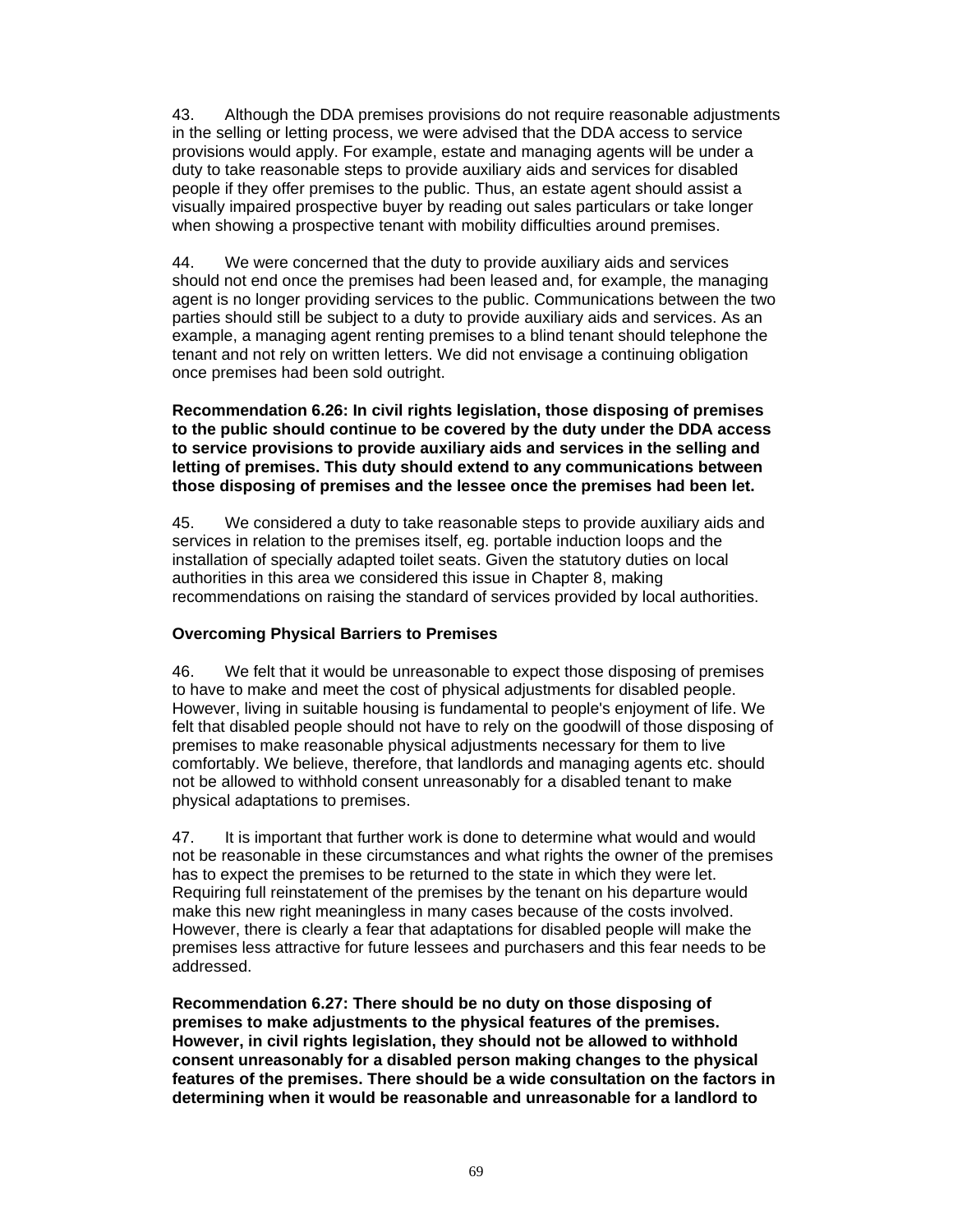**withhold consent, with the aim of achieving the right balance between the rights of the owner of the premises and the disabled person.** 

**Recommendation 6.28: The Government should do more to raise awareness amongst owners of premises of the benefits of physical adaptations that increase accessibility for disabled people.** 

## **Information about the Accessibility of Premises**

48. In looking to buy or rent premises, disabled people need information about the accessibility of the properties they are viewing. There is little point viewing premises that are clearly unsuitable. We considered whether a statutory duty should be placed on all those involved in the disposal of premises to provide information on the accessibility of premises. We felt that such a blanket duty would be bureaucratic. It would be difficult to provide information that was useful to more than a narrow group of disabled people. We preferred a voluntary approach.

Case Study: Cardiff Accessible Housing Register (CAHR)

The CAHR is a joint initiative between the Voluntary Action Cardiff Housing Access Project and a number of estate agents in Cardiff. The aim is to offer disabled people greater choice in the private housing sector. Estate agents linked to the scheme must inspect each property and identify its barrier free elements. To do this they must use the CAHR property inspection sheet which covers a number of points such as parking facilities; front, rear and internal access; and door and corridor width. Based on the results of the inspection, each property is placed in one of four categories which give an indication of its accessibility: negotiable; 'visitable'; liveable; and universal. The category and property details are then highlighted in the property file.

**Recommendation 6.29: The Government should work with the housing sector to promote the inclusion of access information in sales and letting materials.**

# **Conclusion**

49. Reviewing the DDA access to goods, services and premises provisions was a difficult task given the lack of case law. The subject is technical and the law complex. Our main recommendations therefore flag up issues where we feel further work may be necessary in future. However, we have made some positive recommendations that will make progress in enhancing disabled people's rights, in particular in the area of access to premises

50.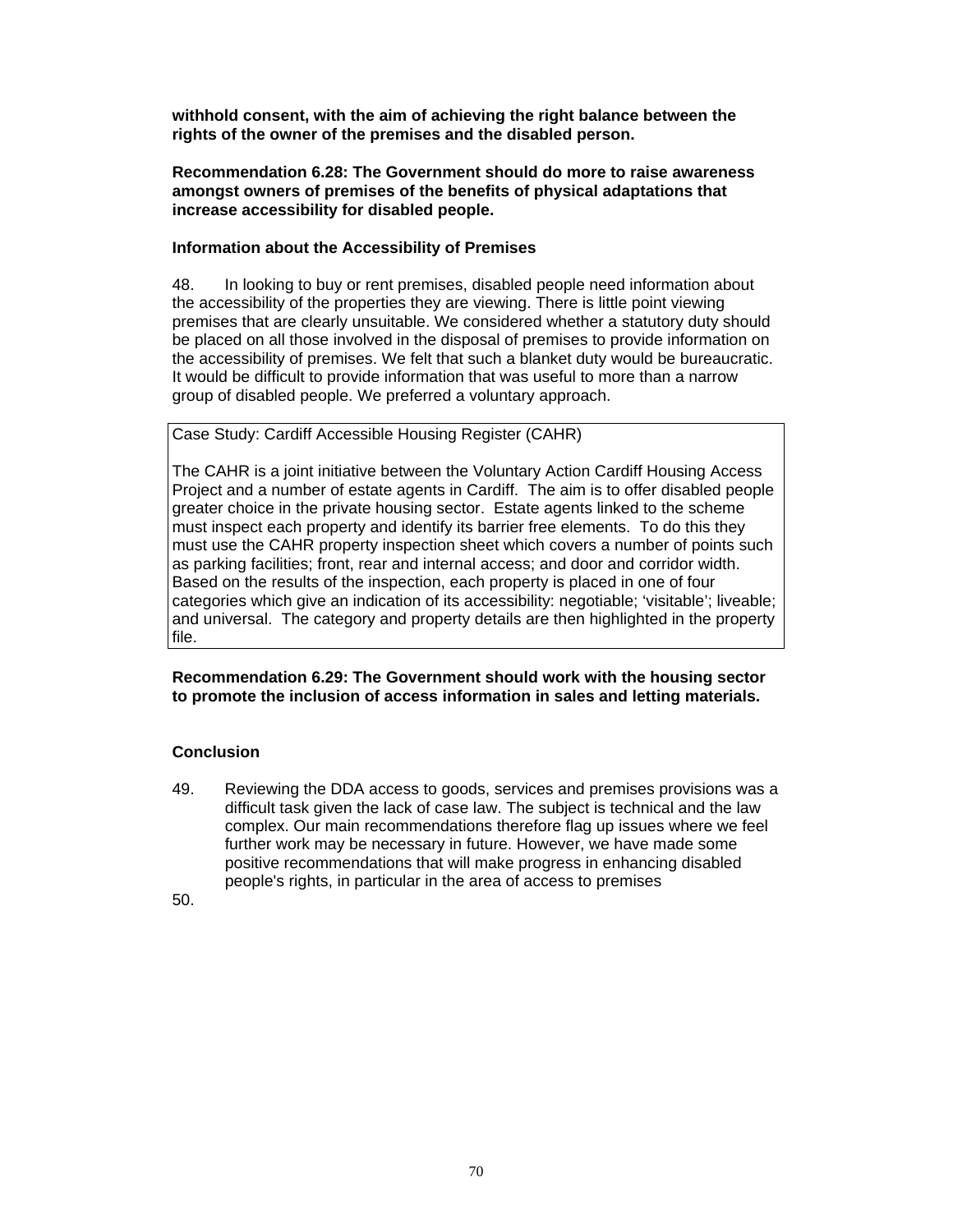# **CHAPTER 7 TRAVEL**

"We all live in a highly mobile society ... The quality of life of many people is dependent on their individual mobility ... It would be no exaggeration to state that it is a basic requirement for people living independently in society to be able to travel independently to avail of the opportunity that society offers." Independent Travel Research Project, University of Ulster

## **Introduction**

1. Accessible public transport, within the framework of an integrated transport policy, is fundamentally important to delivering our aim of comprehensive civil rights. If disabled people are to access employment, education, leisure and other activities it is vital that they can reach them. That in turn means they must have access to transport services and have the choice of services to meet their particular travel needs.

2. We acknowledged the work which the Disabled Persons Transport Advisory Committee (DPTAC), as statutory advisers to Government, has done over the last decade or so, in encouraging the transport industries to recognise the transport needs of disabled people. The improvements which have been made, particularly in relation to buses for ambulant disabled people, have had a significant impact on the ability of disabled people to use public transport and to be able to continue to use it. More recent developments with low floor bus technology have gone a stage further in opening up bus travel to wheelchair users. Those developments demonstrated that improving access for disabled people, including wheelchair users, makes vehicles much easier to use for all members of the public: people with pushchairs, for example, have benefited enormously from the introduction of low floor buses.

3. For disabled people to be able to travel, and to travel with confidence, all aspects of the 'transport chain' must be accessible. The benefits of new vehicles and systems will be minimised, or lost altogether, if disabled people find that they cannot move easily and safely between transport modes. Disabled people also need accessible information on transport if they are to benefit from new vehicles and systems. The current legislation will ensure that certain of the links are fully accessible buses, coaches, trains and taxis. But we considered that there is a number of omissions, and areas where further refinement of the legislation would be necessary to achieve the fully accessible transport system to which the Government is committed.

# Case Study: Transport in Rural Cornwall

The need for accessible transport services in rural areas is acute. Although low floor buses have operated in urban areas for some time, there is little experience of operating them in rural areas.

In April 1997, Truronian introduced low floor buses on a rural bus route in Cornwall which had previously been served by one year old single deck buses. Improvements to a number of rural bus stops specifically for low floor buses along the route were carried out by Cornwall County Council. The Department of the Environment, Transport and the Regions (DETR) commissioned a study to assess the results of this initiative, looking at passenger levels, public opinion and the costs of using these vehicles.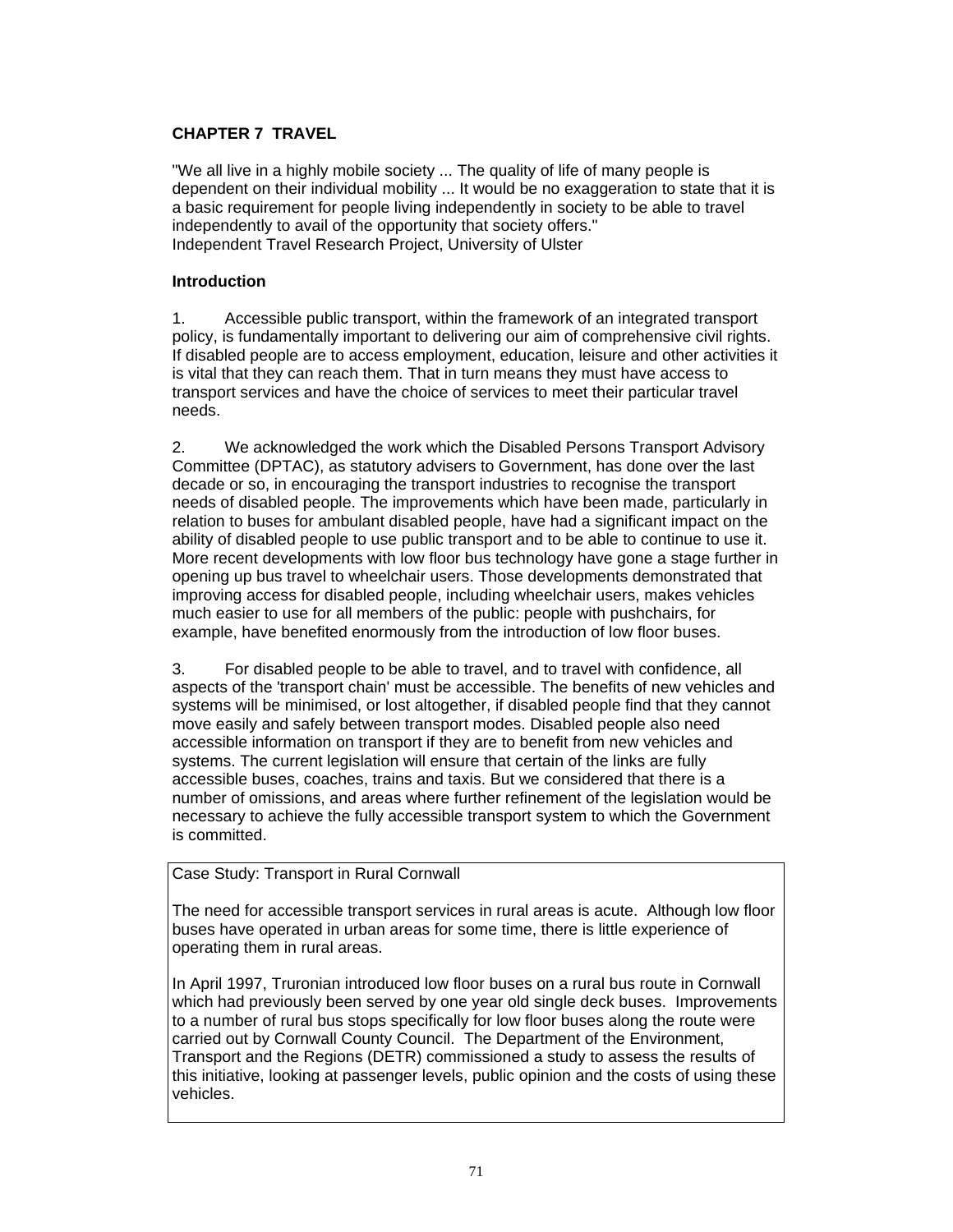In the first year of operation passenger levels rose by almost 15%. Public opinion surveys showed improvement over the already high satisfaction levels which existed along the route. Drivers reported increases in the number of disabled people using the service, with passengers travelling with pushchairs showing the greatest increase. And in the categories of operating costs considered, including fuel and maintenance, the bus operator saw falls.

Source: DETR

4. This experience demonstrates what can be achieved when bus operators and local authorities work together.

## **Key Recommendations**

- The exemption for transport operators from the first and October 1999 phases of the DDA access to services duties should be removed in civil rights legislation.
- An 'end date' by which all passenger rail vehicles should comply with rail accessibility regulations should be introduced following consultation. Accessibility regulations should be developed to apply to refurbishment of existing rolling stock.
- The DRC should work with the Disabled Persons Transport Advisory Committee to consider mechanisms for increasing the availability of accessible private hire vehicles, including the carrying of registered assistance dogs.
- Local Transport Plans should be placed on a statutory basis and their effectiveness in meeting disabled people's transport needs and improving the pedestrian environment for disabled people should be reviewed over time.
- Further progress should be made in ensuring compliance with guidance on access for disabled people to shipping and a new Code of Practice on access for disabled people to air travel should be developed.

# **Current Position**

5. The DDA access to services provisions specifically exclude any services consisting of the use of any means of transport but do cover ancillary services such as services to the public at rail stations and airports. Part V of the DDA allows for accessibility regulations to be made for buses and coaches, taxis and rail vehicles, to ensure that disabled people, including wheelchair users, can use those vehicles in safety and in reasonable comfort. It also allows for particular duties to be placed on taxi drivers to carry disabled passengers who use wheelchairs and disabled people with a guide or hearing dog.

6. The Government has introduced accessibility regulations for all new rail vehicles entering service from January 1999. For buses and coaches used on local and scheduled services, the Government is proposing that new large single deck buses entering service from 2000 and double deck buses entering service from 2001 meet accessibility regulations. In addition, 'end dates' (dates by which all vehicles, not just new ones, must meet the regulations) of 2015 and 2017, respectively, will apply to these buses. For smaller buses and coaches a later implementation date for wheelchair access of 2005 is proposed with end dates of 2015 and 2020, respectively. These dates have been chosen to prevent the early scrapping of vehicles and withdrawal of services. For taxis, proposals are still being finalised, but initially it was suggested that accessibility regulations would apply to new vehicles from 2002 with an end date for compliance of 2012.

#### **Rail Vehicles**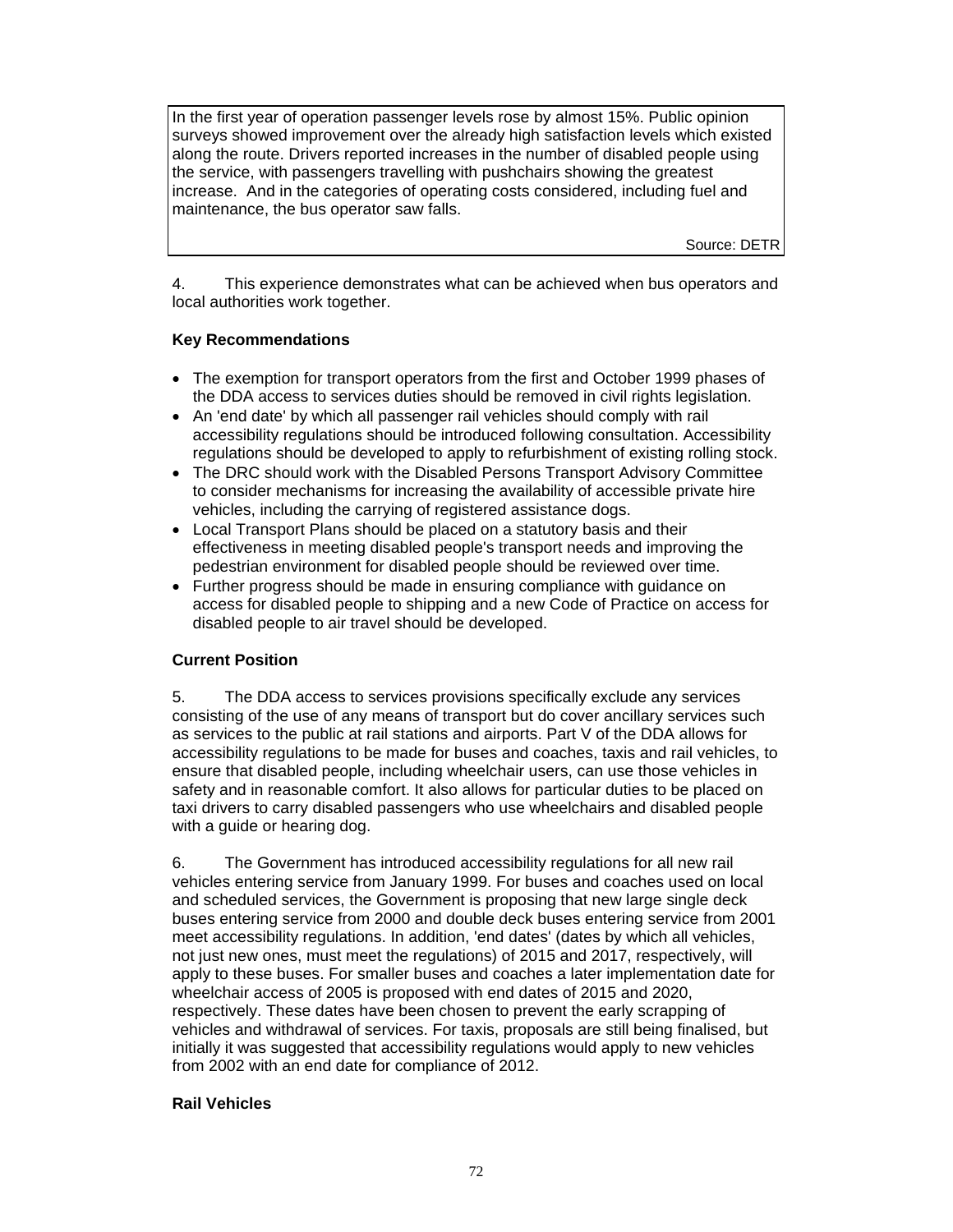7. Unlike for buses and coaches, and for taxis, the DDA does not provide for 'end dates' for all rail vehicles to comply with accessibility regulations. We believe the introduction of end dates would accelerate the accessibility of rail vehicles for disabled people by preventing old rolling stock being used beyond its economic life. However, we would not want to cause the premature scrapping of vehicles and end dates should be set in consultation with the sector.

8. Given the economic life of rail vehicles, many undergo at least one major refurbishment. This appears to be an opportunity to improve accessibility that should not be missed. For instance, during a refurbishment, the colours used in carriages can be contrasted to assist visually impaired people. We recognised the need for consultation with the industry on what constitutes a refurbishment and the accessibility regulations that should apply.

**Recommendation 7.1: An 'end date' by which all passenger rail vehicles should comply with rail accessibility regulations should be introduced following consultation. Accessibility regulations should be introduced to apply to refurbishment of existing rolling stock. Those requirements should be set after full consultation, which will also need to consider the definition of 'refurbishment' to which the regulations apply. In both cases, we acknowledge that full account will need to be taken of the costs and benefits of the proposals.** 

# **Comprehensive Civil Rights for Disabled People in Accessing Transport**

9. The exclusion of transport services from the less favourable treatment provisions of the DDA is unacceptable. Disabled people should not lose their civil rights against less favourable treatment just because they board a bus or plane.

10. We considered whether to apply all the DDA access to services provisions to transport services. We agreed that the right not to receive less favourable treatment should be extended to all providers of transport services to the public. We also thought that the rights introduced in October 1999 - to reasonable adjustments to policies, practices and procedures and the provision of auxiliary aids and services should also be extended to transport operators. We believed that there were clear advantages in these duties being accompanied by a specific Code of Practice for transport operators rather than using the DDA Part III Code of Practice. However, in considering the DDA rights to physical adjustments, we recognised the advantages of using regulations<sup>1</sup> to ensure that transport vehicles met agreed technical standards. This would mean that transport vehicles met set standards rather than transport operators having to make ad-hoc and different adjustments to vehicles depending on their understanding of what a 'reasonable' adjustment was.

# **Recommendation 7.2: The exemption for transport operators from the first and October 1999 phases of the DDA access to services duties should be removed in civil rights legislation.**

# **Private Hire Vehicles**

 $\overline{a}$ 

11. Private hire vehicles (PHVs) are commonly known as mini-cabs. The distinction between taxis and PHVs is that only taxis have the right to ply for hire on

 $<sup>1</sup>$  Made under Part V of the DDA</sup>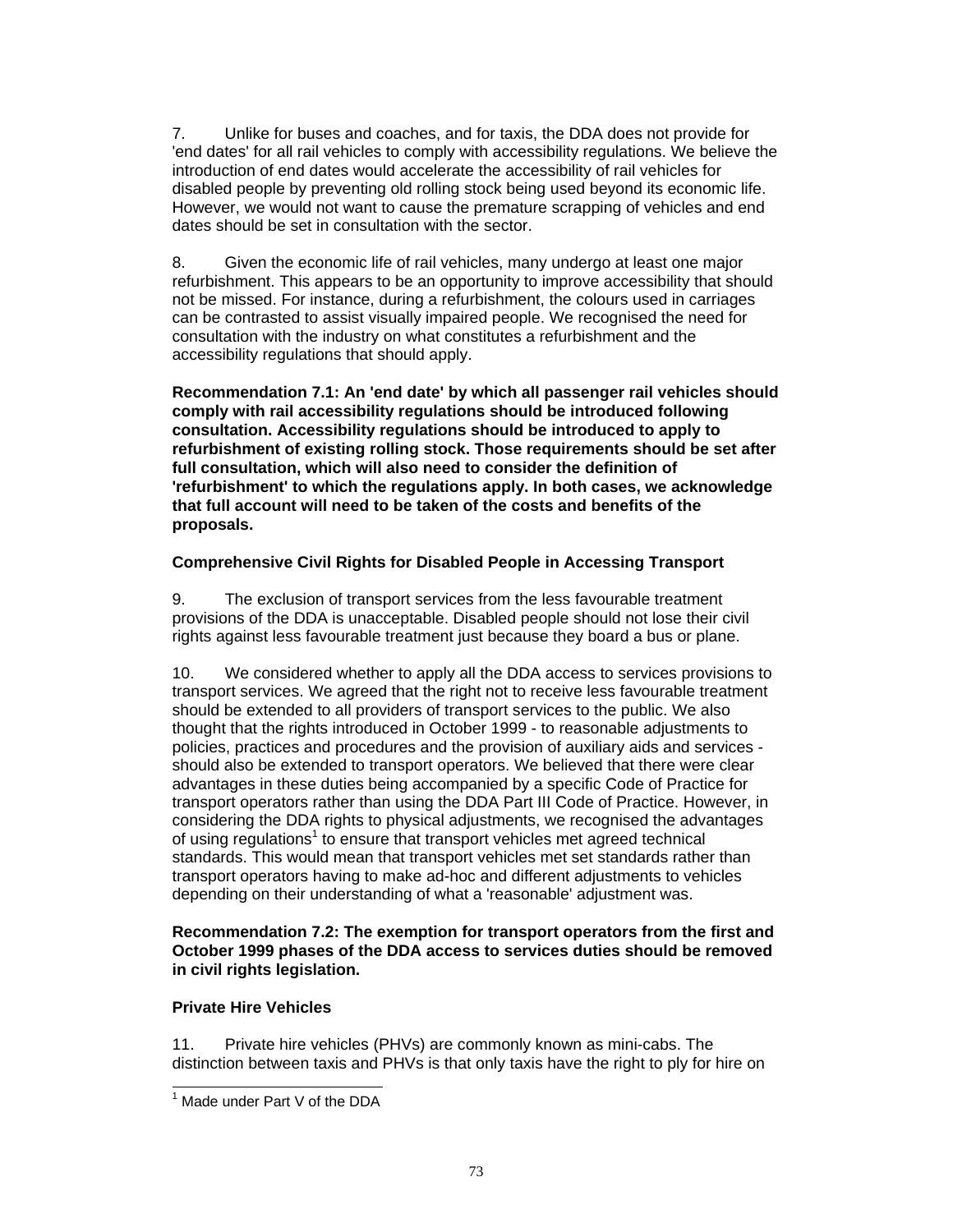the street, and be available for immediate hire through the driver. PHVs have to be booked through an operator. The DDA does not provide for accessibility regulations to be made for such vehicles. Recommendation 7.2 will give rights to disabled people in relation to less favourable treatment and provision of auxiliary aids and services when using a PHV. We considered whether we should confer rights to reasonable physical adjustments to the vehicles or extend accessibility regulations to cover these vehicles.

12. Although we favoured increasing the number and availability of accessible PHVs we felt that both the options of accessibility regulations or requiring physical adjustments had serious disadvantages that could lead to a reduction in the service available. It is unlikely that the diverse PHVs sector would be able to meet accessibility regulations without significant numbers withdrawing their services. Requiring undefined physical adjustments to PHVs would create uncertainty for the sector - it is not clear what reasonable physical adjustments to saloon cars would benefit significant numbers of disabled people.

13. In addition, the Guide Dogs for the Blind Association and the Royal National Institute for the Blind report $^2$  into guide dog access to taxis and minicabs highlighted problems with PHVs carrying guide dogs. Disabled people, in booking a PHV, can arrange for one that will carry an assistance dog and the law of contract will govern any agreement. Moreover, the new rights proposed in recommendation 7.2 will protect disabled people from discrimination in the booking and provision of the service. Licensing authorities also can impose licensing conditions to require the carrying of assistance dogs. However, the report showed that there remains difficulty for some disabled people in finding PHVs that will carry their assistance dog. The carrying of guide and hearing dogs by taxis is considered in recommendation 7.4.

14. DPTAC is considering how to increase the availability of accessible PHVs and we believe that as part of that work it should also look at the carriage of registered assistance dogs.

15. The DDA has provisions<sup>3</sup> to make sure that disabled people have access to suitable vehicles at major transport interchanges such as railway stations and airports. Where a transport interchange enters into a contract with a car hire firm rather than allowing access to licensed taxis which are accessible, the DDA allows access requirements to be placed on the vehicles operating under the contract. In fact, most stations and airports allow access by taxis so disabled people should have access to suitable vehicles. The DDA provisions are a useful safeguard but will only have to be used sparingly.

**Recommendation 7.3: The DRC should consider with the Disabled Persons Transport Advisory Committee mechanisms for increasing the availability of accessible private hire vehicles, including the carrying of registered assistance dogs. The DDA provisions on requiring accessible vehicles at transport interchanges should be retained in civil rights legislation.** 

#### **Taxis Carrying Guide and Hearing Dogs**

 $\overline{a}$ 

 $2$  "Guide Dog Access: A Report into Guide Dog Access to Taxis and Minicabs". RNIB and GDBA

 $3$  section 33, DDA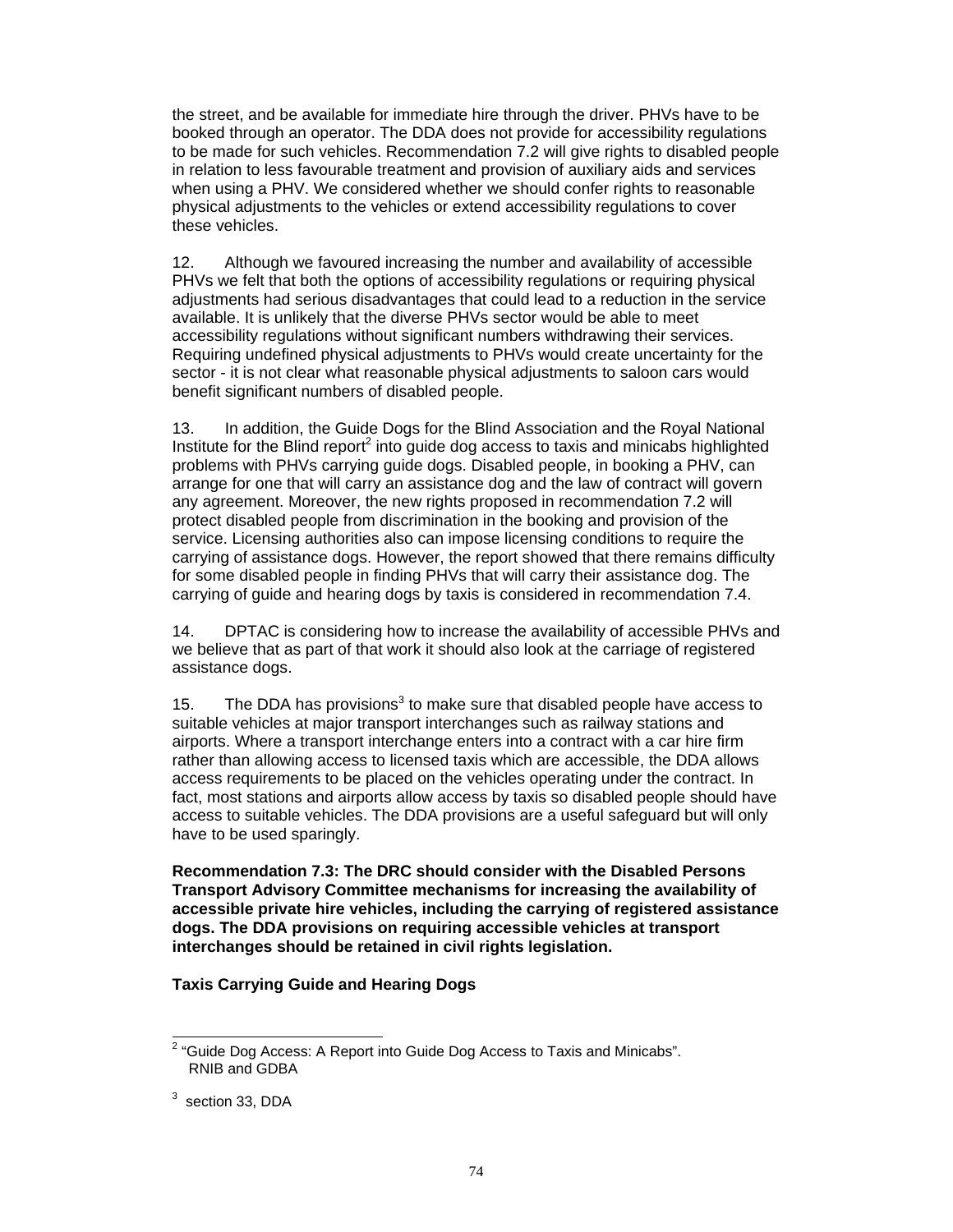16. The DDA has provisions<sup>4</sup> to require taxis to carry guide and hearing dogs. These have yet to be brought into force. We understand that DETR will be consulting on draft regulations early in 2000.

### **Recommendation 7.4: The DDA provisions on taxis carrying guide and hearing dogs should be brought into force as soon as possible.**

# **Car Hire and Breakdown Recovery Services**

17. The DDA access to services provisions apply to access to the car hire shop or garages but not to the cars themselves. We considered applying the provisions in full to car hire and breakdown recovery services. We thought that it would be reasonable for large car hire companies to have available some vehicles with, say, automatic transmission and common adaptations, such as pull/push accelerator and brake hand controls. Breakdown and recovery services should also consider, in looking at their policies, making accessible vehicles available. We believed that the sector should be consulted on new duties and a specific Code of Practice to transport operators could explain these duties.

### **Recommendation 7.5: The DDA access to service provisions should apply to car hire and breakdown recovery services in civil rights legislation.**

# **Orange Badge Scheme**

18. There is much concern, both among disabled people and enforcement authorities, that the Orange Badge Scheme, which provides parking concessions for severely disabled people, is open to abuse. As a consequence, disabled badge holders face difficulty in parking. DPTAC published a report<sup>5</sup> to Ministers in DETR outlining its views on the future of the Orange Badge Scheme and recommended that to retain its effectiveness and credibility the Scheme should be the subject of a review. DETR, in considering that report, sought additional information from local authorities about the administration of the Scheme and in particular how local authorities handle applications made under the discretionary criteria.

19. We shared DPTAC's concerns about the future of the Scheme and welcomed the Government's review to ensure that the Scheme remains effective for the many disabled people who rely on the concessions it provides for their mobility. The review should consider the position of the four central London Boroughs which continue to be exempt from the Scheme, thus causing orange badge holders difficulty when parking in central London.

# **Recommendation 7.6: We welcome DETR's review of the Orange Badge Scheme with a view to ensuring its continuation as a vital and effective mechanism for enabling disabled motorists to enjoy maximum mobility.**

# **Pedestrian and Highway Issues**

20. There is a number of issues of concern with pavements, pedestrianised areas and cycle lanes for disabled people. For visually impaired pedestrians, shared facilities between pedestrians and cyclists, unguarded works on the highway,

 4 section 37, DDA

<sup>&</sup>lt;sup>5</sup> 'Review of the Orange Badge Scheme', DPTAC (see Annex B)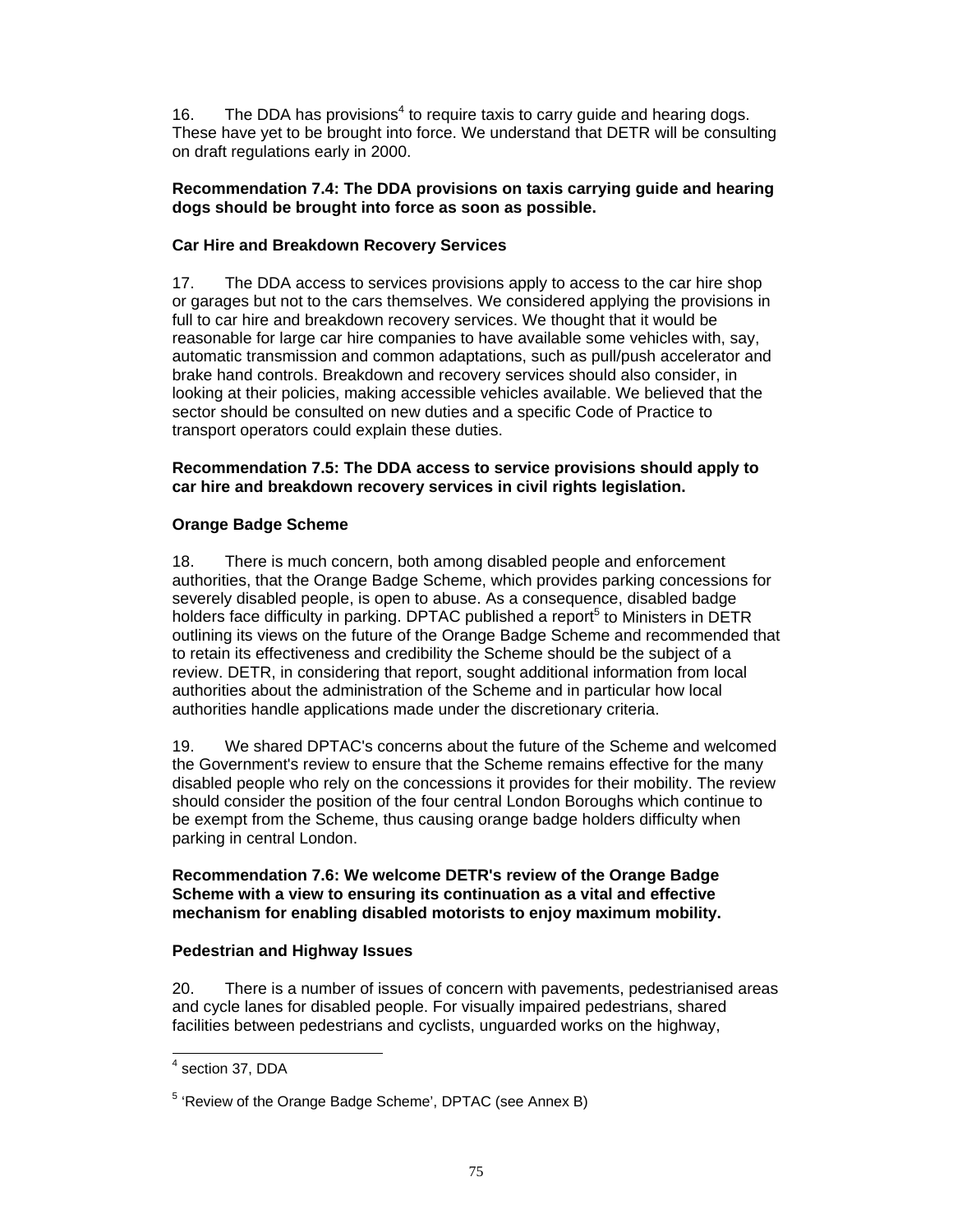vehicles parked on pavements and hazards caused by other obstacles on pavements were of particular concern. For people with mobility difficulties and wheelchair users, pedestrianised areas with parking at some distance and the provision of dropped kerbs were issues.

21. DETR has issued guidance to local and highway authorities on a number of these issues and is undertaking revisions to that guidance in a number of areas. In addition, legislation<sup>6</sup> requires highway authorities to have regard to the needs of disabled people when considering whether to provide dropped kerbs between roads and pavements.

22. The Government already provides national guidance to ensure consistency in the provision for disabled people, for example, guidance on the use of tactile paving surfaces. Local authorities need to produce local solutions that meet the interests of disabled people and other users of highways. We agreed that the introduction of requirements to produce Local Transport Plans (LTPs), setting out local integrated transport strategies, could be an important mechanism for better meeting the needs of disabled people in this area. Authorities will be required to produce their first full LTPs by the middle of 2000.

**Recommendation 7.7: Local Transport Plans should be placed on a statutory basis and their effectiveness in meeting disabled people's transport needs and improving the pedestrian environment for disabled people should be reviewed over time.** 

# **Aviation**

23. The DDA does not cover aviation, although the service provided at airports is covered by the DDA access to services provisions. Despite improvements, the difficulties still encountered make air travel an impossibility for many disabled people. We appreciated the international nature of regulations governing aviation and the desirability of proceeding on the basis of international agreement. However, we believed that there was scope for improved guidance to remedy problems that disabled people face when using air transport, such as the appropriate lifting of disabled people using wheelchairs.

**Recommendation 7.8: We welcome DETR having established a group, drawn from the aviation industry and the Disabled Persons Transport Advisory Committee, to develop a Code of Practice on access for disabled people to air travel, for public consultation. We recommend that a reserve power should be taken to give the Code statutory backing, if agreement and compliance cannot be achieved on a voluntary basis.** 

# **Shipping**

24. The DDA does not cover shipping, although the service provided at passenger terminals is covered by the DDA access to services provisions. As with aviation, there is an international dimension to shipping that governs consideration of new duties in this area. We welcomed the guidance that the International Maritime Organisation and the DPTAC have produced on improving the accessibility of passenger services for disabled people. However, we believed that more could be done to ensure better compliance with the guidance.

 $\overline{a}$  $^6$  s. 175A Highways Act 1980 (inserted by s.1(1) Disabled Persons Act 1986)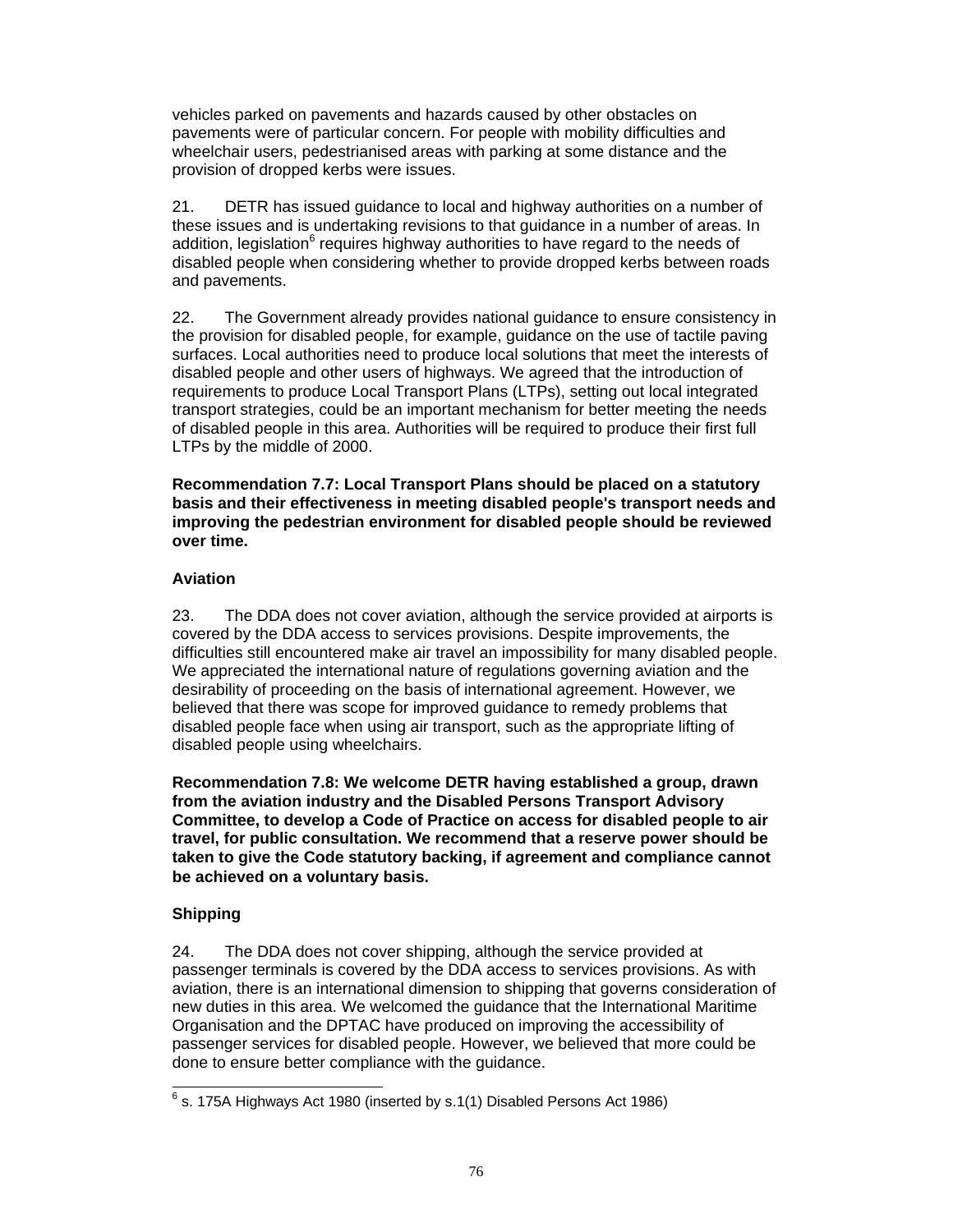**Recommendation 7.9: DETR should consult on the remit of a formal review, including any need for legislative provisions, for accelerating progress in compliance with the International Maritime Organisation and the Disabled Persons Transport Advisory Committee guidance on access for disabled people in the shipping industry. The review should be conducted to an agreed timetable and produce recommendations to Government.**

### **Conclusion**

25. Our recommendations recognise the pivotal role which transport plays in delivering the Government's manifesto commitment to comprehensive and enforceable civil rights for disabled people. We have acknowledged the progress which has been made, and which will continue to be made as the remaining provisions of the Disability Discrimination Act are introduced. We considered, however, that in a number of significant areas, the current provisions, if they exist, make inadequate provision for disabled people.

26. In our view, the recommendations set out in this chapter will address the shortcomings in those provisions, and deliver to disabled people fully accessible and integrated transport opportunities.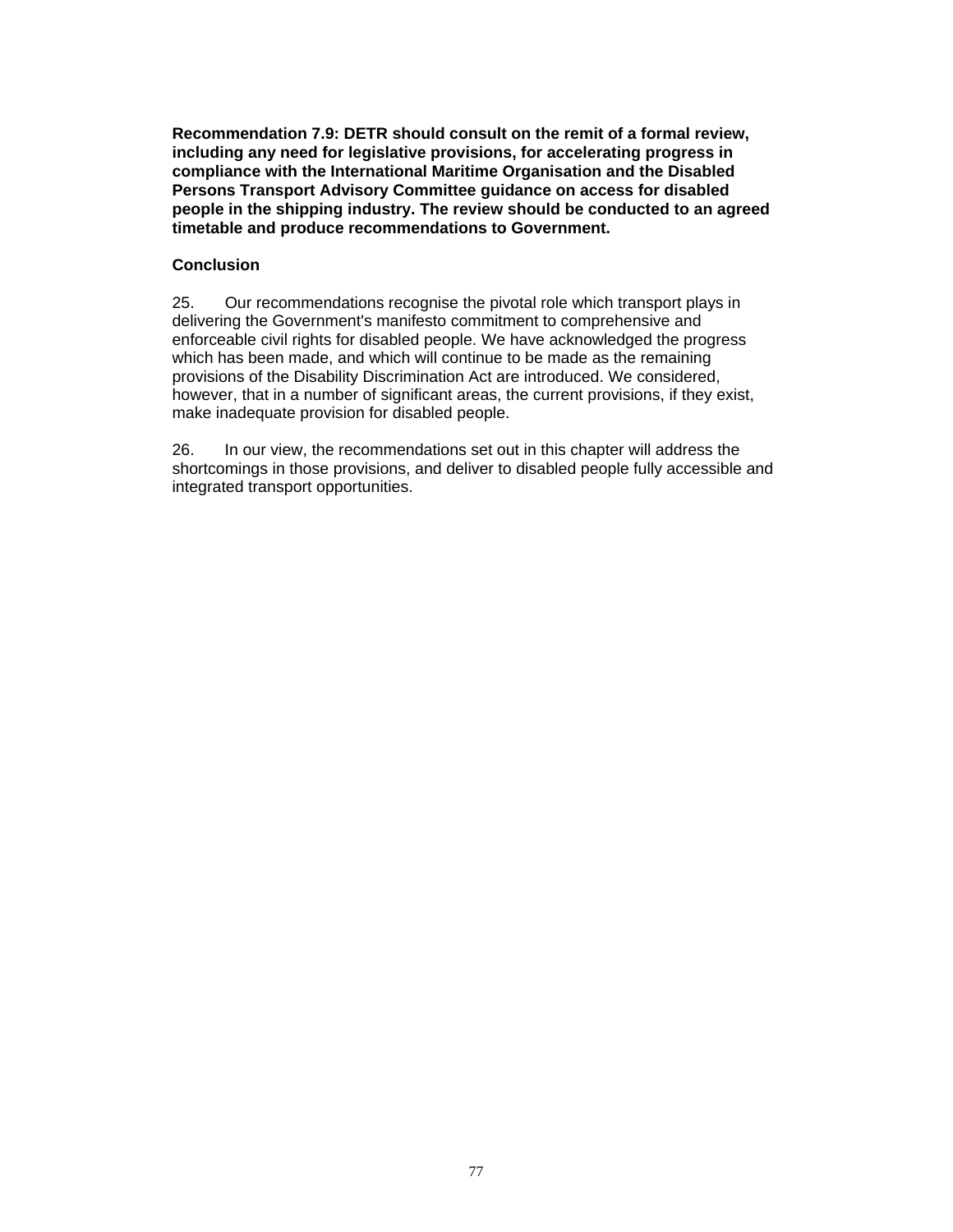# **CHAPTER 8 THE ENVIRONMENT AND HOUSING**

"Adaptations to housing are a matter of equal opportunities in the most basic aspects of human life. In a well adapted house, a disabled person can move about, cook, or go into the garden, turn on lights, have a shower or bath or put a child to bed - when and how they want to, with minimum help from other people. Without adaptations, these people may be condemned to isolation, frustration and humiliation." Joseph Rowntree Foundation 1996<sup>1</sup>

# **Introduction**

1. The barriers to the full participation of disabled people in society are nowhere more clear than in the built environment. The step, heavy door and entry phone at the entrance to a building; the lack of colour contrasting on busy thoroughfares; and the high positioning of lift buttons and door handles all conspire to exclude disabled people. With a little thought for the needs of disabled people, the environment could just as easily be designed to be accessible. There is much debate about the costs of adaptations for disabled people and not enough about the failure to consider accessibility when new buildings are designed, when a building is extended or when a major refurbishment takes place. If buildings were made accessible at these stages, there would be less need to consider costly and uneconomic adaptations a few years later. We have made recommendations to improve the standards of accessibility whenever major building work is undertaken. This appears to be the most sensible and cost effective time to effect most change.

2. We also considered the provision of accessible housing. Forecasts predict a rapidly ageing UK population. It is important that houses are designed so that elderly and disabled people can remain in their homes for life. This is desirable in itself but also makes sense economically. The need for costly public support to adapt homes or for elderly and disabled people to have to move to care homes at public expense will be reduced.

3. The countryside is a national treasure, which all citizens should have the opportunity to enjoy. For many disabled people though this pleasure is denied because of barriers on paths and trails which prevent access to wheelchair users and those with mobility difficulties. As the report of the Countryside Access Group<sup>2</sup> showed, it is often the presence of man-made stiles and barriers which hinder access, not the natural environment. We support the attempts of the Countryside Agency to improve the situation.

4. We also considered the planning permission regime and have suggested ways in which it can better meet the needs of disabled people.

# **Key Recommendations**

 $\overline{a}$ 

• The Department of the Environment, Transport and the Regions (DETR) should undertake further research into the current effectiveness and enforcement of Part M of the Buildings Regulations, and undertake a broader review of Part M,

<sup>1</sup> 'Managing Adaptations' by Frances Heywood, Joseph Rowntree Foundation 1996

 $2$  'Disabled Access to the Countryside and the Disability Discrimination Act', Countryside Access Group (see Annex B)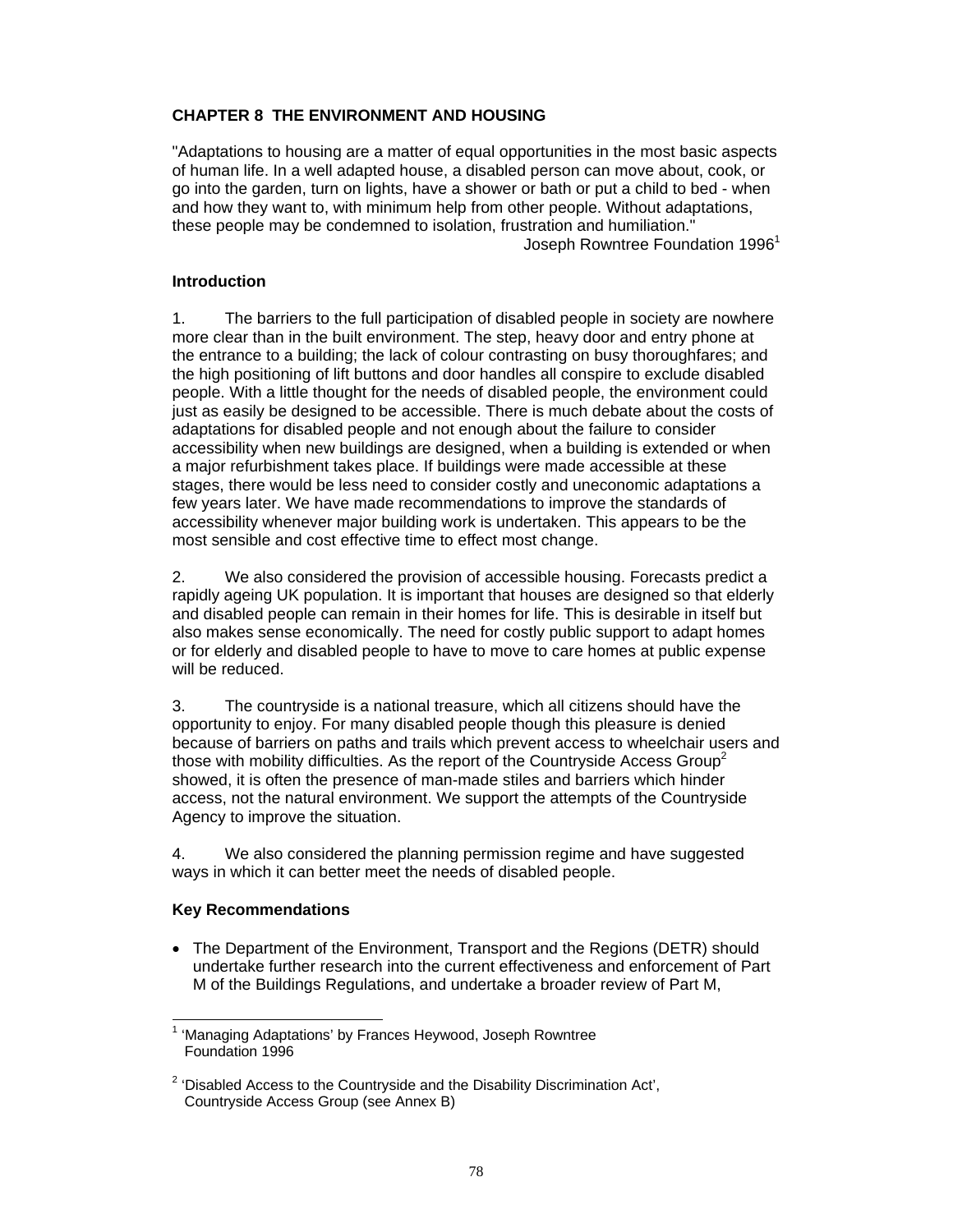including determining whether it is interpreted consistently and the scope for applying the Part to existing buildings. The review should preferably be carried out in conjunction with reviews of Part R (Northern Ireland) of the Building Regulations and Part T (Scotland) of the Technical Standards.

- DETR should commission the preparation of a good practice guide on planning and access as part of its 2000/01 Planning Research Programme. The proposed document should look at good practice in relation to both the development plan policies and the planning and access aspects of different types of environment.
- Local authorities and registered social landlords should introduce performance indicators locally, including waiting times, for the housing adaptation service provided to disabled people.
- DETR should place statutory duties on local highway authorities, as outlined in its consultation paper Improving Rights of Way in England and Wales, to improve access to the countryside for disabled people through the rights of way network.
- •

# **Built Environment**

5. Part  $M<sup>3</sup>$  of the building regulations requires that reasonable provision should be made for disabled people to gain access to buildings and make use of them. Part M requirements generally apply to new buildings and extensions that include a ground storey. From October 1999, they were extended to also apply to new dwellings. This extension should help disabled people to visit friends and relatives more easily and for people to remain living in their own homes for longer as they become less mobile.

6. We considered whether the requirements of Part M could form disability access standards. We concluded that as they stood they would not serve this purpose and should be reviewed. For instance, they were limited in only meeting the needs of disabled people with mobility difficulties, wheelchair users and those with some sensory impairments. They also did not apply to alterations to existing buildings, change of use of a building or to extensions<sup>4</sup> to existing buildings. We noted that the British Standards Institution (BSI) is revising its Code of Practice for Access for the Disabled to Buildings. We felt that this work provided an opportunity for developing appropriate access standards that would meet the needs of disabled people. The standards could inform the work of the DRC in developing the Code of Practice on the final rights under Part III of the DDA, coming into force in 2004. We would urge the BSI to progress work on its Code so that it can be considered by the DRC.

7. One area of concern was over the consistency of interpretation of what is required under Part M and also its enforcement. Some disability organisations certainly felt that there was room for improvement and we believed that the Department for the Environment, Transport and the Regions (DETR) should undertake research into the current effectiveness and enforcement of Part M. This research should take place as soon as possible and certainly in advance of a broader review of Part M. It is important that the current system is seen as being credible and properly enforced.

 $\overline{a}$  $3$  Part T of the Technical Standards in Scotland, Part R of the Building Regulations in Northern Ireland

<sup>&</sup>lt;sup>4</sup> Except those extensions containing a ground storey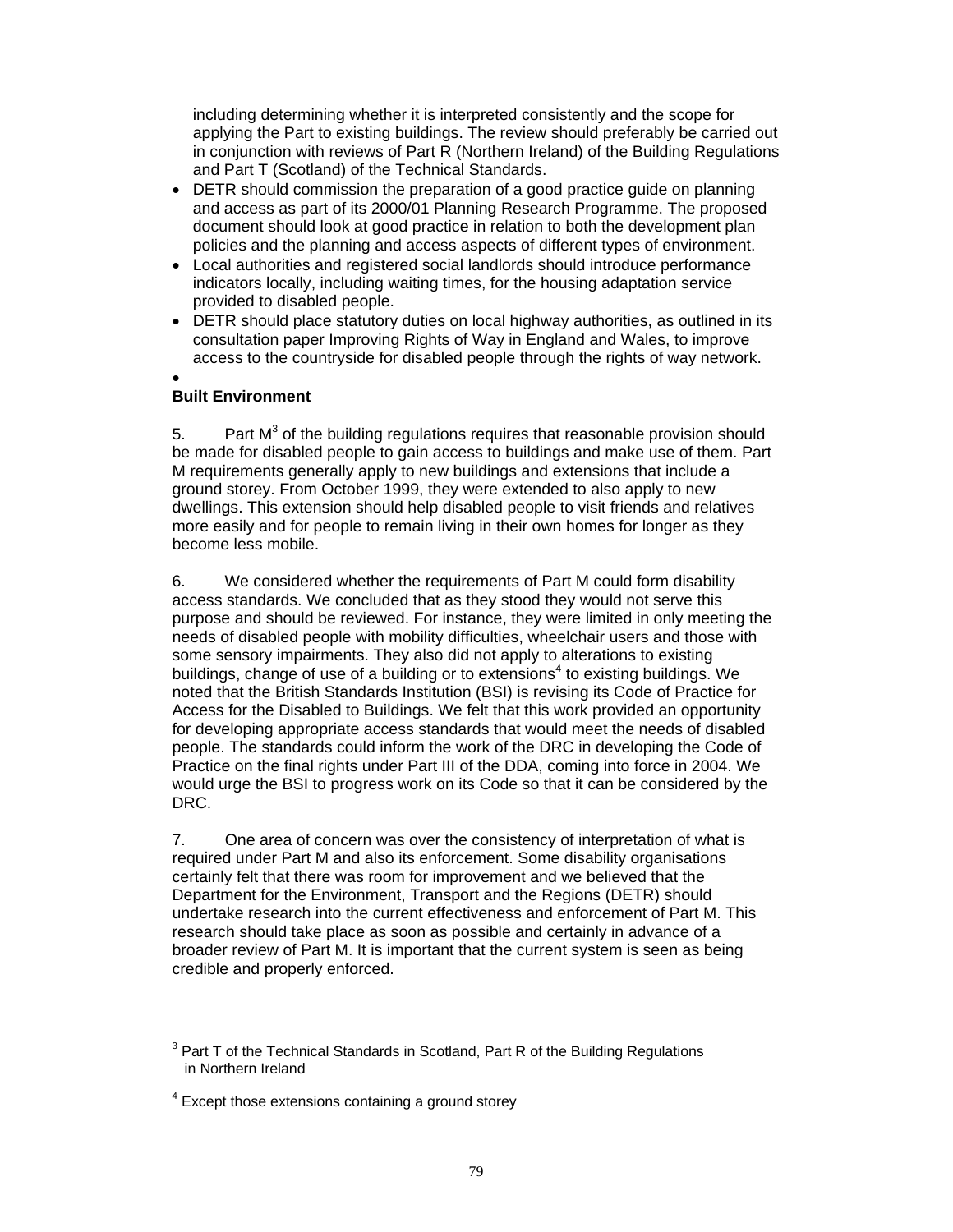**Recommendation 8.1: We welcome DETR's agreement to consult on the remit of a review of Part M of the Building Regulations before the end of 2000. The consultation should consider the extent to which guidance should be clarified to ensure consistency of interpretation and how this will be handled in the review. Any consultation should involve disability interests as well as commercial bodies such as property service managers. Consideration should also be given to the mechanisms by which disabled people are consulted.** 

**The review, which should start before the middle of 2001, should preferably be carried out in conjunction with reviews of Part R (Northern Ireland) of the Building Regulations and Part T (Scotland) of the Technical Standards.** 

**We also welcome DETR's agreement to undertake further research into the current effectiveness and enforcement of Part M in advance of the broader review.** 

#### **Extension of Part M to Existing Buildings**

8. Although the DDA requires employers, and will require service providers, to make physical adjustments to enable access for disabled people, there is still merit in having basic standards that buildings meet when they are extended. Part M currently only applies to extensions to existing buildings where they contain a ground storey.

### **Recommendation 8.2: The scope for extension of Part M to apply to existing buildings should be included in the review of Part M.**

#### **Advisory Groups**

9. We were impressed by the way that DETR's Disabled Persons Transport Advisory Committee brought together the views of disabled people and industry in advising Government on proposals to improve access to transport for disabled people. We considered that a similar advisory committee on building and planning issues would assist the DETR in better meeting the needs of disabled people.

**Recommendation 8.3: In light of our recommendations, DETR should establish an advisory group, similar to the Disabled Persons Transport Advisory Committee, on improving access to the built environment for disabled people, drawing its membership from the building and planning worlds and disability organisations.** 

#### **Planning**

10. The purpose of the planning system is to govern the development and use of land in the public interest. Planning permission is needed to undertake development and a planning application normally has to be submitted to the local planning authority. Individual planning applications are decided in line with a planning authority's development plan unless material considerations suggest otherwise. The development plans should take account of relevant access issues for disabled people.

11. Although we were generally content with the legal provisions governing the planning system, we were concerned that there was inconsistent coverage of access issues across authorities' development plans. There is clearly scope for ensuring that authorities address this issue more consistently. We were also concerned that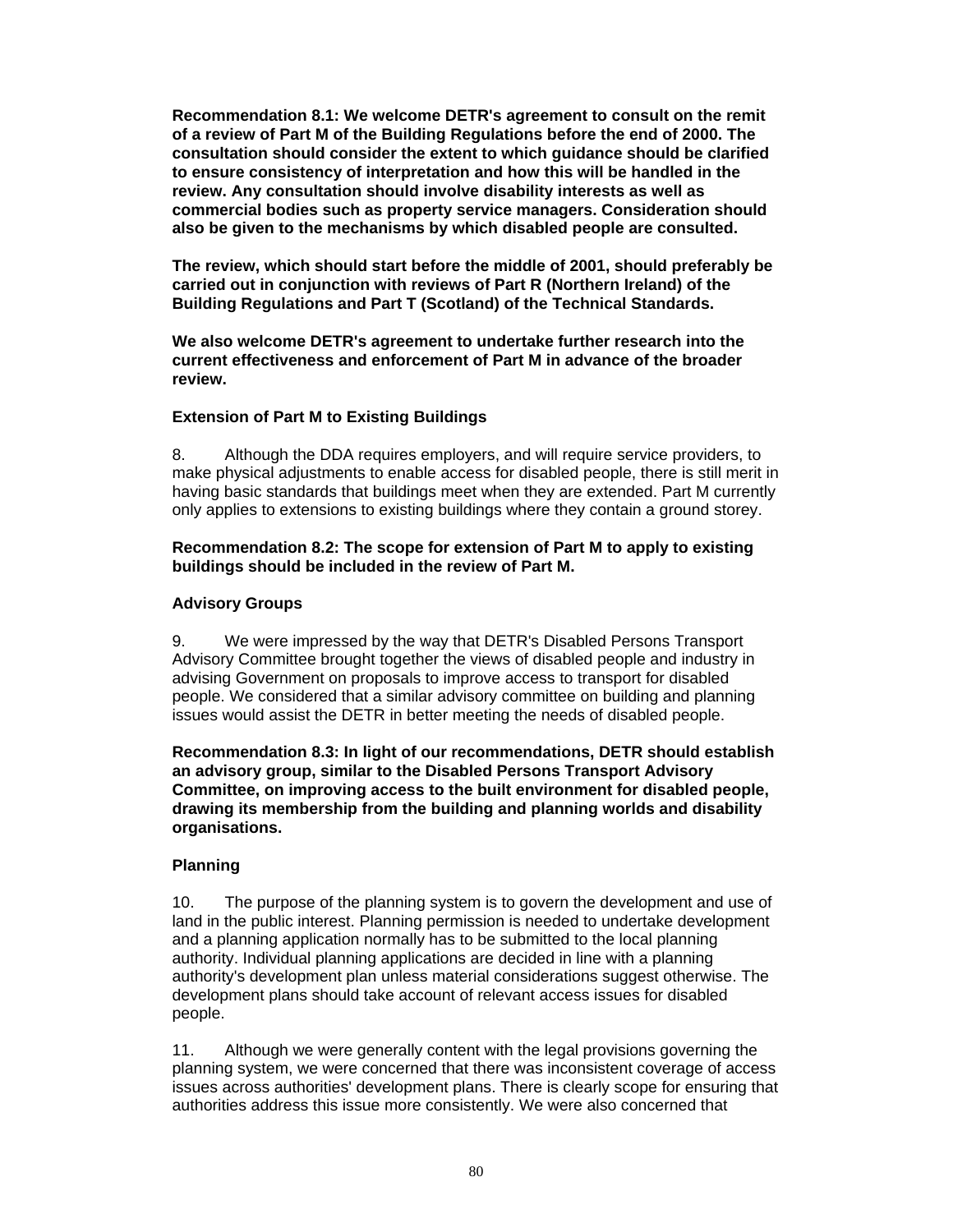developers were not always fully aware as to how they should tackle this issue. We therefore felt that new guidance should be issued on planning and access for disabled people. Some of the issues the guidance should address are:

- drawing local planning authorities' and developers' attention to the role of the planning system in relation to disability access, with good practice examples;
- explaining the link between the planning system, legislation on disability access and standards under the building regulations; and
- emphasising the benefits of consulting with local access groups and the recognition of the diversity of disabled people, including disabled children, and their differing access needs.

12. The guidance should cover the range of difficulties experienced by disabled people in the environment, including the links between planning and local transport plans and the pedestrian environment. Emphasis should also be given to the need for training planning officers in disability access issues to assist in the successful implementation of the guidance on the ground.

**Recommendation 8.4: DETR should commission the preparation of a good practice guide on planning and access as part of its 2000/01 Planning Research Programme. The proposed document should look at good practice in relation to both the development plan policies and the planning and access aspects of different types of environment. The views of disability organisations and the Planning Officers' Society should be sought.** 

13. In addition to new guidance, there would be merit in making sure that Policy Planning Guidance Notes and planning circulars make adequate reference to disability access.

### **Recommendation 8.5: DETR should, where necessary, add or strengthen references to disability access in relevant Policy Planning Guidance Notes and planning circulars as these come up for revision.**

14. Section 76 of the Town and Country Planning Act 1990 requires planning authorities to draw developers' attention to the requirements of the Chronically Sick and Disabled Persons Act 1970 when planning permission is granted for certain types of public buildings. The 1970 Act says that such buildings should be provided with means of access, parking and sanitary facilities for people with disabilities. We felt that this provision should be updated to refer, in addition, to duties under the Disability Discrimination Act and associated Codes of Practice, especially the proposed Code of Practice on the final rights under Part III of the DDA. This statutory provision would help underpin the guidance to be prepared in recommendation 8.4. The Government should also look again at whether alerting developers to the disability access legislation when granting planning permission is too late. It would be more effective to alert developers earlier in the planning process.

**Recommendation 8.6: The Government should consider the future role of section 76 of the Town and Country Planning Act 1990, which requires planning authorities to alert developers to disability access requirements, when a suitable legislative opportunity arises. Developers should be alerted to disability access legislation at the earliest possible opportunity in the planning process.** 

**Heritage**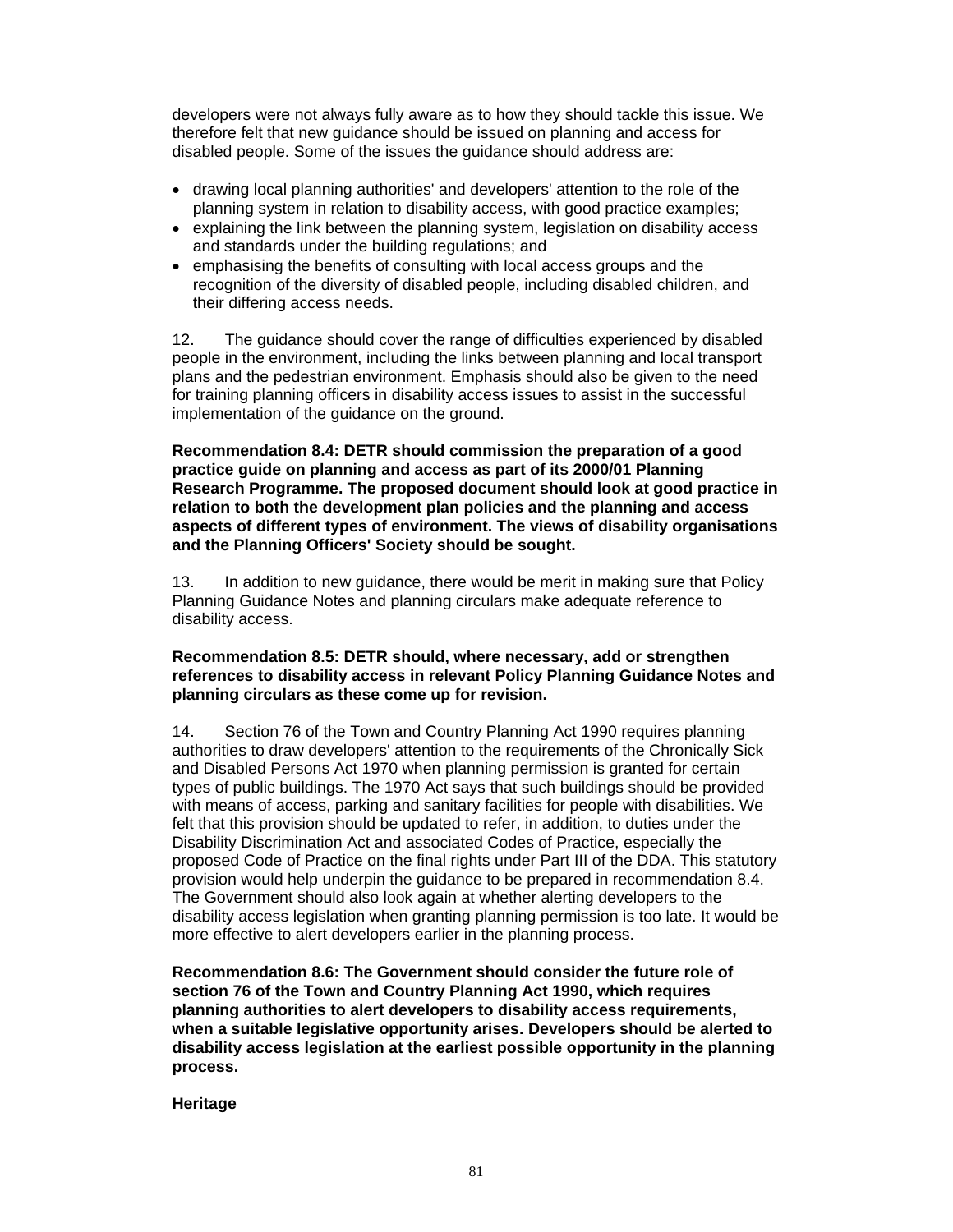15. There are separate, but parallel, planning controls relating to listed buildings. Internal and external work to a listed building, of which there are around half a million, generally requires listed building consent. We wanted to preserve the character of listed buildings open to the public but felt more could be done to improve access for many disabled people. As many people as possible should be able to enjoy our national buildings. We felt English Heritage (EH) and its equivalents in Wales, Scotland and Northern Ireland could be more active in ensuring access issues are addressed and we welcomed EH's agreement to revise its general guidance and also its instructions to staff on access. Local authorities should be made aware of English Heritage's approach in their area and not use heritage considerations inappropriately to justify their own failure to act on access issues.

**Recommendation 8.7: English Heritage, in discussion with disability organisations, should update its guidance note Easy Access to Historic Properties, by Summer 2000. This should then be given a wide circulation to emphasise the need for all those involved to adopt a positive approach to access issues.** 

**Recommendation 8.8: English Heritage should prepare a new set of desk instructions for its staff on access issues by Summer 2000.** 

### **Housing**

16. In looking at housing we first considered the strategic plans of housing authorities and how they took account of the needs of disabled people within their areas. With a rising demand for accessible housing likely over the next 10 years it was important that authorities made provision for the housing needs of disabled people in their plans and that there is no discrimination or prejudice in allocations.

**Recommendation 8.9: Housing Authorities should ensure that the needs of disabled households are covered in the housing strategy produced for addressing housing need in their area. They should take account of links with the planning process to ensure that accessible housing is placed in areas where, for example, there is good access to public transport and local services such as shops.** 

17. Individuals sometimes have to wait too long for adaptations to be made to their homes. We recognised delays are partly due to the high demand on local authority resources, and partly to the lack of co-ordination between the different local authority agencies. Efforts to clear waiting lists of people who need housing adaptation should be maximised. We felt that current moves under the Government's You and Your Services initiative to improve the service to disabled people would need to be kept under review. Performance indicators under 'Best Value' are needed to bring services up to the same level across the country and to set a standard for waiting times.

### **Recommendation 8.10: Local authorities and Registered Social Landlords should introduce performance indicators locally under 'Best Value' to show the quality of the adaptation service they provide to disabled people.**

18. There should be records of those dwellings that are potentially suitable for disabled people held by both Councils and estate agents to help disabled people find suitable homes. The Cardiff Accessible Housing Register (see Chapter 6) is an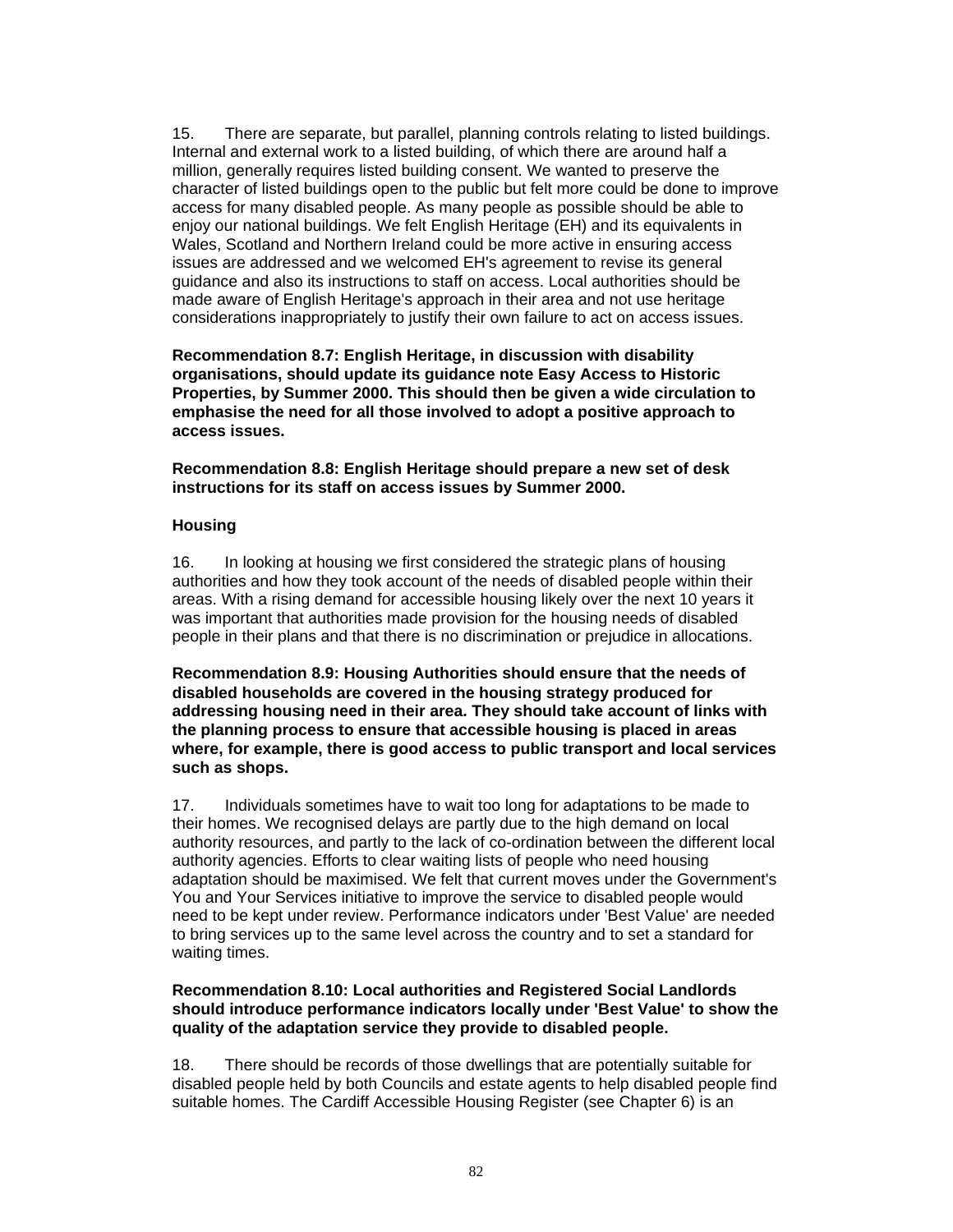example of where voluntary agencies and estate agents have worked together to give disabled people the information they need to find a home.

### **Recommendation 8.11: Councils and estate agents should be encouraged to keep up-to-date records of all known dwellings that are potentially suitable for disabled people, in order to compile cross sector databases to match needs.**

19. The new duty of 'Best Value' on local authorities (commencing from April 2000) provides a mechanism, through a requirement to consult, to ensure that recipients of local services, such as home adaptation, have their views taken into account and a say in how services are delivered. The consultation mechanisms must themselves be accessible to disabled people and local authority staff should ensure that all groups of disabled people can make effective contributions.

### **Recommendation 8.12: In discharging their statutory obligations under 'Best Value', local authorities should consult the beneficiaries of adaptations and take account of their views.**

# **Access to the Countryside**

20. The 130,000 miles<sup>5</sup> of public rights of way are an important channel that allow the nation to explore and enjoy the countryside. Free to use, the rights of way network should also be as accessible as possible to disabled people. We were concerned about the barriers across paths and trails that make up the rights of way network and that hinder access for disabled people with mobility difficulties and wheelchair users. The needs of visually impaired and blind people on rights of way that have shared<sup>6</sup> use were also considered.

21. We welcomed the DETR Consultation Paper Improving Rights of Way in England and Wales which contained proposals to improve access to the right of way network for disabled people. The first proposal was for a statutory duty on local highway authorities, acting in accordance with guidance issued by the Countryside Agency and the Countryside Council for Wales, to promote the principle of easing passage for disabled people at places where rights of way cross obstacles such as fences, walls, watercourses or roads. The Highways Agency should be under a similar statutory duty in respect of trunk roads which are crossed by rights of way. Exceptions may be necessary to allow for land management requirements such as stockproofing. The second proposal was for highway authorities to be placed under a statutory duty to publish reports, say every two years, on action taken to improve the accessibility of their rights of way network to disabled people.

**Recommendation 8.13: DETR should implement the two legislative proposals in its Improving Rights of Way in England and Wales Consultation Paper for improving access to the rights of way network for disabled people. The Countryside Agency and the Countryside Council for Wales should fully involve disability organisations in drafting guidance on how the principle of easing passage should be interpreted for each category6 of rights of way.**

<sup>&</sup>lt;u>England and Wales</u>

 $6$  Footpaths; byways open to all traffic; and roads used as public paths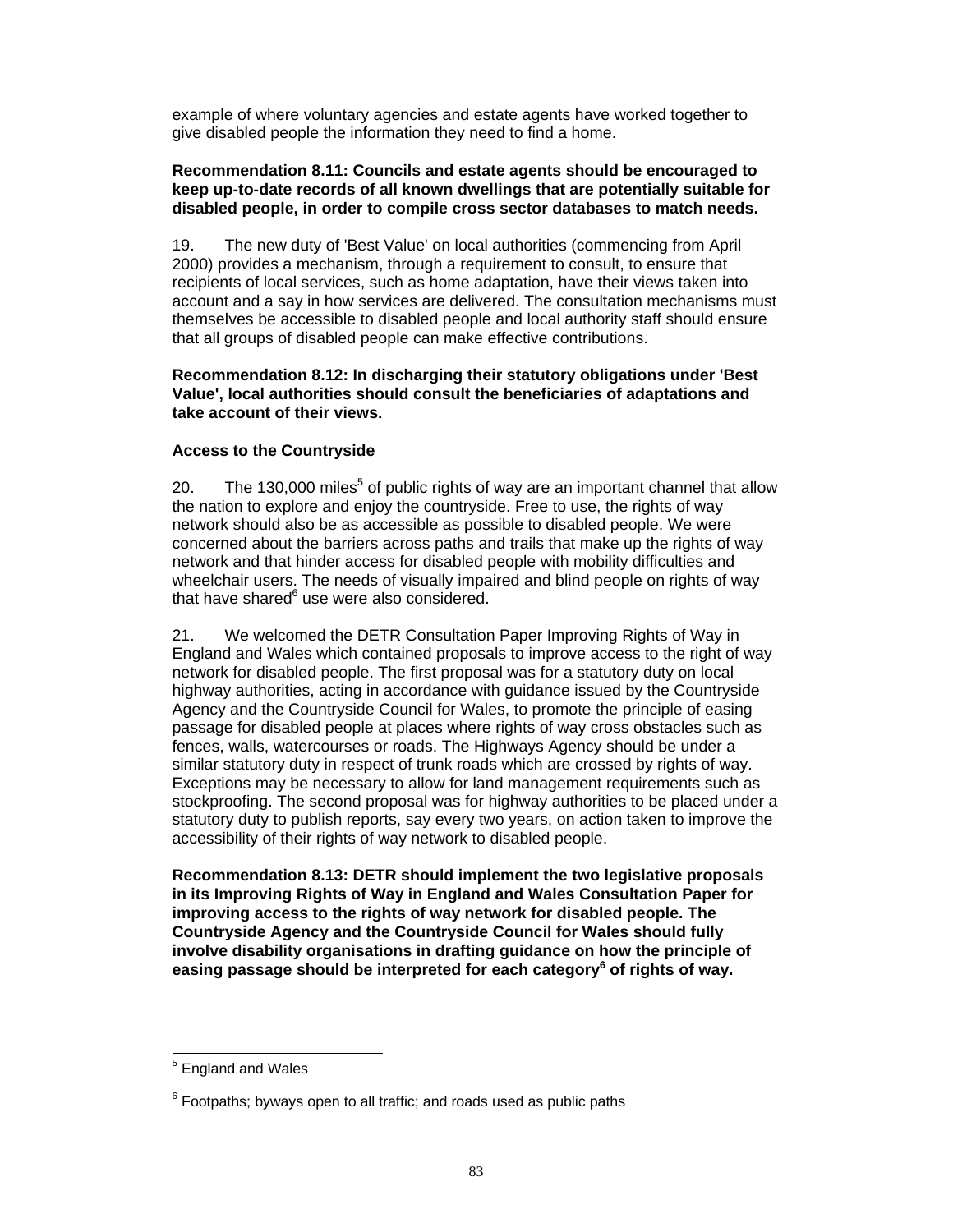# **CHAPTER 9 PARTICIPATION IN PUBLIC LIFE**

"In the UK [the right to vote in secret at elections] is seen as fundamental to the electoral system, ensuring that people can vote for the candidate of their choice independently and free from possibility of external influence. For the UK's 1.7 million blind and partially sighted people a secret vote is, however, in most cases, a right denied."

"A Right Denied", RNIB<sup>1</sup>

### **Introduction**

1. The right to free elections and a fair trial are cornerstones of our democracy. These rights are guaranteed under the European Convention on Human Rights. Restrictions on these rights - for any group in society - should concern us all. We examined access to both the democratic and the legal process for disabled people and were generally content with the protections for their civil rights.

2. We welcomed the findings of the Home Office Working Party on Electoral Procedures suggesting changes to electoral practice to contribute to democratic renewal in the United Kingdom. Many of our recommendations endorse its conclusions and propose ways to implement them for the benefit of disabled people.

3. On the legal process, we similarly welcomed the initiatives in the Government's Speaking Up For Justice report to assist vulnerable and disabled witnesses and those by the Home Office and Lord Chancellor's Department on a blind magistrates' pilot and a review of those eligible to serve on juries. We also looked at the need for training in disability issues for those involved in the legal process.

# **Key Recommendations**

- We endorse the recommendations of the Home Office Working Party on Electoral Procedures on access to the electoral process for disabled people.
- We welcome the initiatives in the Speaking Up for Justice report and emphasise the need for appropriate training in disability issues for those involved in the legal process.
- We welcome the blind magistrates' pilot and the review of those disabled people requiring third party support to serve on juries. We recommend that, subject to the outcome of the reviews and with appropriate safeguards, these current restrictions should be lifted. The need for a specific statutory reference to physical disability as a reason for discharging a juror should be reviewed.

# **Access to the Electoral Process**

4. There has been a steady decline, over a long period, in the levels of participation in elections. A comparison with other European Union (EU) countries which do not have compulsory voting shows a marked difference in participation rates.

 $\overline{a}$ 1 'A Right Denied: Access to Voting for Blind and Partially Sighted People', RNIB (see Annex B)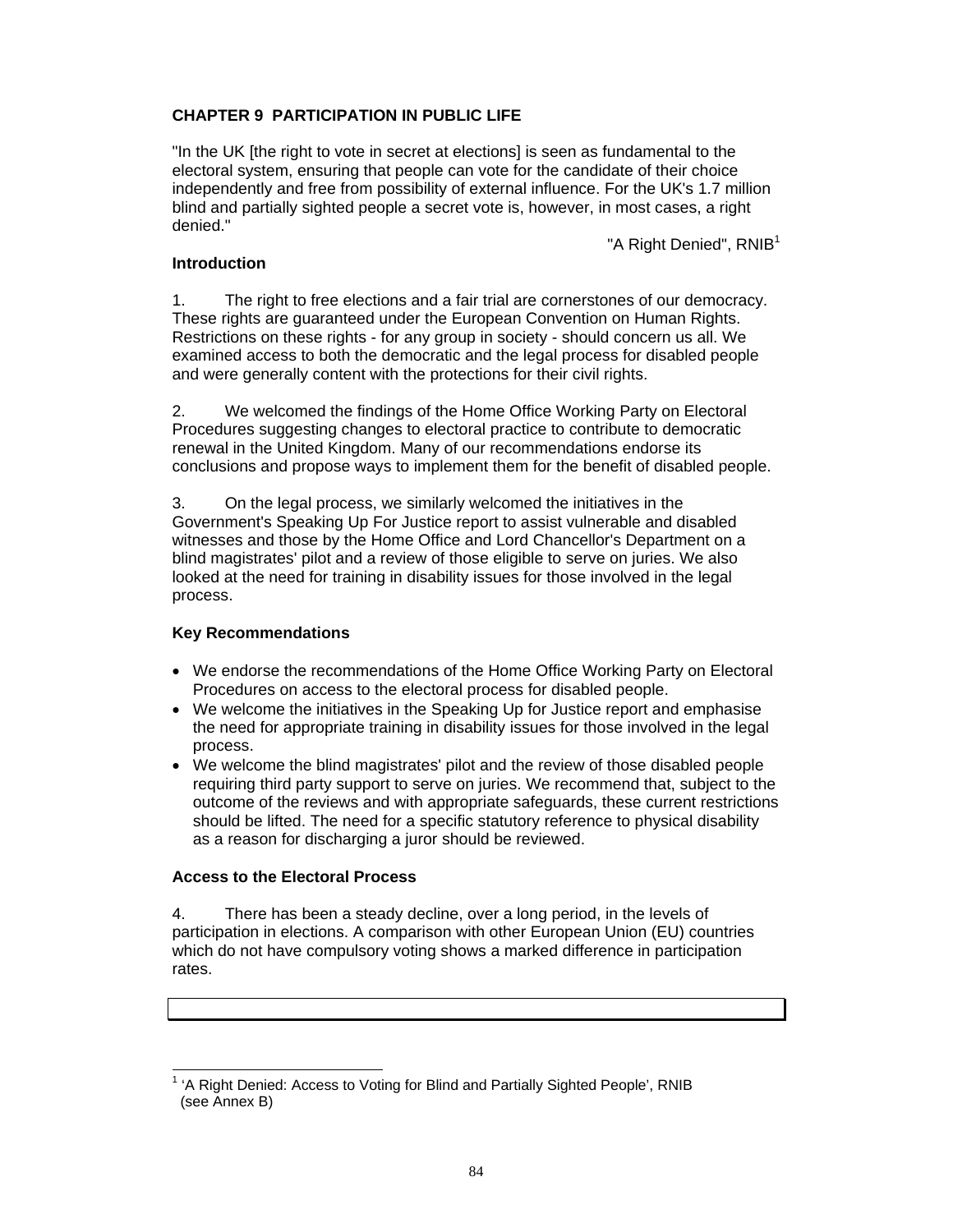

5. It is important that measures to create a more open and responsive electoral system recognise the needs of disabled voters. We therefore welcomed the work in this area of the Home Office Working Party on Electoral Procedures ('the Howarth Working Party'), chaired by George Howarth MP, former Home Office Minister.

# **Current Position**

6. Electoral services and facilities are likely to be covered by the DDA access to services provisions. So those involved in the election process, from the council through to the polling station clerk, will be required not to discriminate against disabled people and make reasonable adjustments where disabled people have unreasonable difficulties in accessing any part of the electoral process. However, as for all service providers, if those involved in electoral services and facilities are required to do something by a specific law, such as electoral law, this cannot be overriden by the DDA requirements.

7. Electoral law contains detailed provisions on the conduct of the electoral process. Local authorities are required<sup>2</sup>, so far is reasonable and practicable, to designate only places which are accessible to disabled electors as polling places. However, as the Scope report Polls Apart 2: Disabled People and the 1997 General Election ('the Scope report') shows, there is a great deal of progress that needs to be made before equal access is achieved.

Key Findings from "Polls Apart 2: Disabled People and the 1997 General Election", Scope

• Only 6% of Polling Stations surveyed were fully accessible.

 2 S18 Representation of the People Act 1993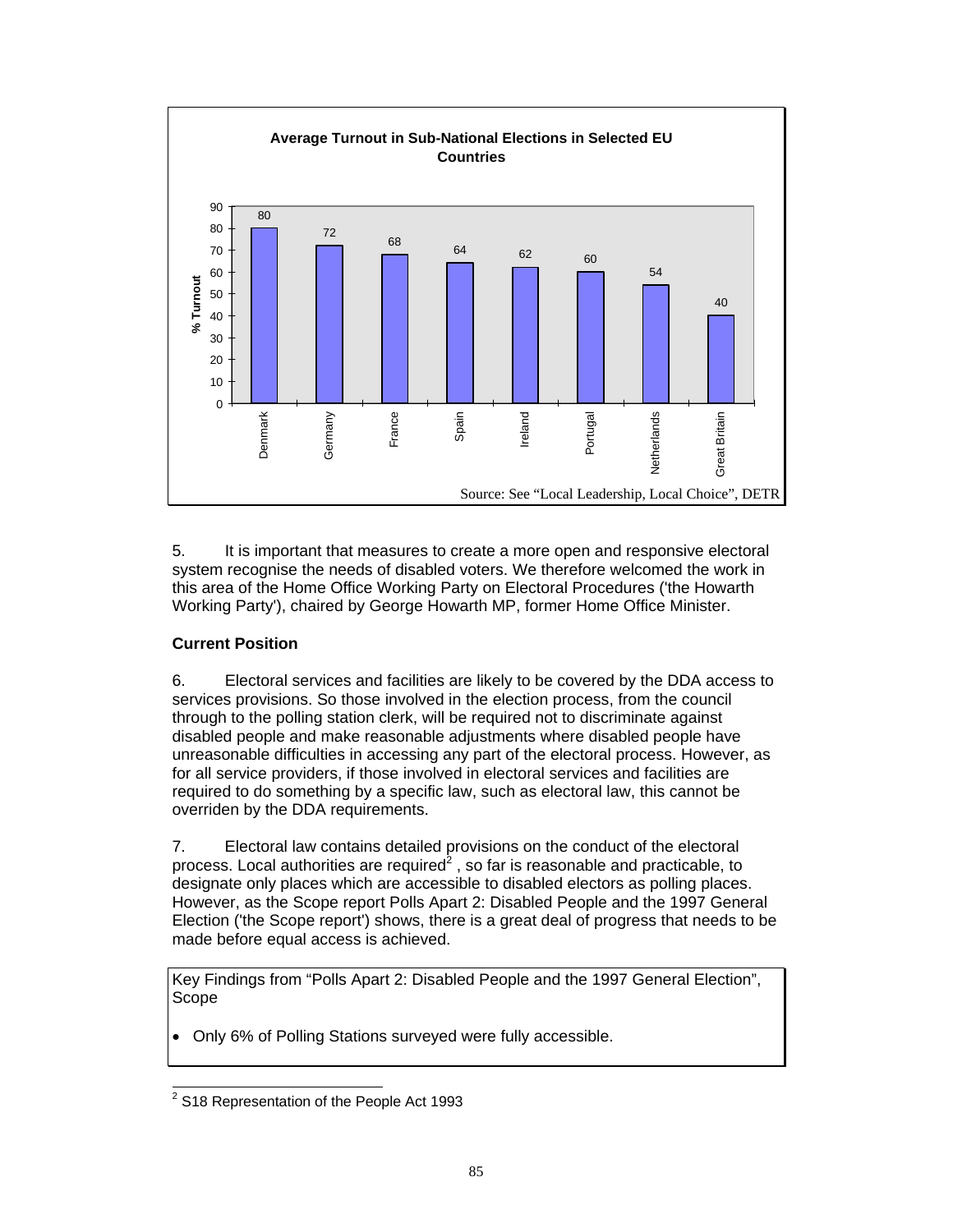• Over 80% of Polling Stations surveyed had two or more access problems.

# **Electoral Law**

8. We considered the merits of using electoral law or civil rights law to secure the rights recommended below and concluded that electoral law would offer more certainty and specific duties than civil rights legislation.

### **Recommendation 9.1: Given that electoral procedure is prescribed in specific electoral statutes, further civil rights for disabled people in this area should be secured through changes in electoral law.**

# **Electoral Registration**

9. We welcomed the recommendations of the Howarth Working Party on improving the current levels of registration. The proposal for 'rolling' or continuous registration to replace the present annual register meets the recommendation in the Scope report and should benefit disabled people.

10. A person must be registered in order to vote but the current provisions preventing certain residences from being used make it very difficult for otherwise eligible people to register. In particular, patients detained<sup>3</sup> at a hospital or voluntary patients at such hospitals are currently prevented from using the hospital address for registration purposes. This restriction can effectively disenfranchise these patients for many might not have alternative residences. If a voluntary patient does have an alternative residence, he must complete a patient's declaration before he can register. This introduces an additional eligibility test that does not apply to people with mental health problems living in the community. We agree with the Howarth Working Party that this additional test is unnecessary.

**Recommendation 9.2: We endorse the Howarth Working Party's recommendations that the restriction on using a mental health hospital as a residence for electoral registration purposes should be removed and that the patient's declaration should be abolished.** 

# **Entitlement to Vote**

# **Physical Access**

11. The ability to vote in person, on the same day and in the same way as the rest of society, is a fundamental right. Disabled people should not be forced to use postal votes, days before the end of an election campaign, it they want to vote on election day.

12. We noted the difficult position of electoral administrators in balancing the need to find an accessible polling station for disabled voters with finding a location that is reasonable for all voters. The introduction of national minimum access standards in choosing and setting up a polling station are to be welcomed. However, given the findings in the Scope report, the effectiveness of the standards in improving accessibility will need to be monitored. The revision to the Home Office's grant

 $\overline{a}$  $3$  Patients detained as a result of criminal activity are not included in our recommendation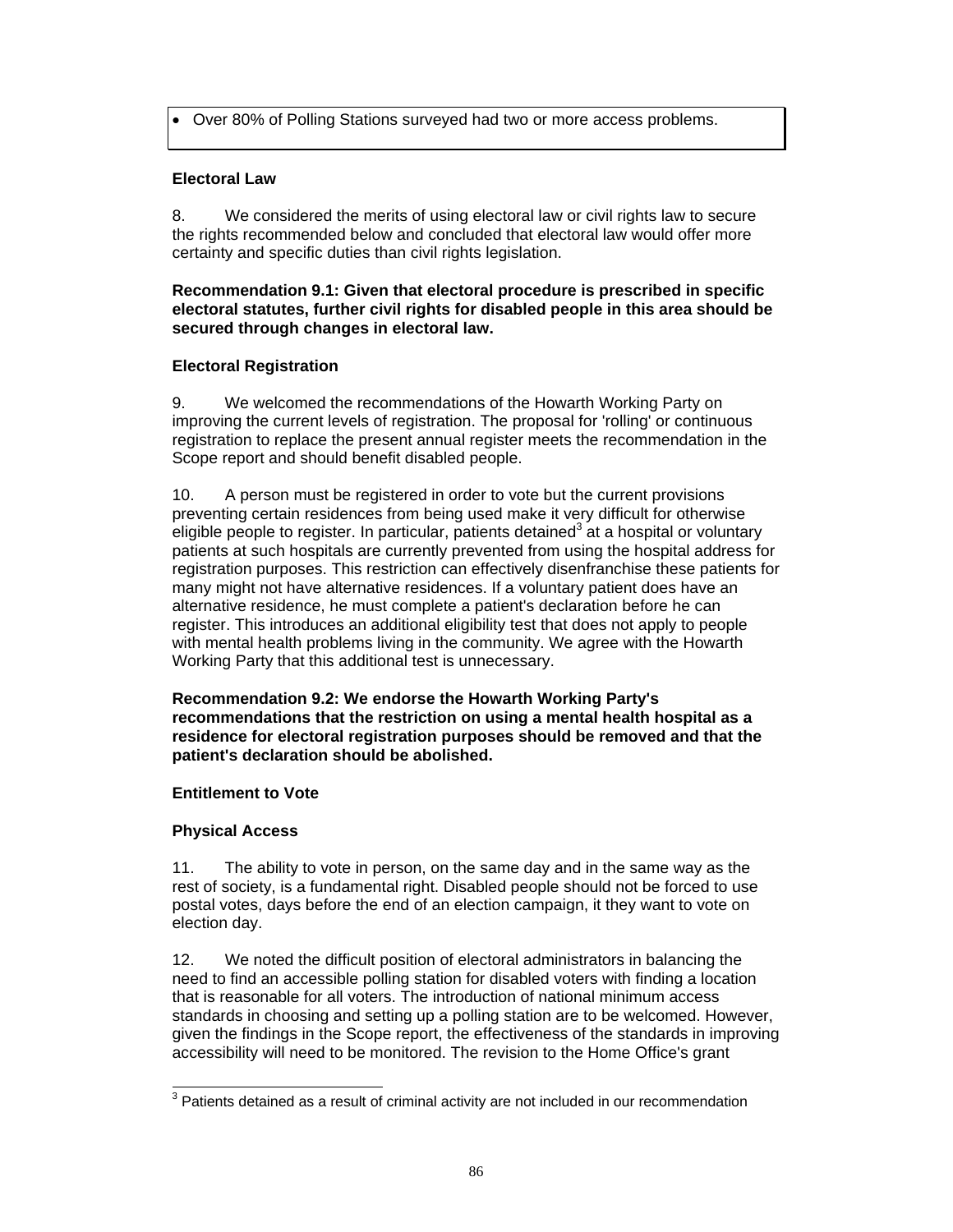arrangements to local authorities, to remove the bar to paying for permanent physical access improvement, as recommended in the Scope report, was also welcomed.

**Recommendation 9.3: Electoral administrators should continue to be covered by the access to service provisions of civil rights legislation. The introduction of national minimum access standards is welcomed and the effectiveness of these in improving access to polling stations should be monitored.** 

### **Alternative Voting Methods**

13. We welcomed the Howarth Working Party's recommendations that election rules should be changed to allow ballot paper templates and polling aids to be provided in polling stations. This should be of particular benefit to voters with sensory impairments.

14. We were interested in how the Working Party's recommendations for making voting easier for the whole of society would help disabled voters. Pilot schemes allowing:

- a mobile polling station to take a ballot box to groups of voters;
- an election to be held on the basis of postal voting only;
- electors to vote at any polling station; and
- voting over the telephone or the Internet

are to be welcomed as long as they apply to disabled voters in the same way as other electors.

### **Recommendation 9.4: We support proposals for pilot schemes for alternative voting methods and recommend that disability organisations are consulted on their development of the schemes.**

# **Companion Assisted Voting**

15. Electoral legislation allows a blind voter to be assisted to vote by a companion from the same constituency.

### Case Study

On polling day we took our severely disabled daughter, Jane, to vote. We were not allowed to help her. Apparently the 'rules' apply only to blind people. She was denied the help of her parents to interpret her wishes and make her mark. Jane is 18 and registered as an elector. She has a mind of her own, was looking forward to casting her vote and knew whom she wished to be elected. The person in charge was obviously uneasy and phoned a supervisor for guidance. We were not able to explain that, in full view if required, we would go through the system with Jane and make her mark if necessary.

Source: : Scope "Polls Apart 2" Report

**Recommendation 9.5: We endorse the Howarth Working Party's recommendation that the provisions for blind voters to be assisted to cast their vote by a companion should be extended to all electors who would not otherwise be able to cast a vote. Further consideration should be given to allowing a companion from outside the constituency to assist.**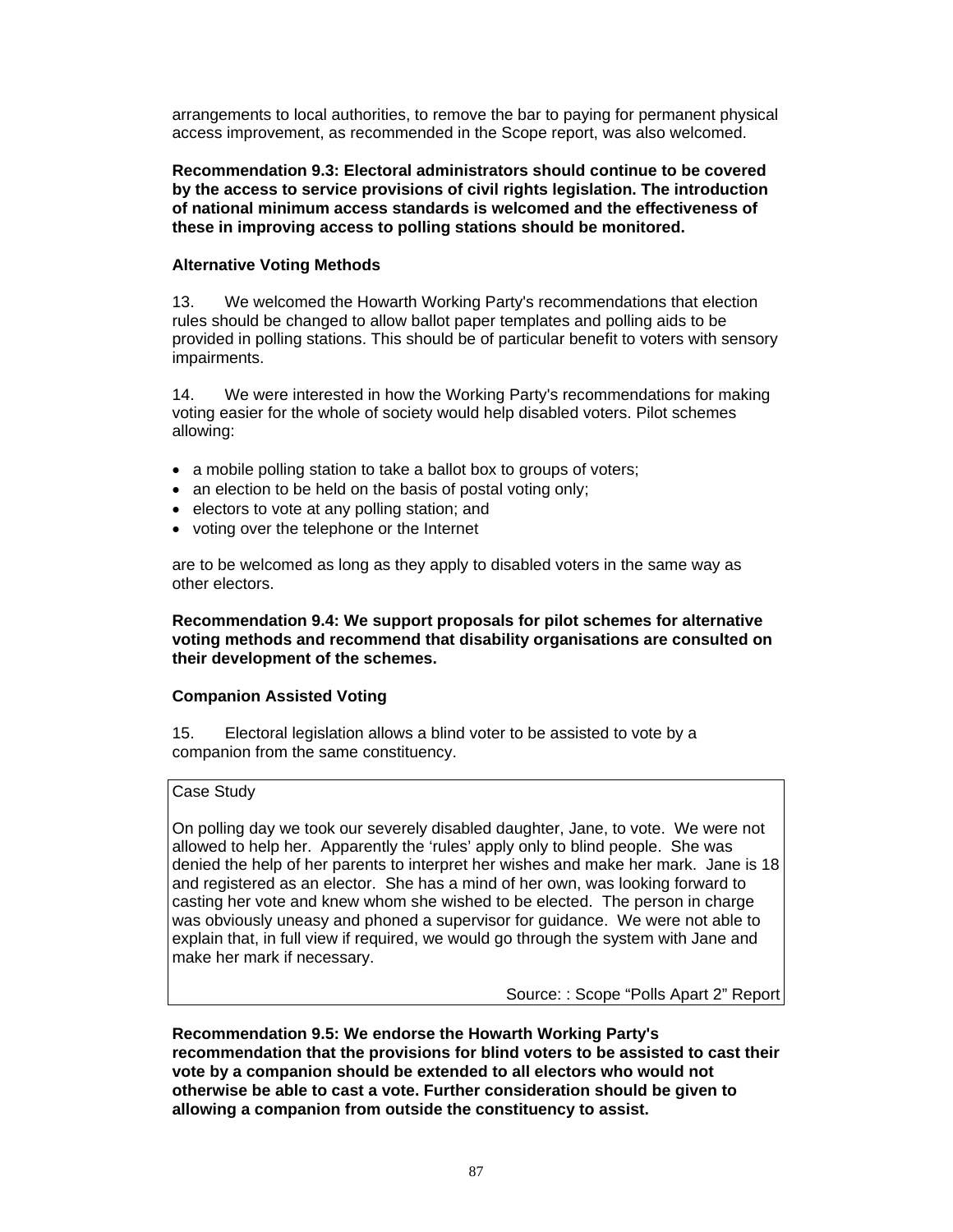### **Publicity and Guidance**

16. We commend the Government's efforts to re-engage electors in the democratic process. It is important that any publicity campaigns to encourage higher levels of registration, explain new voting arrangements and increase turnout, consider the needs of disabled voters. Generic information on registration and voting arrangements should be made available in accessible formats, including for people with learning difficulties. Many disabled people may have been put off registering and voting because of past experiences; local information should include the assistance available in registering and at polling stations.

### **Recommendation 9.6: In publicising registration and existing and new voting arrangements, the Home Office and local electoral authorities should consider the needs of disabled people for information in accessible formats and advice on accessibility of polling stations.**

17. The Home Office is to issue new, consolidated guidance to electoral administrators on all aspects of access for disabled people to electoral services.

**Recommendation 9.7: We welcome the consolidation and revision of advice to electoral administrators on all aspects of disabled people's access to electoral service. In order that it meets good practice and addresses the needs of all disabled people, disability organisations should be consulted in its preparation.** 

# **Political Parties**

18. Recommendation 6.10 on coverage of private clubs should include political parties within civil rights legislation. This should assist disabled members of political parties in putting themselves forward as candidates and participating fully in their party's activities. Although recommendations to political parties are outside our remit, we were concerned with the following case.

#### Case Study

I have been very hurt and upset by some of the councillors, not thinking about what they are saying. I have come across one councillor who knocked on the door and asked for my parents. And I was saying no, they are not in, but I am here, I can vote, I can tell you … Before I opened my mouth she was halfway down the path and I heard her say "We don't talk to people like her, she doesn't know what she is talking about." I can honestly say those were her words. I would like to see disability awareness training for politicians. I want to remind them that just because we have a speech impediment we still have views that are useful.

Source: Scope "Polls Apart 2" Report

19. It would be in the interests of political parties to ensure those canvassing are aware of disability issues and that election literature is made available in accessible formats.

#### **Access to the Law**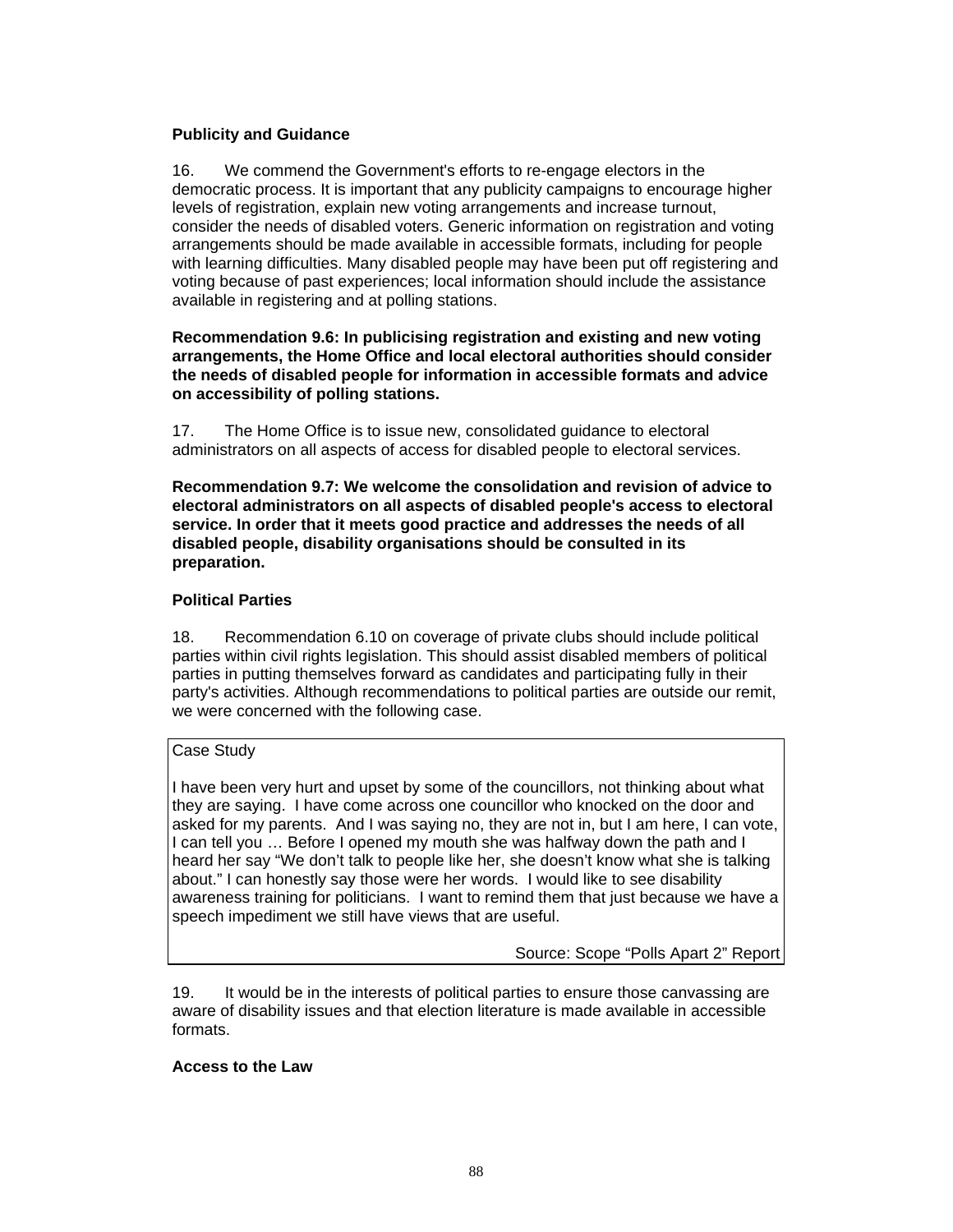20. The right to equal access to the law is a sign of a civilised nation. However, too often the needs of disabled people for accessible information and assistance in order to gain equal access have been ignored. The continuation of discriminatory laws and practices in the legal system, based on out dated notions of disability, is unacceptable.

# **Access to Courts**

21. We welcomed the positive attitude of the Court Service to meeting their obligations under the DDA access to service provisions. They are conducting an accessibility audit, designed by RADAR, of all courts. The findings will feed into their ongoing building works programme. For civil and family and tribunal hearings the court will book and pay for interpreters for deaf parties. They are also providing information leaflets in alternative formats and have set up a free phone-line on the facilities available for disabled people. However, it is important that staff receive disability awareness training so that these initiatives remain effective.

### Case Study

A man with a hearing impairment who was to appear as a claimant in a small claims court was advised in advance that there was an induction loop in the court. He nonetheless found it very difficult to follow the proceedings. He lost the case. On appeal, he found the case easy to understand. He then became aware that the induction loop in the first court was not in working order. It was too late to take any action.

Source: RNID

**Recommendation 9.8: The Court Service, local authorities and magistrates' courts committees continue to be covered by access to service provisions in civil rights legislation.** 

# **Assisting Witnesses**

22. The Speaking Up for Justice report together with the Youth Justice and Criminal Evidence Act 1999 contain important new measures for assisting crime victims and witnesses who may face difficulties in giving evidence, or whose evidence is not taken seriously on account of their learning difficulty or speech impairment, with the result that they are denied access to justice. These measures apply from the police investigation stage through to the trial and beyond. They will help in improving both access to justice for disabled witnesses and their treatment by the legal system.

23. We believed that the particular needs of deaf people who communicate by British Sign Language (BSL) should be considered, in particular the need for BSL users to be supported by suitable qualified interpreters, when implementing the measures and also more generally in the legal system.

**Recommendation 9.9: We welcome the measures in the Speaking Up for Justice report and Youth Justice and Criminal Evidence Act 1999 to assist vulnerable witnesses, many of whom will be disabled people.** 

**Blind Magistrates' Pilot**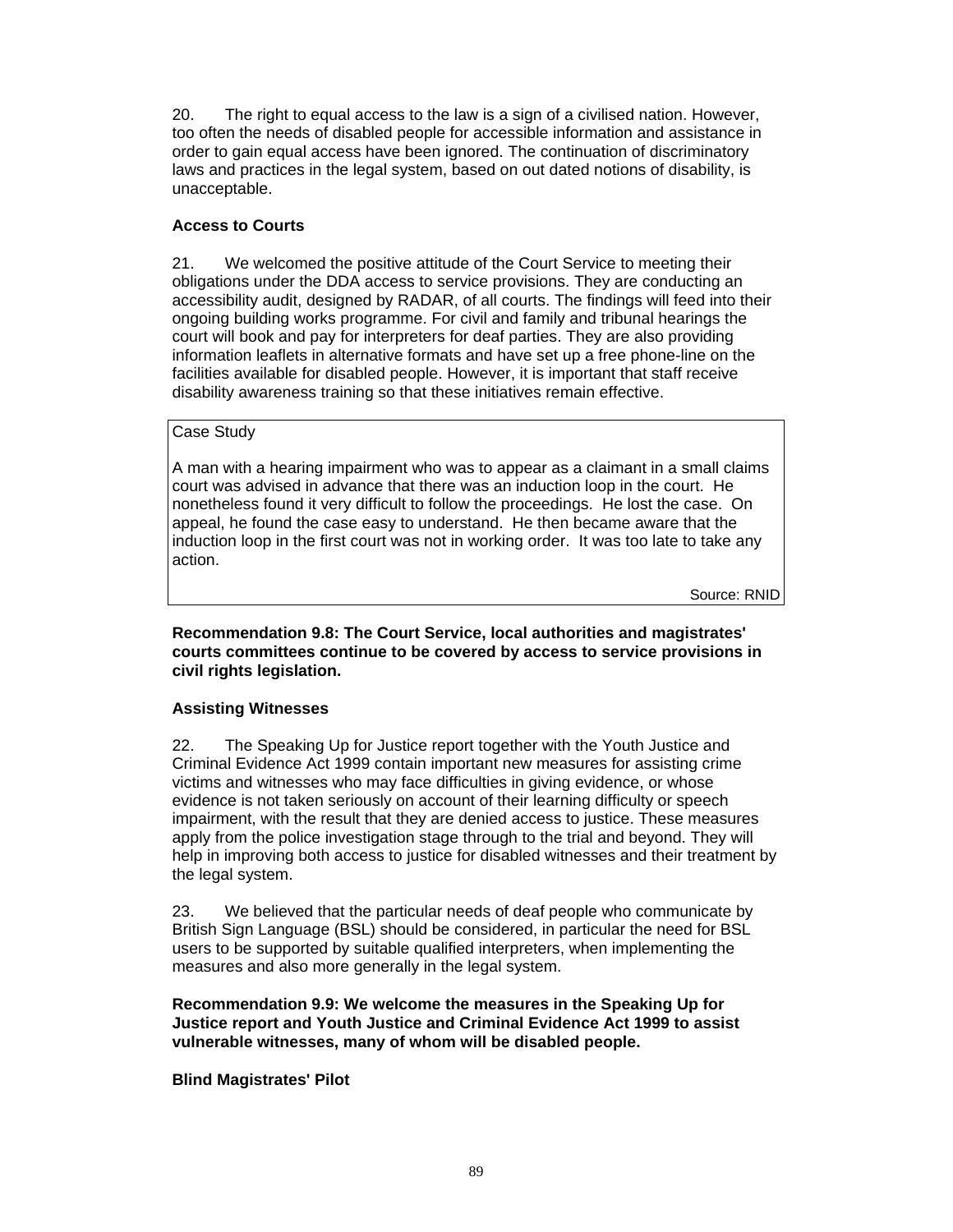24. The Lord Chancellor has lifted the bar on blind people serving as magistrates to conduct a pilot study. There are nine blind magistrates taking part in the pilot and the Lord Chancellor's Department (LCD) will evaluate the pilot next year.

**Recommendation 9.10: We welcome the blind magistrates' pilot and recommend, subject to the Lord Chancellor's Department's review of the pilot, that the bar on blind people serving as magistrates should be lifted permanently.** 

### **Jury Service**

25. Although jury service is a duty rather than a right, disabled people should not be discriminated against in fulfilling this civil obligation. Legislation provides that disabled people should serve as jurors unless the judge is of the opinion that a person with physical disabilities cannot serve effectively. The intention behind this provision was to state more clearly that there is a presumption in favour of disabled people serving as jurors. However, in the absence of guidance to judges, some may discharge a blind juror on the grounds that he or she cannot assess the physical demeanour of witnesses and defendants and so cannot assess their credibility. In addition, mentally disordered people are ineligible to serve as jurors. This includes anyone who suffers from, or has suffered from, mental illness and regularly attends for treatment by a medical practitioner.

# Case Study

In a research study, two versions of an interview with Sir Robin Day were screened on television, published in a newspaper and played on the radio. One version was truthful and the other contained a series of lies. The proportion of people successful at detecting the lies across the different formats were: Television: 52%; Newspaper: 64% and Radio: 73%.

The researcher concluded that the best cues for lie detection are in the voice and not in visual information.

Source: RNIB, from 'In Touch' BBC Radio 4, 7 November 1995

26. Although safeguarding a defendant's right to a fair trial must be the overriding priority, the specific statutory reference to physical disability as being a reason for discharging a juror does appear to be discriminatory, as does deeming ineligible anyone who has suffered from mental illness and has regular treatment from a medical practitioner.

**Recommendation 9.11: There are many reasons why a juror may not be able to carry out his duties effectively; the need for a specific statutory reference to physical disabilities should be reviewed.** 

**Recommendation 9.12: The definition of those mentally disordered people ineligible to serve as jurors should be considered further in consultation with the DRC.** 

27. Case law prevents anyone who is not a juror from taking part in a jury's deliberations. This prevents disabled people who require third party support, such as a palantypist or a personal assistant, from serving as jurors. We appreciated the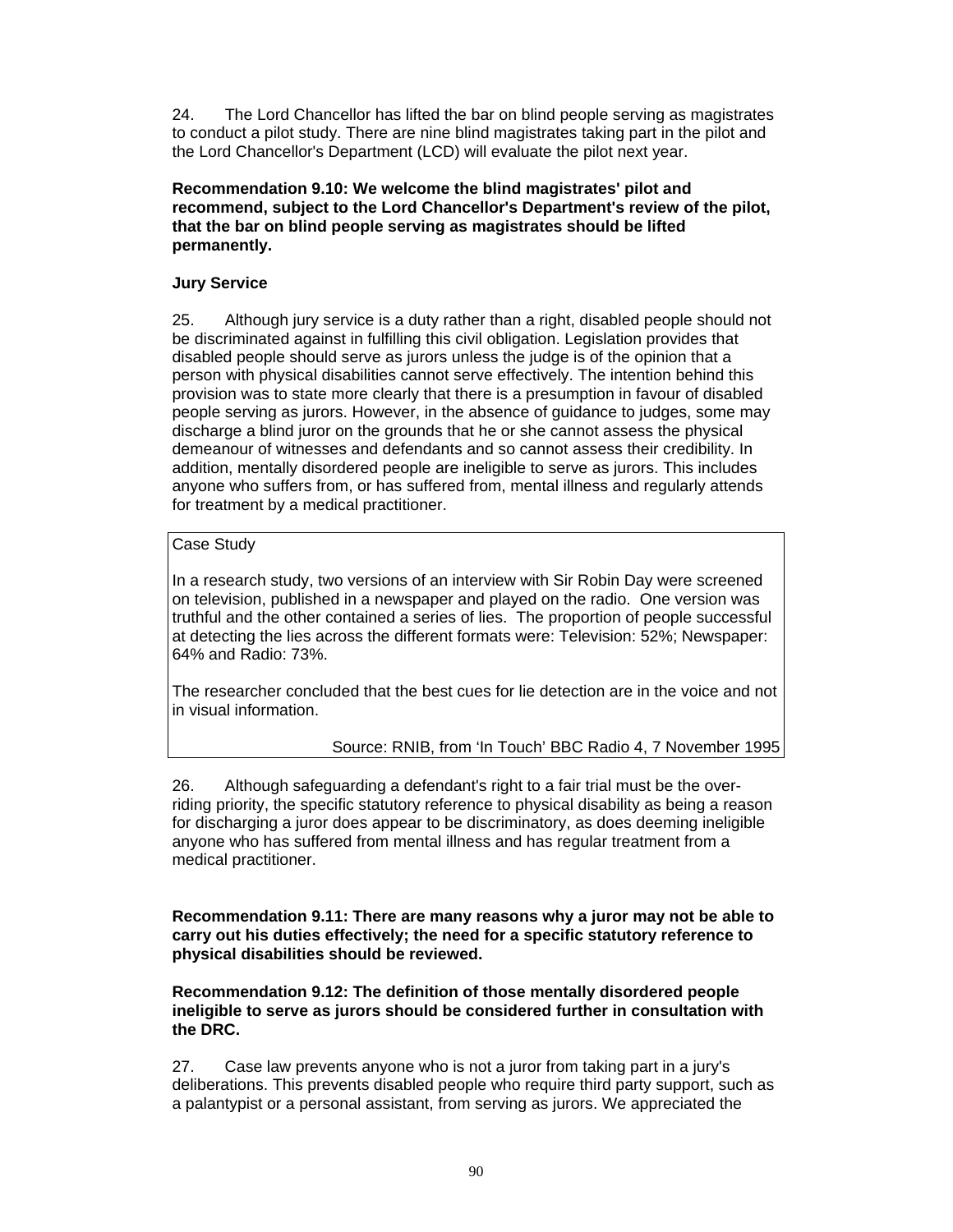Home Office starting a review of this issue in advance of the publication of this report. We recognised that there may be some resistance from the legal profession to removing this bar and certainly would not want to bring into question the fairness of trials. However, we believed that it would be possible both to safeguard the confidentiality of a jury's deliberation and to eliminate any influence the presence of a thirteenth person in the jury room might have on other jurors.

**Recommendation 9.13: We welcome the Home Office's review of the bar on the presence of third party support in a jury room, in relation to disabled jurors requiring communication support or care assistance. We recommend that, subject to the outcome of the review, the bar is lifted. We recognise that safeguards may need to be put into place to accompany such a change.** 

#### **Guidance and Training for Judges**

28. Given the importance of judges' opinions in decisions as to the support disabled witnesses require, and their role in managing the conduct of cases involving disabled parties, jurors and witnesses, it is essential that they receive guidance and training on disability issues.

**Recommendation 9.14: We welcome the work of the Judicial Studies Board's Equal Treatment Advisory Committee in preparing guidance for the judiciary on disability issues. The Judicial Studies Board also needs to consider appropriate disability awareness training for judges to ensure that disabled people are not disadvantaged in the legal system.** 

### **Community Legal Service**

29. The Access to Justice Act 1999 provides for the setting up of a Community Legal Service (CLS) to assist people in gaining access to the legal system. We believe that the CLS should work with the DRC to ensure that its services to disabled people are accessible.

### **Recommendation 9.15: In future, the Community Legal Service (CLS) should work with the DRC to ensure that the CLS's services are accessible for disabled people.**

# **Conclusion**

30. We have examined two major areas of our democratic tradition: free elections and fair trials. We welcomed the modernisation of electoral laws to respond to the needs of a changing society, including a recognition that more could be done to facilitate disabled people's participation in elections. We have also made recommendations to review out-dated laws and practices which prevent disabled people from serving as jurors.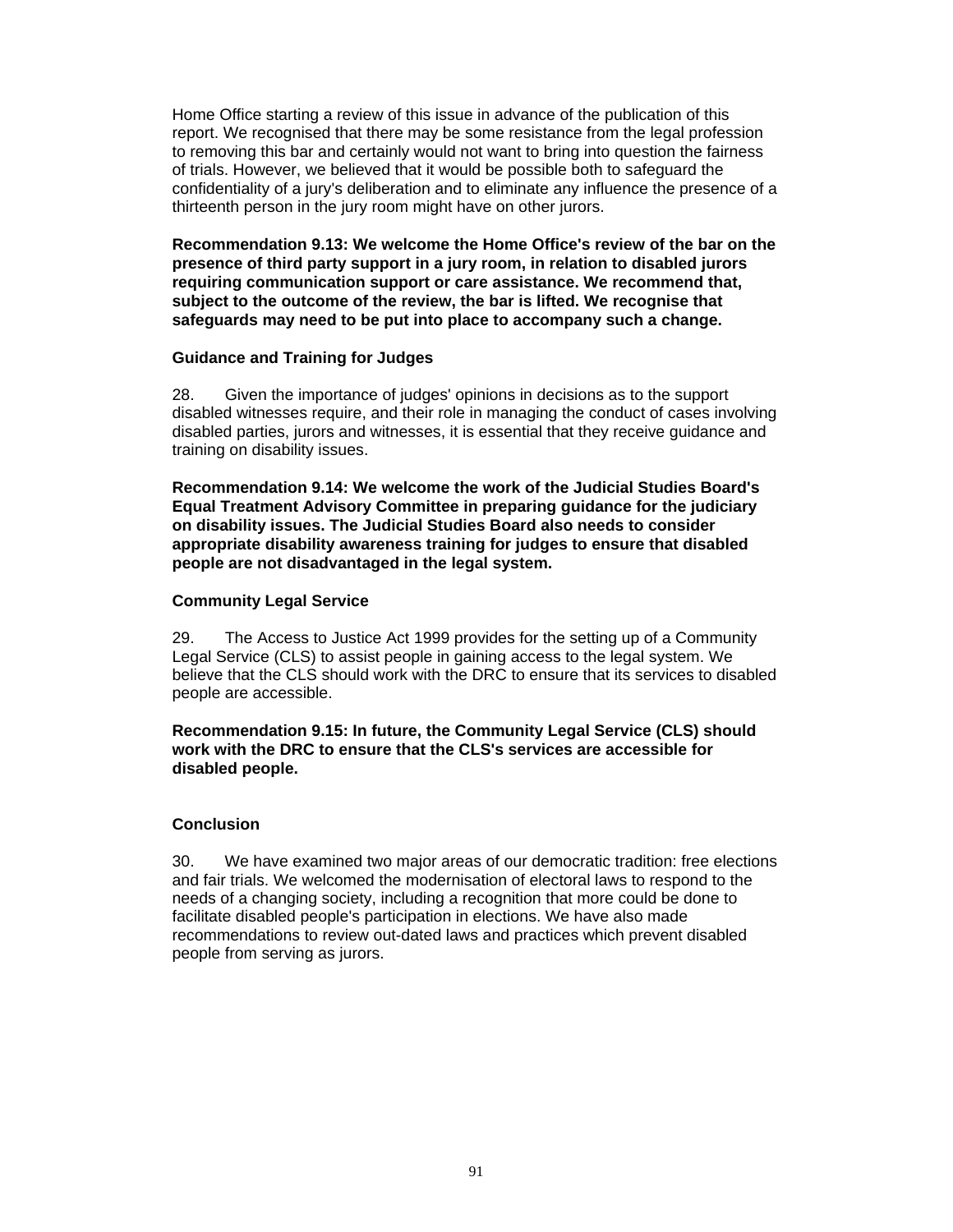# **CHAPTER 10 LOCAL GOVERNMENT, HEALTH AND SOCIAL SERVICES**

"We learn, when we respect the dignity of the people, that they cannot be denied the elementary right to participate fully in the solutions to their own problems. Self respect arises only out of people who play an active role in solving their own crisis and who are not helpless, passive, puppet-like recipients of private or public services. To give people help, while denying them a significant part in the action, contributes nothing to the development of the individual. In the deepest sense, it is not giving but taking - taking their dignity. Denial of the opportunity for participation is the denial of human dignity and democracy. It will not work."

Saul D Alinsky<sup>1</sup>

### **Introduction**

1. Local Government and the National Health Service provide many of the essential services that disabled people need to live a full and independent life. Whilst in many cases these services meet the needs of individual disabled people, we recognised that the provision of services was not consistent across the country and that standards varied. We also recognised the need to help those in the health and social services understand that care or treatment should not be given in a vacuum and should be integrated with the other services needed by a disabled person.

2. We acknowledged that the Government is committed to ensuring that all health and social care service provision is free of discrimination on grounds of disability. In addition, because of the range of services provided, local government, health and social care providers have a key role in modelling good practice in serving, and employing, disabled people. They are in a prime position to inform and support disabled people themselves in knowing their rights, achieving maximum independence and social inclusion and seeking new opportunities, for example in employment. They can ensure that every care plan made with a disabled person includes specific goals in terms of achieving improved social inclusion and opportunities to contribute to society.

3. We recognised that arrangements for the provision of services were different in England, Wales, Scotland and Northern Ireland (NI). The recommendations would need to be implemented to take account of the needs, legislative framework and local practice in different parts of the country. Responsibility for health and social services is devolved and rests with the different administrations for different parts of the UK. Accordingly, our recommendations in this chapter should be read as addressed to each of the four administrations - although, for brevity, most of them refer to the Department of Health (which is responsible for health and social services in England) alone. References to the DRC should be read as referring to, in NI, the Equality Commission for Northern Ireland.

#### **Key Recommendations**

#### Local Government

• As part of 'Best Value', local government should be measured by a specific equality performance indicator in the area of disability.

Health and Social Services

 $\overline{a}$ 

<sup>&</sup>lt;sup>1</sup> See Annex B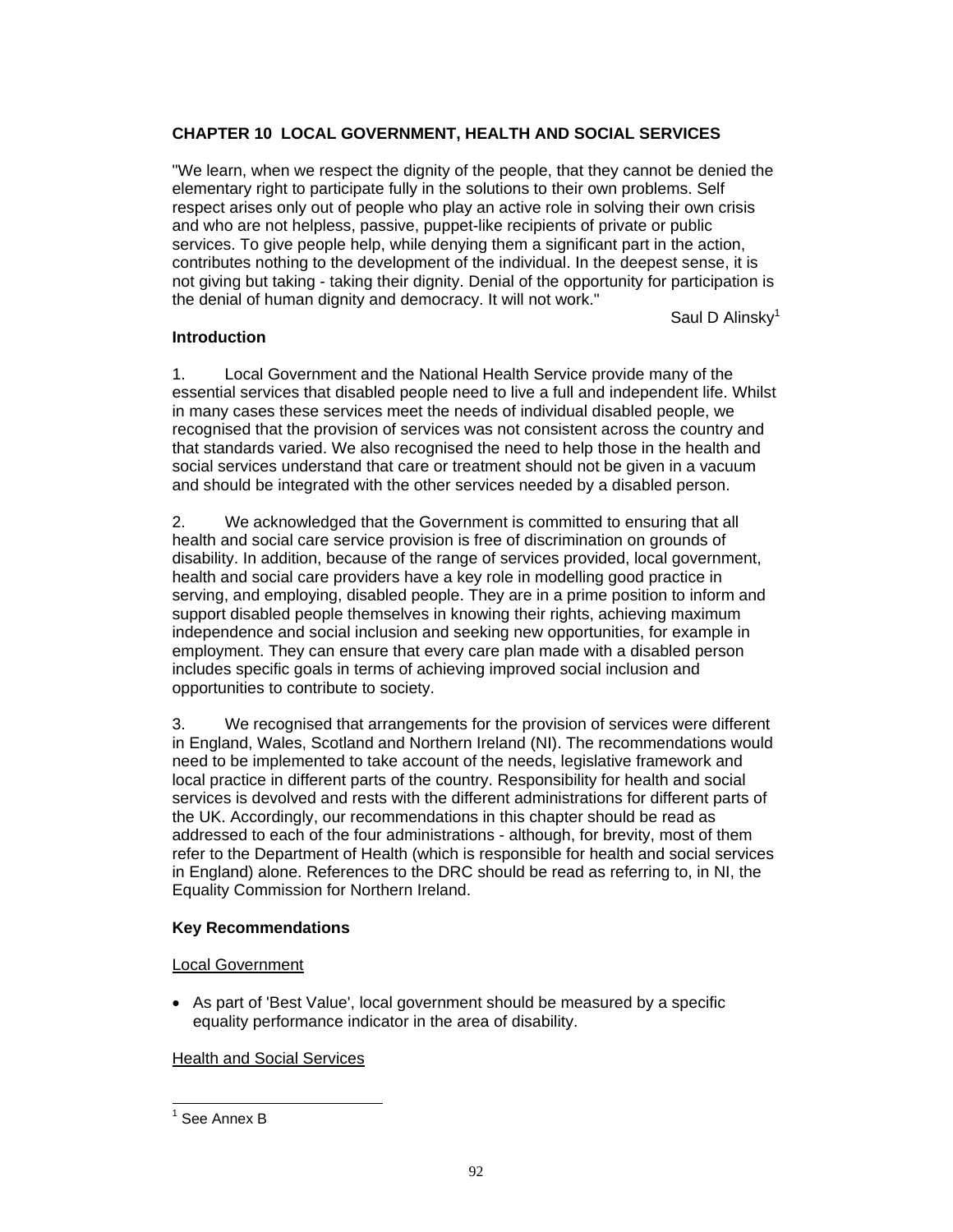- We endorse the Government's commitment to ensure that access to health and social services is on the basis of need alone, without discrimination on the basis of disability or other factors, such as age, sex, or race.
- The Department of Health should provide a lead in challenging attitudes towards disabled people in health and social services which lead to discrimination. It should consult with the DRC, disability organisations and the health professions on guidance to ensure decision-making in areas such as access to treatment is consistent, and not influenced by inappropriate judgements on a disabled person's 'quality of life'.
- The Department of Health should ensure that all aspects of its quality improvement agenda mainstream<sup>2</sup> disability rights issues. It should consider adopting national minimum standards to ensure fairness for disabled people in the delivery of health and social services.

# Holistic Approach to the Provision of Equipment and Services

• Barriers to joint working in the provision of services and support for disabled people should be tackled. Particular attention should be given to points of transition such as when someone moves from education to employment.

# **Local Government**

4. Local authorities are a key provider of services for disabled people. These services are often multi-agency and governed by a range of different legislation from Community Care to duties in the statutory provision of education. We acknowledged that the Government's modernising agenda should benefit disabled people. We decided that any measures put in place under this agenda should be backed up by specific criteria to benchmark local authorities. This would ensure that services to disabled people were improved to reach at least the same minimum level across different local authorities.

# **Best Value**

5. Best Value is about addressing and meeting the needs of diverse communities, and this requires an awareness of diversity and equality of opportunity. Under the new statutory duty of Best Value (which commences from April 2000) local authorities will be required to consult local people, review all services periodically, measure performance against set standards and publish an annual performance plan setting out achievements and future targets. These requirements will be backed up by a rigorous, independent audit and inspection regime.

The London Borough of Sutton - Best Value Framework

Sutton is seeking to include equalities issues, including disability access issues, in the mainstream of performance reviews of its services and activities.

Each review will have to show that reviewers have evaluated current provision to show if it meets the requirements of the DDA and of disabled people. They will also have to show how they have consulted disabled people. Proposals from reviews will be evaluated against the contribution they make towards improving equality of access to services.

<sup>&</sup>lt;sup>2</sup> To take account of the needs of certain groups as an integral part of a policy or programme, rather that to consider their needs separately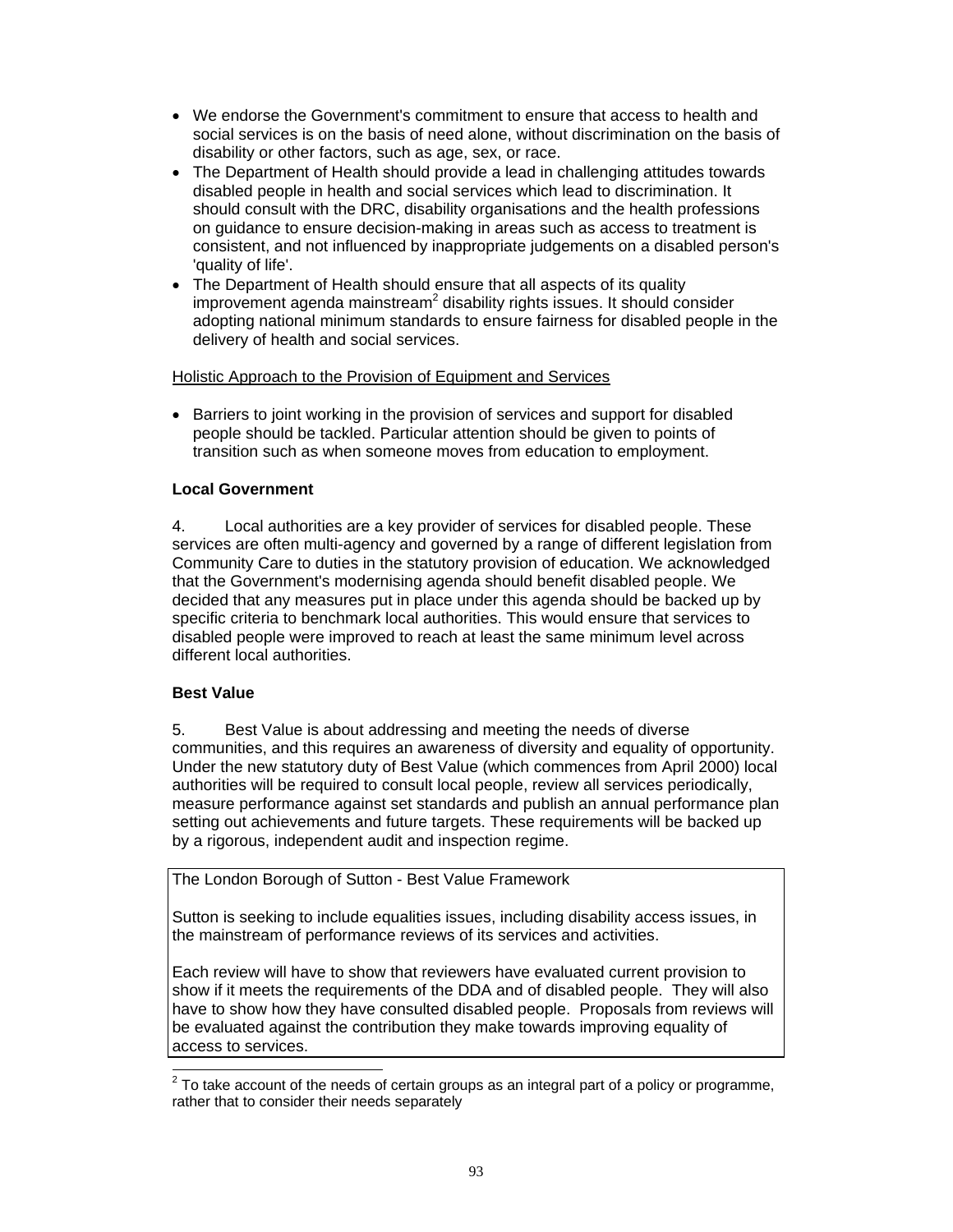# **Recommendation 10.1: As part of 'Best Value', local government should be measured by a specific equality performance indicator in the area of disability.**

# **Beacon Councils**

6. The Beacon Council Scheme Prospectus makes proposals for Beacon Councils to act as a test bed for new legislative freedoms, as well as to promote best practice. The Government proposes that the new freedoms and flexibilities granted under the second phase of the Beacon Council scheme will be set in the context of new legislation to promote the social, economic and environmental well-being of local communities.

**Recommendation 10.2: There should be performance measures and statutory guidance for Beacon Council status on disability issues.** 

**Recommendation 10.3: A Beacon Council should be set up to focus on the equality agenda as a champion for best practice in the area of disability.** 

# **Involving Disabled People**

7. It is essential that disabled people are involved in decisions on local services that affect their lives. The Local Government Association's initiative 'Democracy Network' aims to stimulate innovation and promote good practice in improving the participation of people in local government.

**Recommendation 10.4: Local Government should facilitate the involvement of disabled people in local democracy to improve their participation in the decisions that affect their lives and the provision of services.** 

# **Health and Social Services**

"Social Services are for all of us. At any one time up to one and a half million people rely on their help. All of us are likely at some point in our lives to need to turn to social services for support, whether on our own behalf or for a family member." Modernising Social Services White Paper

8. Health and social services can be crucial in providing the support to enable a disabled person to lead an independent and fulfilling life. But many disabled people feel that decisions made by health and social services have in some cases failed to take account of their wishes and needs. We recognised that the Government wants to ensure that discrimination on the grounds of disability is removed from health and social services.

9. Under health and social services legislation, entitlement to services is based largely on the assessment of need. But in practice there is a great variation in the delivery of services across the UK because eligibility criteria are set locally. We recognised that it would be unrealistic to expect a complete uniformity in service delivery across the country because resources are finite and the needs of populations differ in different regions. However, it is unreasonable that access to services should depend on where a disabled person lives.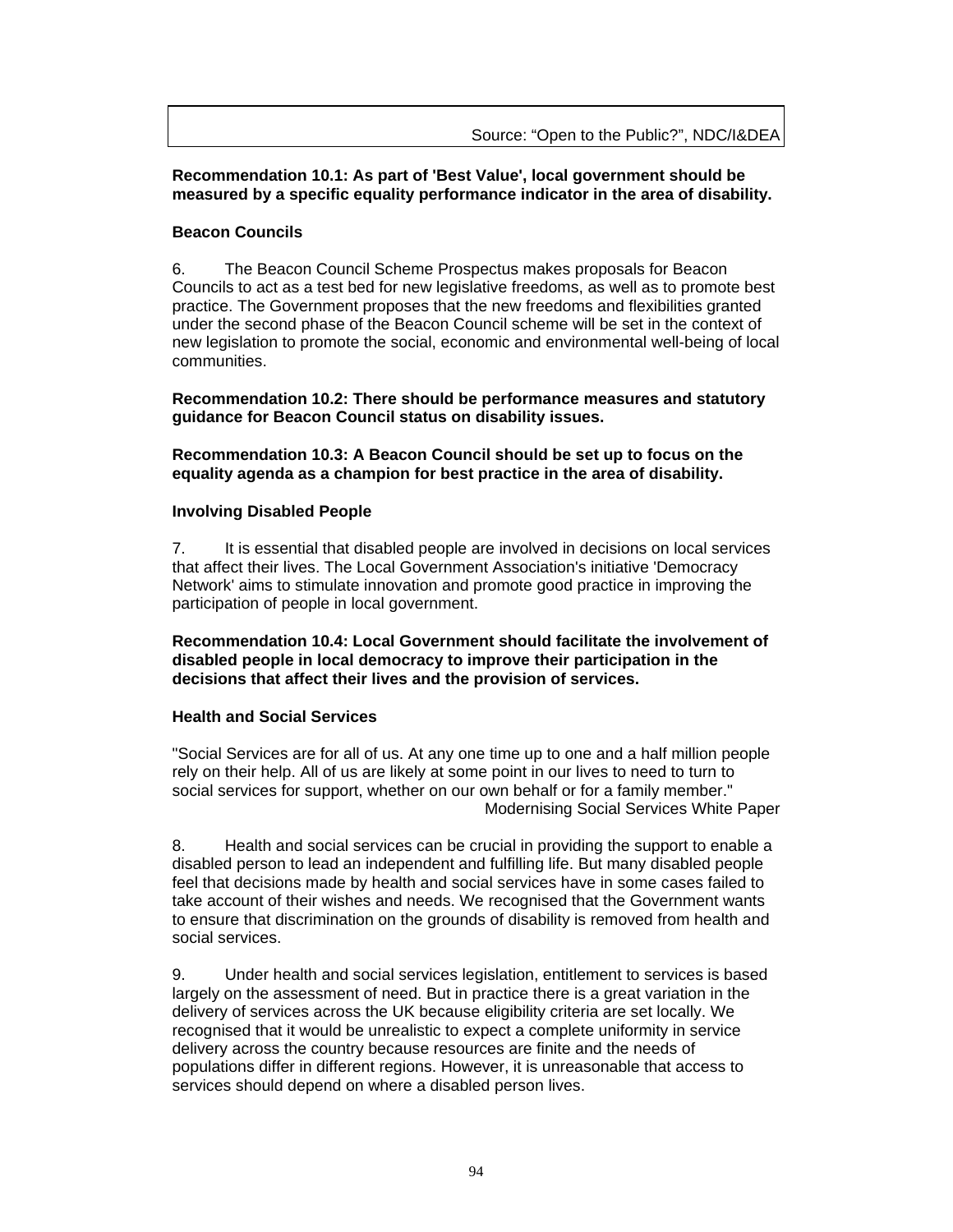**Recommendation 10.5: We endorse the Government's commitment to ensure that access to health and social services is on the basis of need alone, without discrimination on the basis of disability or other factors, such as age, sex, or race.** 

### **Taking forward existing legislation and initiatives**

10. We were pleased to see the steps that the Department of Health had initiated to ensure that the DDA was fully implemented in health and social services. But it is important to ensure that the implementation reaches into all sectors, including services provided for people with mental health problems.

### **Recommendation 10.6: The Department of Health and the DRC should work together to decide what further action might be needed to implement the DDA, and to monitor its implementation in both the NHS and Social Services, taking account of initiatives already under way in both services.**

11. We also felt that it was important to highlight particular areas where health and social services could improve the quality of life and social inclusion of disabled people, for example: living in the community; dignity and prevention of abuse; freedom of movement and consistency of service provision; the involvement of disabled people in planning and commissioning; and complaints and inspection procedures. Any good practice or lessons learnt should be spread throughout the services for disabled people.

**Recommendation 10.7: The DRC and the Department of Health should work together in areas such as: living in the community; dignity and prevention of abuse; freedom of movement and consistency of service provision; the involvement of disabled people in planning and commissioning services; and complaints and inspection procedures.** 

# **Awareness and Training**

12. It is essential that appropriate staff training and the right policies and procedures are in place if services to disabled people are to be delivered without discrimination. A rolling programme of guidance should be monitored by the DRC, which should report regularly on whether the health and social services are fulfilling their role as an exemplar and active supporter of disabled people's rights. All monitoring will need to be broken down by type of impairment.

13. There also needs to be a shift away from viewing disabled people as passive recipients of care. Disabled people should be assisted to participate, in an inclusive way, in society. For example, the Centre for Mental Health Services Development is piloting a care planning process which includes opportunities for work as a central plank for each individual. In Nottingham, mental health services have worked with local colleges in a project called 'Community Connections' to enable over 100 people per year with significant mental health problems to engage in mainstream educational courses.

**Recommendation 10.8: The Department of Health should, in consultation with the DRC, pursue a rolling programme of guidance and other communication with health and social services staff to ensure that all staff are fully aware of their obligations to:** 

**serve all disabled users on a non-discriminatory basis;**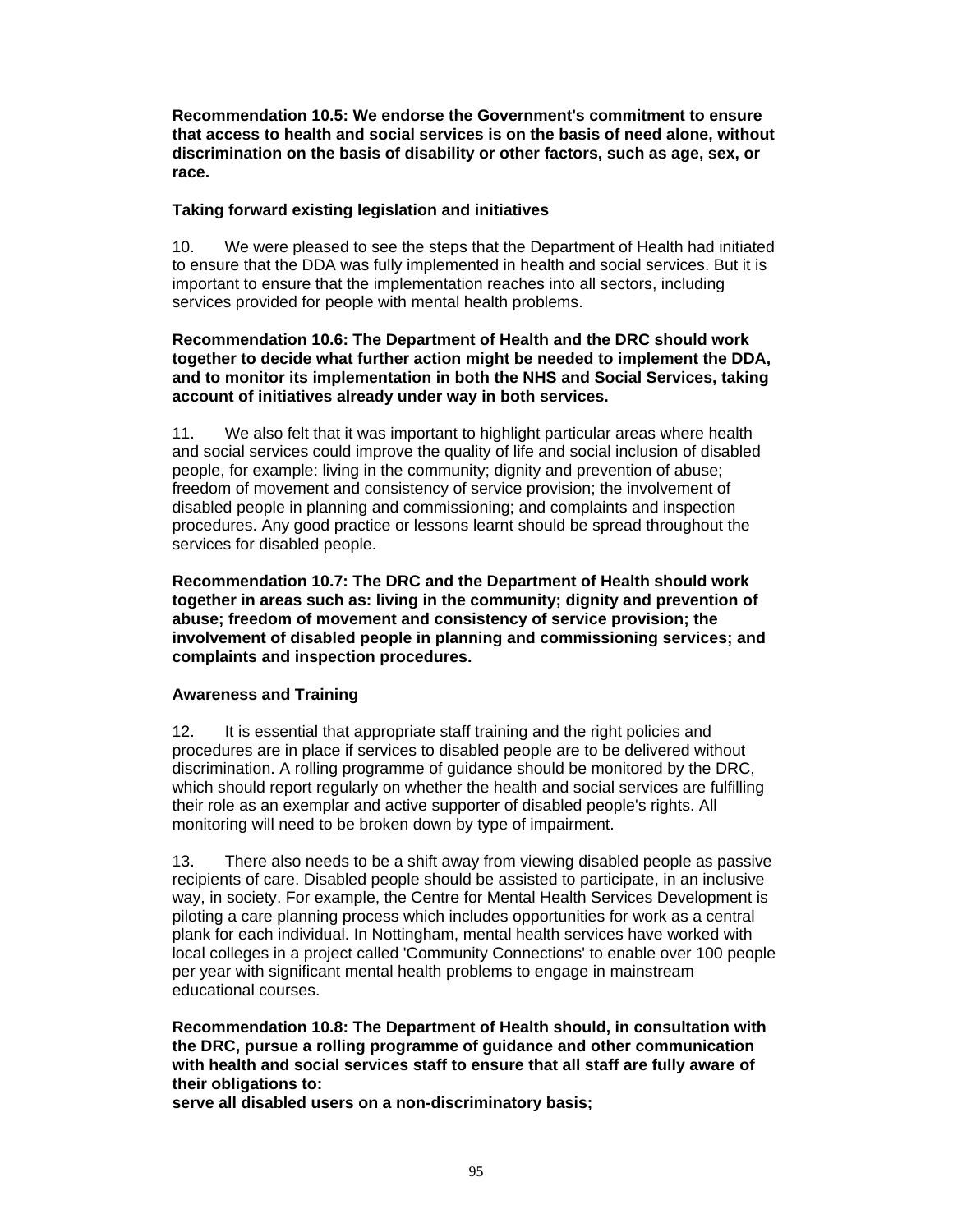- **take a proactive role in informing and supporting disabled service users to pursue their rights and opportunities - for example, mental health staff should take active steps to provide the support that may be necessary to enable clients to pursue employment opportunities; and**
- **employ disabled people on a non-discriminatory basis.**

# **Making Decisions**

### Case Study

A company director with spinal muscular atrophy, who is also a qualified solicitor, was admitted to hospital with a chest infection. To her horror she found a doctor had placed a 'Do Not Resuscitate' notice on her medical notes because it was considered that her quality of life did not warrant such intervention.

14. We recognised that doctors should make decisions based on their clinical judgement. But these decisions should be made within the context of society's desire for equal treatment for disabled people. Health professionals should establish with the Disability Rights Commission and the Department of Health a framework for ensuring that disabled people are treated on an equal basis to others in society. The Government, in collaboration with disability organisations and the DRC, will also need to take a lead in challenging discriminatory attitudes where they exist in both health and social services.

# Case Study: People with Schizophrenia

People with schizophrenia have standardised mortality ratios two and a half times the national average: put simply, they are more likely to die younger. One reason for this is that they often receive late, or inadequate, physical investigations. The complaints of psychiatric service users are all too readily put down to their anxiety, or delusions, or other psychiatric symptoms.

# Source: Department of Health, 1994/Sayce and Measey, Psychiatric Bulletin, 1999

15. We were aware of the particular concerns about some patients who might be refused treatment on grounds that were not based on clinical need alone, for instance views on their 'quality of life' following treatment. We recognised that these decisions were difficult and recommended that guidance should be drawn up to help health professionals when faced with these types of decisions.

**Recommendation 10.9: The Department of Health should provide a lead in challenging attitudes towards disabled people in health and social services which lead to discrimination. It should consult with the DRC, disability organisations and the health professions on guidance to ensure decision making in key areas such as access to treatment and continuation of treatment is consistent, and not influenced by inappropriate judgements on 'quality of life'.** 

**Recommendation 10.10: GPs should not discriminate on grounds of disability when accepting or declining patients to be taken onto their lists, or in deciding the removal of patients from those lists.**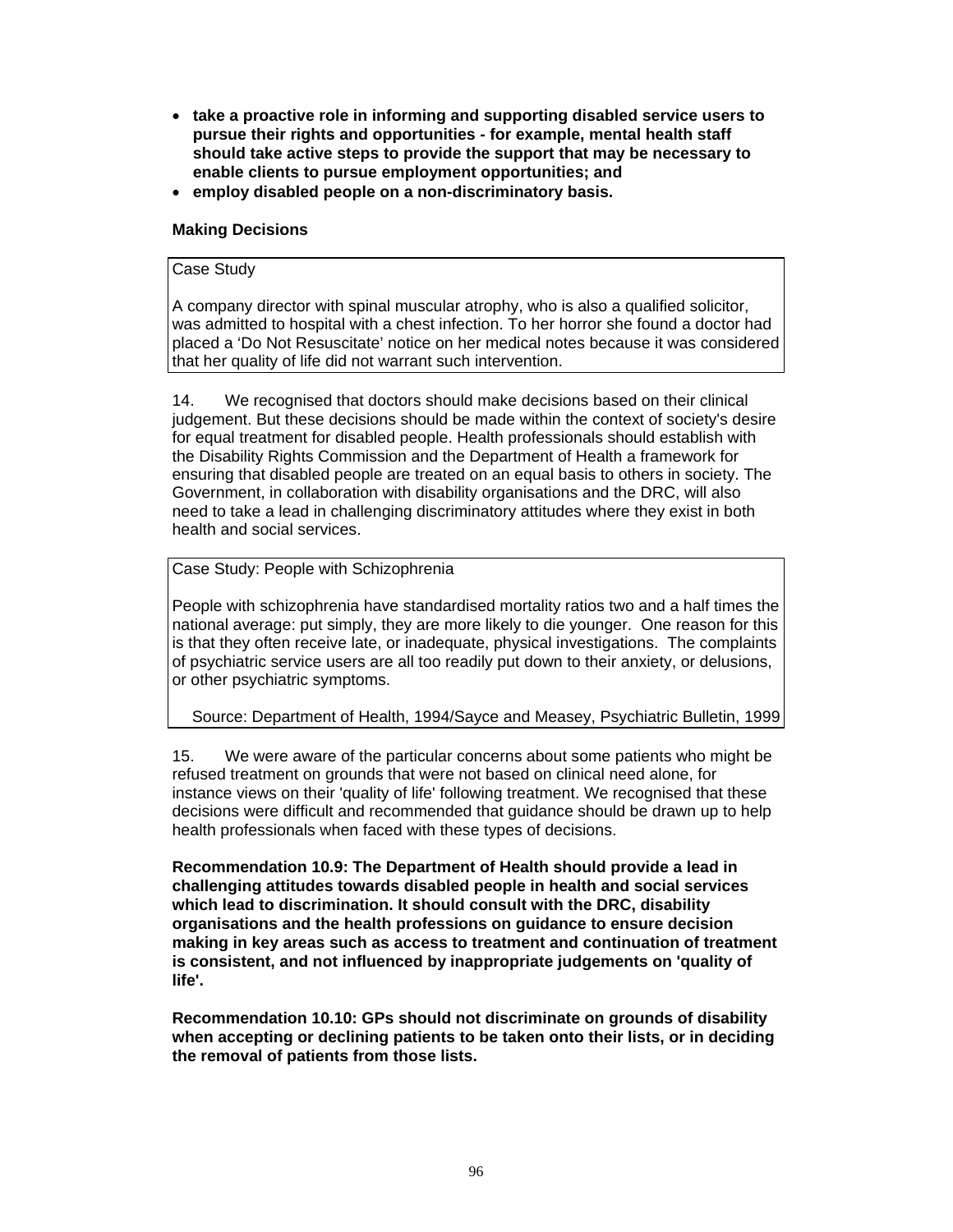**Recommendation 10.11: The General Medical Council should be asked to add to its guidance 'Duties of the Doctor' a commitment that doctors should not allow their views of disability to prejudice the treatment given or arranged.** 

# **Advocacy**

16. Advocacy and support are important for some disabled people to ensure that they get proper service or treatment from both the health and social services. Implementing the existing legislation3 on "authorised representatives" could strengthen access for those people who would benefit from this type of representation. This would need to be monitored after implementation to ensure that it had the desired effect and, if not, the legislation reviewed.

### **Recommendation 10.12: The Department of Health should look at improving the arrangements for advocacy support, including whether sections 1 to 3 of the Disabled Persons (Service, Consultation and Representation) Act 1986 should be implemented.**

# **Children and Parents**

17. Disabled children should have the same rights to: freedom of expression; access to education and health care; play, leisure and cultural activities; and, most importantly, to a family life as other children in the community. However, many disabled children and their families, and disabled parents, experience discrimination and barriers in accessing services. Health and local authority services have a vital role in supporting disabled children and their families. The key to proper family support services is good assessment. We recognised the Government's commitment to ensuring that disabled children and their families have the necessary support in order to live as inclusively as possible within their local communities. The past decade has seen a wide range of initiatives, which have included disabled children within policies and procedures designed to improve the life-chances of all children within the United Kingdom. These have included a new focus on earlier identification and intervention, with the Sure Start programme and Early Years Development and Childcare Partnerships ensuring that disabled children are included within planning arrangements for young children. Early Excellence Centres have in many instances 'modelled' an inclusive approach for disabled children and their parents within local communities.

18. When considering decisions on receiving children into care and on fostering and adoption, the welfare of the child must come first. However, there should be no discriminatory assumptions about the ability of disabled people to raise children. Each case should be assessed on its merits. Providing support for disabled people in their parenting role should produce outcomes beneficial to both parents and children.

#### Case Study: Health Action Zone

In Lambeth, the Health Action Zone has developed a multi-agency project to provide support for parents with learning difficulties. The aim is, through early intervention and support, to have an impact on: the numbers of children needing to be received into care or placed on the child protection register; the children's educational attainment; and the parents' satisfaction with the service.

# **Human Rights Act**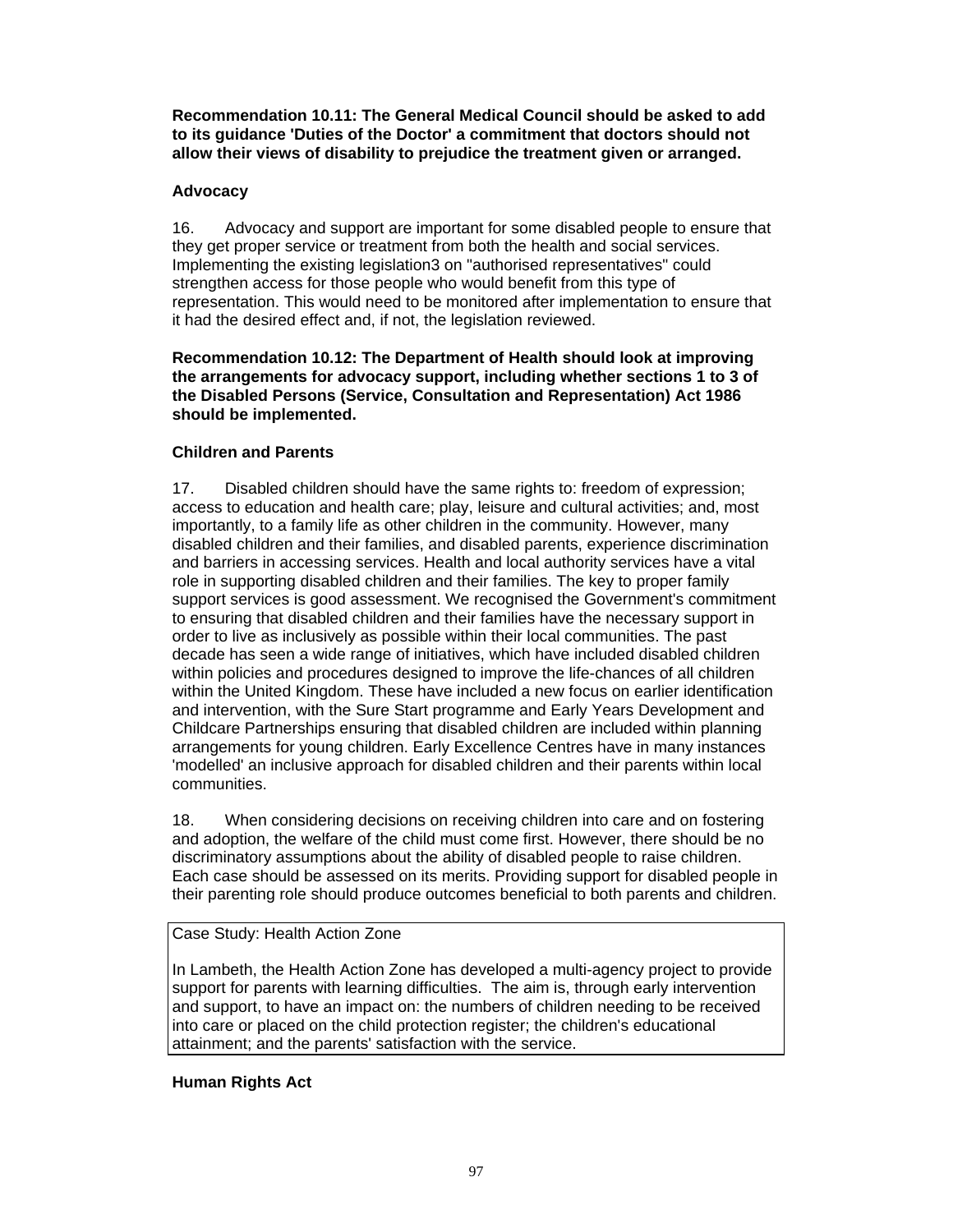Case Study

An adult man and woman who lived in a residential care home were prevented by staff from becoming engaged to marry and denied the privacy to form a close and loving relationship. The staff refused to take them to a jeweller's shop to buy a ring and used various methods to keep the couple apart. After three years, the couple persuaded some friends outside of the home to help them leave for a day; they married in a registry office in 1997. They are now in a supported living flat, employing personal assistants.

Source: National Centre for Independent Living

19. Article 12 of the European Convention on Human Rights provides for the right to marry and found a family. We felt that the Human Rights Act would be important for disabled people in relation to this right because disabled women expecting children can still face negative attitudes and disabled people living in residential accommodation may face barriers to establishing relationships. The Disability Rights Commission Act provides regulation making powers that could be used to allow the DRC to assist individuals seeking to take cases under the Human Rights Act. We felt that these powers should be used to allow the Disability Rights Commission to act in this area. We welcomed the fact that a Parliamentary Committee would be looking at human rights issues, including the possibility of establishing a Human Rights Commission.

### **Recommendation 10.13: The Government should maintain its commitment to consider allowing the DRC to assist individuals under the Human Rights Act.**

### **People with Mental Health Problems**

20. Services for people with mental health problems are subject to the law in a way unlike others with impairments or conditions. The law can restrict their rights to undertake what most people see as the basic rights of a citizen. The principle of nondiscrimination should underlie mental health law. The Government has recently published a Green Paper Reform of the Mental Health Act 1983 and we have recommended that it works with the DRC to ensure the principle of nondiscrimination is put into practice.

**Recommendation 10.14: For people compulsorily detained under mental health legislation, the principle of 'reciprocity' should apply: it is not reasonable to detain someone under compulsion for treatment, and not to offer them good quality health and social care.** 

**Recommendation 10.15: The DRC should consider commenting on the regular reports of the Mental Health Act Commission (MHAC), or whatever body may replace it, to ensure that mental health law is applied in ways that safeguard people with mental health problems from discrimination. The DRC should work with the Mental Health Act Commission to ensure the MHAC's staff are adequately trained in disability discrimination matters. This will enable the MHAC to inform disabled people of their rights under the DDA and how to secure them.** 

# **Quality Improvement**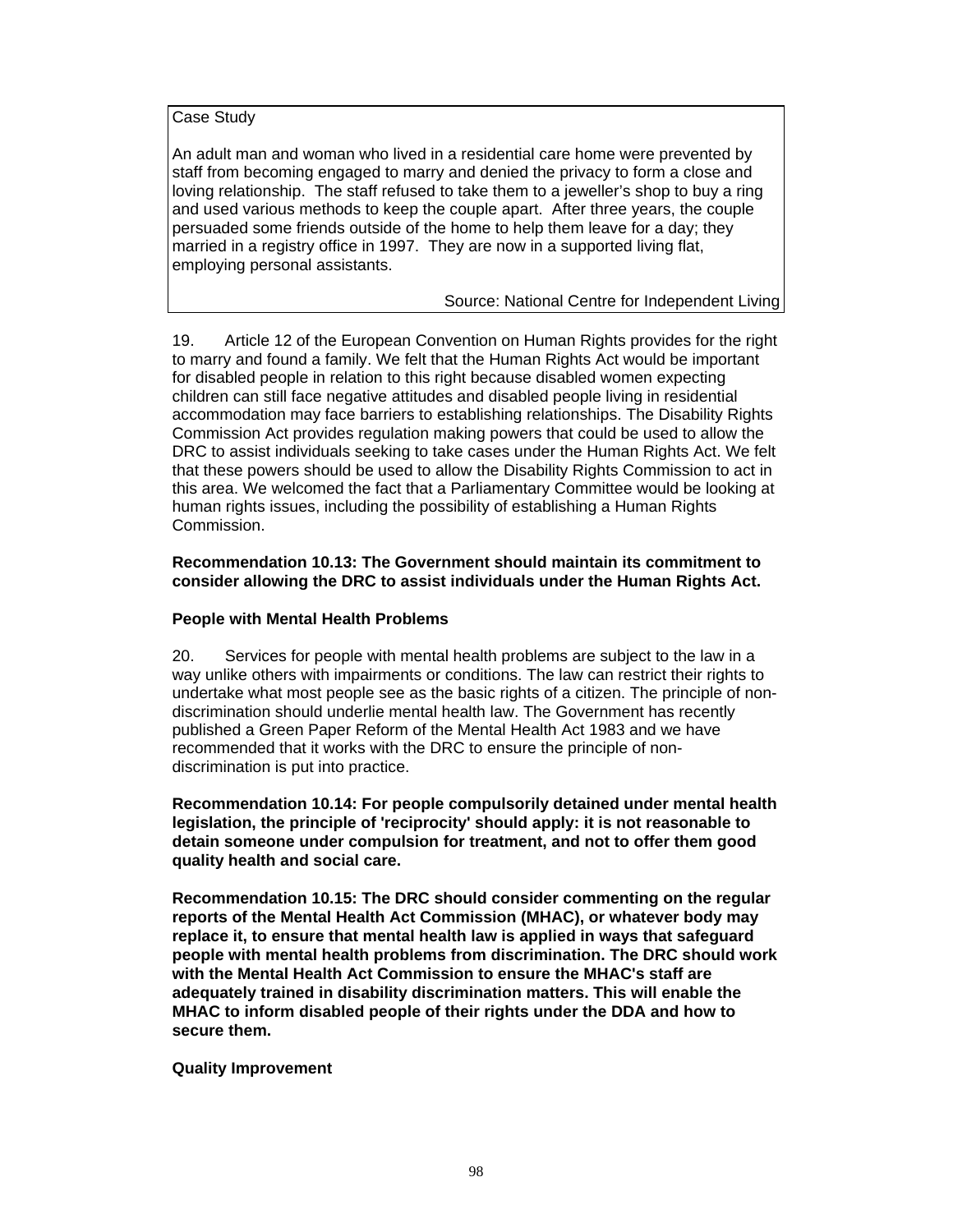21. It is important that assessed individual need remains the basis of service delivery. Without going as far as recommending an enforceable right to the services a disabled person needs, we considered that much could be achieved through tying needs to best practice guidelines. We welcomed the Fair Access to Care Initiative, which seeks to make people's access to social care services more dependent on their needs and circumstances, and less dependent on where they live or whom they approach for help. We also welcomed moves to achieve more consistency in the provision of services but felt that they fell short of delivering equality of access. National minimum standards would ensure a basic level of fairness while retaining a degree of flexibility to take account of local conditions. Such standards should emphasise the importance of providing services for disabled people in an integrated setting. This would help ensure the social inclusion of disabled people.

**Recommendation 10.16: The Department of Health should ensure that all aspects of its quality improvement agenda, such as National Service Frameworks, the work of the National Institute for Clinical Excellence and Commission for Health Improvement and information materials for users, mainstream disability rights issues. The Department of Health should consider adopting national minimum standards, with an emphasis on services being provided in an integrated setting where possible, to ensure fairness for disabled people in the delivery of health and social services.** 

### **Holistic Approach to the Provision of Equipment and Services**

### Case Study: The Quality Protects Programme

The 'Quality Protects' programme requires all local authorities to provide management action plans (with specific national objectives for disabled children) to improve the quality of life of all children in the locality and in particular to safeguard those children who are vulnerable. The increasing integration of strategic planning between social services, education and health (together with an emphasis throughout all initiatives on listening to the views of children and parents or carers) has important implications for disabled children and the creation of inclusive services.

22. Some disabled people are in receipt of services and equipment from a wide range of agencies, such as local government, voluntary organisations and other authorities. We felt that these services needed better co-ordination.

23. Currently, at a local level, agencies work in partnership to co-ordinate services for disabled people, for example in the area of education where health and social services and schools already work closely around the needs of disabled children. But the provision of equipment, for example, can be an area where there are disputes over budgetary responsibility and a lack of responsiveness to the needs of service users. We acknowledged the recognition, both by the Government and disabled people, that better co-ordination in working practices should improve outcomes for disabled people. It was also recognised that partnerships extend to the voluntary sector who are also a major provider of services and equipment.

**Recommendation 10.17: Barriers to joint working in the provision of services and support should be tackled. Particular attention should be paid to points of transition such as when someone moves from education to employment. Improving working practices and providing good practice guidance on joint working should be taken forward, building on the current interfaces between**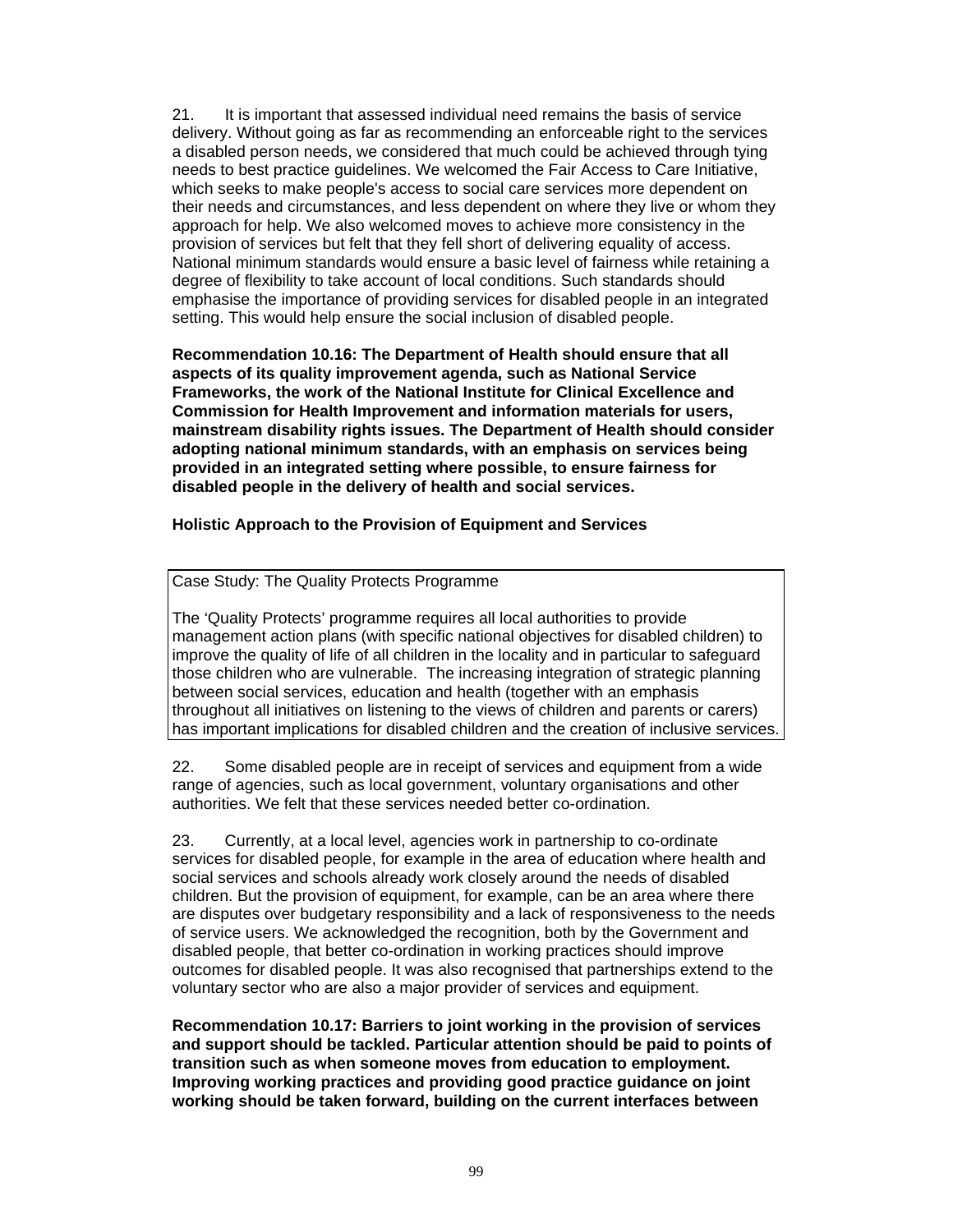**services that already exist. The first stage should be to identify the barriers both legislative and budgetary - prior to reviewing the scope for change in this area.** 

24. There have been cases of disabled people having to return equipment that they still require to a public sector provider simply because they have moved from one stage of education to the next. This could lead to serviceable equipment being placed in store, delays for the disabled person in continuing with their education and further costs for another provider in purchasing new equipment. There is a strong case for focusing on the needs of the user, instead of the providers, when determining the provision of equipment.

### Example

A young man was provided with £2000 worth of equipment by his school to access his studies. He left the school to go to college, but the school could not transfer the equipment to the college. The college could not afford to purchase new equipment so he is unable to continue with his education.

**Recommendation 10.18: Where a person could helpfully retain equipment for use when passing from one provider to another, for example, equipment provided by a school being retained by the disabled person for use at a college or university, barriers to this should be tackled. Barriers to equipment being transported between authorities and different parts of the country should also be removed. This would be of potential benefit to both the providers of services and the individual.**

### **Conclusion**

25. For many disabled people, local government services and the National Health Service are essential to facilitating their participation in society. It is important therefore that disabled people receive equality of treatment in accessing these services, based on their needs, not service providers' assumptions. Services also need to be co-ordinated and provided in an integrated setting. Where agencies are providing support to help an individual transfer from one service to another this transition should be planned. Equipment and support should transfer, where possible, to ensure continuity for the disabled person.

Annex A

Disability Rights Task Force Members

Chair: Margaret Hodge MP Minister for Disabled People

Stephen Alambritis Federation of Small Businesses

Bob Benson Disability Scotland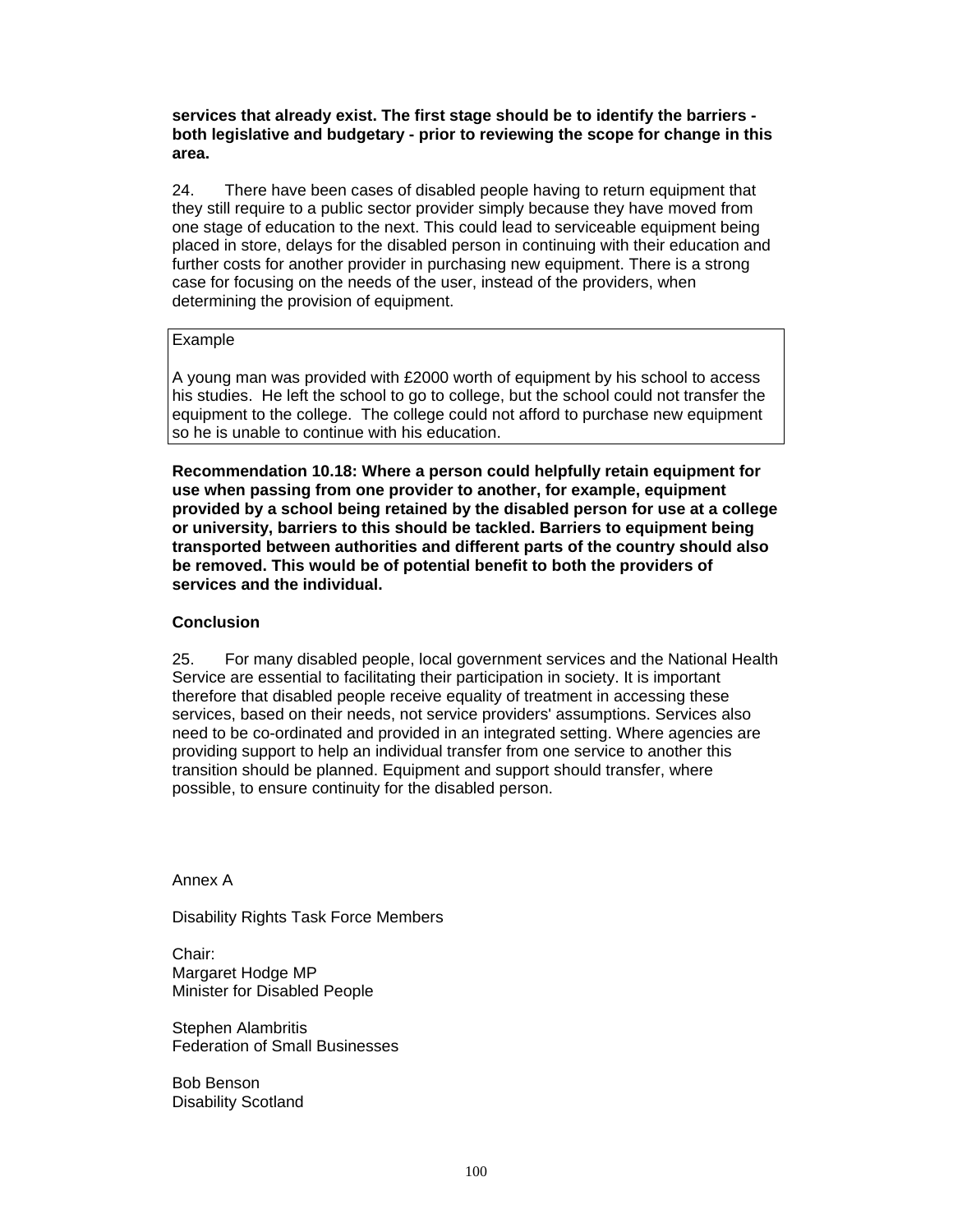Jane Campbell National Centre for Independent Living

Elizabeth Clarke former Business Research Officer, Institute of Directors

Caroline Gooding Trade Union Disability Alliance

David Grayson National Disability Council

Rachel Hurst Rights Now

David Jenkins Wales Trade Union Council

Su Jenkins Member, Confederation of British Industry

Brian Lamb SCOPE

Colin Low Royal National Institute of the Blind

Joe Mann National League for the Blind and Disabled

Bert Massie The Royal Association for Disability and Rehabilitation

Brian Pomeroy Deloitte and Touche Consulting Group

Philippa Russell Council for Disabled Children

Liz Sayce former Policy Director, Mind (National Association for Mental Health

Susan Scott-Parker Employers' Forum on Disability

Ranjit Sondhi former Deputy Chairman, Commission for Racial Equality

James Strachan The Royal National Institute for Deaf People

Richard Taylor Lifespan Healthcare NHS Trust

Roy Taylor Community Services, Kingston-upon-Thames Local Authority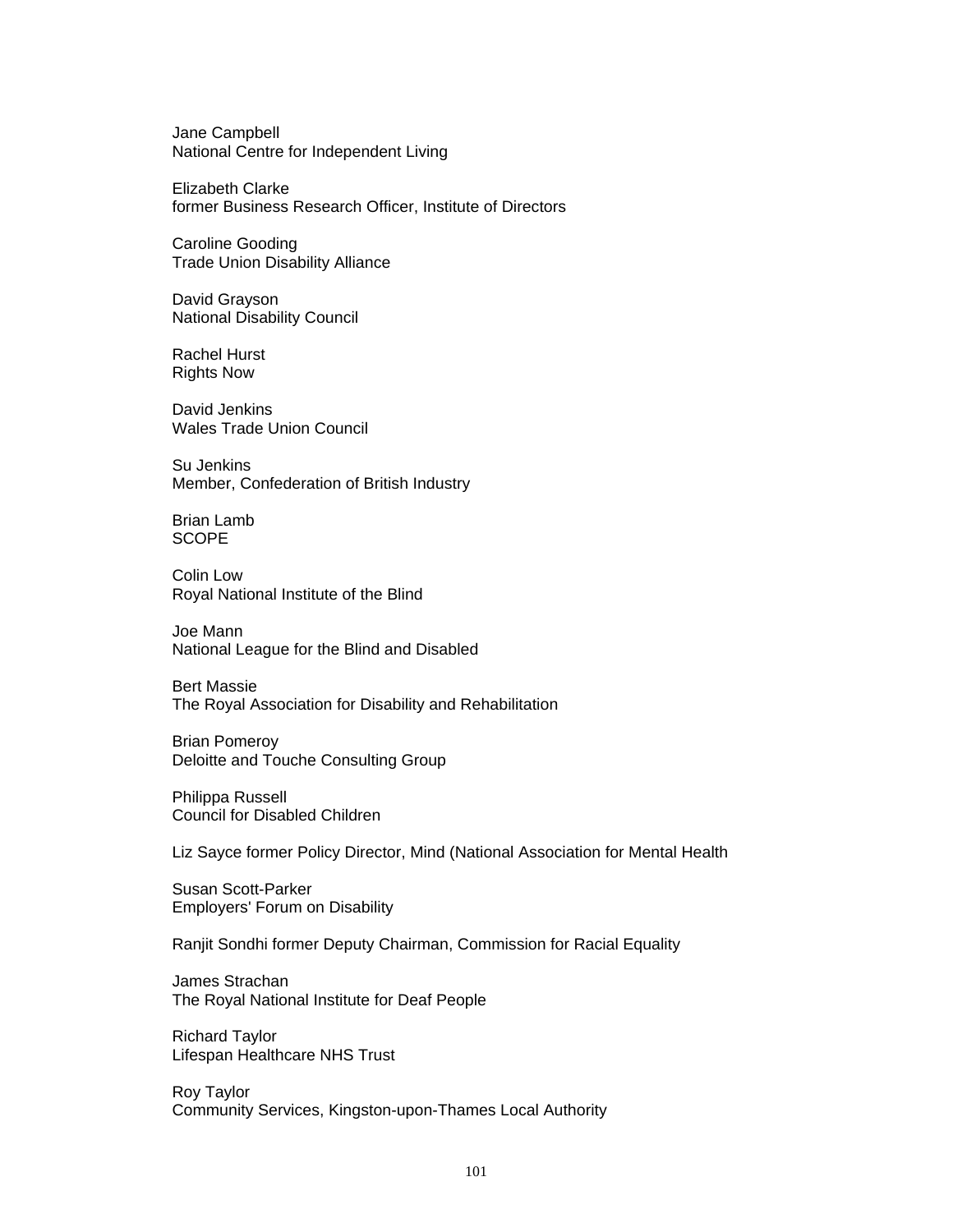Keith Welton Mid Yorkshire Chamber of Commerce and Industry Ltd

Monica Wilson Disability Action (Northern Ireland

Richard Wood British Council of Organisations of Disabled People

Note: Elizabeth Clarke replaced Tracey-Jane Malthouse, formerly of the Institute of Directors. Roy Taylor replaced Denise Platt, formerly of the Local Government Association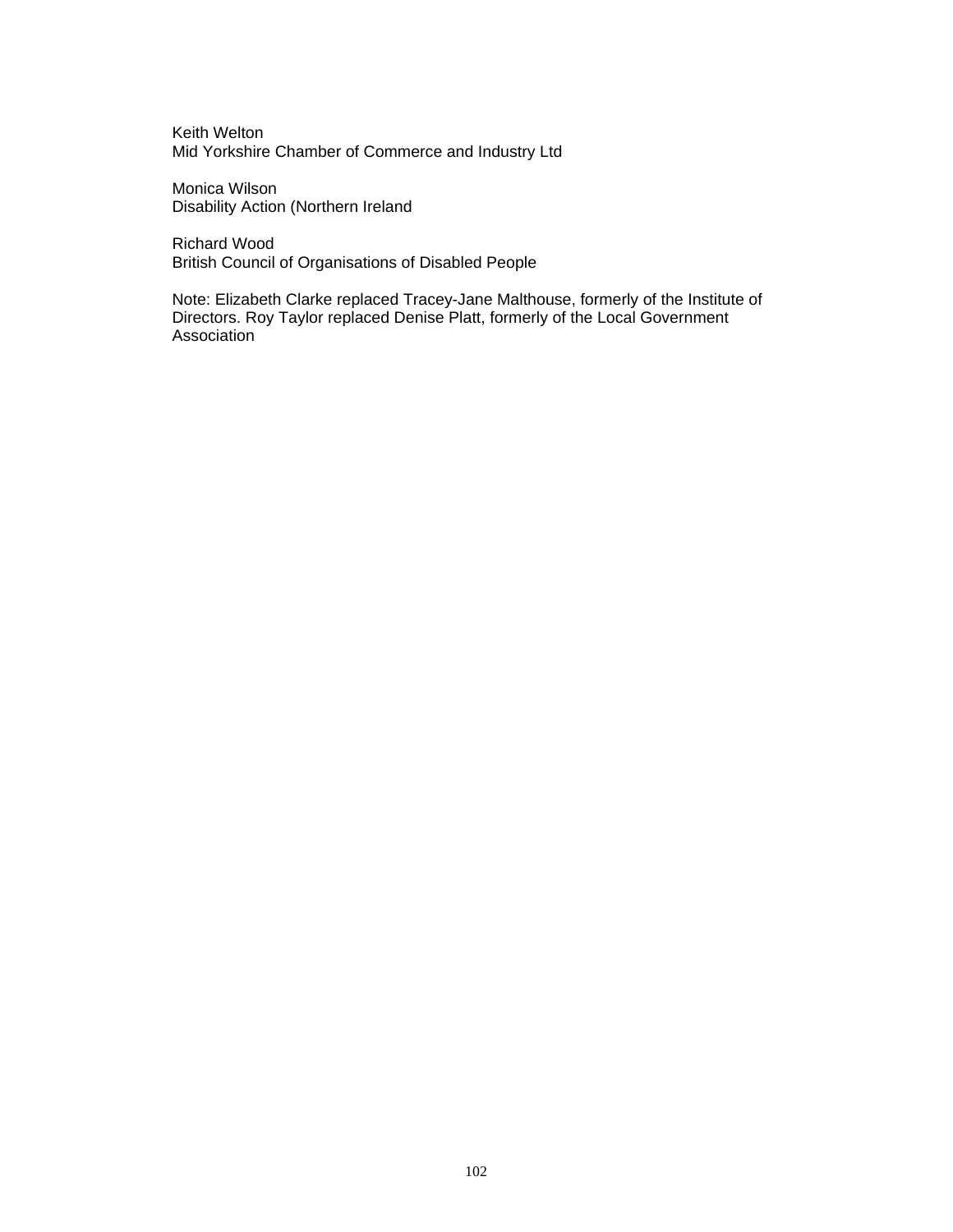### Annex B

### **Further Information**

# **Additional Copies and Alternative Formats**

1. Additional copies of this report, versions in Welsh and audio tape, Braille and Easy to Read versions, can be obtained, free of charge, from: DDA HelplineFreepostMID02164Stratford-upon-AvonCV37 9BR Telephone: 0345 622 633Textphone: 0345 622 644Fax: 0345 622 611E-mail: ddahelp@stra.sitel.co.uk

2. This report is also available on the Government's Disability Website at: www.disability.gov.uk

### **Comments**

3. If you have comments on this report they should be sent to: The Campaign Support TeamPublic Enquiry UnitDepartment for Education and EmploymentArea 2B, Castle View HouseRuncornCheshireWA7 2GJ E-mail: disability.rights@dfee.gov.uk

### **Publications**

4. Many of the publications listed below are available from the following addresses:

The Stationery Office (TSO)Publication CentrePO Box 276LondonSW8 5DT Telephone Orders and Enquiries: 0870 600 5522Fax Orders: 0870 600 5533Website: www.tsonline.gov.uk

DfEE PublicationsPO Box 5050Sherwood ParkAnnesleyNottinghamNG15 0DJ Telephone: 0845 60 222 60Fax: 0845 60 333 60Minicom: 0845 60 555 60E-mail: dfee@prologistics.co.uk

The DDA Helplinedetails in paragraph 1 above The Government's Disability Websitewww.disability.gov.uk

5. Where publications are available elsewhere, addresses are given.

# **Introduction (Chapter 1)**

*Promoting Disabled People's Rights: Creating a Disability Rights Commission fit for the 21st Century, DfEE* Priced Publication, available from TSO and, free of charge, from the Government's Disability Website

*The Disability Discrimination Act: Analysis Data From an Omnibus Survey, DSS* In House Report 30 by Grahame Whitfield, July 1997 Available from Keith Watson, Social Research Branch, Department of Social Security, 4th Floor, Adelphi, 1-11 John Adam Street, London WC2N 6HTE-mail: keith@asdlondon.dss-asd.gov.uk

*Reform of the Race Relations Act 1976, CRE*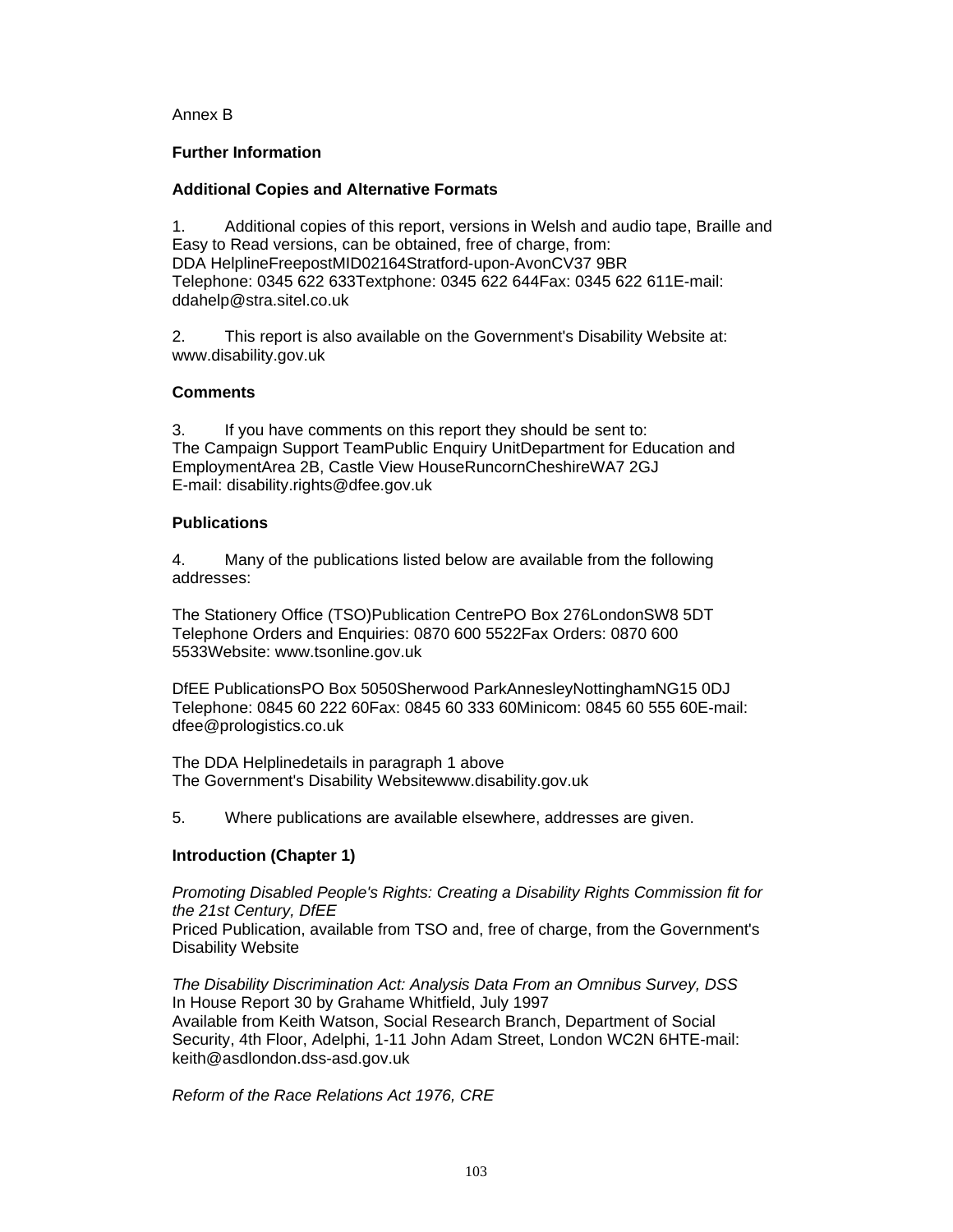Available, free of charge, from the Commission for Racial Equality, Elliot House, 10- 12 Allington Street, London, SW1E 5EHTelephone 0171 828 7022. Fax 0171 630 7605. E-mail: info@cre.gov.uk Website: www.cre.gov.uk

*Equality in the 21st Century: A New Sex Equality Law for Britain, EOC*  Available, free of charge, from the Equal Opportunities Commission's website at: www.eoc.org.ukCustomer Contact Point, Equal Opportunities Commission, Overseas House, Quay Street, Manchester, M3 3HNTelephone 0161 833 9244. Fax 0161 835 1657. E-mail: info@eoc.org.uk

*Review of Anti-Discrimination Legislation, BRTF*  Available from the Better Regulation Task Force, Room 65/3, Horseguards Road, London, SW1P 3AL Telephone 0171 270 6601. Website: www.cabinetoffice.gov.uk/regulation/index/task.htm

*The Stephen Lawrence Inquiry: Report of an Inquiry by Sir William MacPherson of Cluny, Cm 4262-I, Feb 1999* Priced publication, ISBN 010-142622-4, available from TSO

#### **Defining Disability (Chapter 3)**

*Guidance on Matters to be Taken into Account in Determining Questions Relating to the Definition of Disability, DfEE/DSS, ('Definitions Guidance')*  Priced publication, ISBN 011-270955-9, available from TSOAvailable, free of charge, and in summary form from: www.disability.gov.uk/dda/dle/guidance.htmlAvailable in alternative formats and summary form, free of charge, from the DDA Helpline

*The Implications of Genetic Testing for Employment, HGAC*  Available from the Human Genetics Advisory Commission, Office of Science and Technology, Room G/12, Petty France, London, SW1H 9ST

#### **Education (Chapter 4)**

*Meeting Special Educational Needs: A Programme of Action, DfEE ('SEN Action Programme')*  Available from DfEE Publications and the DfEE website: www.dfee.gov.uk/senap/index.htm

*Shaping the Future of Special Education: An Action Programme for Wales, Welsh Office*

Available from the Pupils Support Division, National Assembly for Wales, Cathays Park, Cardiff CF1 3NQ. Telephone 01222 826081

*Code of Practice on the Identification and Assessment of Special Educational Needs, DfEE* 

Available from DfEE Publications and the DfEE website: www.dfee.gov.uk/sen/standard.htm

*Code of Practice on School Admissions, DfEE*  Available from DfEE Publications and the DfEE website: www.dfee.gov.uk/sacode/index.htm

*Special Educational Needs: Report of the Committee of Enquiry into the Education of Handicapped Children and Young People, Cmnd 7212, May 1978* Priced publication, ISBN 010-172120-X, available from TSO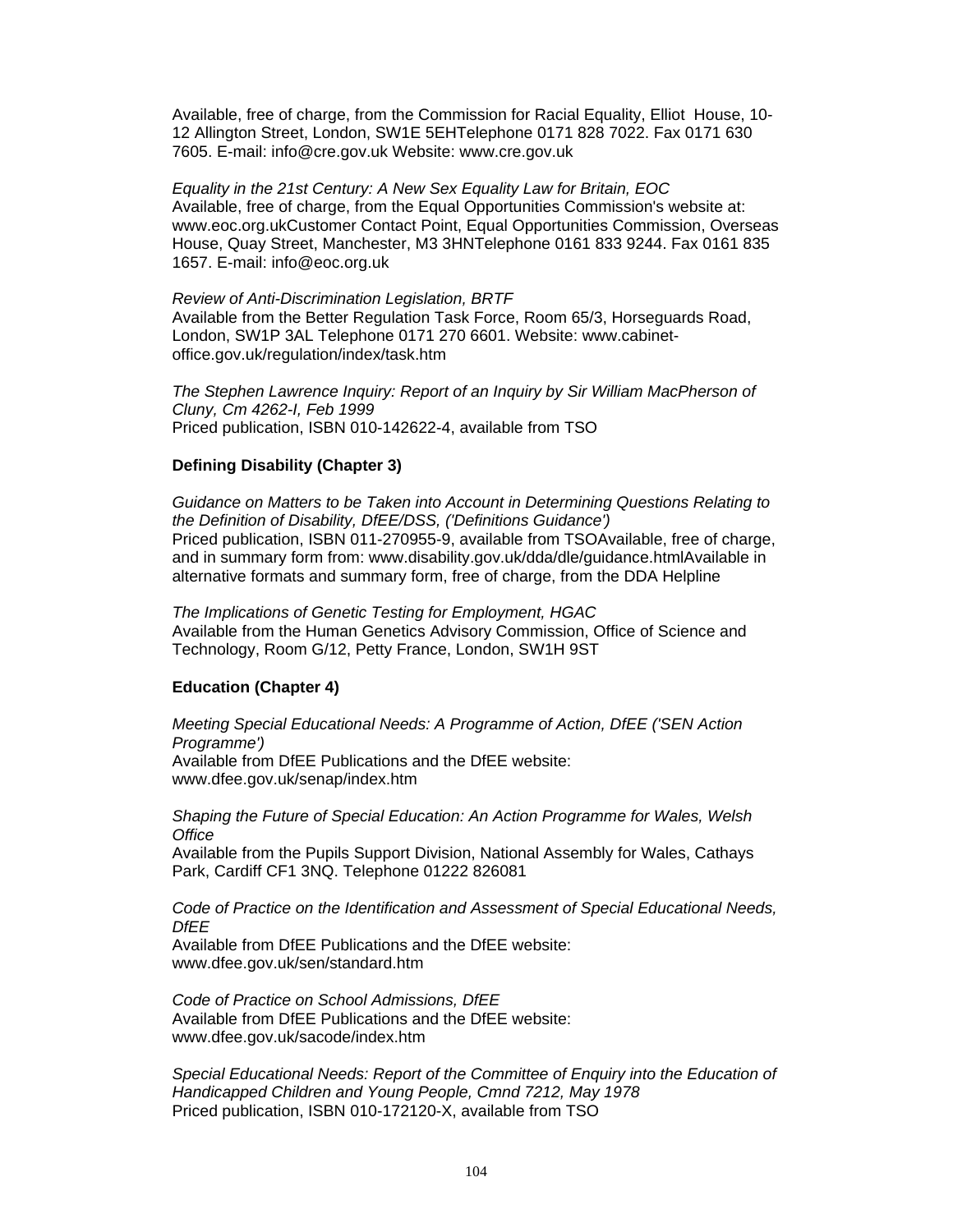# **Employment (Chapter 5)**

*Code of Practice for the Elimination of Discrimination in the Field of Employment Against Disabled Person or Persons who have had a Disability ('the Employment Code of Practice')*

Priced publication, ISBN 011-270954-0, available from TSOAvailable, free of charge, and in summary form from: http://www.disability.gov.uk/dda/dle/cop-elim.html Available in alternative formats and summary form from the DDA Helpline

*Disabled People in the Labour Market, Findings from the DfEE Baseline Disability Survey, Labour Market Trends, by Nigel Meager and Angelika Hibbett, September 1999* 

Further information is available from Angelika Hibbert, DfEE, Room 113, Caxton House, Tothill Street, London, SW1H 9NAE-mail: angelika.hibbett@dfee.gov.uk

*Integrating Disabled Employees, Andrew Watson, Glyn Owen, Jill Aubrey and Brian Ellis, DfEE* Available from DfEE Publications

*The Disability Discrimination Act 1995: A Guidance for Occupational Physicians, The Society of Occupational Medicine*  Available from The Society of Occupational Medicine, 6 St Andrews Place, Regents Park, London

*Modernising Government White Paper, Cabinet Office, March 1999*  Priced publication, Cm 4310, ISBN 010-143102-3, available from TSOAvailable, free of charge, at: www.cabinet-office.gov.uk/moderngov/index.htm

*DDA Employment Provisions: Questions Procedure, DfEE*  Available, free of charge, and in alternative formats from the DDA HelplineAlso available from: www.disability.gov.uk/dda/dle/dl56.html

*Occupational Pensions and Disabled People, Nigel Meager, Peter Bates, Peter McGeer and NiiDjan Tackey, Institute of Employment Studies* Available from DfEE Publications

#### **Access to Goods, Services and Premises (Chapter 6)**

*Code of Practice on Rights of Access to Goods, Facilities, Services and Premises*  Priced publication, ISBN 011-271055-7, available from TSOAvailable, free of charge, at: www.disability.gov.uk/dda/dle/cop-accs.htmlAvailable, free of charge, in alternative formats from the DDA Helpline

*Implications of Genetic Testing for Insurance, HGAC*  Available from Human Genetics Advisory Commission, Office of Science and Technology, Room G/12, Petty France, London, SW1H 9ST

*Issues Raised in the Consultation on the 1999 Code of Practice, Brian Doyle*  Available at: www.disability-council.gov.uk/code.htm

#### **Travel (Chapter 7)**

*Guide Dog Access: A Report Into Guide Dog Access to Taxis and Mini Cabs, The Guide Dogs of the Blind Association and RNIB, October 1999*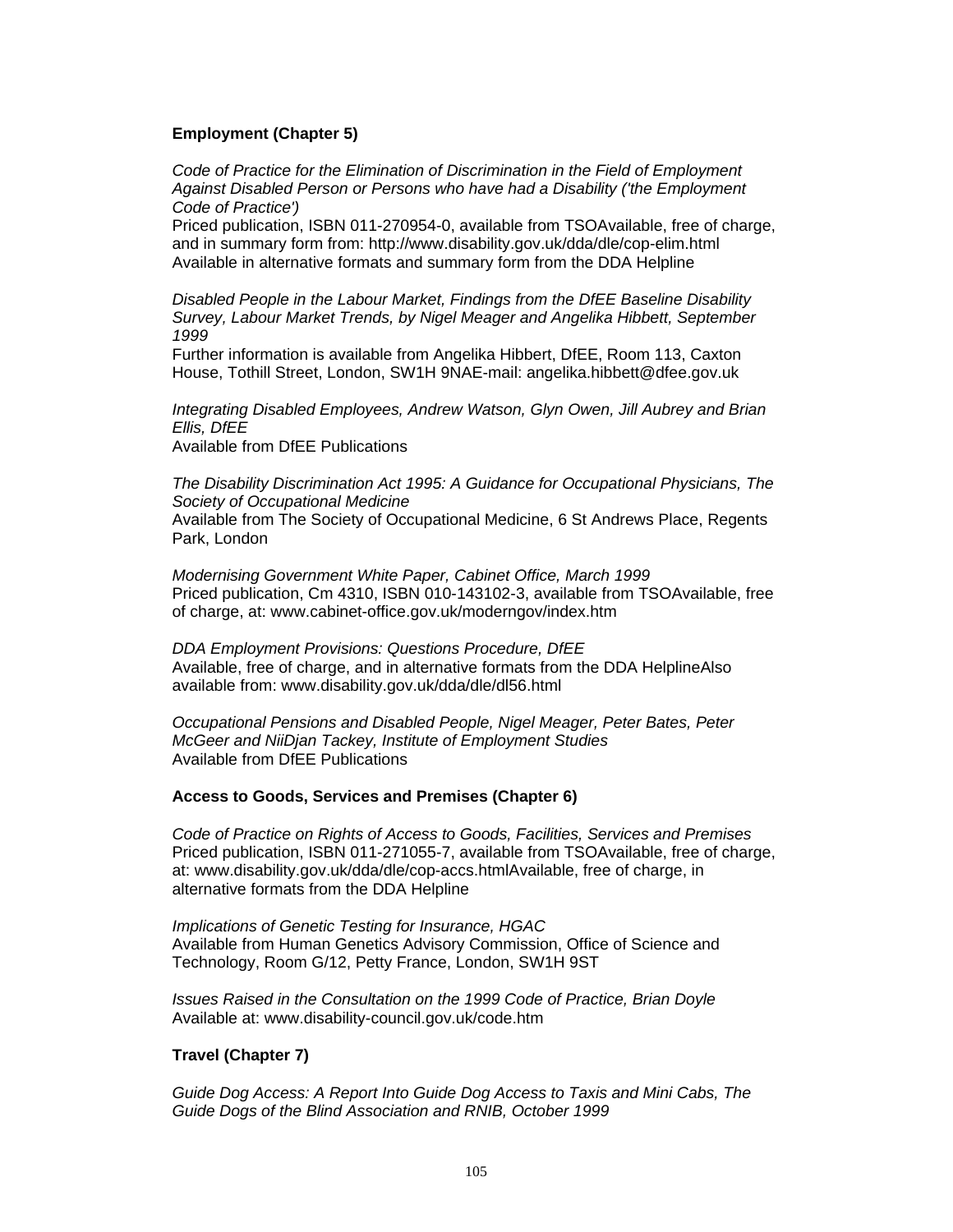Available from the Guide Dogs for the Blind Association, Hillfields, Burghfield Common, Reading, RG7 3YG. Telephone 0118 983 5555. Fax 0118 983 5433

*Review of the Orange Badge Scheme, Disabled Persons Transport Advisory Committee (DPTAC)* 

Available, free of charge, from the Disabled Persons Transport Advisory Committee (DPTAC), Secretariat, Department of the Environment, Transport and the Regions, Zone 1/11, Great Minster House, 76

 Marsham Street, London, SW1P 4DRTelephone 0171 890 4916. Fax 0171 890 6102. Minicom 0171 890 3277E-mail: dptac@detr.gov.ukWebsite: www.mobility-unit.detr.gov.uk/dptac.htm

#### **The Environment and Housing (Chapter 8)**

*Disabled Access to the Countryside and the Disability Discrimination Act, Countryside Access Group* 

Available from The Countryside Access Group, Ashwellthorpe, Norwich NR16 1EX. Telephone 01508 489 449. Fax 01508 488 173

*Code of Practice for Access for the Disabled to Buildings, British Standards Institution BS5810: 1979,* 

Available from the British Standards Institution, 389 Chiswick High Road, London, W4 4AL.

*Improving Rights of Way in England and Wales, Consultation Paper, DETR, July 1999*

Available from DETR, PO Box No 236, Wetherby, West Yorkshire, LS23 7NB. Telephone 0870 1226 236. Fax 0870 1226 237Website: www.detr.gov.uk

### **Participation in Public Life (Chapter 9)**

*Polls Apart 2: Disabled People and the 1997 General Election, SCOPE*  Available from SCOPE, 6 Market Road, Islington, London, N7 9PWTelephone 0800 626 216

*Speaking up for Justice, Report of the Interdepartmental Working Group on the Treatment of Vulnerable or Intimidated Witnesses in the Criminal Justice System*  Available from Home Office Publications Enquiries, Public Enquiry Section, Room 856, 50 Queen Anne's Gate, London, SW1H 9AT

Telephone 0171 273 3072. Fax 0171 273 2191Website: www.homeoffice.gov.uk

*Final Report Of The Working Party On Electoral Procedures ('The Howarth Working Party'), Home Office* 

Available from Home Office Publications Enquiries (address above) or at: www.homeoffice.gov.uk/ccpd/eleclink.htm

#### *A Right Denied: Access to Voting for Blind and Partially Sighted People, Campaign Report 8, RNIB*

Available from RNIB, Customer Services, PO Box 173, Peterborough, PE2 6WS Telephone 0345 023 153. Fax 01733 371 555Minicom 0345 585 691. E-mail: CServices@rnib.org.uk

#### **Local Government, Health and Social Services (Chapter 10)**

Rules for Radicals, Saul D Alinksy, Random House, 1971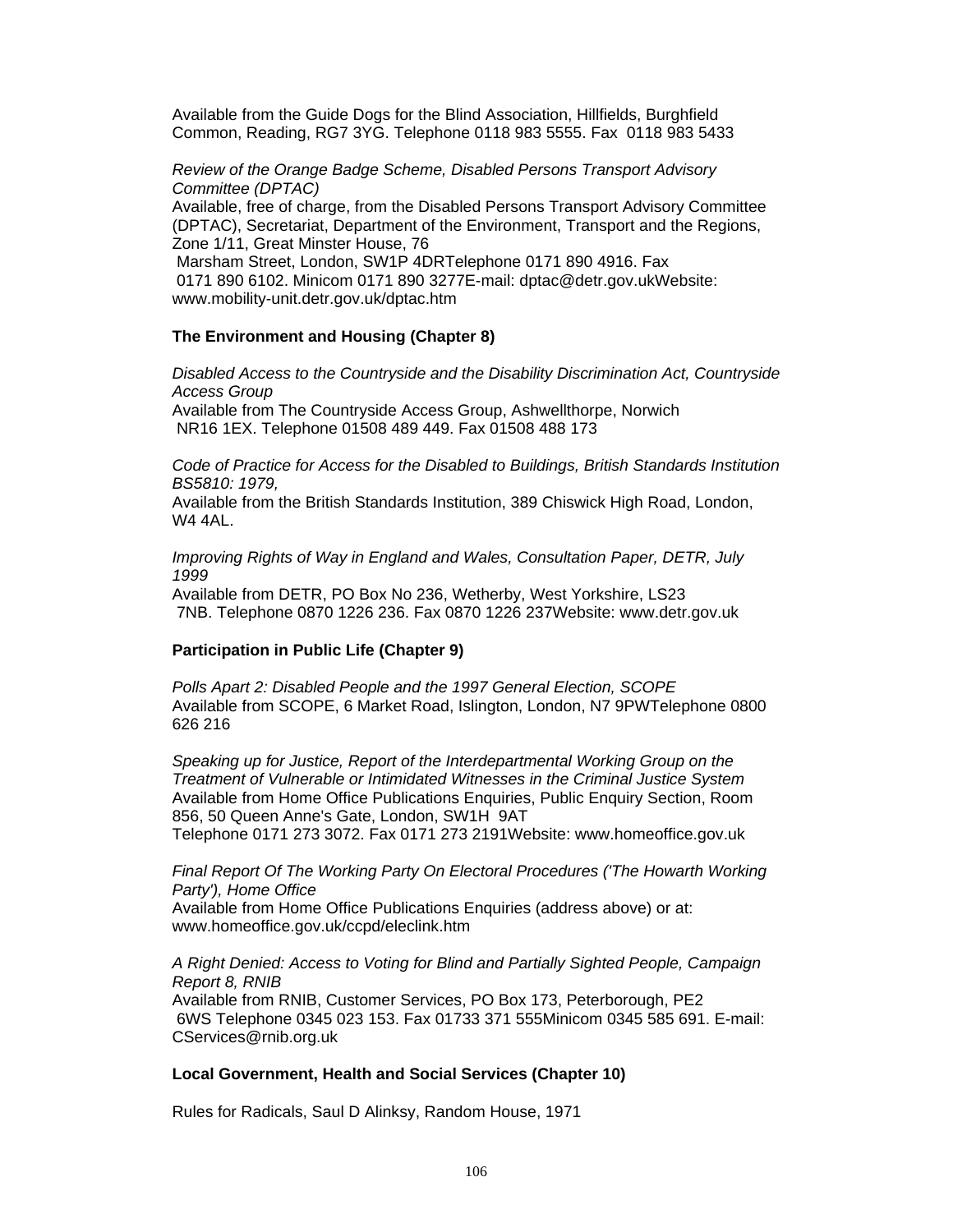*Open to the Public? Reasonable Adjustments to Local Government Services, National Disability Council and the Improvement and Development Agency*  Available from The Equalities Issues Section, Employers' Organisation for Local Government, Layden House, London, EC1M 5LG Telephone 0171 296 6756. Fax 0171 296 6739

*Reform of the Mental Health Act 1983 Green Paper, Department of Health*  Priced Publication, available from TSO

*Modernising Social Services: Promoting Independence, Improving Protection, Raising Standards White Paper, Department of Health*  Priced Publication, Cmnd 4169, ISBN 010-141692-X, available from TSO

#### **Costs and Benefits (Annex D)**

*Access to Goods, Services and Facilities - Regulatory Impact Assessment, DfEE*  Available from DfEE Publications and from the Government's Disability website

#### **Legislation**

Acts of Parliament and Statutory Instruments are available as priced publications from TSO. More recent Acts and Statutory Instruments are also available at: www.legislation.hmso.gov.uk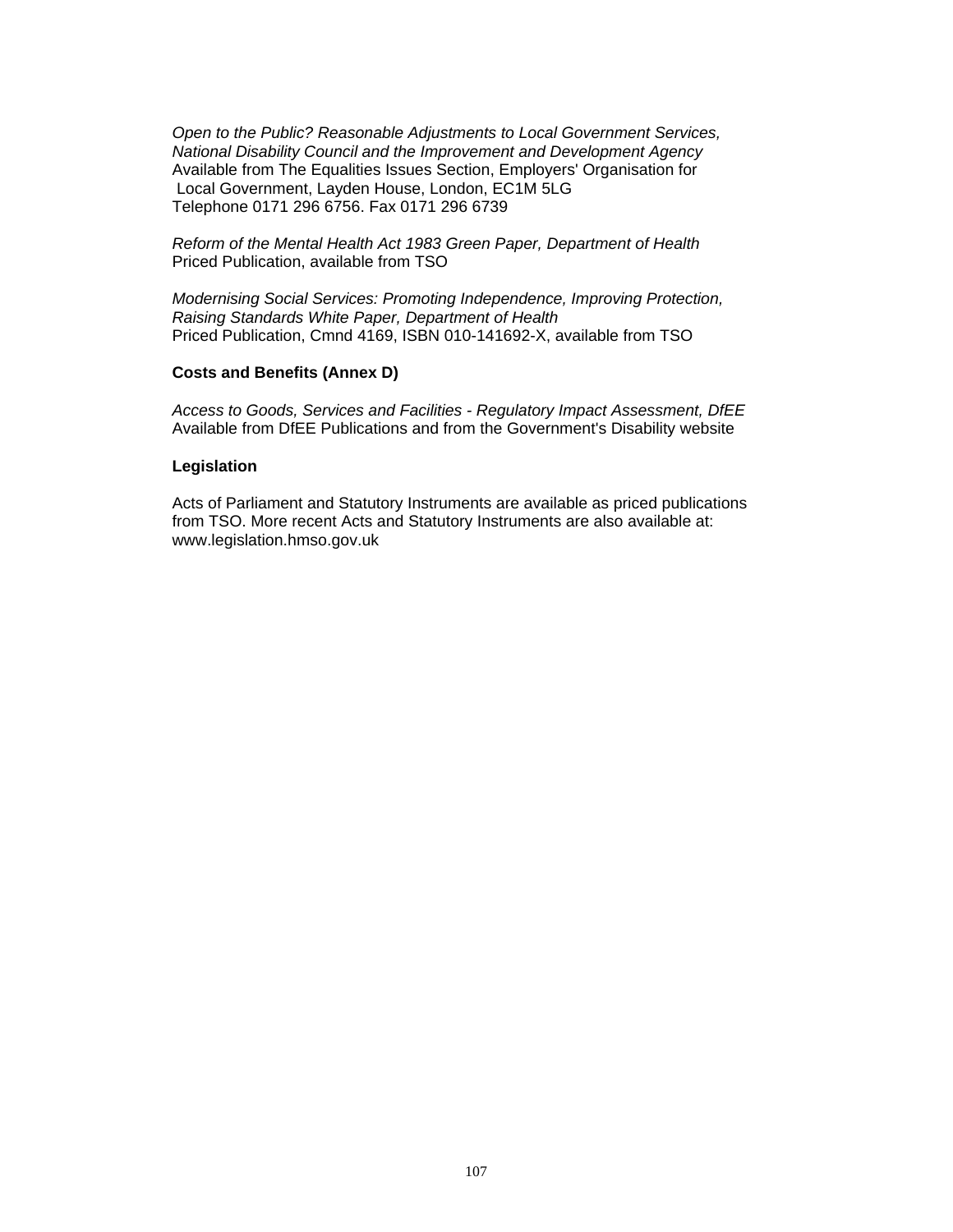# **Annex C**

### **Defining Disability Rights: Comparative Perspectives**

Presentation to the Disability Rights Task Force by Professor Brian Doyle, Dean of Law, The Liverpool Law School, The University of Liverpool on 13 October 1999 **Introduction** 

1. In approaching the problem of how to define disability rights, two issues tend to dominate:

a. how to define "disability"; and

b. what kinds of discrimination are to be prohibited and how is "discrimination" to be defined?

#### **International comparisons**

2. Considerable assistance can be gleaned in attempting to answer these questions by considering a number of international comparisons or comparative perspectives. The most useful comparative sources are those drawn from the experience of other common law countries. These include:

US federal laws Rehabilitation Act 1973 Americans with Disabilities Act 1990 US state "fair employment" legislation

Australian federal disability discrimination legislation: Disability Discrimination Act 1992

Australian state anti-discrimination or equal opportunity statutes

Canadian federal Human Rights Act Canadian provincial "human rights" codes

New Zealand Human Rights Act 1993

Ireland:

- Employment Equality Act 1998
- Equal Status Bill 1999

# **Disability: General Issues**

3. Any attempt to ensure civil rights for disabled people will have to address a number of issues that arise in the context of identifying the class of persons who are to be the subject of those rights. Those questions include:

- how is "disability" to be defined (if at all)?
- is it to be based upon "impairment"?
- is reference to be made to effect on "activities"?
- is a present or actual disability only covered?
- would a record or history of disability suffice?
- is a perceived or imputed disability to be protected?
- what of future disability or genetic disposition to disability?
- what disabilities, if any, are to be explicitly included or excluded?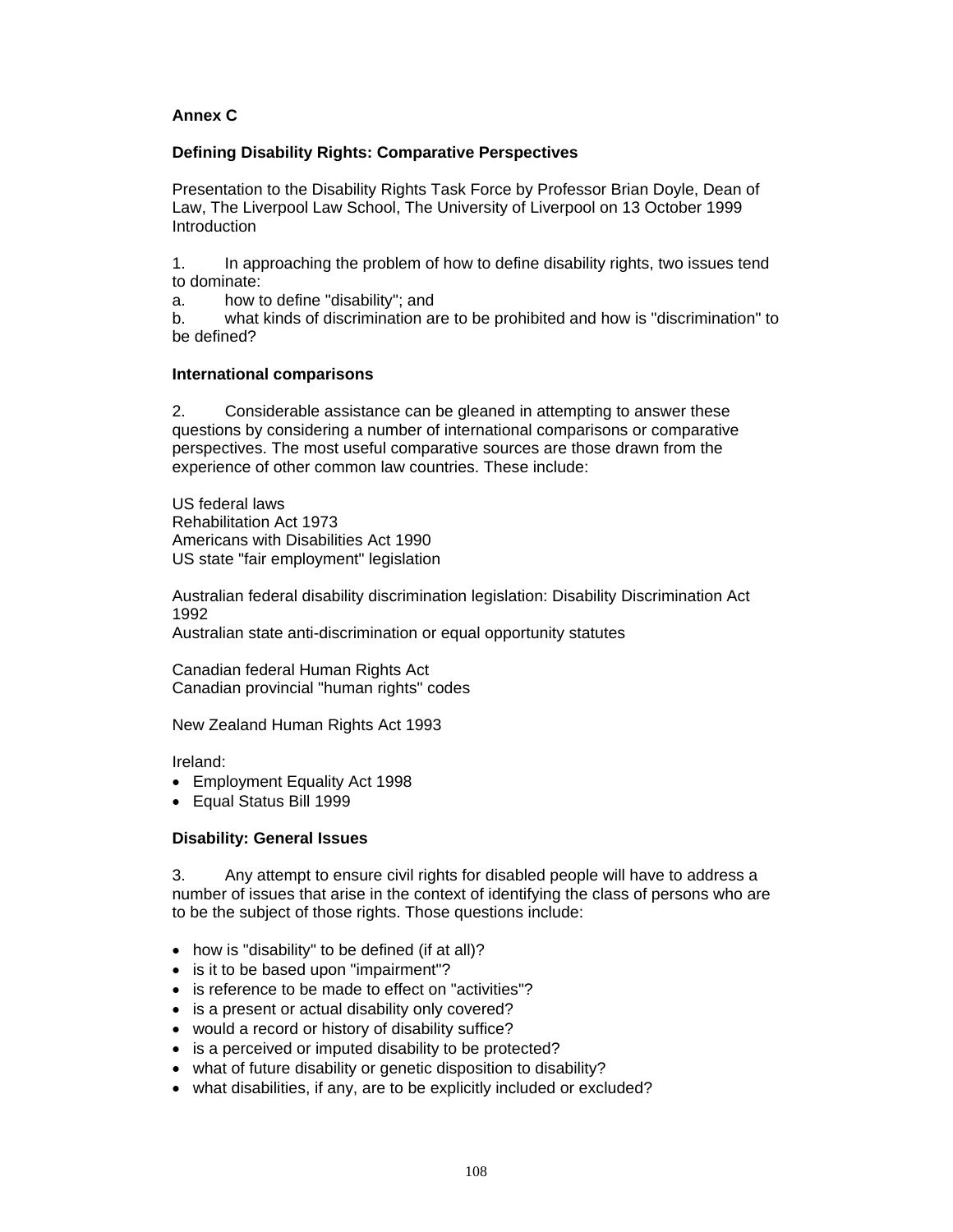4. A variety of approaches to these questions can be detected. For example, under Canada's federal Human Rights Act, the term "disability" is not defined, except to state that it includes previous or existing mental or physical disability. In practice, this lack of definition does not appear from the case law so far to be problematic. In contrast, the definition of "disability" in Canadian provincial legislation is more expansive. Alberta province defines the concept as:

"any degree of physical disability, infirmity, malformation or disfigurement that is caused by bodily injury, birth defect or illness and, without limiting the generality of the foregoing, includes epilepsy, paralysis, amputation, lack of physical co-ordination, blindness or visual impediment, deafness or hearing impediment, muteness or speech impediment, and physical reliance on a guide dog, wheelchair or other remedial appliance or device."

5. In Australia, the Commonwealth (or federal) Disability Discrimination Act 1992 defines disability as follows:

"(a) total or partial loss of the person's bodily or mental functions; or

(b) total or partial loss of a part of the body; or

(c) the presence in the body of organisms causing disease or illness; or

(d) the presence in the body of organisms capable of causing disease or illness; or

(e) the malfunction, malformation or disfigurement of a part of the person's body; or

(f) a disorder or malfunction that results in the person learning differently from a person without the disorder or malfunction; or

(g) a disorder, illness or disease that affects a person's thought processes, perception of reality, emotions or judgement or that results in disturbed behaviour."

6. A different approach is detectable in Australian state legislation. In New South Wales, by way of illustration, the law is based upon the concept of physical and intellectual impairment. In this case "physical impairment" means "any defect or disturbance in the normal structure and functioning of the person's body whether arising from a condition subsisting at birth or from illness or injury", while "intellectual impairment" means "any defect or disturbance in the normal structure and functioning of the person's brain, whether arising from a condition subsisting at birth or from illness or injury."

7. New Zealand's Human Rights Act approaches disability by categorisation, so that the concept includes:

- physical disability or impairment
- physical illness
- psychiatric illness
- intellectual or psychological disability or impairment
- any other loss or abnormality of psychological, physiological, or anatomical structure of function
- reliance on a guide dog, wheelchair or other remedial means
- the presence in the body of organisms capable of causing illness.

8. Perhaps the best known definition of "disability" is that used in the United States. The Americans with Disabilities Act 1990 encompasses: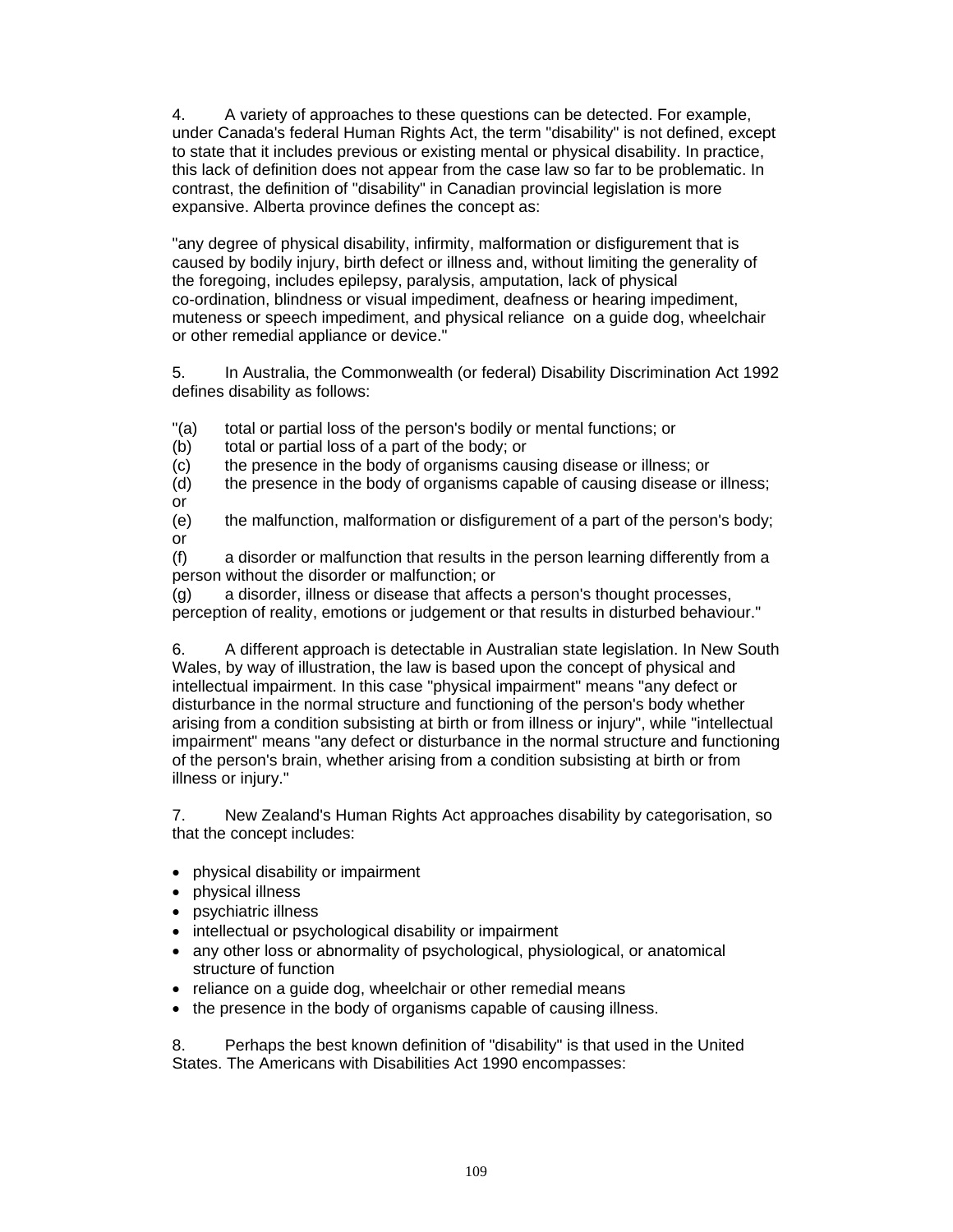"a. a physical or mental impairment that substantially limits one or more of the major life activities of such individual; or

- b. a record of such impairment; or
- c. being regarded as having such an impairment"

and this is further expanded upon by regulations made by the relevant Government departments. Here "physical impairment" means:

"any physiological disorder or condition, cosmetic disfigurement, or anatomical loss affecting one or more of the following body systems: neurological; musculoskeletal; special sense organs; respiratory, including speech organs; cardiovascular; reproductive, digestive; genitourinary, hemic and lymphatic; skin; and endocrine."

In turn, "mental impairment" is defined as:

"any mental or psychological disorder, such as mental retardation, organic brain syndrome, emotional or mental illness, and specific learning disabilities."

#### **Discrimination: General Issues**

9. As with the definition of disability itself, the determination of what is meant by "discrimination" in the disability rights context can be problematic. The following general issues can be noted:

- direct discrimination (less favourable treatment)
- indirect discrimination (adverse impact)
- failure to make reasonable adjustments
- victimisation
- harassment
- characteristics discrimination
- discrimination by association

10. Direct discrimination is a universal feature of disability rights laws, but is not uniformly defined. In New South Wales, for example:

"A person discriminates against a [disabled person] on the ground of his [disability] if, on the ground of his [disability] he treats him less favourably than in the same circumstances, or in circumstances which are not materially different, he treats or would treat a person who is not a [disabled] person."

This appears very similar to the way in direct discrimination is defined in the UK's sex and race discrimination legislation, but noticeably different (in subtle ways) from how it is defined in the UK's DDA 1995.

11. Defining what is meant by direct discrimination brings a number of problems. Often a law does not define "discrimination" at all. Where it does, it is necessary to consider how the causal connection between the discriminatory treatment and the ground of discrimination (in the present case, "disability") is to be articulated (e.g. "reason-related to"). Should disability be the principle reason or substantial ground for the discriminatory? Is the discriminator's motive or intention relevant? What degree of less favourable treatment must be shown? Is it necessary to nominate a comparator and is the law based upon a like with like comparison?

12. Indirect discrimination is not dealt with explicitly in the UK's DDA 1995 (where it is intended to fall within the combined effect of direct discrimination and the duty to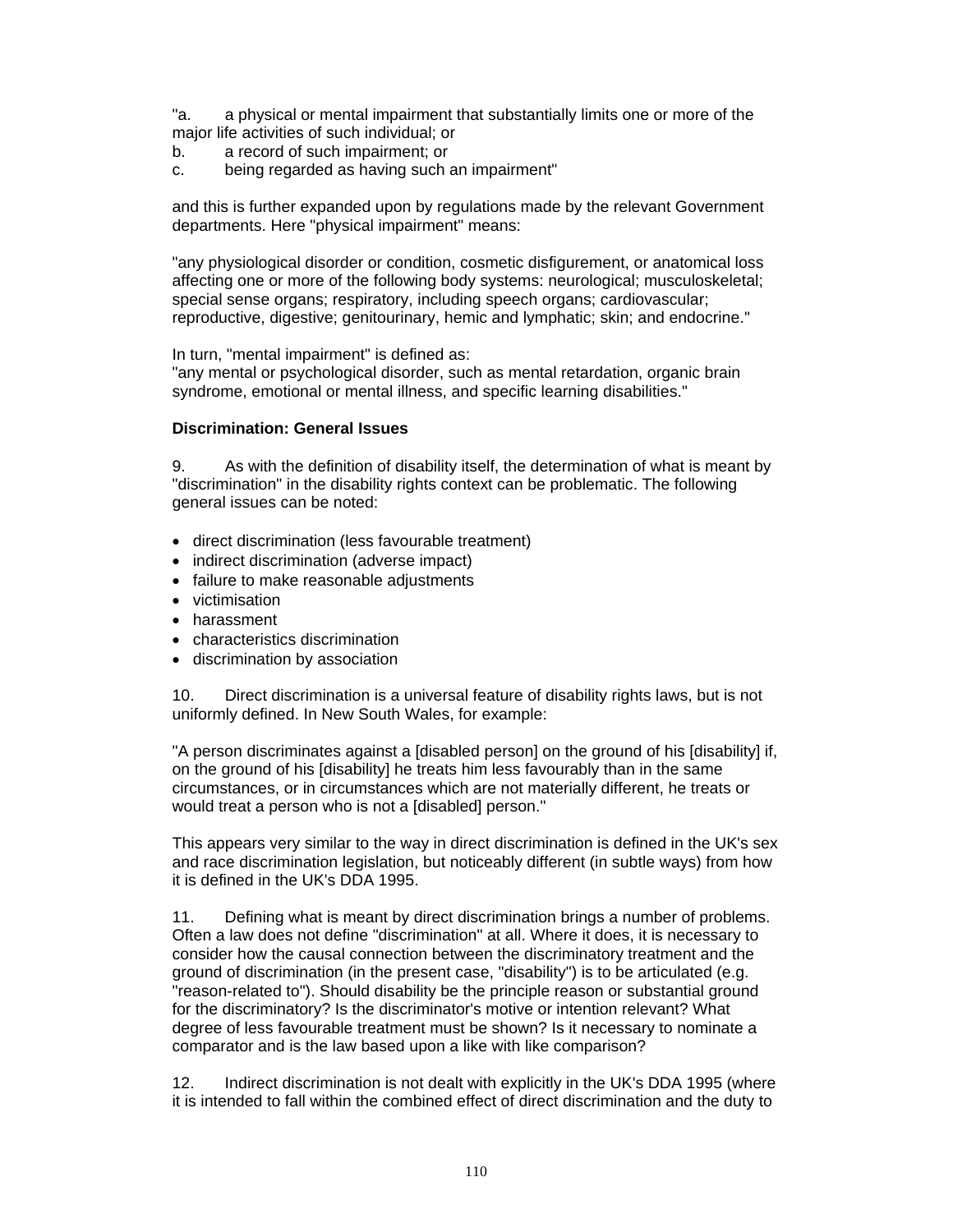make reasonable adjustments). Other states do include a prohibition on indirect discrimination (sometimes because there is otherwise no explicit duty to take positive action or because disability is being dealt with as one of a number of discriminatory grounds in an omnibus statute).

13. In Ontario, for example, indirect discrimination is defined as occurring where "a requirement, qualification or factor exists that is not discrimination on a prohibited ground but that results in the exclusion, restriction or preference of a group of persons who are identified by a prohibited ground of discrimination and of whom the person is a member."

14. In some states, the concept of "reasonable adjustment" (or "accommodation") is merely inherent in the concept of indirect discrimination. In others, the duty is a separate and explicit one, breach of which gives rise to a special cause of action. Reasonable adjustment can be seen as a positive duty in the relevant legislation in the UK, US and (to a lesser extent) Ireland. In contrast, the duty is somewhat weaker in Canada, Australia and New Zealand. So, by way of illustration, New Zealand's Human Rights Act contains the following provision:

"Nothing in ... this Act shall prevent different treatment based on disability where the position is such that the person could perform the duties of the position satisfactorily only with the aid of special services or facilities and it is not reasonable to expect the employer to provide those services or facilities."

15. How a duty to make reasonable adjustments is to be framed in disability rights legislation, and whether it is a duty which fully works, requires consideration of the following issues:

- does the law clearly distinguish between direct and indirect discrimination?
- are reasonable adjustments required as a statutory duty?
- is an (unjustified?) failure of that duty treated as discrimination?

16. Against this background, it is interesting to examine how all of these tensions and issues have been addressed in Ireland, the latest country to enact disability rights laws (in this case, in the context of omnibus equality legislation).

#### **Irish Republic**

17. An interesting and useful comparative perspective can be obtained from the study of Ireland's recent equality legislation which embraces disability rights. Following the influential Report of the Commission on the Status of People with Disabilities (A Strategy for Equality) two Bills were promoted (Employment Equality Bill 1996 and Equal Status Bill 1997). However, both Bills were declared unconstitutional by the Irish Supreme Court (not least on the grounds that the duty to make reasonable adjustments for disabled people offended the guarantee of property rights - of the person having to make the adjustment - in the Irish Constitution). Consequently, two further measures were introduced, taking due account of the Supreme Court's decision: Employment Equality Act 1998 and Equal Status Bill 1999.

18. Ireland borrows heavily from international comparisons (and the UK DDA 1995). The Employment Equality Act 1998 addresses discrimination in the employment field, while the Equal Status Bill 1999 establishes disability rights in respect of: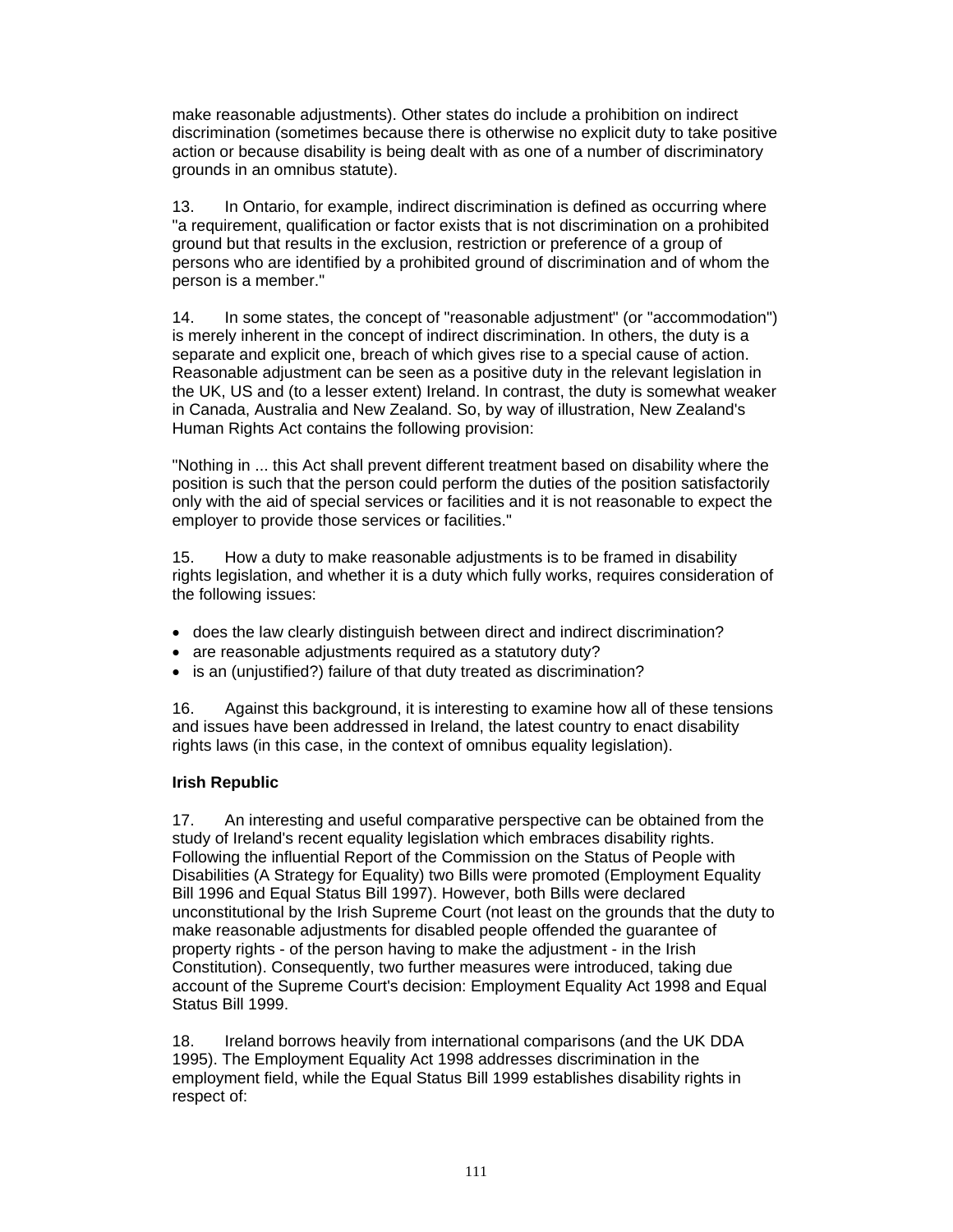- disposal of goods & provision of services
- disposal of premises
- provision of accommodation
- educational establishments
- clubs
- passenger vehicles & stations accessibility

19. The 1998 Act established the Equality Authority (EA) and the office of Director of Equality Investigations (DEI) and the 1999 Bill extends the duties and functions of the EA and DEI. The DEI undertakes the investigation of claims under the legislation and, where well-founded, may order redress (which might involve compensation up to IR£5,000 or an order requiring specific course of action). Redress orders are enforceable via the Circuit Court, with an appeal to Circuit Court and then High Court. These two pieces of legislation have vet to be tested in the courts.

20. The Irish legislation is omnibus legislation (that is, it applies to a number of prohibited grounds of discrimination). A "discriminatory ground" may be one which:

- exists at present; or
- previously existed but no longer exists; or
- may exist in the future; or
- is imputed to the person concerned.

Disability is a "discriminatory ground" and discrimination on the "disability ground" compares the treatment of a disabled person with a non-disabled person, or a disabled person with a person with different disability.

21. Under the Irish statutes, "disability" means:

"a. the total or partial absence of a person's bodily or mental functions, including the absence of a part of a person's body, or

b. the presence in the body of organisms causing, or likely to cause, chronic disease or illness, or

c. the malfunction, malformation or disfigurement of a part of a person's body, or d. a condition or malfunction which results in a person learning differently from a person without the condition or malfunction, or

e. a condition, disease or illness which affects a person's thought processes, perception of reality, emotions or judgement or which results in disturbed behaviour."

22. Discrimination is defined in a number of ways in the Irish legislation. First, there is direct discrimination. This occurs where, on a discriminatory ground, a person is treated less favourably than another person is treated (or has been or would be treated). However, where a person has a disability that, in the circumstances, could cause harm to the person or others, treating the person differently to the extent reasonably necessary to prevent such harm does not constitute discrimination.

 Secondly, the law prohibits discrimination by association. Here discrimination occurs where a person who is associated with another person is treated, by virtue of that association, less favourably than a person who is not so associated is treated (or has been or would be treated) and similar treatment of that other person on a discriminatory ground would constitute discrimination.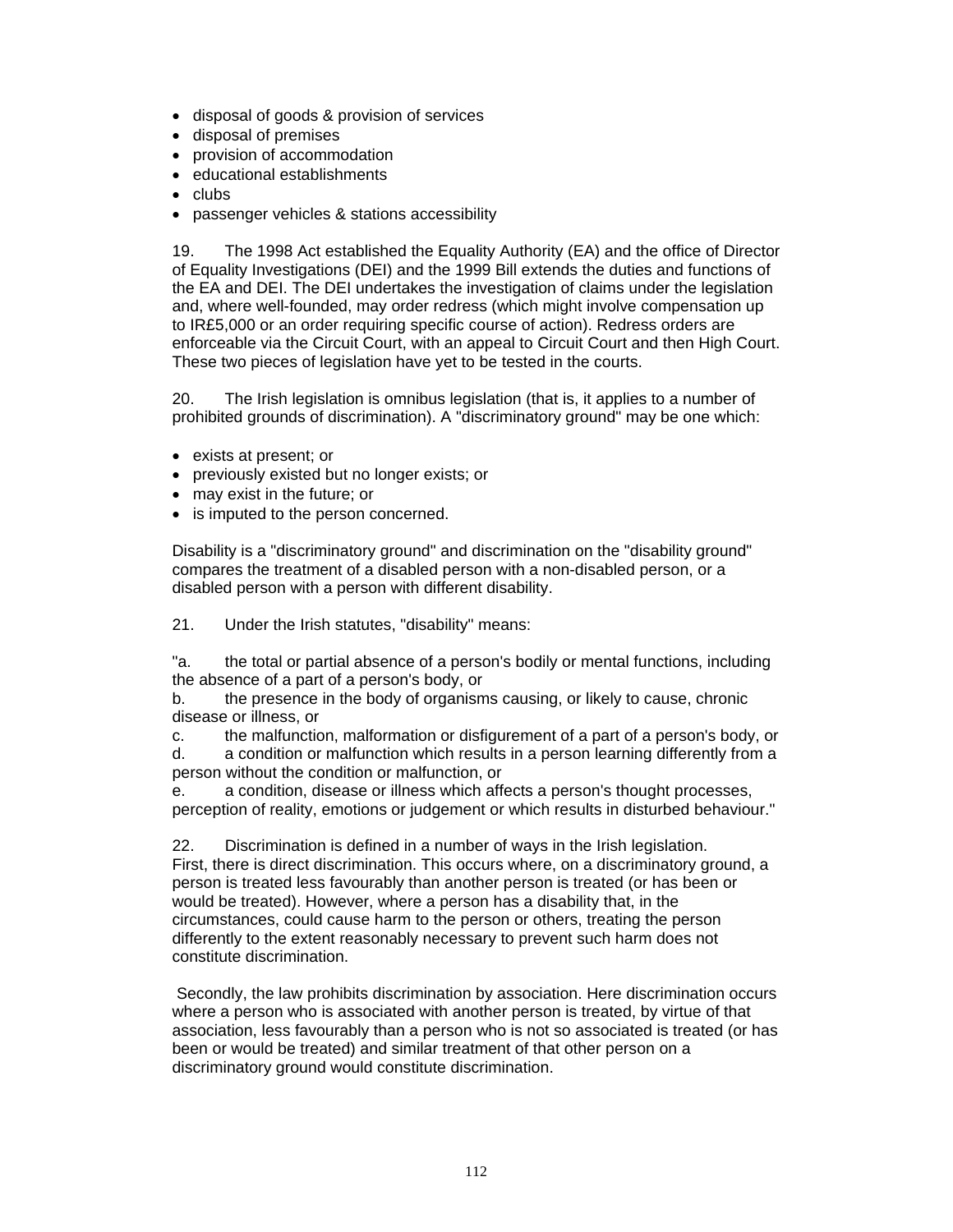Thirdly, indirect discrimination is included. This form of discrimination occurs where a person:

"a. is in a category of persons who share a common characteristic by reason of which discrimination may occur in respect of those persons, and

b. is obliged to comply with a condition but is unable to do so, and

c. substantially more people outside the category than within it are able to comply with the condition, and

d. the obligation to comply with the condition cannot be justified as being reasonable in all the circumstances".

Fourthly, as in the UK, Ireland addresses the need for reasonable adjustments (known as reasonable accommodation in the Irish statutes). In this case, discrimination includes a refusal or failure to do all that is reasonable (but not exceeding nominal cost) to accommodate the needs of a person with a disability by providing special treatment or facilities, if without such special treatment or facilities it would be impossible or unduly difficult for the person to avail himself or herself of the service. The condition in italics clearly reflects the legislature's concern to proof the equality legislation against unconstitutionality in the light of the earlier Supreme Court challenge.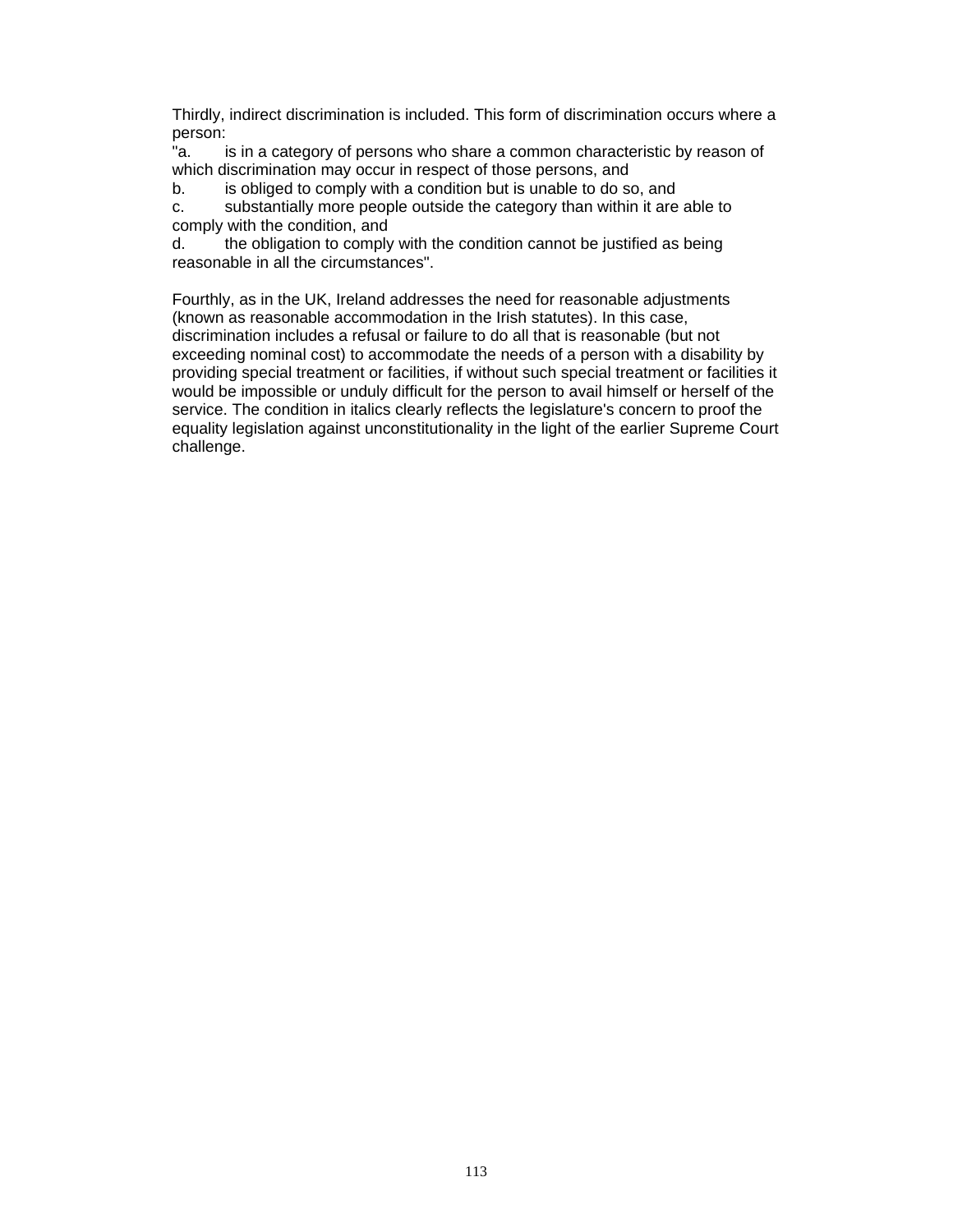### **Annex D**

### **Costs and Benefits**

### **Introduction**

1. The Task Force's terms of reference asked us to take full account of the costs and benefits of our recommendations, as far as is quantifiable and practicable. This annex sets out the costs and benefits of our recommendations. As the terms of reference recognised, it is not always possible, or practical, to quantify costs and benefits in the area of civil rights. The benefits of a diverse and inclusive society, where disabled people can live free from discrimination, are difficult to express in financial terms. We have also not provided specific costings where recommendations:

a. set out broad policy intentions and leave the Government to bring forward more detailed proposals. Costs and benefits can only sensibly be assessed at that stage and we are reassured that any detailed proposals from Government will include a regulatory impact assessment;

b. require reviews or the production of guidance by Government Departments. We believe that these reviews can be taken forward within existing Departmental resources, as long as sufficient priority is attached to them. We would urge the Departments concerned to allocate staff resources to these areas to enable work to be taken forward speedily;

c. ask the DRC to undertake further work. The Commission will need to determine, within its allocated resources, the priority that it gives to such work and the time-scale to which it is pursued. However, much of the work will be within its existing duties, such as monitoring the DDA, and should not lead to additional pressures on its resources; and<br>d. are likely to involve only

are likely to involve only minimal costs.

Recommendations meeting any of these criteria are generally not referred to in this annex, although in some cases we have explained why we consider the costs involved to be small.

# **Defining Disability (Chapter 3)**

2. Recommendations 3.2 and 3.3 propose that the definition of disability is extended to cover both people with HIV from diagnosis and cancer from when it has significant consequences on people's lives. Recommendation 3.4, which proposes that people who are certified as blind or partially sighted should be deemed to meet the definition of disability, might extend the coverage of the DDA to additional people. We estimated that these recommendations would extend coverage to around 30,000 additional people. Given that there are around 10 million people in the UK already protected by the DDA, the costs of these recommendations would be negligible.

3. The benefits of our recommendations should be greater clarity and understanding of the definition of disability offering both disabled people and employers and service providers more certainty about their position under the law. This should lead to increased compliance with the DDA.

# **Education (Chapter 4)**

# **Schools**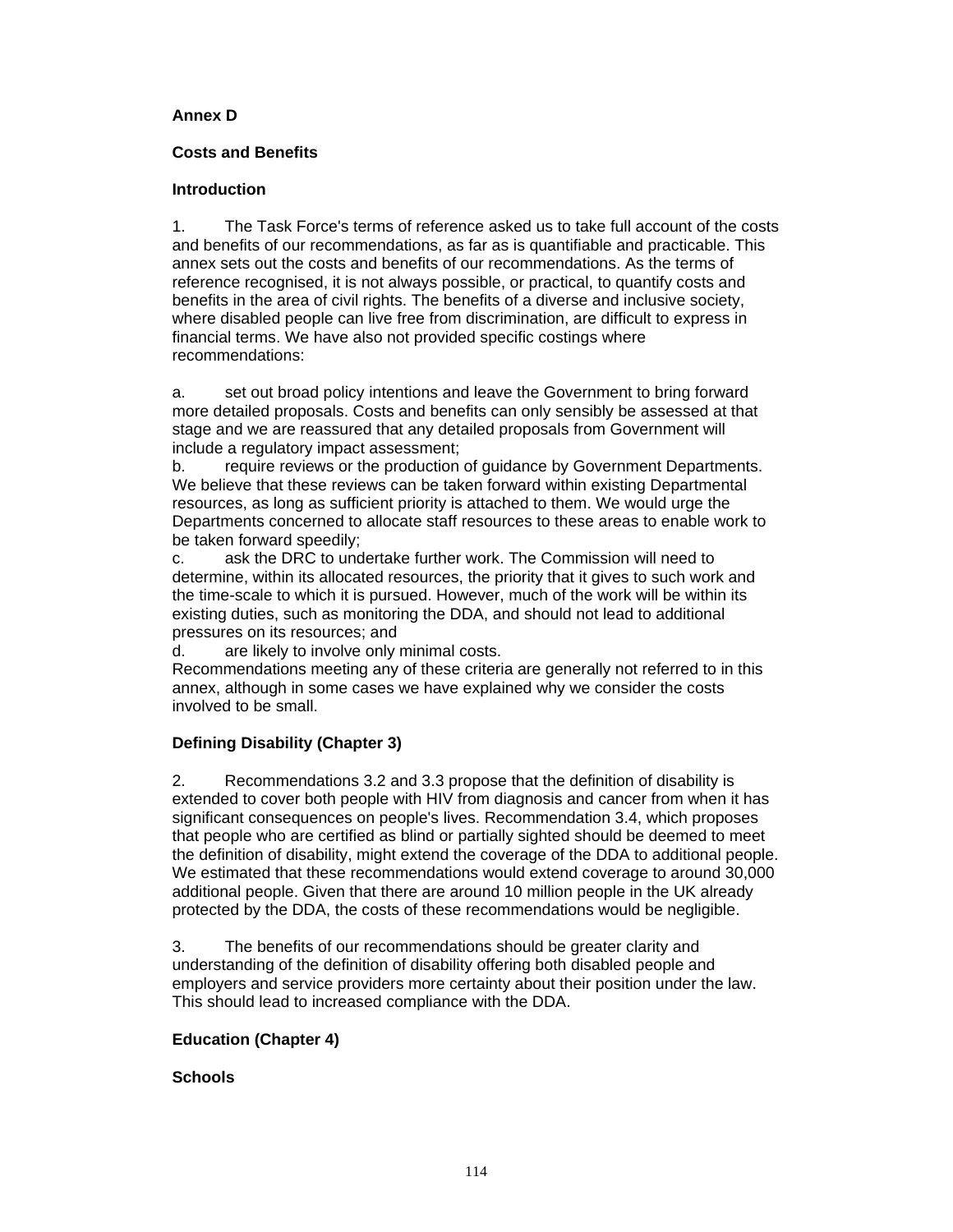4. The new rights against discrimination in school education (recommendations 4.4 to 4.7) are comparable to those under Part III of the DDA and we based costs on the published Regulatory Impact Assessment<sup>1</sup> (RIA) for that Part. Recommendation 4.4, like the comparable duty under the DDA, would not result in additional costs. Recommendations 4.5 and 4.6 would require schools and LEAs to review their practices but we believed that they regularly undertake such activity and this should not result in additional costs, especially since the number of schools and LEAs with discriminatory policies requiring changes is likely to be low. Recommendation 4.7 requires education to be provided by reasonable alternative means. The RIA estimated the cost of this duty at a maximum of £12m per annum for the whole of the public sector.<sup>2</sup> To estimate the proportion of the public sector cost accounted for by school education, we have used employment rate as a proxy. One-fifth of the public sector is employed in school education and so we estimated the cost of the recommendation as £2.4m per annum and £0.5 million to the private school sector (calculated in the same way but using private sector figures).

5. Recommendation 4.10 proposes a new duty to plan for increased accessibility in schools over time. This would lead to a minor increase in planning costs, although we expect the Government to build on existing planning processes to minimise additional burdens. The costs of improving accessibility would depend on Government funding of LEAs and schools for this purpose. We noted that currently £100m is earmarked for the SEN Action Programme over 3 years. This gives capital support for projects to make mainstream schools accessible to disabled pupils. We hoped that the Government would sustain this level of funding and as schools became more accessible over time, the funding required for accessibility improvements should fall.

6. These recommendations have significant benefits. Educating disabled and nondisabled children together should lead to a greater understanding of disabled people's needs and lessen stereotypes. We hoped this would increase disabled people's opportunities to participate in the labour market and society more generally.

7. Recommendation 4.11 would involve an extension to the remit of the SEN Tribunal. Depending on the number of cases brought, additional costs could be in the region of £2m per annum.

#### **Further, Higher and LEA-secured Adult Education**

8. Recommendations 4.13 and 4.14 propose similar duties in further, higher and LEA-secured adult education to those applying to other service providers under Part III of the DDA. The RIA estimated the maximum cost to the public sector of these duties of £18m per annum and non-recurring costs of nearly £100m, which could be phased in over time. To estimate the proportion of the public sector cost accounted for by further, higher and LEA secured adult education, we used employment rate as a proxy. One-tenth of the public sector is employed in these education sectors and so we estimated the cost of the recommendations as nearly £2m per annum and £10m non-recurrent. Given that further and higher education sector institutions are relatively large compared to average service providers and we wanted stronger

l <sup>1</sup> 'DDA Access to Goods, Services and Facilities - Regulatory Impact Assessment', DfEE (see Annex B)

 $2$  Excluding certain educational activities and transport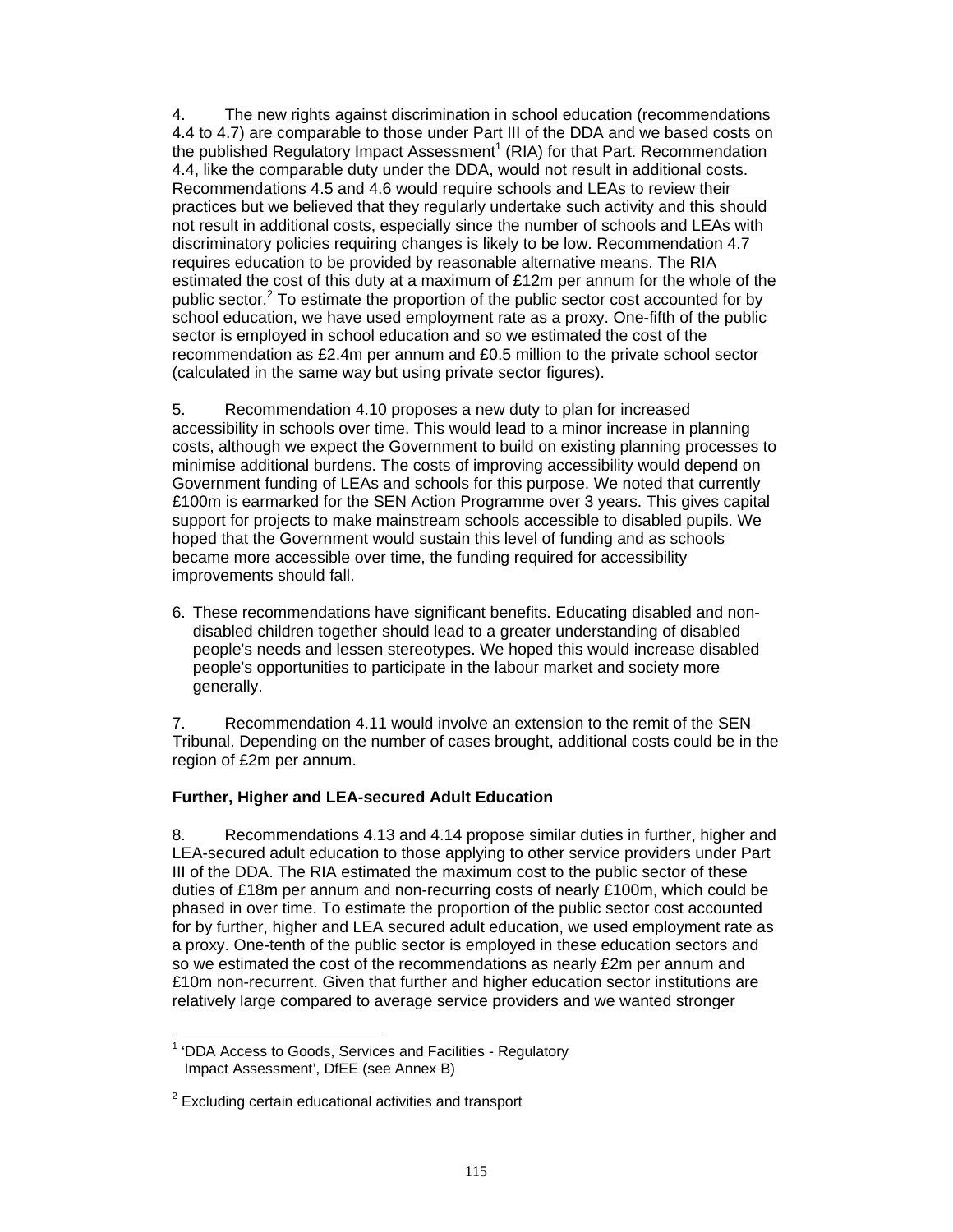duties on inclusion, these costs are likely to be an under estimate. We welcomed the work of the relevant funding councils in assessing more accurately the likely costs.

9. The cost of recommendation 4.15 would depend on the complaint and redress mechanisms established. We would expect these to be cost effective, building on any relevant existing procedures. Recommendation 4.17 would lead to additional costs but we believed that these would be minimal since much of the Youth Service is already be accessible to young disabled people. For recommendation 4.18, we believed that the Government should produce a regulatory impact assessment, in consultation with voluntary organisations, to assess the additional costs.

10. Increased opportunities for disabled people to pursue further and higher education would yield benefits for both disabled people and wider society. Higher levels of qualifications and skills generally should lead to higher earning potential and we thought that this applied as much to disabled people as to others in the labour market.

# **Employment (Chapter 5)**

11. The Disability Discrimination Act 1995: The Employment Provisions and Small Employers - A Review contained a revised compliance cost appraisal of the DDA employment provisions. It estimated that the compliance cost to all employers covered by the DDA is around £10m per annum. The costs of our recommendations to extend coverage to excluded organisations and occupations should be seen in the light of that overall cost.

#### Employment Related Organisations not Covered by the DDA Employment Provisions

12. Recommendation 5.8 proposes extending coverage of the DDA employment provisions to employers with 2-14 employees. We estimated this would cost around £2m per annum. Recommendation 5.9 seeks to extend coverage to businesses with one employee and those recruiting their first employee. This would bring into coverage around 2.5 million businesses but we were not able to assess the costs of this proposal. Extending coverage would generate benefits by assisting some disabled people to gain or retain employment, especially in localities or sectors where there are few large employers.

13. Recommendation 5.13 on qualifying bodies is likely to involve minimal costs since in most cases only changes to policies will be required. The proposal should lead to increased numbers of disabled people gaining accreditation or qualifications to pursue chosen careers, enhancing their chances of employment and promotion.

#### Workers not covered by the DDA Employment Provisions

14. Recommendation 5.14 proposes extending full coverage of the employment provisions to statutory office holders. This should have minimal cost implications since organisations appointing office holders, such as Government Departments, already adhere to the DDA.

15. Nearly 80% of disabled employees are already covered by the DDA employment provisions at a cost of around £10m per annum. The costs of extending coverage to the small number of disabled employees in (and potential recruits to) the police, fire and prison services and the armed forces would be minimal.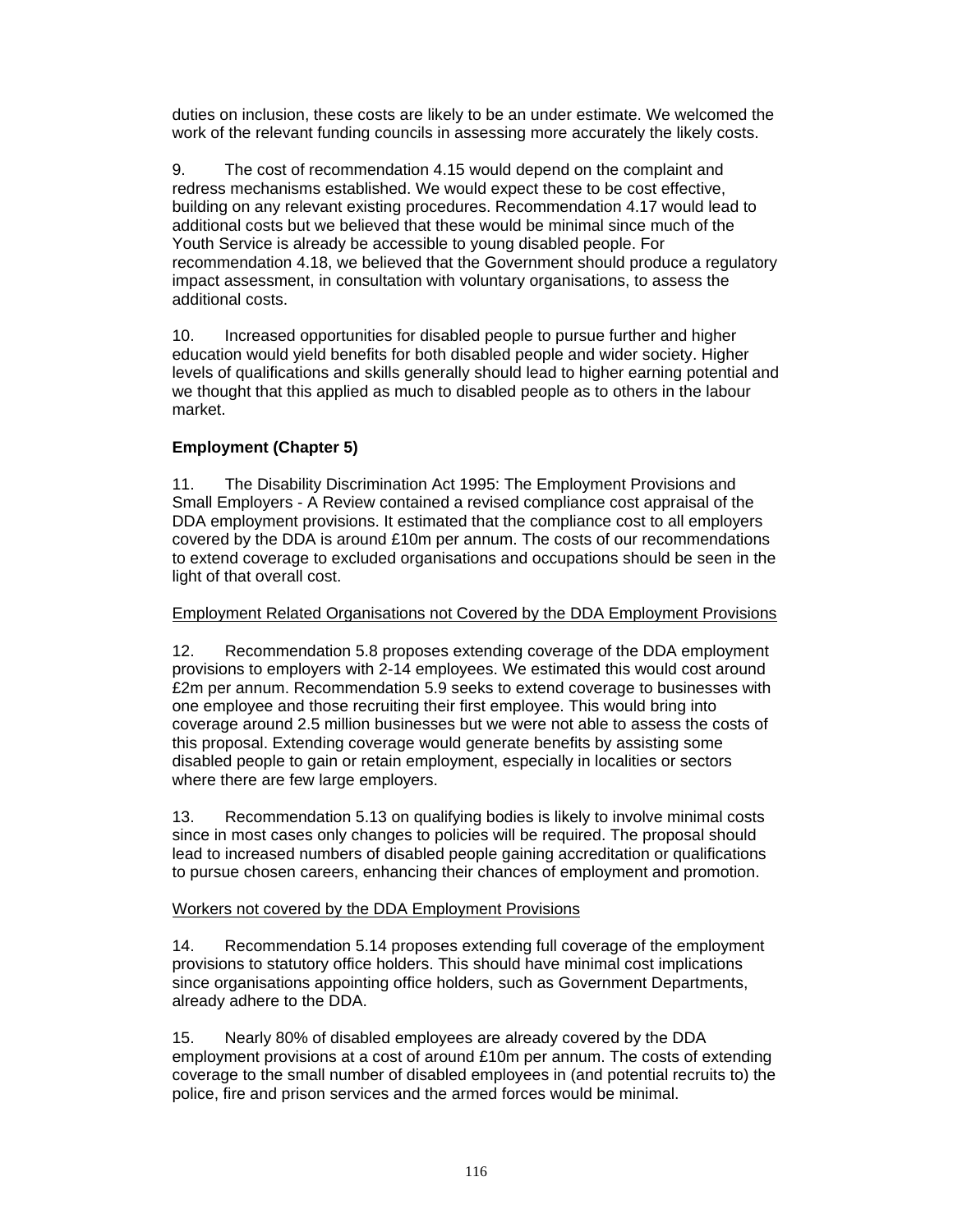16. The recommendations to cover barristers, advocates and local councillors (recommendations 5.17 and 5.18) would involve minimal additional costs because the numbers involved are so small.

17. Recommendations 5.21 and 5.22 would not involve compulsory additional costs but we expect organisations with volunteers to assess the benefits of adjustments against any costs. We anticipated that in many cases, the benefits of having a disabled volunteer working effectively would exceed the cost of any reasonable adjustment.

18. Recommendation 5.23 would involve additional costs for the public sector but we acknowledged that there needed to be further work on the precise elements of the new duty. This work should include a cost and benefit analysis.

19. Recommendations 5.32 and 5.33 would involve some employers having to alter their application forms, which would involve administrative costs. However, we thought this would end the collection of unnecessary medical health information from job applicants, yielding saving for employers. Recommendations 5.34 - 5.38 should not alter current practice significantly as the majority of occupational pension schemes already offer equal access. The benefit would be that equal access would become a right. Recommendation 5.34 should not involve additional cost but would clarify the legislation. Recommendation 5.39 should not lead to additional costs, indeed disabled employees and landlords should benefit from voluntary access improvements by employers.

# **Access to Goods, Services and Premises (Chapter 6)**

20. Recommendations 6.3 and 6.4 should involve no additional costs to service providers and offer benefits of certainty as to whether they are meeting their legal duties. Clear standards would assist in creating shared expectations between disabled people and service providers of the requirements of the DDA, avoiding costly litigation.

21. Recommendation 6.10 would involve additional costs to those private clubs it would cover but it was not possible to assess the number of clubs affected. Both recommendations 6.12 and 6.13 would involve additional costs to the public sector. However, the Government would need to work up details of new duties and it is only at that stage that it would be possible to estimate the costs and benefits of the proposals. In general terms though, disabled people and their families should benefit from services that are designed with more consideration of their needs. The costs and benefits of recommendation 6.20 would depend on the final form of the copyright exception. The public consultation on this issue would allow the costs and benefits for copyright owners and visually impaired people to be explored.

#### Sale, Letting and Management of Premises

22. Recommendation 6.27 would not involve additional costs to landlords, indeed they would have adjustments to their property that could increase the number of people to whom it could be subsequently leased or sold.

#### **Travel (Chapter 7)**

23. For recommendations 7.1 - 7.5, 7.8 and 7.9, the nature of transport services and the diversity of operations meant that a detailed economic assessment was not feasible at the level the recommendations are framed. We recognised, however, that there might be significant costs associated with these recommendations and that in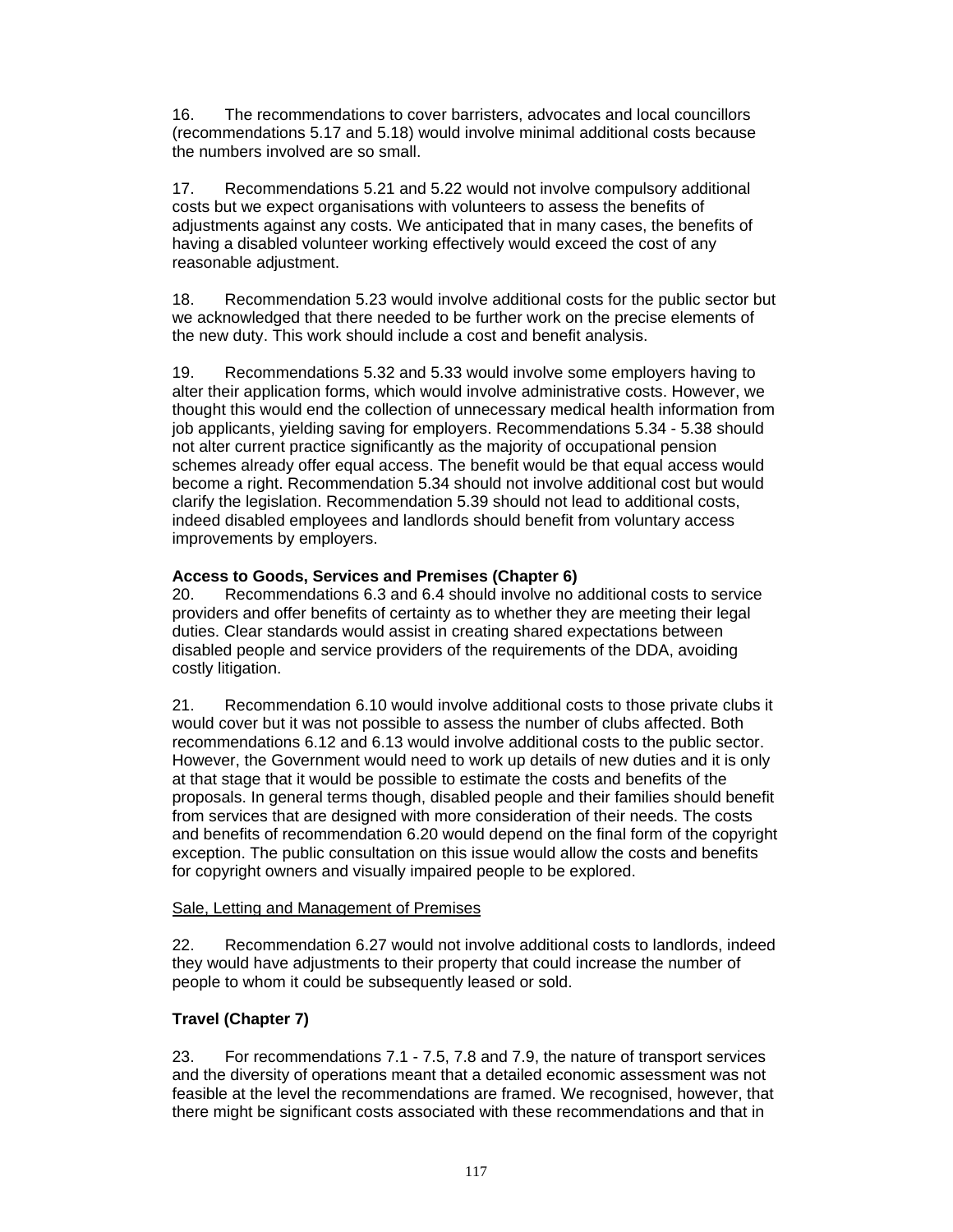considering them the Government would have to carry out detailed economic analysis.

24. There would be significant benefits from making transport more accessible for disabled people. The increased mobility would allow disabled people to participate more fully in the labour market, considering a wider range of employment opportunities. The Touche Ross report Profiting from Opportunities: A New Market for Tourism showed that there is a significant untapped market of international disabled tourists and their friends and families across Europe, with a potential spend of £17 billion. Accessible transport services could attract such visitors to this country in preference to their domestic and other international destinations. Studies have also shown that accessible transport could boost usage, repaying the investment in new vehicles.

#### **Environment and Housing (Chapter 8)**

25. Recommendations 8.9 - 8.12 would build on existing provisions and we considered the additional costs would be small although this would depend on the extent to which individual authorities already take the action we have recommended. The costs and benefits of recommendation 8.13 are assessed in DETR's Improving Rights of Way in England and Wales Consultation Paper. In summary, there would be costs for highway authorities and land managers.

# **Participation in Public Life (Chapter 9)**

26. Recommendations 9.3 - 9.5 on improving access to the electoral system would build on measures proposed by the Howarth Working Party. Since these measures should apply more widely than to disabled people, it would not be appropriate to assign the cost of these proposals to the recommendations we have made. In terms of measures specifically for disabled people, such as the provision of polling aids, the costs could be around a few hundred thousand pounds at a first general election but significantly less at future general elections and in other years.

27. We expected that the costs of recommendation 9.13, which proposes training for judges, could be accommodated within budgets allocated for this purpose. The marginal cost of including training on disability issues, especially as part of the wider training the judiciary would need in implementing the measures in the Speaking Up for Justice report, would be modest.

28. The benefits of our recommendations would be substantial. They would increase the number of potential jurors, allow disabled witnesses to testify who might have previously been excluded and ensure that disabled claimants have full access to the law.

#### **Local Government, Health and Social Services (Chapter 10)**

29. Many recommendations build on existing Government policies and initiatives and so we did not provide costings for these. Better awareness of disability issues would ensure treatment and services are better targeted and appropriate to the needs of the individual. We would expect, if our recommendations are fully implemented, to see benefits such as more disabled people becoming economically active and, for example, returning to work faster after becoming disabled or having taken time off work.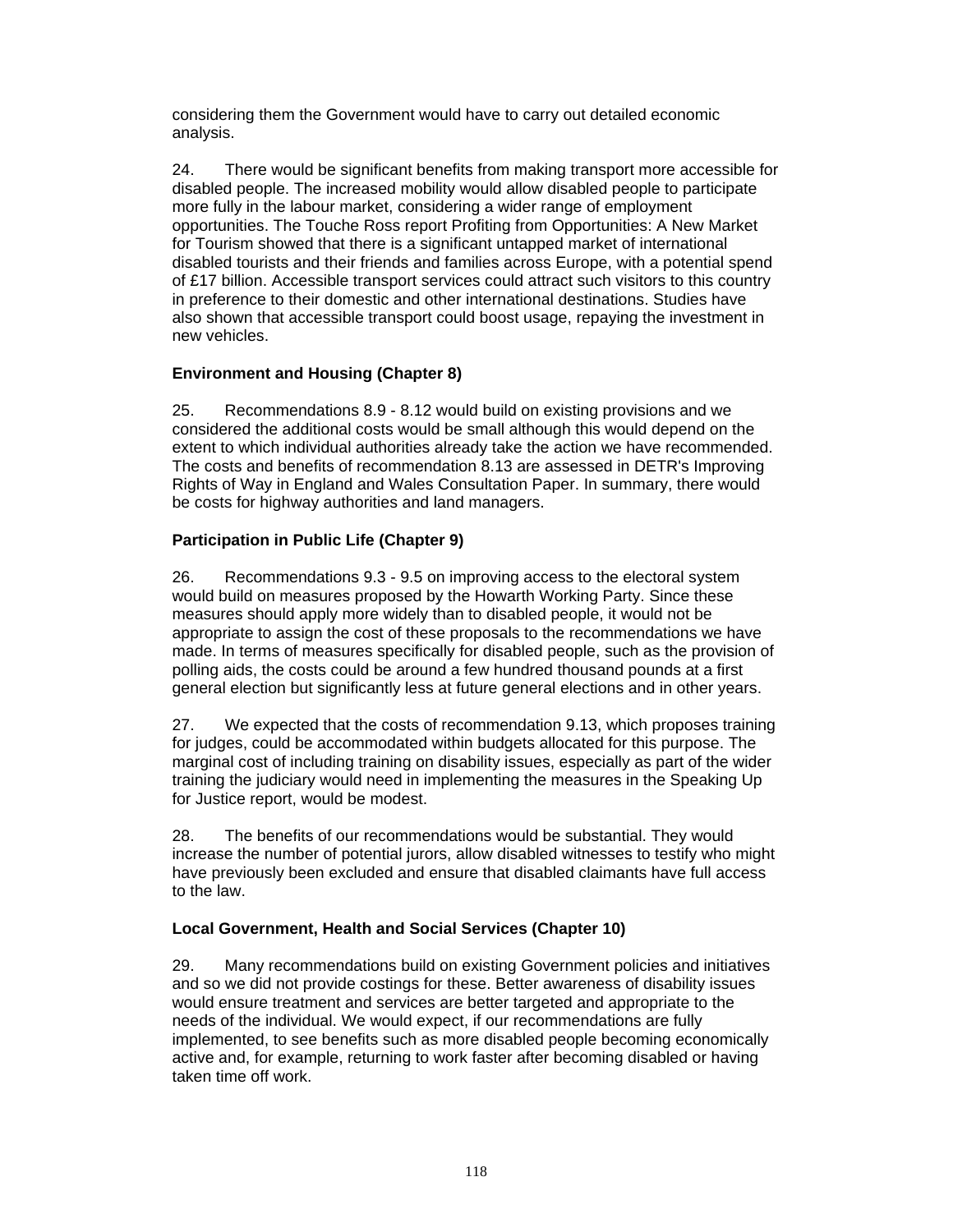30. Recommendations 10.17 and 10.18, on better co-ordination of services and the removal of financial and other regulatory barriers to joint working between agencies, should lead to better use of existing resources, enhancing the service disabled people receive.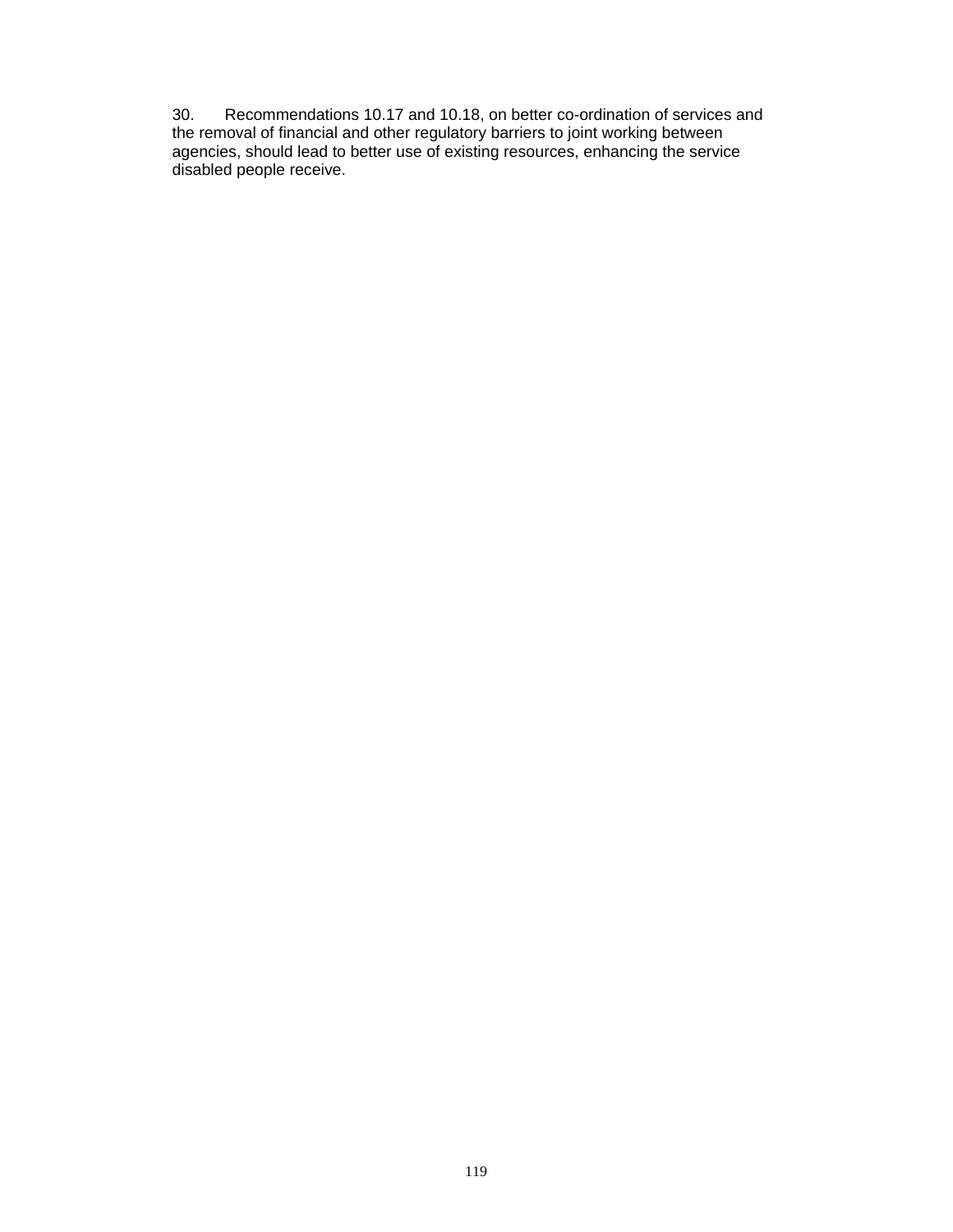# **Annex E**

# **List of Recommendations**

#### **Chapter 3 Defining Disability**

3.1 The Government, the DRC and the Equality Commission for Northern Ireland should ensure that guidance and other communication on disability matters cover the wide range of disabled people, including all age groups and impairments.

3.2 HIV infection should be deemed a disability from the point at which it is diagnosed.

3.3 To extend coverage beyond those people with, or who have had, cancer already covered by the DDA definition, people with cancer should also be deemed to be disabled from the point at which it has significant consequences on their lives.

3.4 People who are certified as blind or partially sighted should be conclusively presumed to meet the DDA definition of disability.

3.5 The list of capacities relating to normal day-to-day activities in the DDA definition should be reviewed and consulted on, with a view to extending it, if necessary, to ensure an appropriate comprehensive coverage of mental health conditions and dysphasia.

3.6 The concept of covering only "clinically well-recognised" mental illnesses in the DDA definition should be reviewed and consulted on to identify the advantages and disadvantages of removing the limitation.

3.7 The statutory guidance to tribunals and courts should be improved and clarified to help ensure that the legislation's intention for what constitutes normal dayto-day activities is met, particularly in relation to work.

3.8 The issue of disregarding disabled people's coping/avoidance strategies should be made clearer in statutory guidance to tribunals and courts so that the true effects of a disability are considered. The guidance should also seek to ensure that tribunals and courts probe further, where appropriate, into the issue of effects on normal day-to-day activities and not just accept that the person is coping within reasonable expectations.

3.9 In order to bring into coverage severe but short-term conditions, such as some heart attacks, strokes or depression, consideration should be given to 'longterm' being removed from the definition with the concept of 'substantial' covering both duration and severity of adverse effects. We recognise that the wider implications of this proposal will need to be explored. In particular, regulations or guidance must make clear that such conditions should not be covered, unless the chance of recurrence is significantly increased by their having occurred once, to avoid including temporary or readily curable conditions, which may nevertheless have a severe short-term effect (such as broken legs generally do).

3.10 At this time, genetic pre-dispositions to impairments should not be considered a disability under the DDA. The DRC and the Equality Commission for Northern Ireland should work closely with the Government Department or Agency assigned responsibility for following up the HGAC report and keep this issue under review.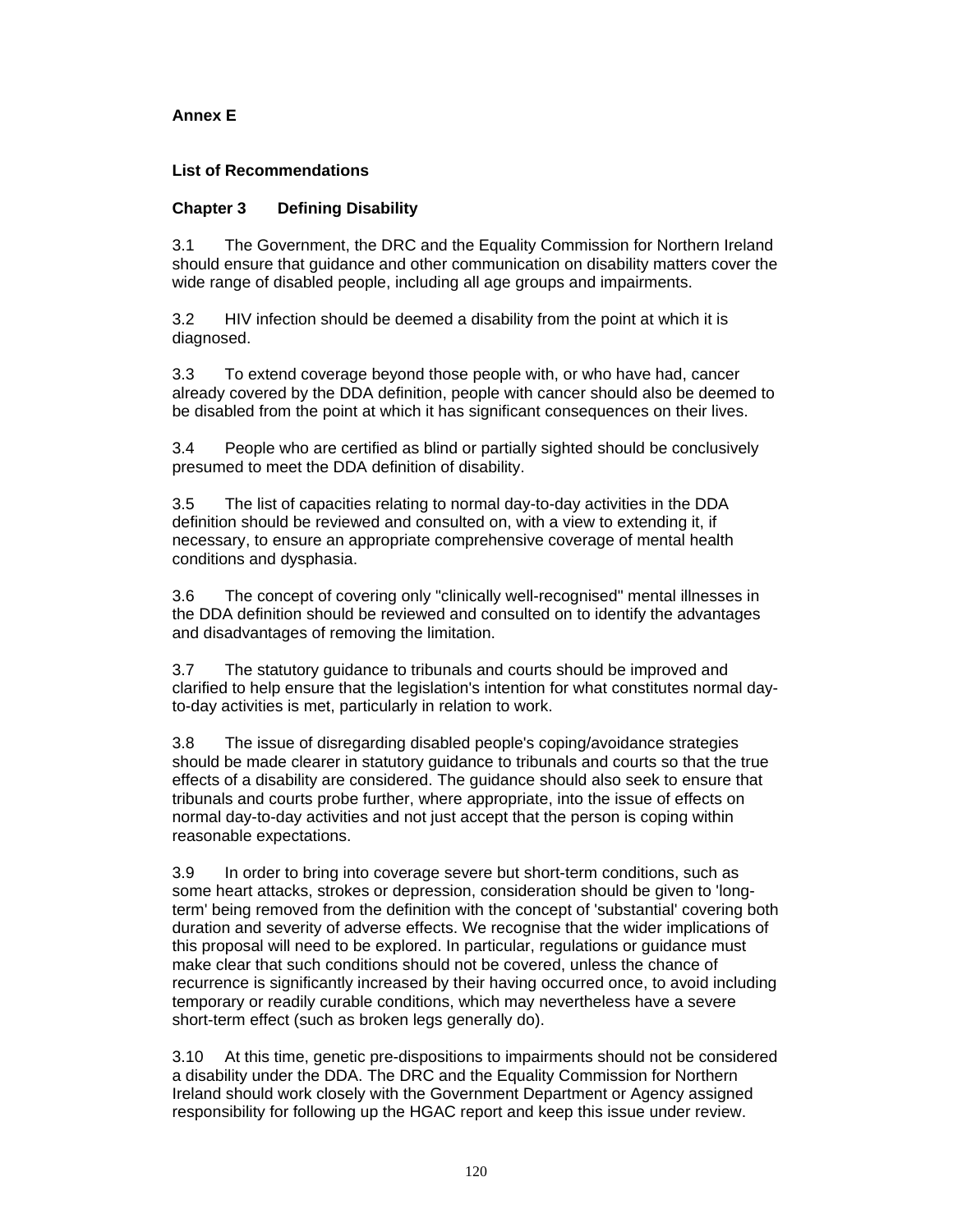3.11 The current DDA position on limited exclusion of particular conditions from being disabilities should continue but the DRC and the Equality Commission for Northern Ireland should keep this under review.

3.12 The DRC and the Equality Commission for Northern Ireland should monitor the definition of disability and review it to see whether further improvements can be made.

### **Chapter 4 Education**

4.1 The Government should continue to implement the SEN Action Programmes in England and Wales.

4.2 In reviewing the statutory framework for inclusion, the Government should strengthen the rights of parents of children with statements of SEN to a mainstream placement, unless they want a special school and a mainstream school would not meet the needs of the child or the wishes of either the parent or child.

4.3 Both the National Curriculum and the Early Learning Goals should continue to reflect the needs of children with SEN. The new opportunities for raising awareness of disability issues in schools within Citizenship and Personal, Social and Health Education should be used to the full.

 $4.4$  Providers<sup>1</sup> of school education should be placed under a statutory duty not to discriminate unfairly against a disabled pupil, for a reason relating to his or her disability, in the provision of education. There should be a defence for acceptable less favourable treatment. The pupil's parents should have a right of redress.

4.5 Providers of school education should be placed under a statutory duty to review their policies, practices and procedures and make reasonable adjustments to any that discriminate against disabled pupils for a reason relating to their disability.

4.6 Where a policy, practice or procedure places an individual disabled pupil at a substantial disadvantage in comparison with pupils who are not disabled, the provider of school education should be under a statutory duty to make a reasonable adjustment so that it no longer has that effect. The pupil's parents should have a right of redress.

4.7 Where a physical feature places an individual disabled pupil at a substantial disadvantage in comparison with pupils who are not disabled, the provider of school education should be under a statutory duty to take reasonable steps to provide education using an alternative method, so that the disabled person is no longer at a substantial disadvantage. The pupil's parents should have a right of redress.

4.8 A separate Code of Practice should be produced on school education in relation to the proposed new rights.

4.9 The rights conferred by education legislation for pupils to have their special educational needs identified and met, and in England and Wales, the right to appeal

l <sup>1</sup> LEAs, maintained schools, non maintained special schools, independent schools and pupil referral units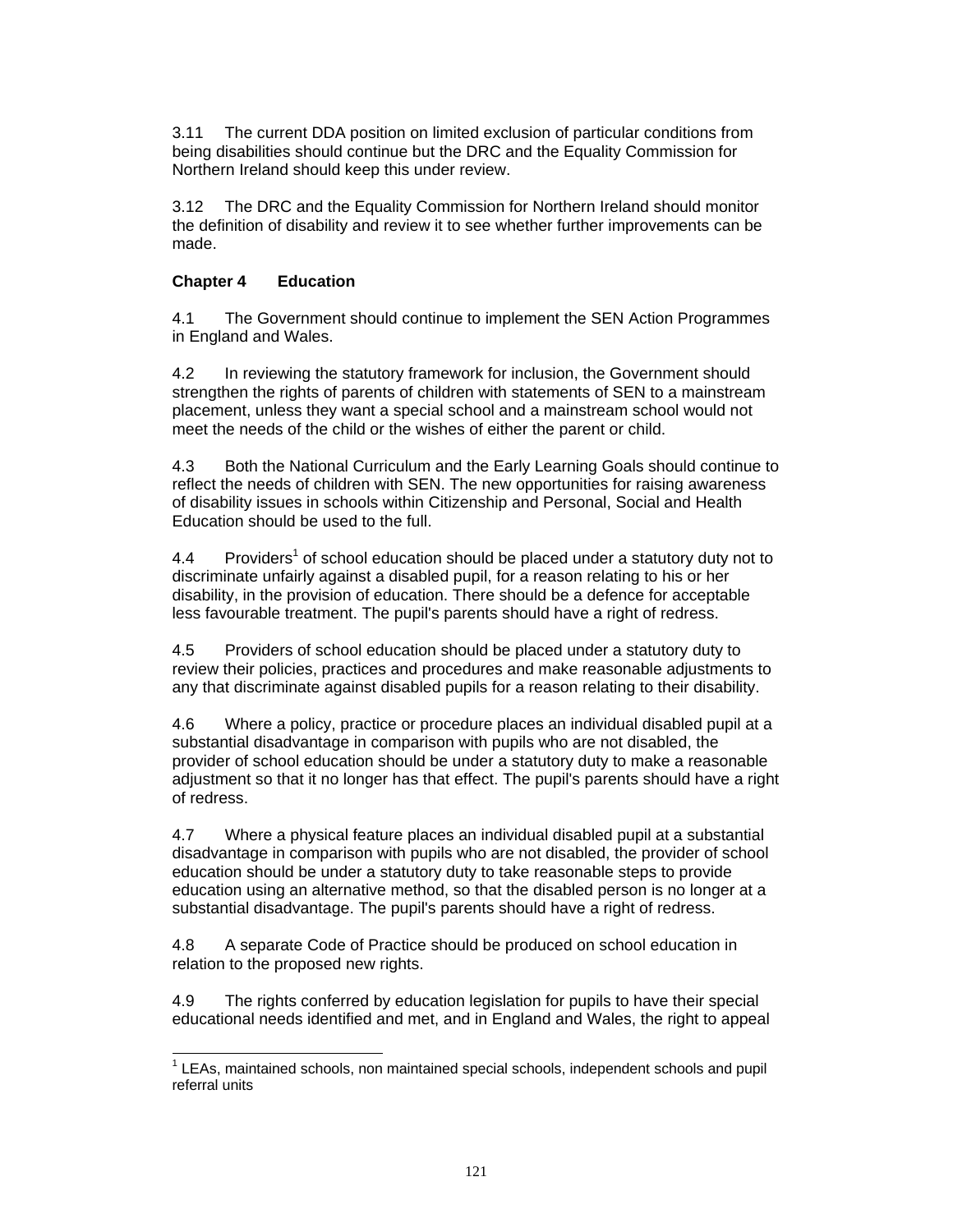to the Special Educational Needs Tribunal, should be maintained. There should be a review of the measures in the SEN Action Programme to assess their effectiveness in meeting the needs of children with SEN/disability, including access to auxiliary aids and services.

4.10 Providers of school education should be placed under a statutory duty to plan to increase accessibility for disabled children to schools. This duty should cover both adjustments for physical access, including those for children with sensory impairments, and for access to the curriculum.

4.11 The jurisdiction of the SEN Tribunal should be extended to hear cases brought in relation to the new rights in recommendations 4.4, 4.6 and 4.7.

4.12 There should be a public consultation, with all those with an interest, on the practical implementation of the new rights proposed.

4.13 A separate section on further, higher and LEA-secured adult education should be included in civil rights legislation to secure comprehensive and enforceable rights for disabled people.

4.14 The legislation should have an associated statutory Code of Practice, explaining the new rights.

4.15 The Department for Education and Employment should consult with interested parties on improved rights of redress for disabled students in relation to complaints of discrimination, although ultimately the new rights proposed should be exerciseable through the courts or tribunals.

4.16 Non-legislative measures to improve the rights of disabled people to further and higher education should continue to be developed and implemented to underpin civil rights legislation.

4.17 The new rights recommended in further, higher and LEA-secured adult education should be applied to the Youth Service.

4.18 The exclusion from the DDA access to services provisions of voluntary organisations providing education, social, cultural and recreational activities and facilities for physical education and training should be ended.

#### **Chapter 5 Employment**

5.1 The DDA's approach to employer defences for less favourable treatment should continue at present. It should be monitored and, if there is evidence that the justification test is not operating fairly, then the Government should consider the issue and consult on appropriate proposals to remedy any problems.

5.2 The DDA employment provisions' justification for failure to make a reasonable adjustment should be removed. The Employment Code of Practice should be revised to include examples of when it may be reasonable not to make an adjustment and the factors to be taken into account in assessing reasonableness should be expanded to reflect valid justifications.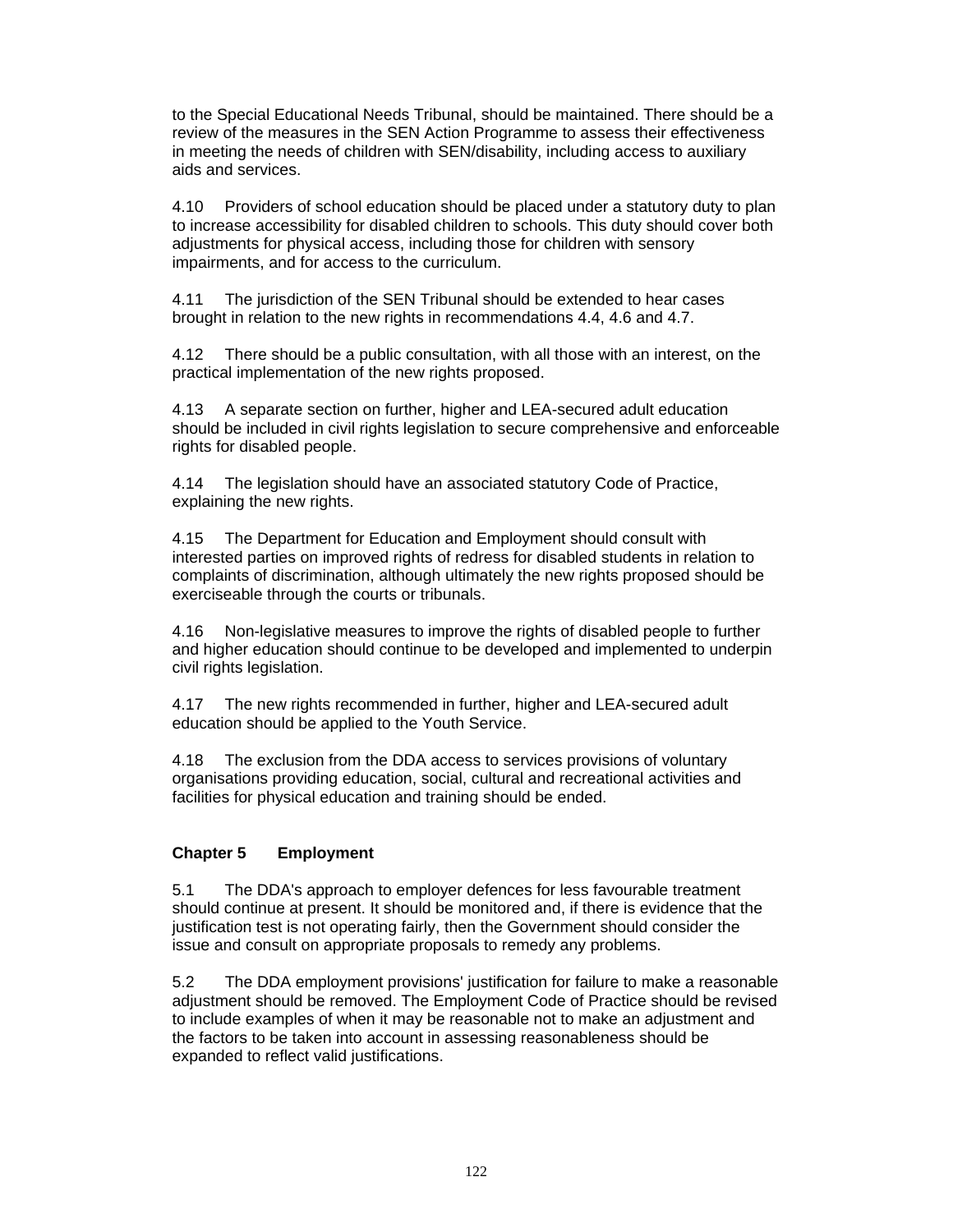5.3 The DDA's approach to allowing employers to appoint the best person for a job, once they have made any reasonable adjustment, should continue in civil rights legislation.

5.4 The DDA's approach to the coverage of employment, trade organisations and employment agencies should continue in civil rights legislation.

5.5 The DDA's approach to an employer's duty to make reasonable adjustments and factors to be considered in assessing reasonableness should continue in civil rights legislation.

5.6 The DDA's approach to listing examples of steps to consider in making reasonable adjustments should continue with the addition of two more examples: training for other persons in disability issues or in the use of equipment; and providing external support or access to external support.

5.7 The DDA's approach to an employer's knowledge of disability and confidentiality of medical information should continue.

5.8 All disabled employees should have civil rights in relation to employment, irrespective of the size of the business. The threshold should be lowered from 15 to two employees.

5.9 Future civil rights legislation should allow coverage of both businesses with one employee and businesses seeking to recruit their first employee.

5.10 Employment in private households should be exempt from future civil rights legislation.

5.11 In calculating the number of employees, the SDA approach to associated companies should be adopted.

5.12 Business partners should be covered in civil rights legislation on employment but with small partnerships not initially having a duty to make reasonable adjustments. Further consideration should be given as to how the reasonable adjustment duty should operate.

5.13 Qualifying bodies should be covered in civil rights legislation on employment with careful consideration being given as to what adjustments they might be expected to make (for example, they should not be expected to make adjustments that altered requirements essential to the qualification).

5.14 Statutory office holders<sup>2</sup> should be covered by civil rights legislation on employment with further consideration as to where responsibility for reasonable adjustments should rest.

5.15 The employment provisions of civil rights legislation should cover police and prison officers and firefighters.

5.16 The employment provisions of civil rights legislation should cover the Armed Forces whilst recognising the need for adequate safeguards to maintain operational effectiveness.

 2 See recommendation 5.15 in relation to police offiicers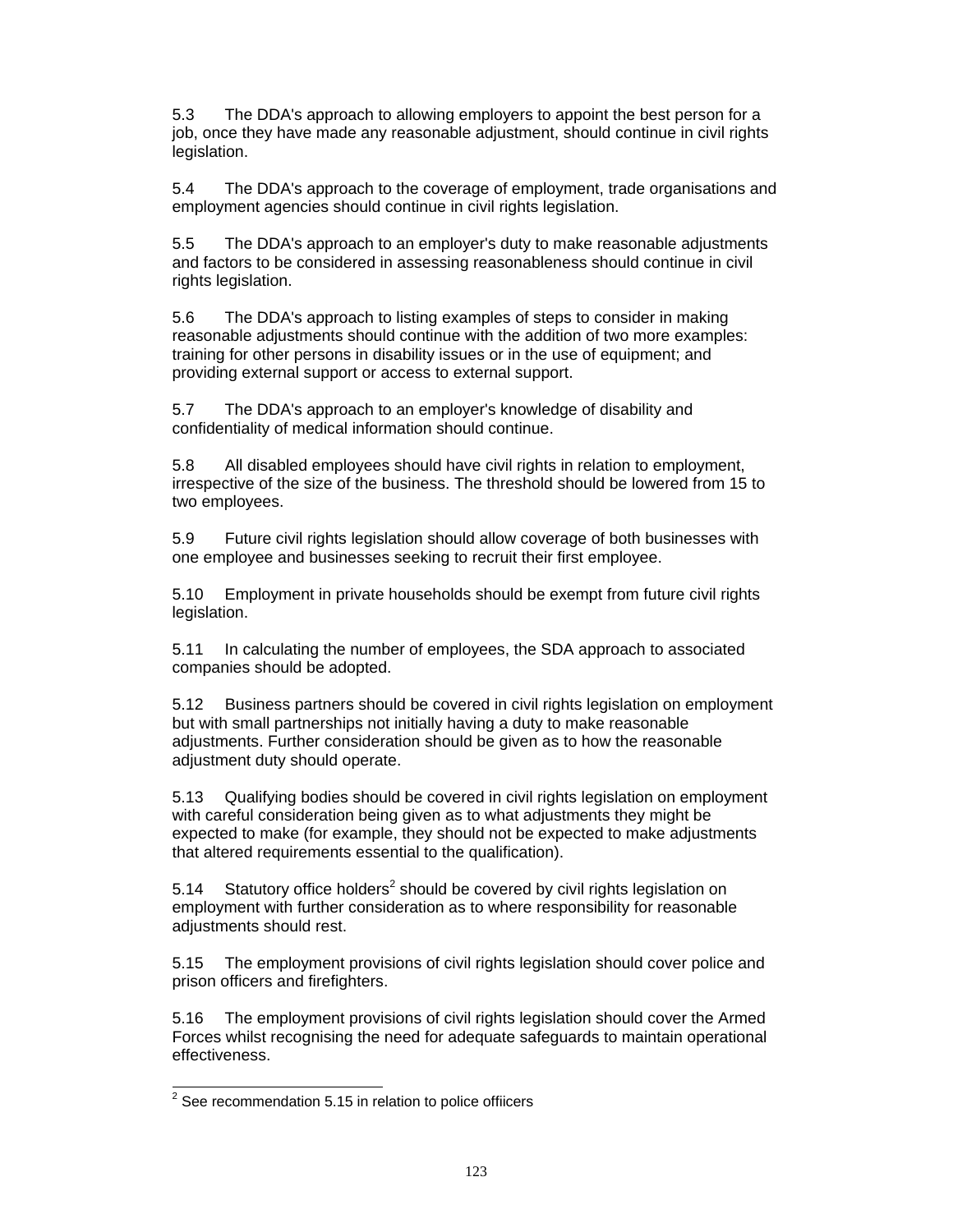5.17 The employment provisions of civil rights legislation should cover barristers and advocates with enforcement through Employment Tribunals.

5.18 Local councils should be placed under a duty not to discriminate against disabled councillors, including a duty to make reasonable adjustment.

5.19 The territorial coverage of civil rights legislation on employment should match that of the RRA.

5.20 The DDA's approach to former employees should follow whatever changes are made to the SDA.

5.21 In principle, voluntary workers should be covered by civil rights legislation. However, in recognition of the diversity of voluntary workers and organisations that engage them, a good practice approach should be adopted. Organisations engaging volunteers should be consulted on the preparation of guidance and a power taken in civil rights legislation to bring volunteers into coverage through regulations.

5.22 Trustees of voluntary organisations and charities should be included in the good practice approach to volunteers in recommendation 5.21.

5.23 The public sector should have a duty to promote equalisation of opportunities for disabled people in employment. There should be further discussion on the details of this duty, recognising the diversity of public sector organisations. The public sector's purchasing power should be used to promote compliance among contractors and suppliers to the public sector.

5.24 The private sector should be encouraged to adopt a proactive approach to the equalisation of employment opportunities for disabled people. The DRC and the Equality Commission for Northern Ireland should play the central role in developing best practice in this area.

5.25 The scope of local government legislation should be broadened, as necessary, to allow more positive action schemes for disabled people by local authority employers.

5.26 Employment tribunals should be able to order reinstatement or reengagement in cases brought under the DDA and future civil rights legislation.

5.27 The time limit for issuing a questionnaire once a complaint has been made to tribunal should be extended to 4 weeks. Respondents should be required to reply to a questionnaire within 8 weeks of its date of issue. Where they do not, the tribunal should be required to draw an inference that the respondents are refusing to reply, or any other inference which the tribunal believes to be appropriate.

5.28 Policy and practice in employment tribunals should ensure that, wherever possible, cases of disability discrimination should be heard by a panel including at least one person with disability expertise.

5.29 Employment tribunals should have a power to make recommendations regarding the future conduct of the respondent and a mechanism for the DRC to enforce this should be developed.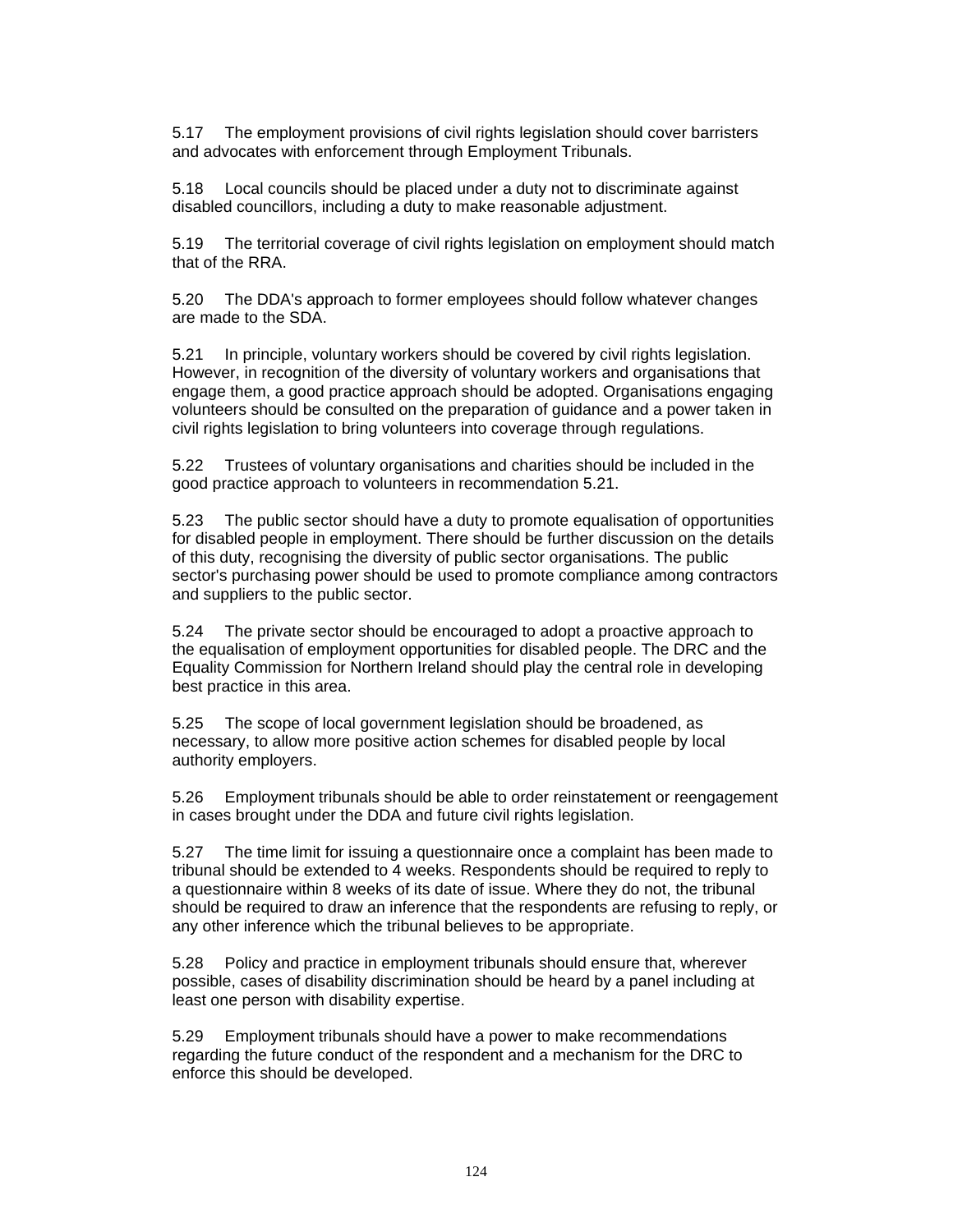5.30 The DDA's approach to protection from harassment in employment should continue. Any revised Employment Code of Practice should include stronger references to this issue with clear examples.

5.31 The examples of adjustments in the DDA are adequate to meet the purposes of 'disability leave'. There should, however, be more emphasis on this issue in guidance, informed by the Government's work on improving retention and rehabilitation.

5.32 Disability or disability-related enquiries before a job is offered should be permitted only in limited circumstances:

- when inviting someone for interview or to take a selection test, employers could ask if someone had a disability that may require reasonable adjustments to the selection process; and
- when interviewing, employers would be allowed to ask job related questions, including if someone had a disability which might mean a reasonable adjustment would be required.

Further consideration should be given to other circumstances where such enquiries should be permitted, for instance, for monitoring purposes, with rules on confidentiality of information obtained, and in the particular case of the guaranteed interview scheme.

5.33 Except in the circumstances in recommendation 5.32, disability or disability related inquiries should only take place, where justified, when a job offer, conditional on passing a medical or other test, has been made.

5.34 Occupational pension schemes should be required to offer equal access to scheme membership for disabled people when starting their employment. Restricted access to certain benefits should be permitted for disabled people choosing to join a scheme later in their employment or re-joining a scheme, but only if restricted access to benefits is strictly limited to a specific pre-existing impairment or condition; such restrictions can be justified, eg. based on relevant and reliable information such as up-to-date actuarial or statistical data; and schemes regularly review any restrictions or impose time limits on them.

5.35 Occupational pension schemes should have to make 'reasonable adjustments' to their documentation and information.

5.36 Coverage of insured benefits provided by an occupational pension scheme by section 17 of the DDA should be clarified in future guidance to prevent confusion with the provision of group insurance under section 18 of the DDA.

5.37 In principle, in line with arrangements for Equal Pay cases, complaints of disability discrimination against trustees and managers of occupational pension schemes should be heard by employment tribunals.

5.38 Changes should be made to legislation to ensure that an insurer offering group insurance will only be liable for his own acts of discrimination and not those performed by an employer as his agent. (The employer's responsibilities would remain the same.)

5.39 The DDA's approach to leases, building regulations and requirement for statutory consent for employers making reasonable adjustments to premises should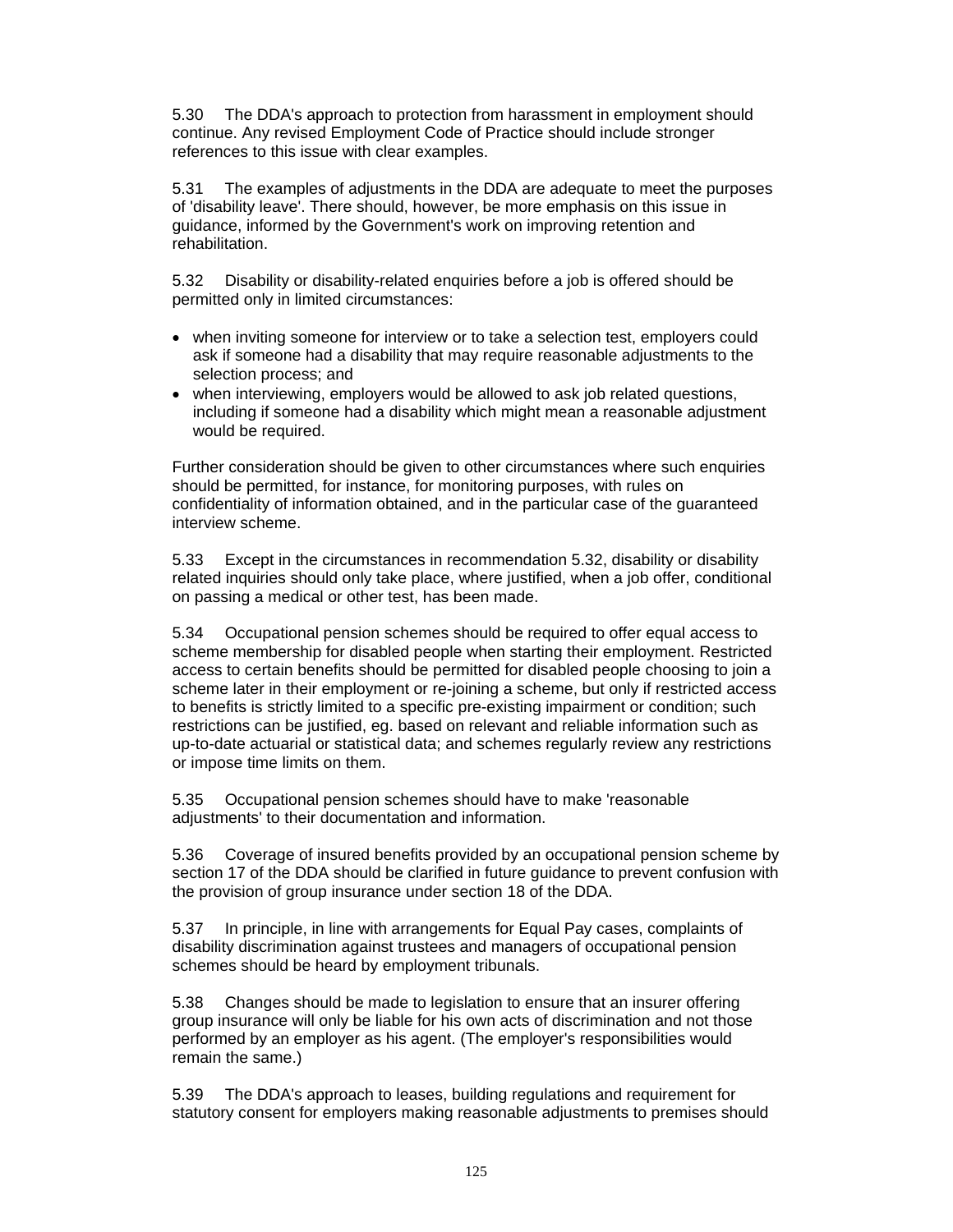continue. Access improvements which an employer chooses to make should not be unreasonably refused by a landlord.

5.40 We recognise that some employers have concerns about the health and safety implications of employing disabled people. We recommend that examples which illustrate these concerns should be investigated and that consideration should be given as to how the concerns might best be addressed (without risking employers becoming more concerned as a result).

5.41 Work is taken forward to explore ways of employers having to anticipate the need for adjustments rather than awaiting contact with individual employees and job applicants before considering and making adjustments.

5.42 For consistency with the SDA and RRA, the provisions relating to instructions to discriminate and pressure to discriminate should be included in civil rights legislation.

# **Chapter 6 Access To Goods, Services And Premises**

6.1 In defining discrimination in access to goods and services, the DDA categories of less favourable treatment and adjustments should continue.

6.2 The DDA's approach to a service provider's duty to make reasonable adjustments and the factors to be considered in assessing reasonableness should continue in civil rights legislation. However, the factors contained in the Code of Practice should be placed in legislation.

6.3 Consideration should be given to the Code of Practice on the 2004 duties including access standards, which would give a level of certainty to service providers on meeting their legal obligations.

6.4 The key principles in the DDA duty to make reasonable adjustments should continue in civil rights legislation: it is a duty to disabled people at large; it is an anticipatory duty; it is continuous and evolving over time; and it is enforceable when an individual has been discriminated against. In future civil rights legislation, these rights and duties should be expressed in clearer terms.

6.5 The trigger for the duty on service providers to make reasonable adjustments has not been tested in the courts. The courts' interpretation of the level of the trigger should be monitored by the DRC and the Equality Commission for Northern Ireland and, if it is interpreted as high, it should be lowered to a more central level.

6.6 The limited, specific justifications for less favourable treatment in the DDA access to services provisions should continue. There should be better guidance to service providers on the appropriate use of the 'health and safety' and 'greater expense' justifications. The DRC and the Equality Commission for Northern Ireland should monitor that the justifications are operating fairly for both disabled people and service providers and, if not, the Government should use regulation making powers to amend the list.

6.7 Justifications for failure to make reasonable adjustments should be removed and the factors to be taken into account in assessing reasonableness should be expanded to reflect valid justifications.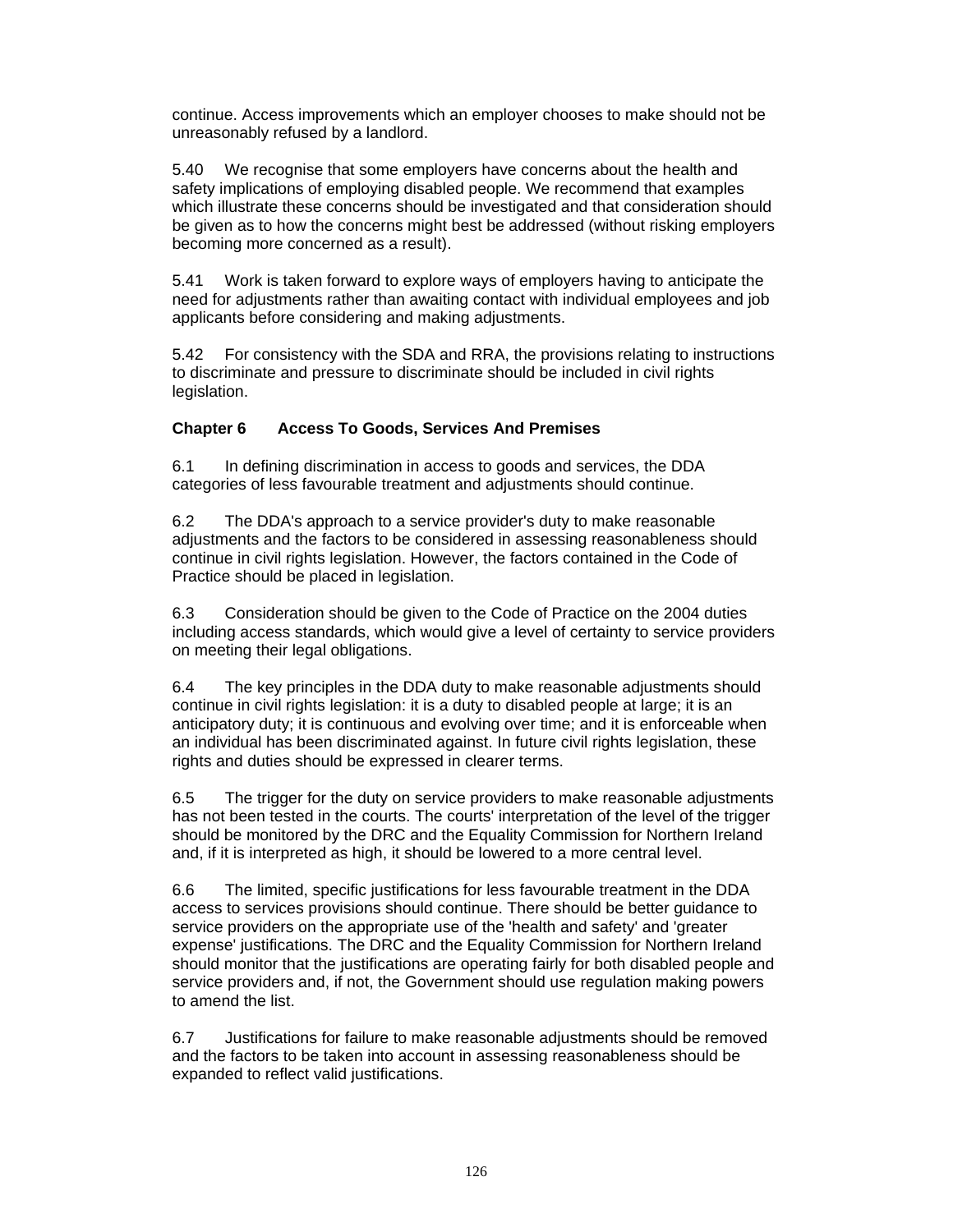6.8 As the test for service providers seeking to justify less favourable treatment has not been tested greatly in the courts, the DRC and the Equality Commission for Northern Ireland should keep case law under review and make recommendations if there is evidence that the test is not operating fairly for disabled people or service providers. Any recommendations should balance the interests of service providers and disabled people and protect service providers acting in good faith but without giving undue weight to their opinion.

6.9 Achieving the most integrated approach to the provision of services as is reasonably possible should be society's aim. We welcome the Government's request to the National Disability Council to promote the benefits of inclusive services in its preparation of the Code of Practice on the 2004 duties. The DRC should review the effectiveness of this good practice approach and consider whether legislation is necessary.

6.10 Private clubs should be covered by civil rights legislation but the definition of a club should not extend to private social arrangements.

6.11 The Company Law Review should consider whether there is, as part of its review, scope for introducing measures that improve communications between companies and disabled shareholders.

6.12 In principle, civil rights legislation should extend to all functions of public authorities but the Government needs to give careful thought to what the implications of a duty to make reasonable adjustments would mean in practice.

6.13 The public sector should be under a duty to promote the equalisation of opportunities for disabled people in the provision of services. Any duties on the public sector in civil rights legislation on disability should parallel those in sex and race legislation. The production of action plans should form an element of the public sector duty and should be encouraged in the private sector. There should be further public discussion on the most effective mechanisms for achieving equalisation of opportunities for disabled people, recognising the diversity of public sector organisations.

6.14 Voluntary sector service providers should continue to be treated in the same way as those in the private sector. The DRC and the Equality Commission for Northern Ireland should raise awareness amongst voluntary sector service providers of their duties under disability legislation.

6.15 Disability organisations and private sector advocates of design for all look for opportunities to make use of the Department of Trade and Industry's close contact with the manufacturing sector in communicating the benefits of design for all.

6.16 The DRC, working with the Department of Trade and Industry, retailers and manufacturers, should promote best practice in relation to the provision of information in accessible formats accompanying manufactured goods.

6.17 The Government should gather a comprehensive picture of what is happening at a European level on accessibility standards for products and accompanying information and should examine the opportunities for using European legislation and the DDA in this area, especially as regards the provision of information accompanying manufactured goods in accessible formats.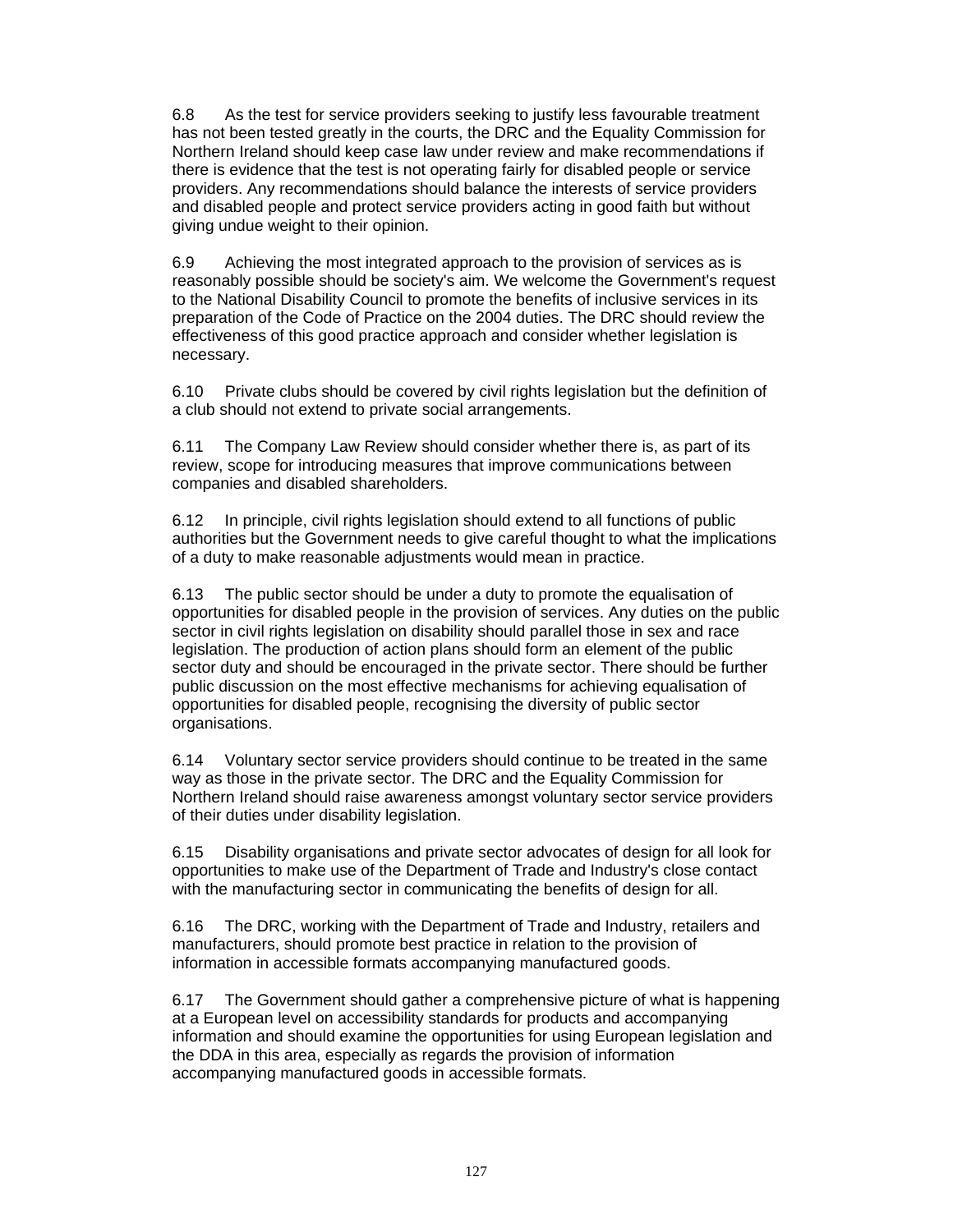6.18 The Department of Trade and Industry (DTI) should assist disability organisations in making contact with those in the design community with a strong interest in this area, such as the Royal College of Art, the Design Council and Central Saint Martins College of Art and Design. DTI should facilitate contacts between disability organisations and the Design Council to discuss possible joint avenues for promotion and celebration of Millennium Products.

6.19 Insurance services should continue to have special provisions in civil rights legislation. These provisions should be in secondary legislation to allow them to be amended in response to changing circumstances. The DRC and the Equality Commission for Northern Ireland should monitor the special treatment of insurance and work with the Human Genetics Commission and the Genetic and Insurance Committee in this area to safeguard the interests of people with genetic predispositions to conditions who are likely to become disabled.

6.20 We welcome the readiness, in principle, of the Department of Trade and Industry to include in future copyright legislation an exception for visually impaired people. In implementing the final EU Directive through UK law, disability organisations and organisations for copyright owners should be consulted to ensure the right balance between their interests.

6.21 The DDA's approach to re-instatement of alterations made to leased premises should continue. Landlords should not unreasonably withhold consent to service providers seeking to make their leased premises more accessible to disabled people.

6.22 The DRC, in carrying out its duty to keep disability legislation and case law under review, should make recommendations to Government if the operation of the provisions identified by the National Disability Council cause difficulties.

6.23 The DDA exemption for the private disposal of premises should continue in civil rights legislation.

6.24 The small dwellings exemption should continue in civil rights legislation with a reserve power to lower the limit of "six persons" as necessary.

6.25 In civil rights legislation, those covered by the DDA premises provisions should be under a duty to make reasonable adjustments to their policies, practices and procedures, in the same way as service providers.

6.26 In civil rights legislation, those disposing of premises to the public should continue to be covered by the duty under the DDA access to service provisions to provide auxiliary aids and services in the selling and letting of premises. This duty should extend to any communications between those disposing of premises and the lessee once the premises had been let.

6.27 There should be no duty on those disposing of premises to make adjustments to the physical features of the premises. However, in civil rights legislation, they should not be allowed to withhold consent unreasonably for a disabled person making changes to the physical features of the premises. There should be a wide consultation on the factors in determining when it would be reasonable and unreasonable for a landlord to withhold consent, with the aim of achieving the right balance between the rights of the owner of the premises and the disabled person.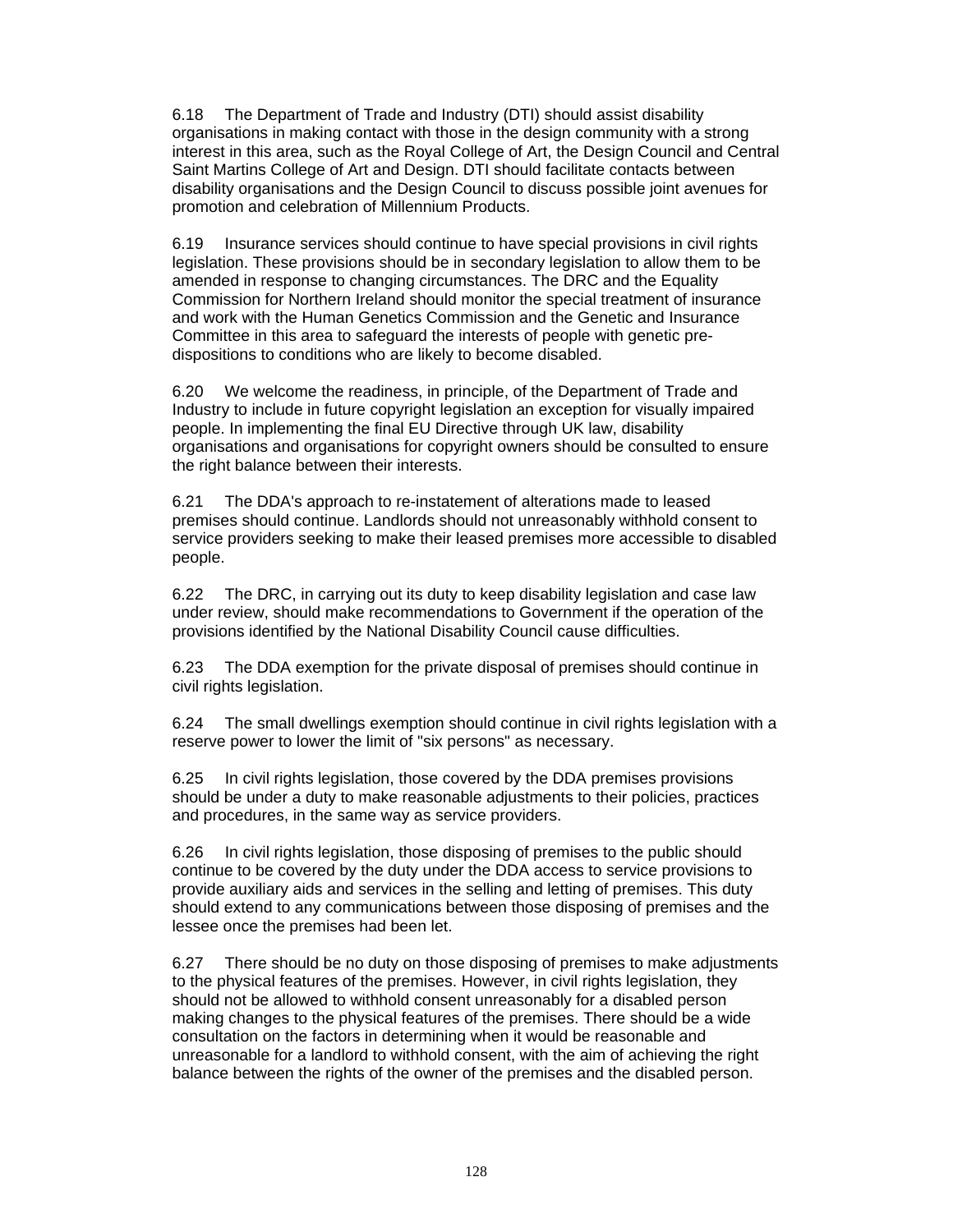6.28 The Government should do more to raise awareness amongst owners of premises of the benefits of physical adaptations that increase accessibility for disabled people.

6.29 The Government should work with the housing sector to promote the inclusion of access information in sales and letting materials.

# **Chapter 7 Travel**

7.1 An 'end date' by which all passenger rail vehicles should comply with rail accessibility regulations should be introduced following consultation. Accessibility regulations should be introduced to apply to refurbishment of existing rolling stock. Those requirements should be set after full consultation, which will also need to consider the definition of 'refurbishment' to which the regulations apply. In both cases, we acknowledge that full account will need to be taken of the costs and benefits of the proposals.

7.2 The exemption for transport operators from the first and October 1999 phases of the DDA access to services duties should be removed in civil rights legislation.

7.3 The DRC should consider with the Disabled Persons Transport Advisory Committee mechanisms for increasing the availability of accessible private hire vehicles, including the carrying of registered assistance dogs. The DDA provisions on requiring accessible vehicles at transport interchanges should be retained in civil rights legislation.

7.4 The DDA provisions on taxis carrying guide and hearing dogs should be brought into force as soon as possible.

7.5 The DDA access to service provisions should apply to car hire and breakdown recovery services in civil rights legislation.

7.6 We welcome DETR's review of the Orange Badge Scheme with a view to ensuring its continuation as a vital and effective mechanism for enabling disabled motorists to enjoy maximum mobility.

7.7 Local Transport Plans should be placed on a statutory basis and their effectiveness in meeting disabled people's transport needs and improving the pedestrian environment for disabled people should be reviewed over time.

7.8 We welcome the DETR having established a group, drawn from the aviation industry and the Disabled Persons Transport Advisory Committee, to develop a Code of Practice on access for disabled people to air travel for public consultation. We recommend that a reserve power should be taken to give the Code statutory backing if agreement and compliance cannot be achieved on a voluntary basis.

7.9 DETR should consult on the remit of a formal review, including any need for legislative provisions, for accelerating progress in compliance with the International Maritime Organisation and Disabled Persons Transport Advisory Committee guidance on access for disabled people in the shipping industry. The review should be conducted to an agreed timetable and produce recommendations to Government.

#### **Chapter 8 The Environment And Housing**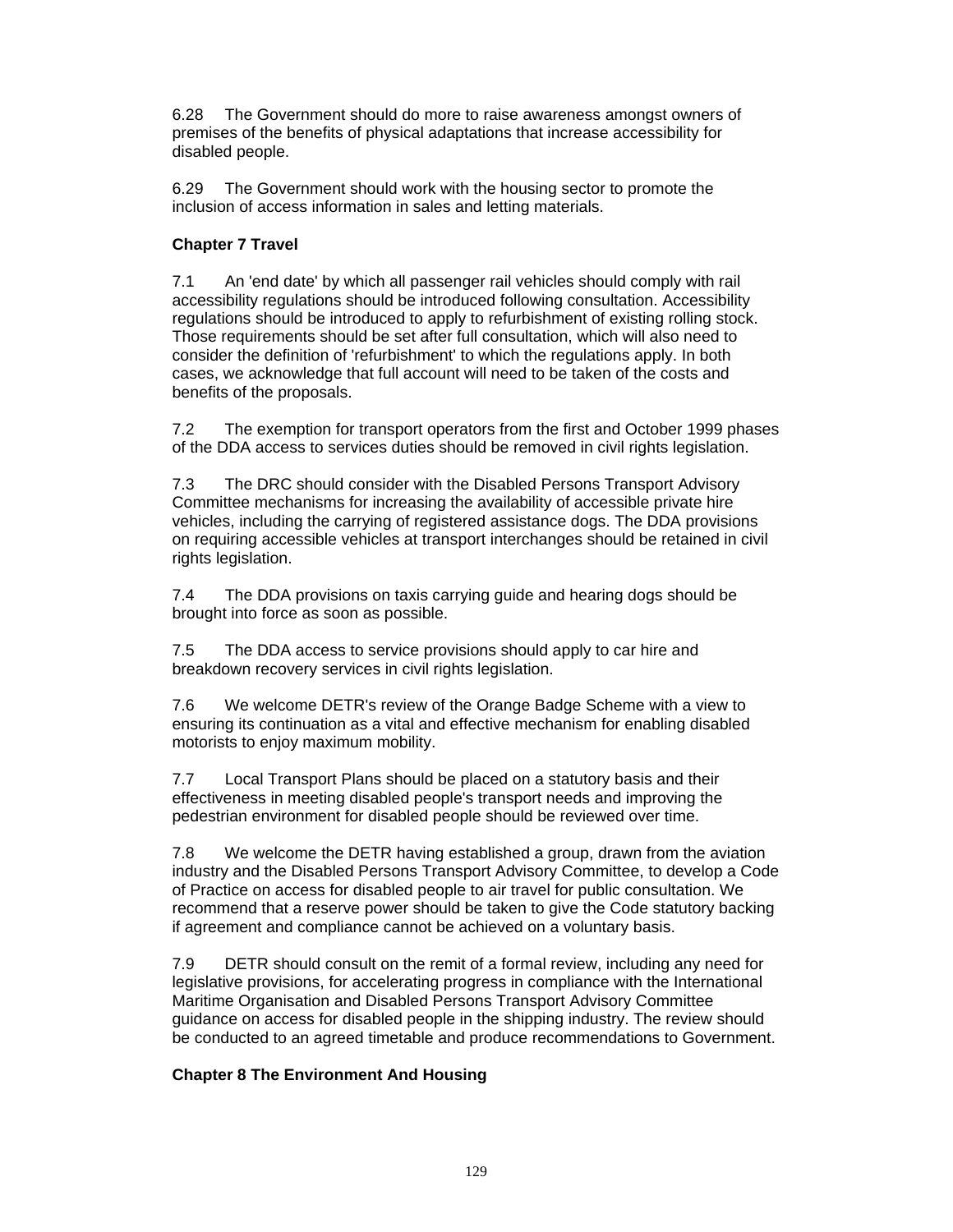8.1 We welcome DETR's agreement to consult on the remit of a review of Part M of the Building Regulations before the end of 2000. The consultation should consider the extent to which guidance should be clarified to ensure consistency of interpretation and how this will be handled in the review. Any consultation should involve disability interests as well as commercial bodies such as property service managers. Consideration should also be given to the mechanisms by which disabled people are consulted.

The review, which should start before the middle of 2001, should preferably be carried out in conjunction with reviews of Part R (Northern Ireland) of the Building Regulations and Part T (Scotland) of the Technical Standards.

We also welcome DETR's agreement to undertake further research into the current effectiveness and enforcement of Part M in advance of the broader review.

8.2 The scope for extension of Part M to apply to existing buildings should be included in the review of Part M.

8.3 In light of our recommendations, DETR should establish an advisory group similar to the Disabled Persons Transport Advisory Committee, on improving access to the built environment for disabled people, drawing its membership from the building and planning worlds and disability organisations.

8.4 DETR should commission the preparation of a good practice guide on planning and access as part of its 2000/01 Planning Research Programme. The proposed document should look at good practice in relation to both the development plan policies and the planning and access aspects of different types of environment. The views of disability organisations and the Planning Officers' Society should be sought.

8.5 DETR should, where necessary, add or strengthen references to disability access in relevant Policy Planning Guidance Notes and planning circulars as these come up for revision.

8.6 The Government should consider the future role of section 76 of the Town and Country Planning Act 1990, which requires planning authorities to alert developers to disability access requirements, when a suitable legislative opportunity arises. Developers should be alerted to disability access legislation at the earliest possible opportunity in the planning process.

8.7 English Heritage should, in discussion with disability organisations, update its guidance note Easy Access to Historic Properties, by Summer 2000. This should then be given a wide circulation to emphasise the need for all those involved to adopt a positive approach to access issues.

8.8 English Heritage should prepare a new set of desk instructions for its staff on access issues by Summer 2000.

8.9 Housing Authorities should ensure that the needs of disabled households are covered in the housing strategy produced for addressing housing need in their area. They should take account of links with the planning process to ensure that accessible housing is placed in areas where, for example, there is good access to public transport and local services such as shops.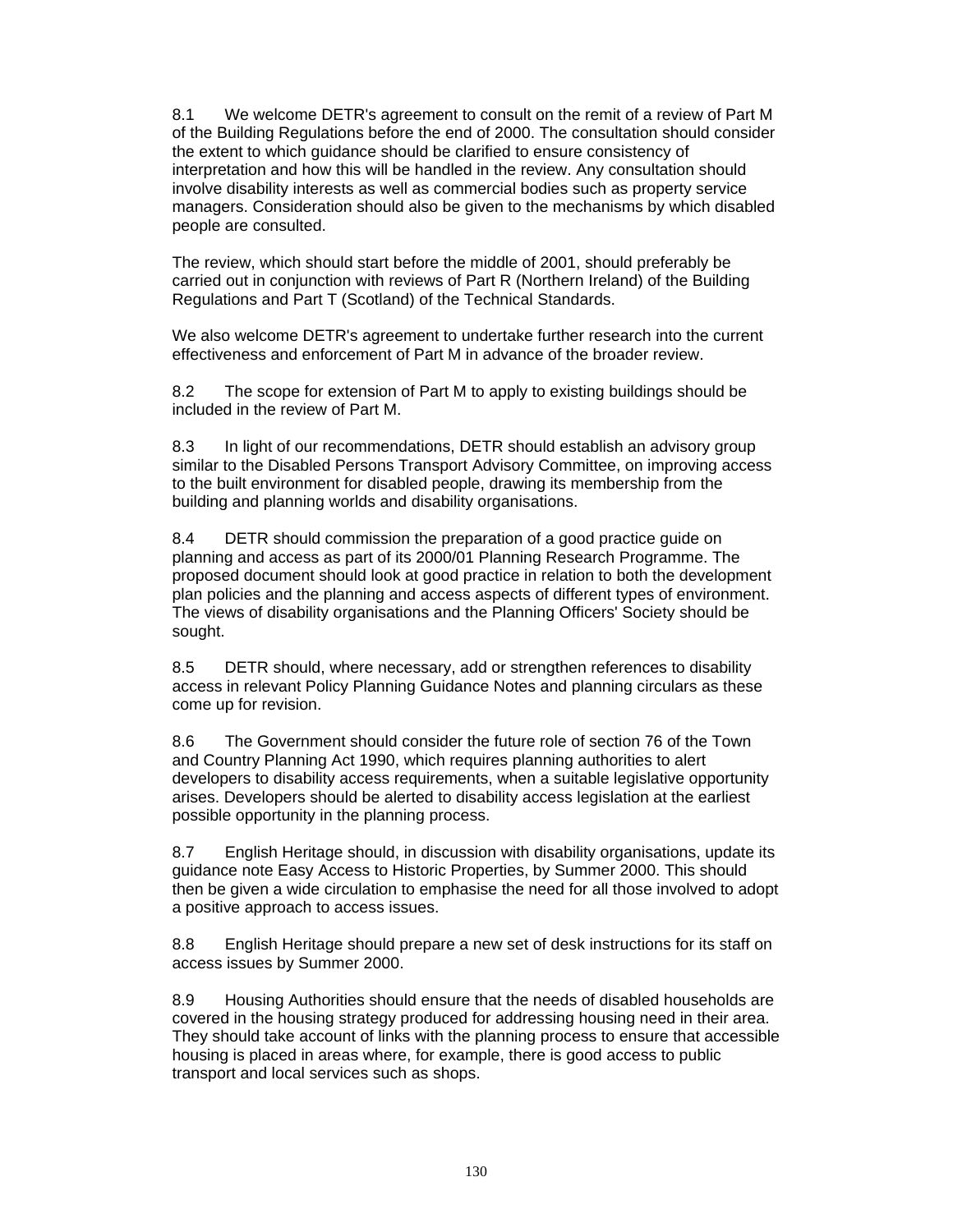8.10 Local authorities and Registered Social Landlords (RSLs) should introduce performance indicators locally under 'Best Value' to show the quality of the adaptation service they provide to disabled people.

8.11 Councils and estate agents should be encouraged to keep up-to-date records of all known dwellings that are potentially suitable for disabled people, in order to compile cross sector databases to match needs.

8.12 In discharging their statutory obligations under Best Value, local authorities should consult the beneficiaries of adaptations and take account of their views.

8.13 DETR should implement the two legislative proposals in its Improving Rights of Way in England and Wales Consultation Paper for improving access to the rights of way network for disabled people. The Countryside Agency and the Countryside Council for Wales should fully involve disability organisations in drafting guidance on how the principle of easing passage should be interpreted for each category<sup>3</sup> of rights of way.

#### **Chapter 9 Participation In Public Life**

9.1 Given that electoral procedure is prescribed in specific electoral statutes, further civil rights for disabled people in this area should be secured through changes in electoral law.

9.2 We endorse the Howarth Working Party's recommendations that the restriction on using a mental health hospital as a residence for electoral registration purposes should be removed and that the patient's declaration should be abolished.

9.3 Electoral administrators should continue to be covered by the access to service provisions of civil rights legislation. The introduction of national minimum access standards is welcomed and the effectiveness of these in improving access to polling stations should be monitored.

9.4 We support proposals for pilot schemes for alternative voting methods and recommend that disability organisations are consulted on their development of the schemes.

9.5 We endorse the Howarth Working Party's recommendation that the provisions for blind voters to be assisted to cast their vote by a companion should be extended to all electors who would not otherwise be able to cast a vote. Further consideration should be given to allowing a companion from outside the constituency to assist.

9.6 In publicising registration and existing and new voting arrangements, the Home Office and local electoral authorities should consider the needs of disabled people for information in accessible formats and advice on accessibility of polling stations.

9.7 We welcome the consolidation and revision of advice to electoral administrators on all aspects of disabled people's access to electoral service. In order that it meets good practice and addresses the needs of all disabled people, disability organisations should be consulted in its preparation.

 $\overline{a}$  $3$  Footpaths; bridleways; byways open to traffic; and roads used as public paths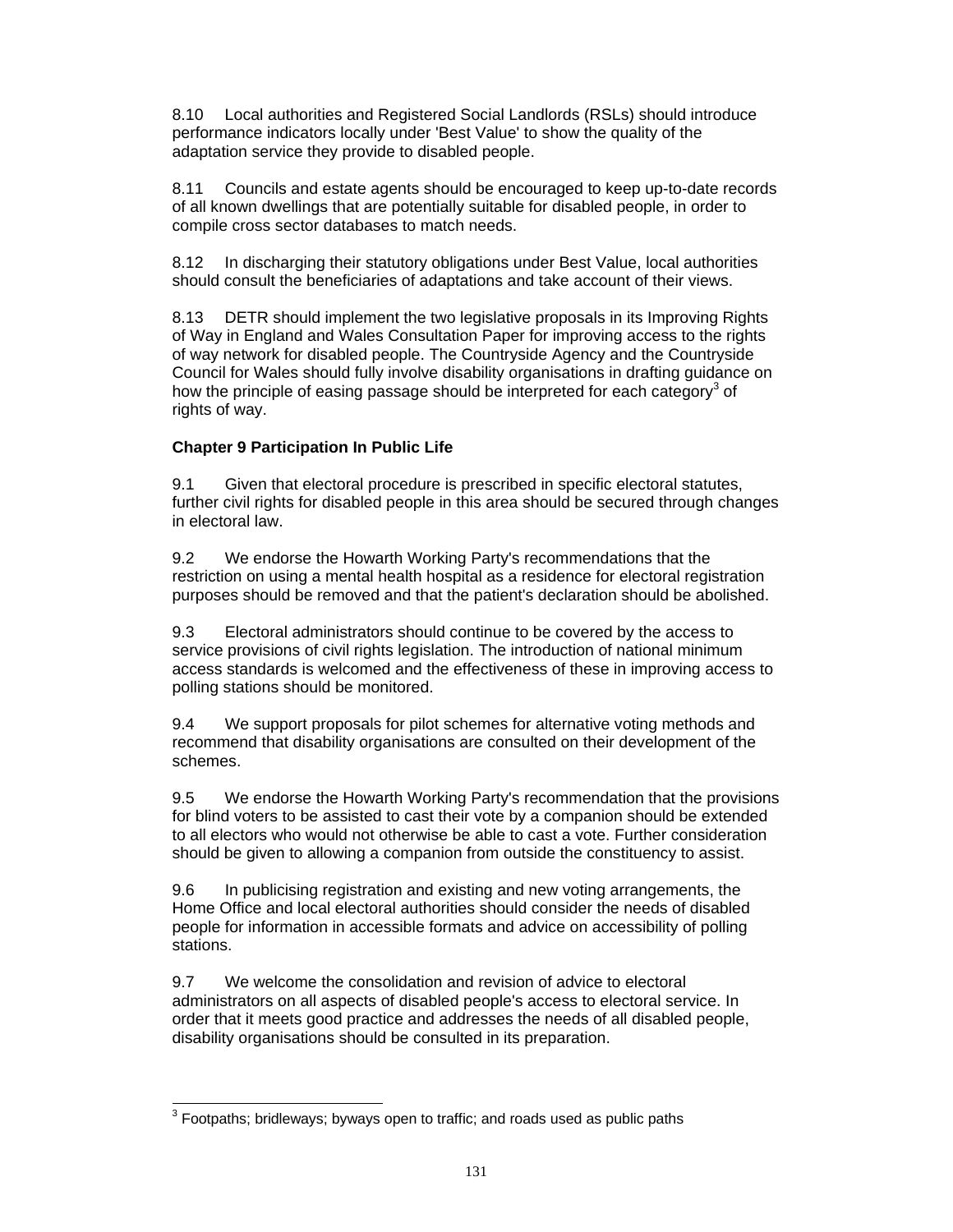9.8 The Court Service, local authorities and magistrates' courts committees continue to be covered by access to service provisions in civil rights legislation.

9.9 We welcome the measures in the Speaking Up for Justice report and Youth Justice and Criminal Evidence Act 1999 to assist vulnerable witnesses, many of whom will be disabled people.

9.10 We welcome the blind magistrates' pilot and recommend, subject to the Lord Chancellor's Department's review of the pilot, that the bar on blind people serving as magistrates should be lifted permanently.

9.11 There are many reasons why a juror may not be able to carry out his duties effectively; the need for a specific statutory reference to physical disabilities should be reviewed.

9.12 The definition of those mentally disordered people ineligible to serve as jurors should be considered further in consultation with the DRC.

9.13 We welcome the Home Office's review of the bar on the presence of third party support in a jury room, in relation to disabled jurors requiring communication support or care assistance. We recommend that, subject to the outcome of the review, the bar is lifted. We recognise that safeguards may need to be put into place to accompany such a change.

9.14 We welcome the work of the Judicial Studies Board's Equal Treatment Advisory Committee in preparing guidance for the judiciary on disability issues. The Judicial Studies Board also needs to consider appropriate disability awareness training for judges to ensure that disabled people are not disadvantaged in the legal system.

9.15 In future, the Community Legal Service (CLS) should work with the DRC to ensure that the CLS's services are accessible for disabled people.

#### **Chapter 10 Local Government, Health And Social Services**

10.1 As part of 'Best Value', local government should be measured by a specific equality performance indicator in the area of disability.

10.2 There should be performance measures and statutory guidance for Beacon Council status on disability issues.

10.3 A Beacon Council should be set up to focus on the equality agenda as a champion for best practice in the area of disability.

10.4 Local Government should facilitate the involvement of disabled people in local democracy to improve their participation in the decisions that affect their lives and the provision of services.

10.5 We endorse the Government's commitment to ensure that access to health and social services is on the basis of need alone, without discrimination on the basis of disability or other factors, such as age, sex, or race.

10.6 The Department of Health and the DRC should work together to decide what further action might be needed to implement the DDA, and to monitor its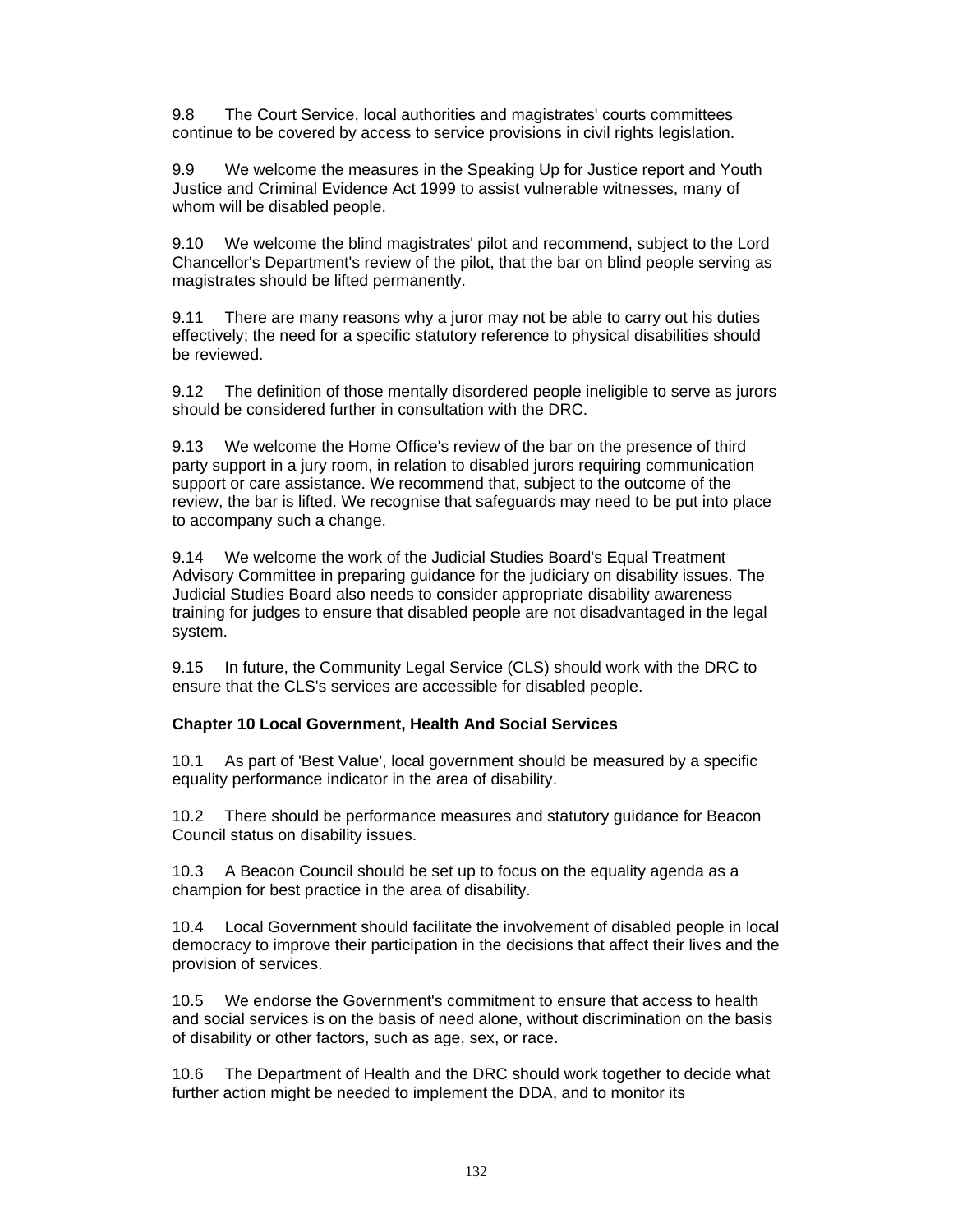implementation in both the NHS and Social Services, taking account of initiatives already under way in both services.

10.7 The DRC and the Department of Health should work together in areas such as: living in the community; dignity and prevention of abuse; freedom of movement and consistency of service provision; the involvement of disabled people in planning and commissioning services; and complaints and inspection procedures.

10.8 The Department of Health should, in consultation with the DRC, pursue a rolling programme of guidance and other communication with health and social services staff to ensure that all staff are fully aware of their obligations to:

- serve all disabled users on a non-discriminatory basis;
- take a proactive role in informing and supporting disabled service users to pursue their rights and opportunities - for example, mental health staff should take active steps to provide the support that may be necessary to enable clients to pursue employment opportunities; and
- employ disabled people on a non-discriminatory basis.

10.9 The Department of Health should provide a lead in challenging attitudes towards disabled people in health and social services which lead to discrimination. It should consult with the DRC, disability organisations and the health professions on guidance to ensure decision making in key areas such as access to treatment and continuation of treatment is consistent and not influenced by inappropriate judgements on 'quality of life'.

10.10 GPs should not discriminate on grounds of disability when accepting or declining patients to be taken onto their lists, or in deciding the removal of patients from those lists.

10.11 The General Medical Council should be asked to add to its guidance 'Duties of the Doctor' a commitment that doctors should not allow their views of disability to prejudice the treatment given or arranged.

10.12 The Department of Health should look at improving the arrangements for advocacy support, including whether sections 1 to 3 of the Disabled Persons (Service, Consultation and Representation) Act 1986 should be implemented.

10.13 The Government should maintain its commitment to consider allowing the DRC to assist individuals under the Human Rights Act.

10.14 For people compulsorily detained under mental health legislation, the principle of 'reciprocity' should apply: it is not reasonable to detain someone under compulsion for treatment, and not to offer them good quality health and social care.

10.15 The DRC should consider commenting on the regular reports of the Mental Health Act Commission (MHAC), or whatever body may replace it, to ensure that mental health law is applied in ways that safeguard people with mental health problems from discrimination. The DRC should work with the Mental Health Act Commission to ensure the MHAC's staff are adequately trained in disability discrimination matters. This will enable the MHAC to inform disabled people of their rights under the DDA and how to secure them.

10.16 The Department of Health should ensure that all aspects of its quality improvement agenda, such as National Service Frameworks, the work of the